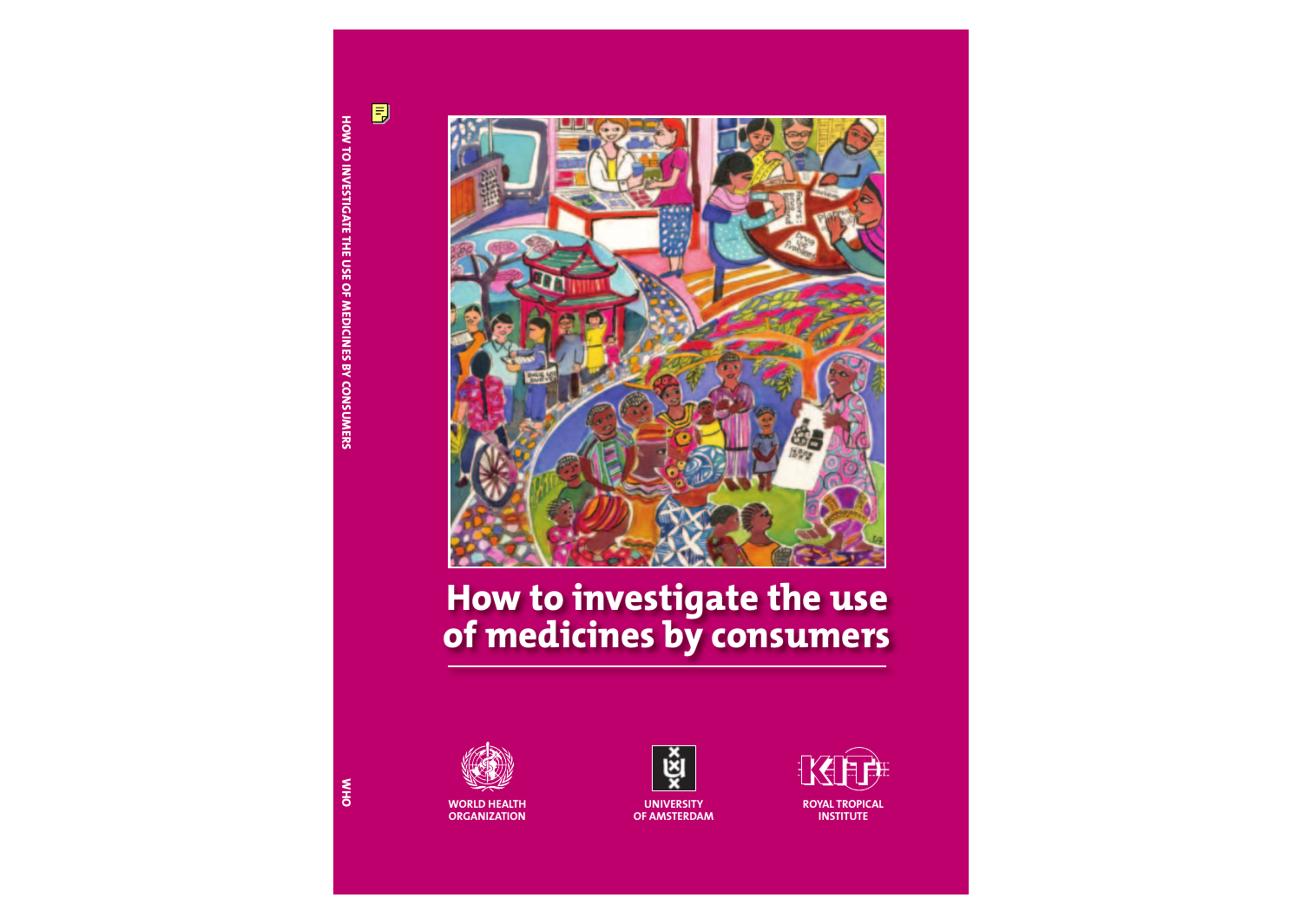## **How to investigate the use of medicines by consumers**

**Anita Hardon** *University of Amsterdam The Netherlands*

**Catherine Hodgkin** *Royal Tropical Institute The Netherlands*

**Daphne Fresle** *Formerly of the Department of Essential Drugs and Medicines Policy, WHO*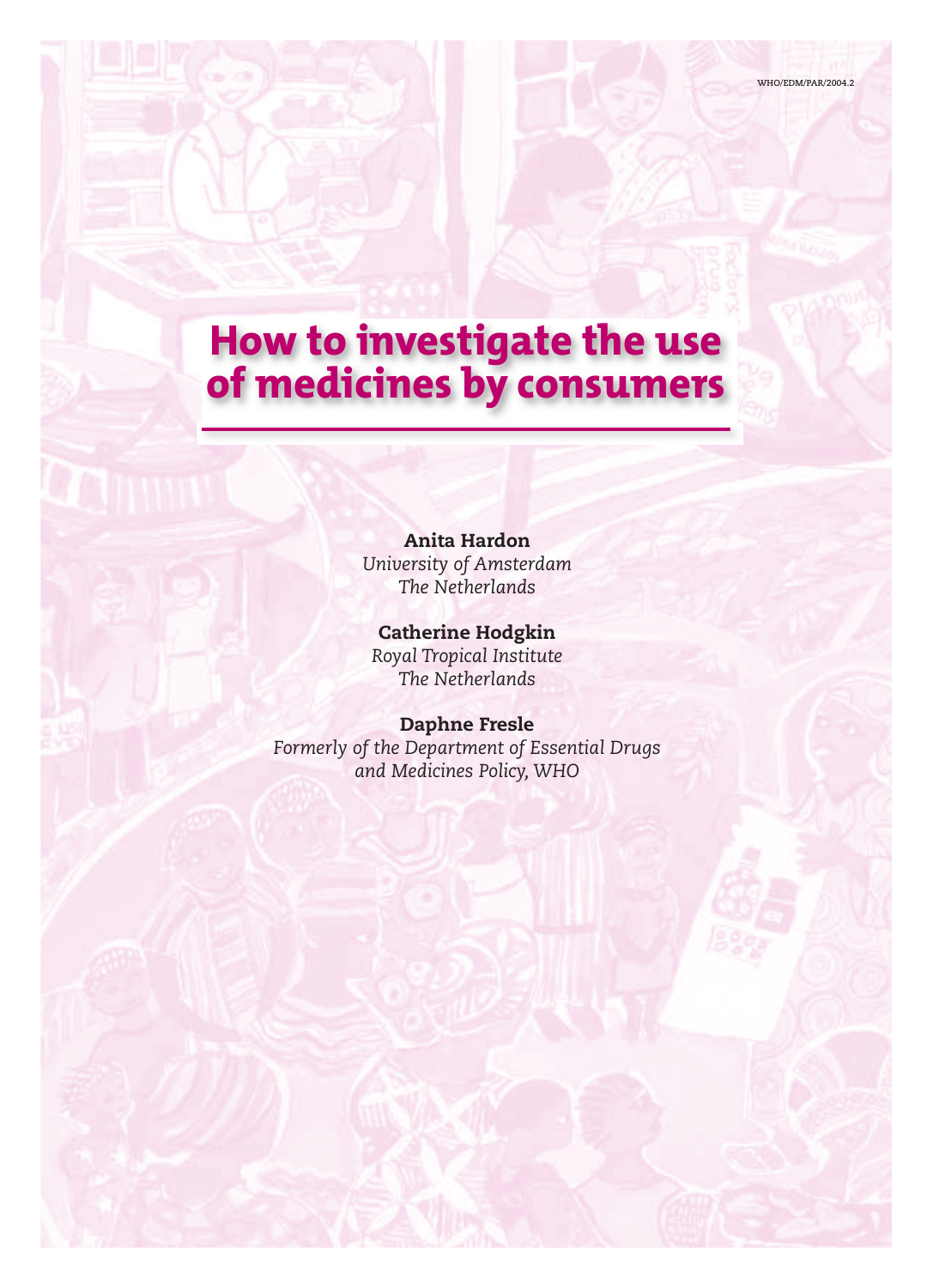#### **© World Health Organization and University of Amsterdam 2004**

All rights reserved.

The designations employed and the presentation of the material in this publication do not imply the expression of any opinion whatsoever on the part of the World Health Organization and the University of Amsterdam concerning the legal status of any country, territory, city or area or of its authorities, or concerning the delimitation of its frontiers or boundaries. Dotted lines on maps represent approximate border lines for which there may not yet be full agreement.

The mention of specific companies or of certain manufacturers' products does not imply that they are endorsed or recommended by the World Health Organization and the University of Amsterdam in preference to others of a similar nature that are not mentioned. Errors and omissions excepted, the names of proprietary products are distinguished by initial capital letters.

The World Health Organization and the University of Amsterdam do not warrant that the information contained in this publication is complete and correct and shall not be liable for any damages incurred as a result of its use.

Cover illustration by Victoria Francis Designed by minimum graphics Printed in Switzerland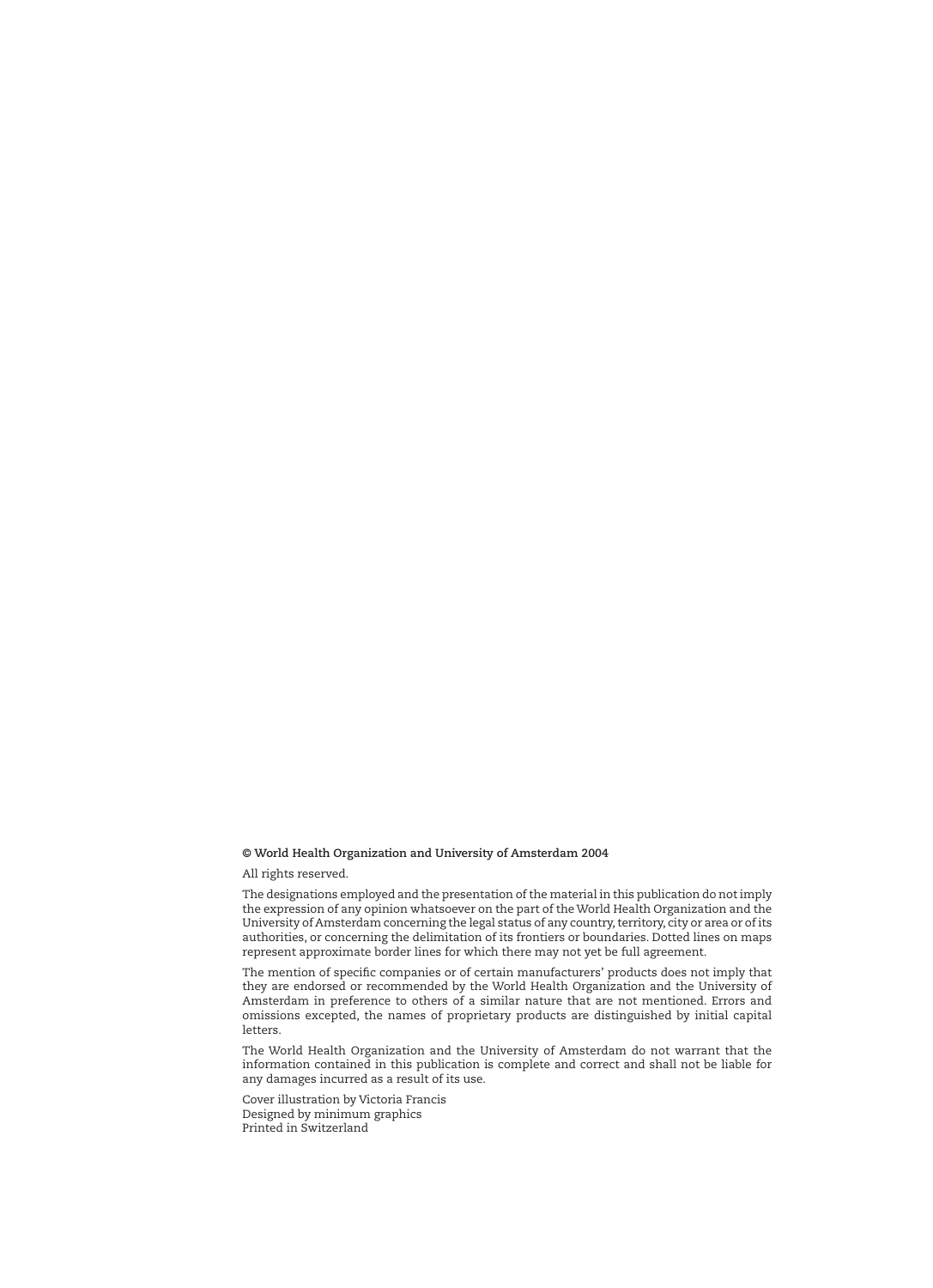## **Contents**

|    | Acknowledgements<br>Preface                                                                                                                                                                                                                                                                                  |                                                               |  |  |  |  |
|----|--------------------------------------------------------------------------------------------------------------------------------------------------------------------------------------------------------------------------------------------------------------------------------------------------------------|---------------------------------------------------------------|--|--|--|--|
| 1. | Why study medicines use by consumers<br>1.1 Introduction<br>1.2 Common patterns of inappropriate medicines use<br>1.3 From research to action                                                                                                                                                                | 1<br>$\mathbf{1}$<br>$\overline{2}$<br>4                      |  |  |  |  |
|    | 2 What influences medicines use by consumers<br>2.1 Introduction<br>2.2 The household level<br>2.3 The community level<br>2.4 The health institution level<br>2.5 The national level<br>2.6 The international level                                                                                          | 7<br>$\overline{7}$<br>$\overline{7}$<br>10<br>11<br>13<br>16 |  |  |  |  |
|    | 3 How to study medicines use in communities<br>3.1 Introduction<br>3.2 Describing and identifying medicines use problems<br>3.3 Study of documents<br>3.4 Semi-structured interviews<br>3.5 Focus group discussions<br>3.6 Observation techniques<br>3.7 Structured interviews<br>3.8 Weekly illness recalls | 20<br>20<br>20<br>22<br>24<br>28<br>31<br>33<br>36            |  |  |  |  |
|    | 4 Prioritizing and analysing community medicines use problems                                                                                                                                                                                                                                                | 43                                                            |  |  |  |  |
|    | 4.1 Introduction<br>4.2 Prioritizing problems: the criteria<br>Rating the problems<br>4.3<br>Analysing problems and identifying possible solutions<br>4.4                                                                                                                                                    | 43<br>44<br>45<br>47                                          |  |  |  |  |
| 5. | <b>Sampling</b><br>5.1 Introduction<br>5.2 Selection of study sites and study units<br>5.3 Purposeful sampling for qualitative studies<br>5.4 Probability sampling methods for quantitative studies<br>5.5 Bias in sampling<br>5.6<br>Sample size                                                            | 57<br>57<br>57<br>58<br>60<br>63<br>64                        |  |  |  |  |
|    | 6 Data analysis                                                                                                                                                                                                                                                                                              | 67                                                            |  |  |  |  |
|    | 6.1 Introduction<br>6.2 Sorting and ordering data<br>6.3 Making quality control checks<br>Processing qualitative data<br>6.4<br>Analysing qualitative data<br>6.5<br>6.6<br>Processing quantitative data<br>Analysing quantitative data<br>6.7<br>6.8<br>Conclusion                                          | 67<br>68<br>68<br>69<br>70<br>71<br>72<br>77                  |  |  |  |  |
| 7  | Monitoring and evaluating rational medicines use interventions<br>in the community                                                                                                                                                                                                                           |                                                               |  |  |  |  |
|    | Introduction<br>7.1<br>7.2<br>Monitoring<br>Evaluation<br>7.3<br>Summary guidelines<br>7.4                                                                                                                                                                                                                   | 78<br>78<br>79<br>79<br>88                                    |  |  |  |  |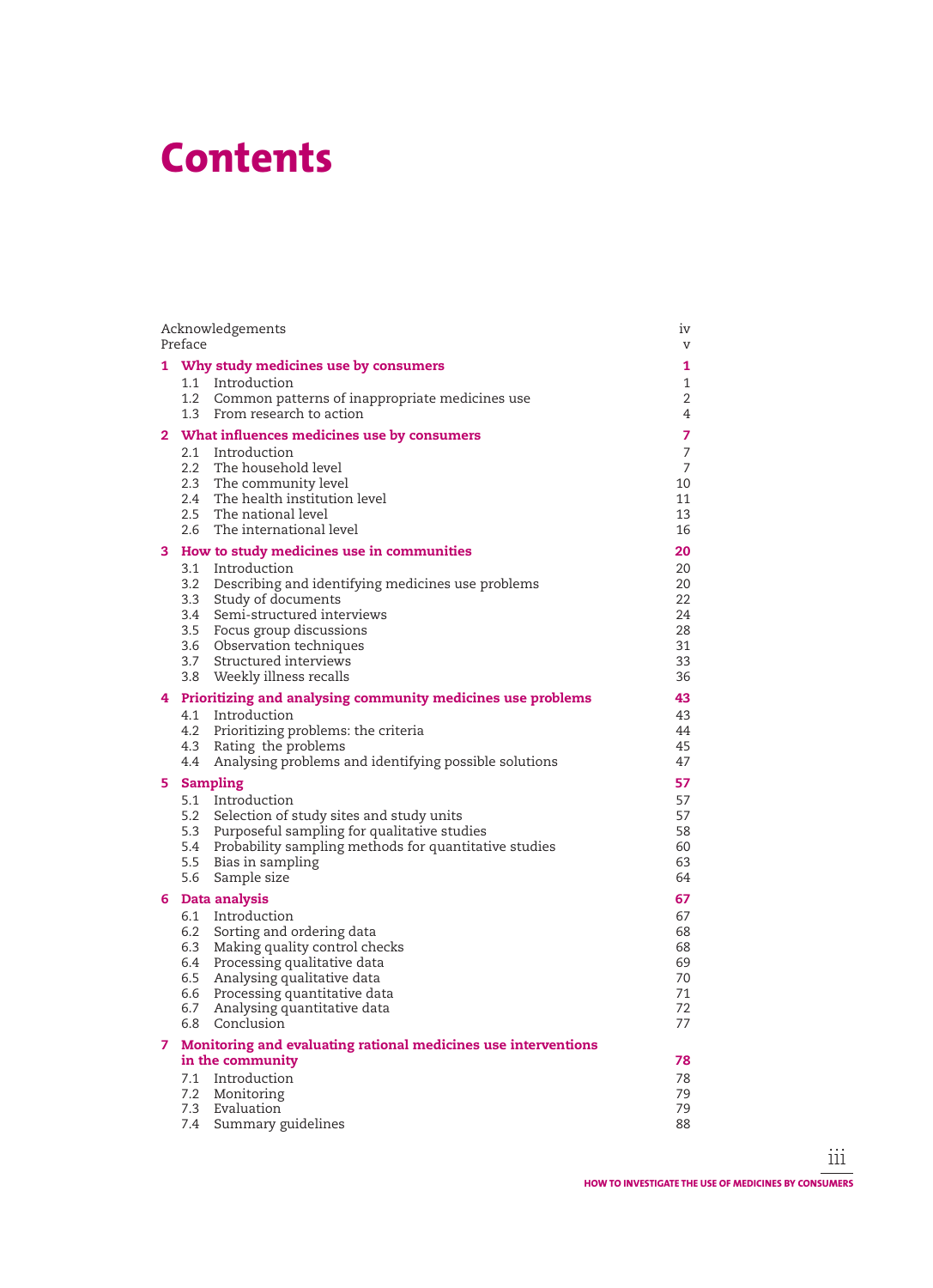## **Acknowledgements**

We thank Hans Hogerzeil, Jonathan Quick, Richard Laing, Ane Haaland, Michael Tan, Pimpawun Boonmongkon, Luechai Sringernyuang, Harriet Birungi, Andrew Chetley, Trudie Gerrits, Kathy Holloway and Kath Hurst for their very valuable comments on earlier versions of this manual, and Lisa Greenough and Annelies Dijkstra for their administrative support. We are grateful to Sheila Davey for editing our text.

The chapters in this manual have been used as training modules in the *Promoting Rational Drug Use in the Community* courses. Since 2000 these courses have been coorganized annually by the University of Amsterdam, the Royal Tropical Institute of the Netherlands and the WHO Essential Drugs and Medicines Policy Department, together with various host institutions in developing countries. Feedback from participants has been of great value in improving the manual. We thank our colleagues at the Centre for Health Policy Studies, Mahidol University, Bangkok, Thailand, and the Child Health and Development Centre at Makerere University, Kampala, Uganda, for their help in conducting the courses and evaluating the modules.

Chapters 5, on sampling, and 6, on analysis, are based on modules 30, 36 and 39 of the Applied Health Research Manual (Hardon et al. 20011 ). We thank the publisher, Ben van der Camp at Aksant, for permission to use parts of the modules for this manual.

Finally, we wish to express our gratitude to the Department of Essential Drugs and Medicines Policy, the Ministry of Foreign Affairs of the Netherlands, and the University of Amsterdam for their financial support, without which we would not have been able to write and publish this manual.

<sup>1</sup> Hardon A et al. 2001. *Applied health research: anthropology of health and health care*. Aksant, Amsterdam.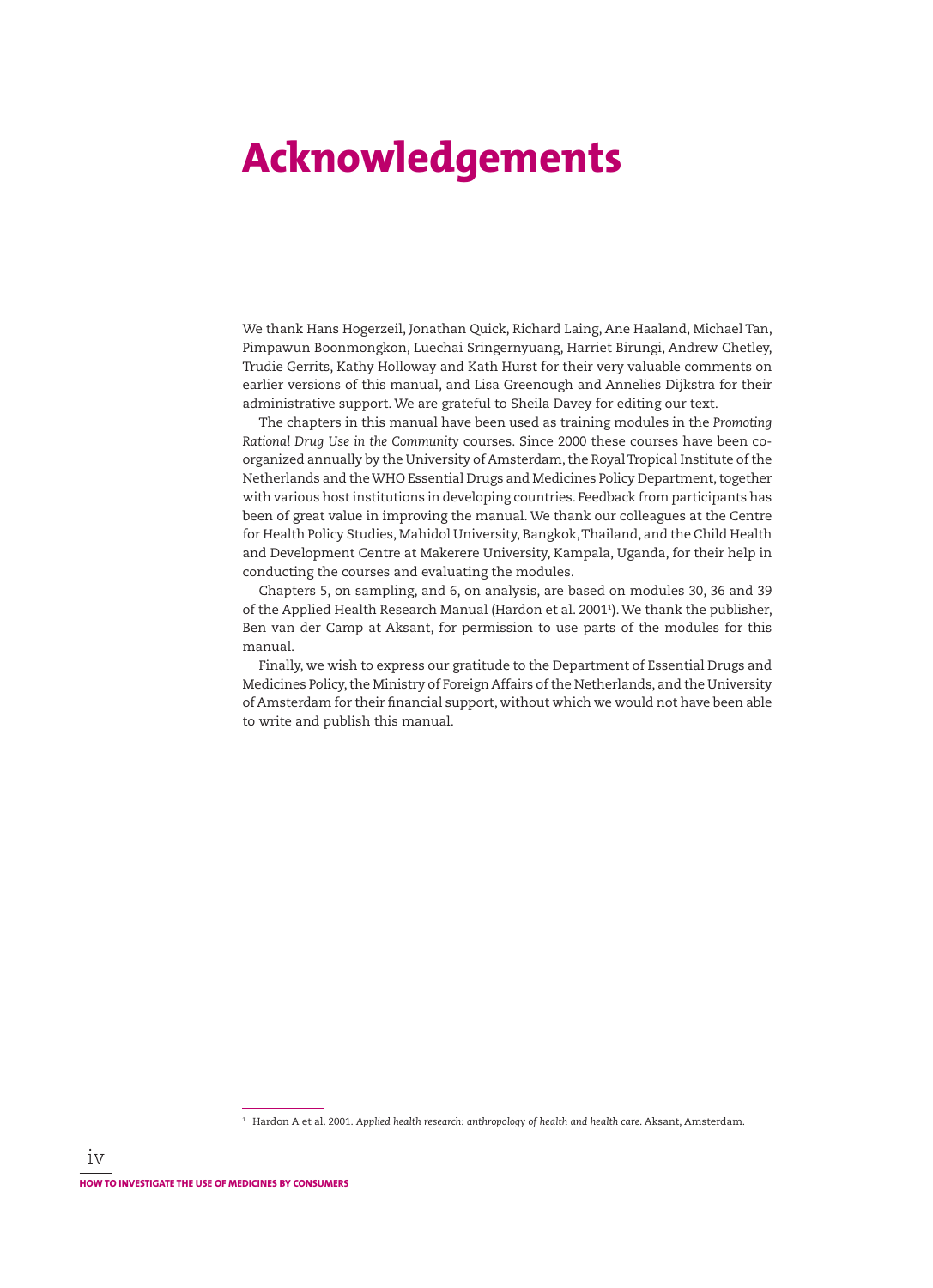## **Preface**

In developing countries, medicines may account for 30–40% of health expenditure. Many of these payments are made by individuals purchasing medicines for selfmedication and only rarely on prescription. Understanding how and why consumers make the choices they do is the critical first step to intervening to ensure that these precious resources are spent as safely and productively as possible.

This manual is a successor to the 1992 WHO publication, *How to Investigate Drug Use in Communities*, a small but important book that has been reprinted eight times. A year later came *How to Investigate Drug Use in Health Facilities*. Since then numerous courses have been held and many studies undertaken, with valuable experience gained in understanding the use of medicines in health facilities and communities. This manual's authors have been leaders in the movement to better understand and improve medicines use in the community.

Study methods have been developed and adapted for use in different environments. They are no longer the sole province of social scientists with advanced training but can be used by many different people interested in this subject. The manual aims to bring these methods and approaches to community-based organizations, consumer groups, health workers and health system researchers. By understanding medicine use practices, focused, effective interventions can be designed, implemented and evaluated. To add further impetus, a companion volume is in preparation – *How to Improve the Use of Medicines in Communities*, describing how to plan and implement such interventions.

Since 1992, when the first manual was published, the world of medicines use has changed dramatically. At that time, the major concerns were treatment of acute diseases, misuse of injections and antibiotics, and wasted spending on ineffective tonics and vitamin preparations. In 2004, some of these concerns remain, particularly the misuse of antibiotics, however, injection rates have declined and many consumers are more aware of the issues relating to tonics and vitamins. But today new challenges exist! Chronic diseases such as AIDS and TB need long-term therapy, with all of the difficulties of ensuring adherence to that therapy. TB programmes have used Directly Observed Therapy (DOT) with variable success in differing environments. Treating AIDS is even more difficult, with lifelong therapy to be taken at least twice a day. Understanding what can be done in the community to help patients take all of their medicines will be crucial for ensuring the success of treatment and preventing the emergence of resistance.

This manual provides a practical guide to the methods that can be used to:

- investigate the use of medicines by consumers to identify problems
- design interventions, and
- measure changes.

Readers are encouraged to "learn by doing". Health workers are trained to diagnose and treat individual patients. The manual aims to help health workers and many others to go beyond the individual and to study the community as a focus. By understanding why people take medicines as they do, it is possible to design interventions which are sensitive to the particular beliefs, practices and needs of that community.

v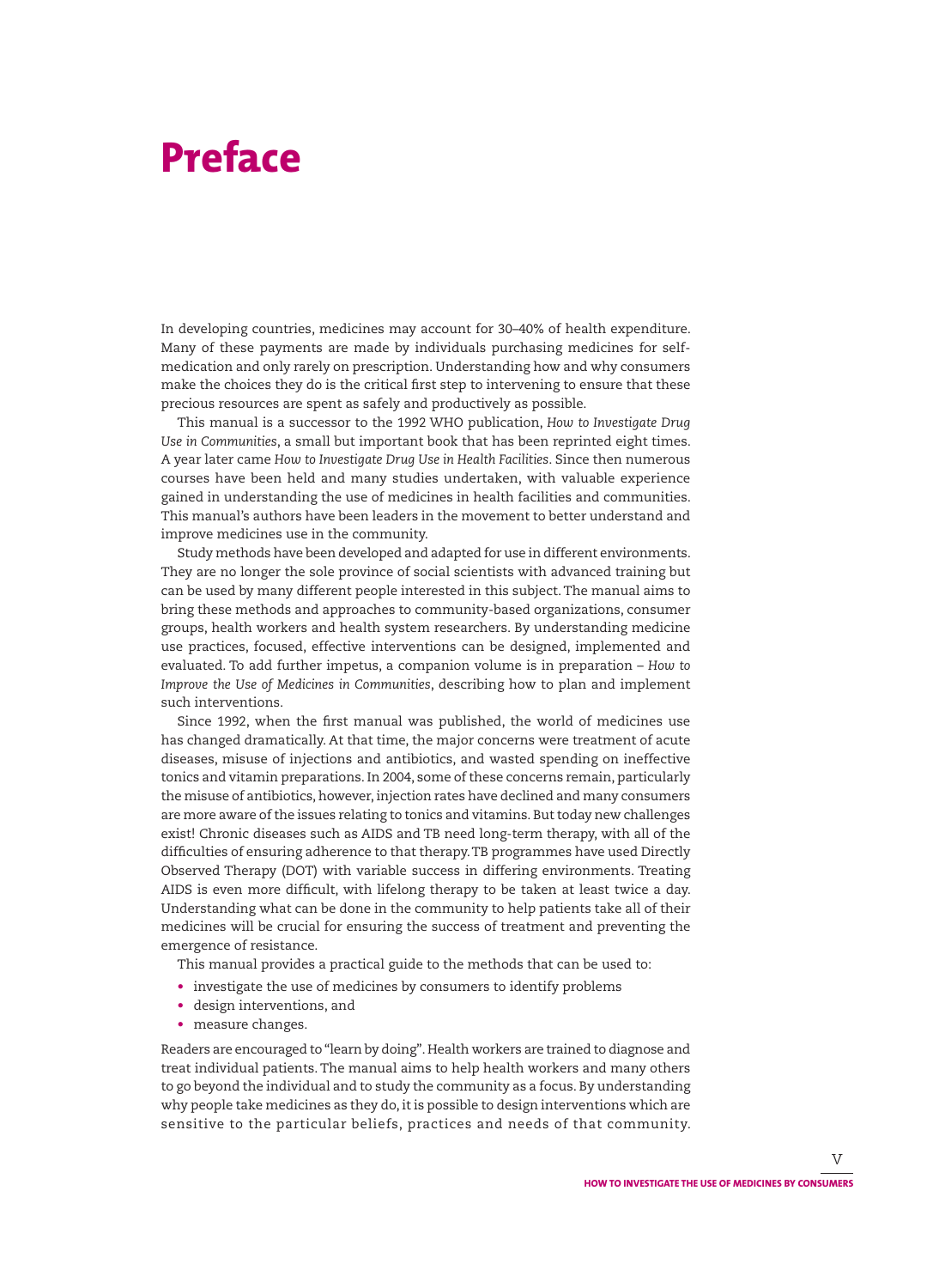Although resources and the capacity to do studies are limited in many settings, it is hoped that this book will encourage readers to undertake research on medicines use pratices, if only on a small scale, and to report the results. The editor of the WHO journal the *Essential Drugs Monitor* is keen to receive such reports with a view to publication.

WHO is grateful to the authors who have drafted, field tested and revised this manual. We also appreciate the many comments that we have received from reviewers and from participants in Promoting Rational Drug Use in the Community Courses and the 2nd International Conference on Improving Use of Medicines, who have made suggestions on previous drafts. We welcome further suggestions and examples of instruments used that could be included in future revisions. Please send these to medmail@who.int or to the address below.

*Dr Richard Laing* Medical Officer World Health Organization Department of Essential Drugs and Medicines Policy Avenue Appia, 1211 Geneva 27, Switzerland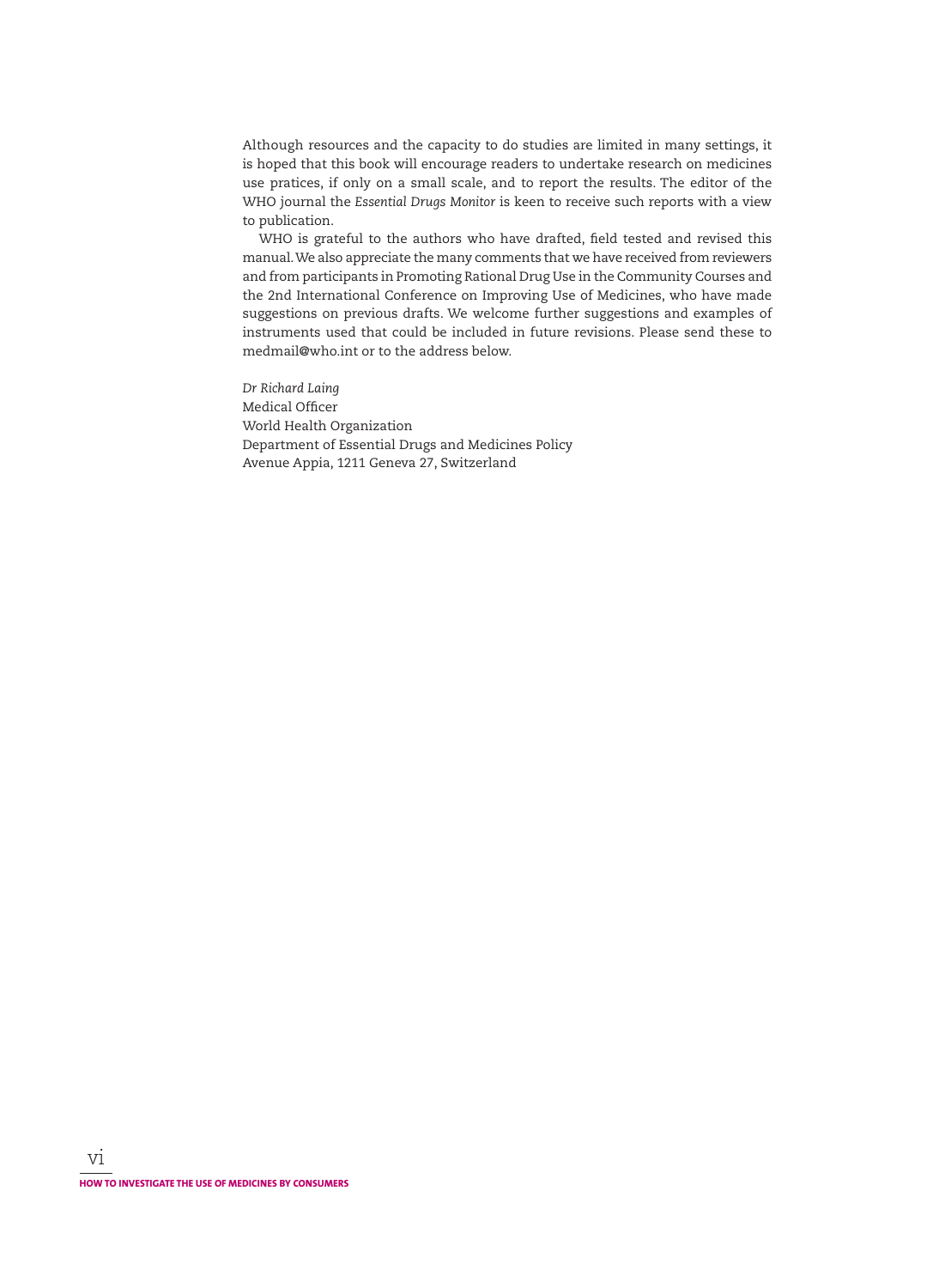

## **Why study medicines use by consumers**

## **1.1 Introduction**

Essential medicines are one of the vital tools needed to improve and maintain health. However, for too many people throughout the world medicines are still unaffordable, unavailable, unsafe and improperly used. An estimated one-third of the world's population lack regular access to essential drugs, with this figure rising to over 50% in the poorest parts of Africa and Asia. When available, the medicines are often used incorrectly: around 50% of all medicines are prescribed, dispensed or sold inappropriately, while 50% of patients fail to take their medicines appropriately (WHO 2002).

Since the beginning of the 1980s the essential drugs concept has become one of the cornerstones of international and national health policy – influencing decisionmaking in not only developing but also industrialized countries. The selection and rational use of medicines are accepted as key principles of health service quality and management in both the public and private sectors. WHO has vigorously promoted the essential drugs concept and the rational use of drugs - at first through the Action Programme on Essential Drugs, which became a powerful advocate for the new policies. National drug policies were promoted by WHO and others as a guide to action and a key framework within which to coordinate the various policy components needed to guarantee access to and rational use of medicines.

For essential medicines to contribute to improved health, countries need to develop national medicines policies, ensure access to these essential drugs, strengthen drug regulation, and improve rational use of drugs in both the public and private sectors, and by both health professionals and consumers. Although much progress has been made in all these areas, health policy-makers have tended to focus more on the provision and regulation of medicines, and on efforts to improve health workers' prescribing, than on efforts to ensure rational use of drugs by consumers. What is rational use? WHO's definition is, "Patients receive medications appropriate to their clinical needs, in doses that meet their own individual requirements, for an adequate period of time, and at the lowest cost to them and their community" (WHO 1985).

Rational drug use interventions that focus on health worker prescribing can only partly improve the use of drugs. This is because, as studies on medicines use by consumers have shown, self-medication is the most common form of therapy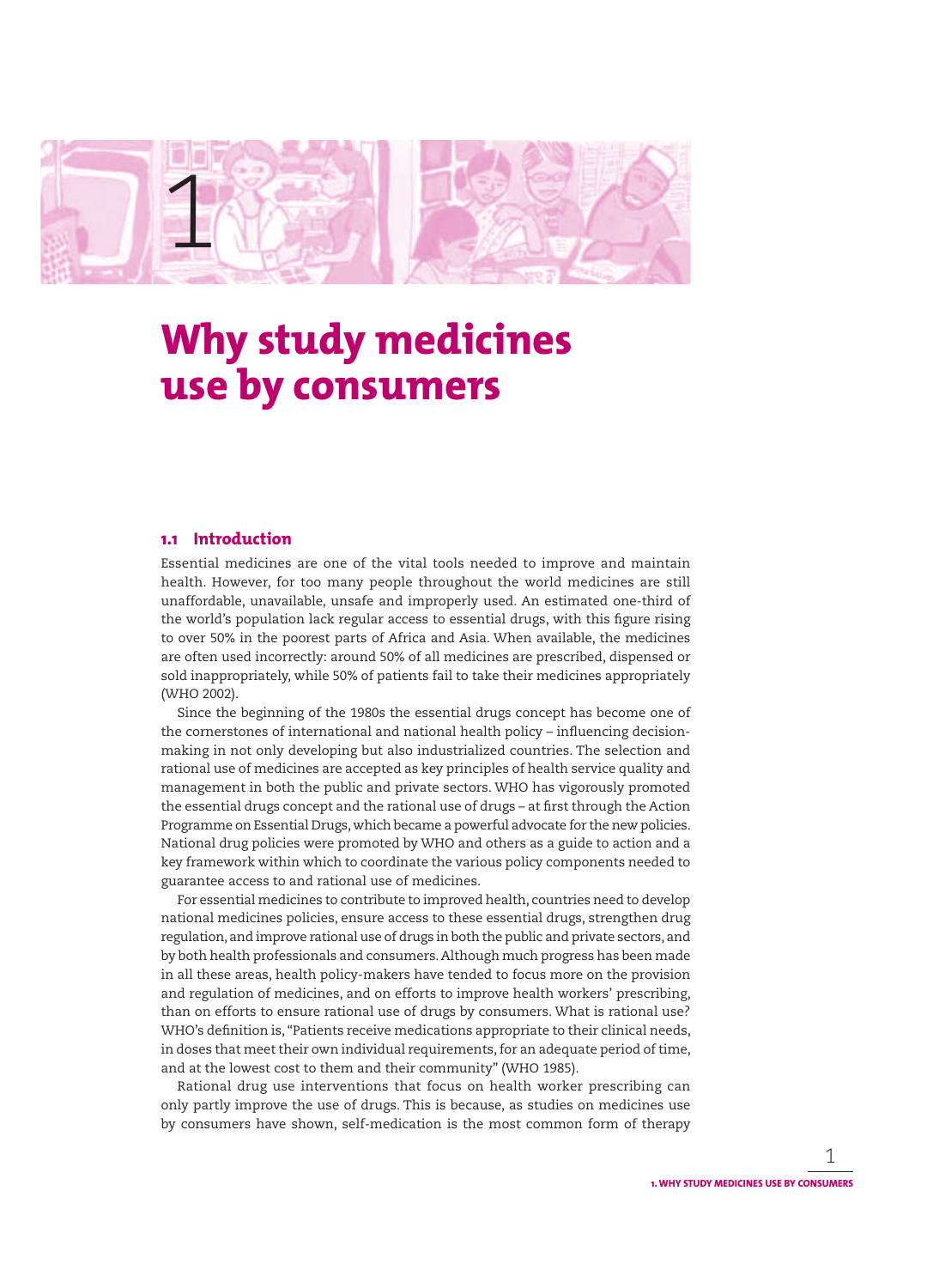choice and people often rely on informal drug distribution channels as much as on pharmacies. To address the problem of irrational use of medicines, health planners and administrators need specific information on:

- the types of irrational use that occur in their country or district, so that strategies can be targeted towards changing specific problems
- the amount of irrational use, so that the size of the problem is known and the impact of the strategies can be monitored
- the reasons why medicines are used irrationally, so that appropriate, effective and feasible strategies can be chosen. People often have very rational reasons for using medicines "irrationally".

#### **1.2 Common patterns of inappropriate medicines use**

#### *Not using the medicine in the way intended by the prescriber*

This is the problem which health workers tend to stress and which has been the focus of many drug use studies (Homedes and Ugalde, 1993). These studies, though suffering from methodological limitations, give a general view of low levels of adherence to medical regimes.1 People tend to forget the details of the advice given, or fail to purchase all the drugs that are prescribed, because they lack the financial means to do so. Patients sometimes stop taking the prescribed drugs or take the wrong dosage.

Homedes and Ugalde identify four types of patients who request medical advice but do not follow it:

- those who are motivated to comply but do not know, or have forgotten, all or part of the recommendations
- those who are knowledgeable but insufficiently motivated to follow them
- those who may not be able to adhere because of poverty, inaccessibility to medication or other external constraints
- those who change their minds and for a variety of reasons decide not to follow the recommendations.

Homedes and Ugalde argue that poor consumer adherence to medical regimes is problematic but they also argue that adherence should be viewed in the light of the quality of health workers' prescribing practices. Interventions to improve adherence only make sense if health workers' prescribing practices are appropriate and rational.

#### *Self-medication with prescription drugs*

Another problem is that in many countries people can purchase drugs over-thecounter that legally should only be sold on prescription. In the Philippines, Hardon (1991) found that people keep copies of prescriptions to re-use. Doctors' consultations are expensive and repeated use of prescriptions is a way to economize.

Self-medication with prescription drugs is especially a problem in developing countries where pharmacies freely supply medicines over-the-counter, as do informal drug shops and small groceries. Sometimes people even self-medicate with prescription drugs on the advice of traditional healers. People keep stocks of leftover medicines in their homes, and re-use them or give them to neighbours or relatives who request them. These practices also occur in countries where dispensing of medicines is regulated more strictly. The possibility of buying medicines through the Internet

 $^{\rm 1}$  NB: Compliance and adherence are words used to describe whether a consumer takes a medicine in the way intended by the health professional who prescribed it or according to the instructions on the packaging. Some people prefer not to use the word compliance because it implies a normative view that the consumer should obey/comply with instructions. The word concordance may also be encountered in this context. It refers to a consultation process between the health professional and the consumer, who reach agreement about the best course of treatment in a way which values the perceptions and opinion of both parties.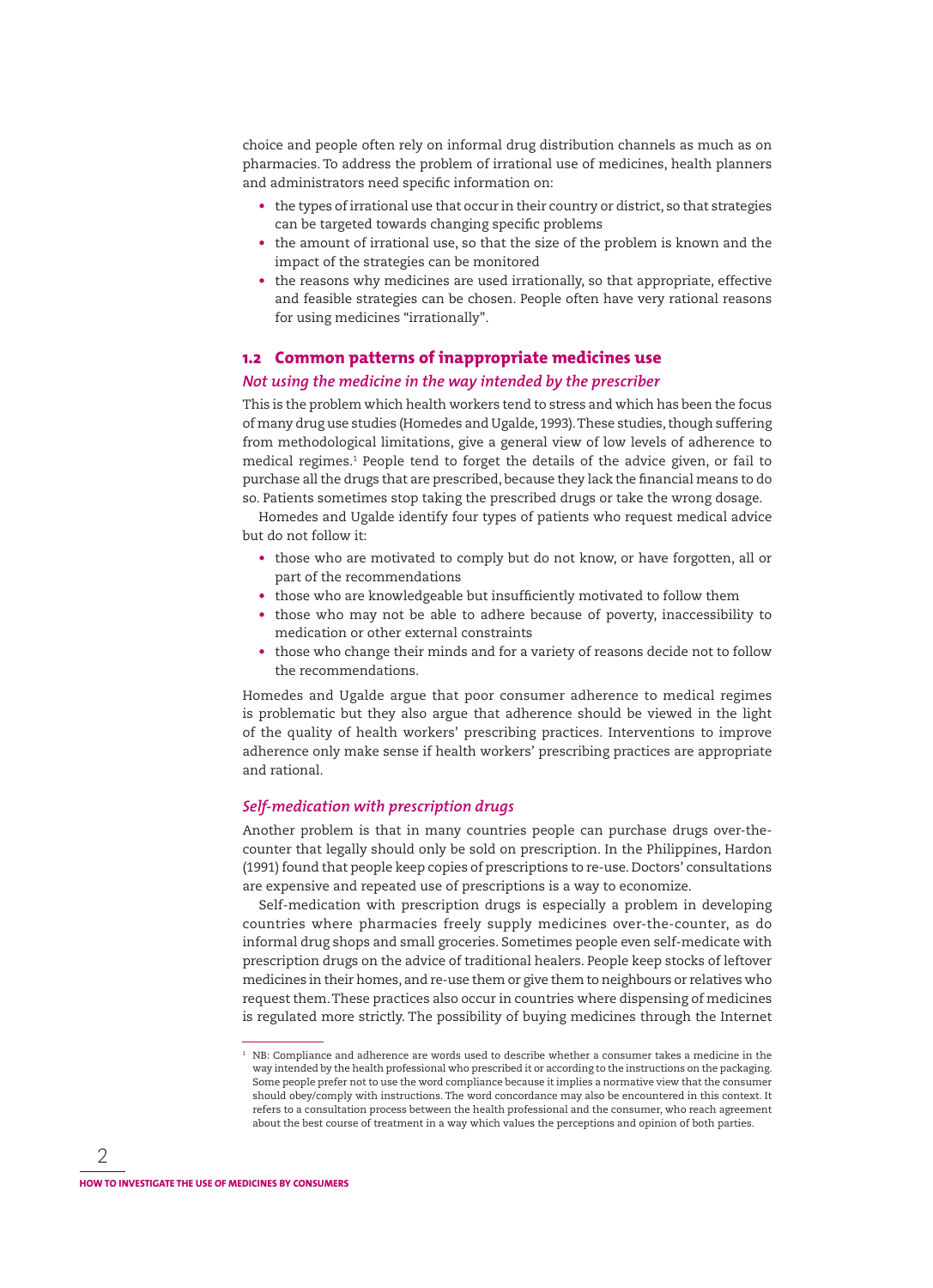means that drugs available only on prescription in one country can be obtained by post from a country where regulation is less strict. Immigration and people's increased mobility mean that more people buy medicines where it is easy to obtain them – or obtain them through family and friends. For example, immigrants, used to the free availability of "prescription drugs" in their countries of origin, may still obtain these medicines from visiting friends and family members.

#### *Misuse of antibiotics*

Antibiotics are important drugs, but they are over-prescribed and overused in selfmedication for the treatment of minor disorders such as simple diarrhoea, coughs and colds. When antibiotics are used too often in sub-optimal dosages, bacteria become resistant to them. This is a serious concern to public health policy-makers. The result is treatment failure when patients suffering from serious infections take antibiotics. People buy sub-optimal dosages because they cannot afford the full course prescribed, or because they are not aware of the need to complete antibiotic courses. Even in industrialized countries where antibiotic dispensing is better regulated, non-compliance with the prescribed regime is a common problem. People who have not understood the need to complete the course stop using antibiotics when the symptoms disappear, while others take an overdose as they think that this will lead to faster recovery.

Studies by Lansang et al. (1990, 1991) and others highlight some of the problems with antibiotic use in the Philippines. Surveying 59 drug stores in Makati, Metro Manila, the authors found that two-thirds of 1608 antibiotic transactions were made without prescriptions. They also found that for each antibiotic prescribed the customers purchased only 10 units (tablets or capsules) or less. In a rural setting in the Philippines, the authors found that 57% of 6404 antibiotic transactions were without a prescription. The median number of antibiotics dispensed in a single visit was six tablets or capsules. These findings indicate widespread sub-optimal use of antibiotics in self-medication in the Philippines.

Another interesting study by Boomongkon and colleagues (1999), reveals how concerned women are about chronic and recurrent uterus-related problems in Northeast Thailand. Women refer to symptoms, ranging from abdominal and lower back pain to vaginal discharge, itching, odour and rash, using the term *pen mot luuk* (literally "it's the uterus"). They fear that these problems will turn into cervical cancer if not treated, a perception inadvertently perpetuated by the cervical cancer education and screening programmes. Eighty percent of women surveyed ( $n = 1028$ ) reported self-medicating the last time they experienced symptoms. Two-thirds of them bought antibiotics, specifically under-dosages of two brands of tetracycline, Gaano and Hero. Tetracycline is medically inappropriate for many of the problems that women classify as *mot luuk*, but the manufacturer of Gaano appears to endorse its use by having a picture of a uterus on the package.

#### *Overuse of injections*

Health workers and patients in many countries believe that injections are more effective than tablets. This not only leads to unnecessary expenditure (in many cases tablets are a cheaper form of therapy), it also leads to unnecessary health risks when the injections are administered in unhygienic conditions or syringes and needles are re-used without being sterilized.

A WHO study on injection practices in developing countries found that in Uganda around 60% of patients bring along their own syringe and needle when they visit health facilities for treatment. The instruments have generally not been sterilized properly. People keep the injections at home because they do not trust the injections provided in the health facilities (Van Staa and Hardon, 1996).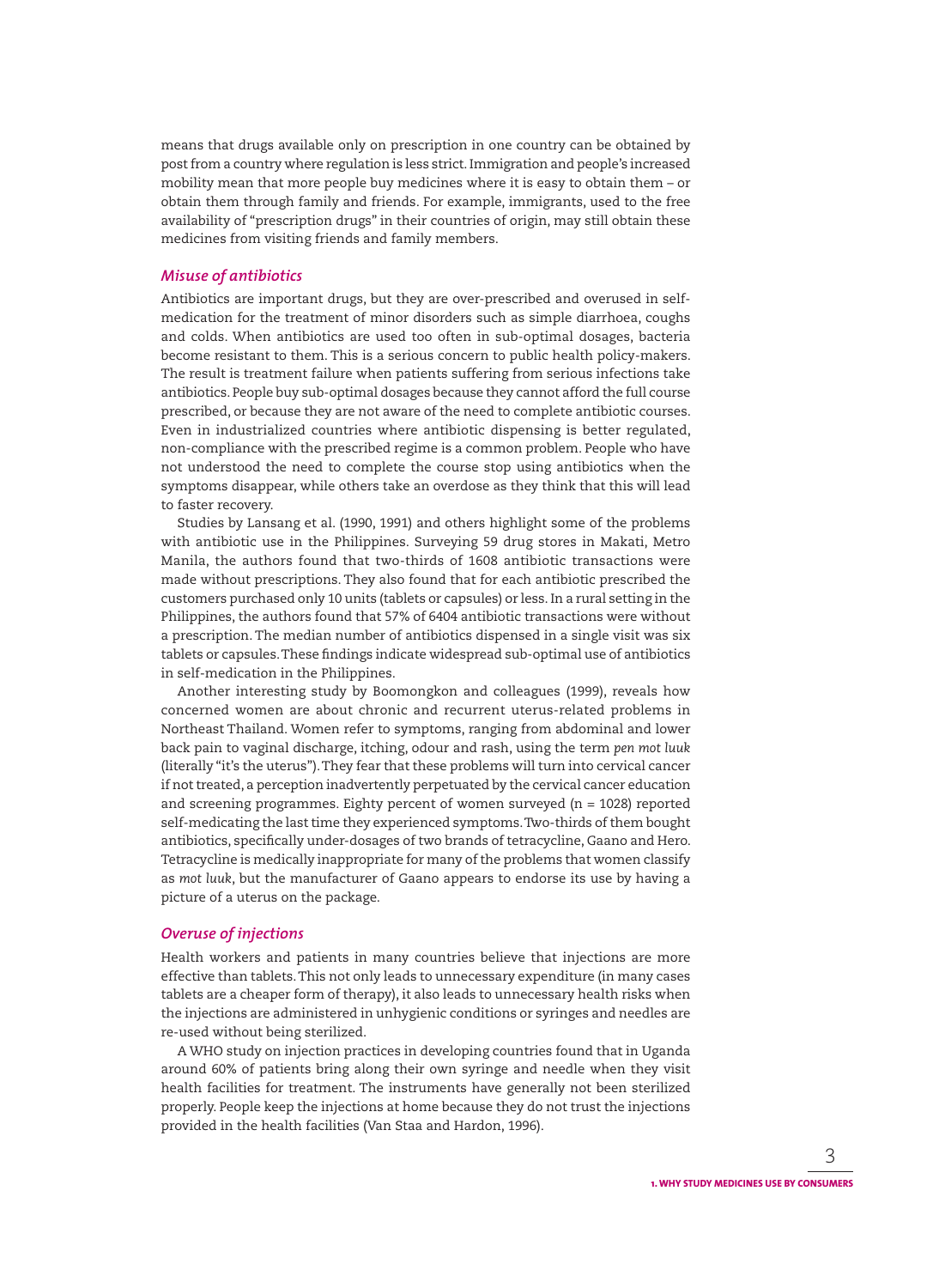#### *Overuse of relatively safe medicines*

In many countries people believe that they need a "pill for every ill". At the onset of all kinds of minor disorders they immediately take drugs. Vitamins and analgesics such as multivitamins, acetylsalicylic acid and paracetamol, though relatively safe, are the most commonly used drugs in many countries. This practice is not without risks. Aspirin can cause stomach bleeding and paracetamol, if taken in excess, can cause death.

In a community study in Thailand, Sringernyuang (2000) describes the overuse of analgesics in rural Thai communities. People are addicted to analgesics for pain relief, related to hard agricultural labour. For the agricultural labourers a painkiller a day is essential. It allows them to continue work and have a regular income. Health workers recognize that the practice is unsafe, as it can lead to stomach bleeding, a commonly reported health problem in Thailand.

#### *Unsafe use of herbal medicines*

In developing countries people use herbal medicines routinely in self-care. In many countries programmes exist that test the safety and efficacy of these medicines, and some of them are selected for inclusion in national health programmes. The production of herbal medicines is commercialized in countries, such as China, India and Thailand, and marketing is similar to that for modern pharmaceuticals. In industrialized countries the use of herbal medicines is also increasing. People believe that they are more natural than modern pharmaceuticals. Some herbal medicines are potent, and their safety is not as evident as people think. Also they can be dangerous when taken in combination with modern pharmaceuticals. For example, the antidepressant herb St John's Wort cannot be used in combination with Selective Serotonin Re-uptake Inhibitors (SSRIs).

#### *Use of non-essential combination drugs*

When suffering from coughs and colds, people tend to take all kinds of cough and cold remedies that contain more than one active ingredient. Sometimes these drugs even contain substances that counteract each other: one substance to **suppress** a cough and another to **encourage** it. Hardon (1991) notes that the most popular cough and cold remedies in the communities where she conducted her study combine substances that counteract each other. Such remedies do not contribute to a cure and are a waste of money. People should take the active ingredient that they need, and if they need two drugs then they can take two different preparations.

#### *Use of needlessly expensive medicines*

In many countries people rely on brand name drugs when choosing therapies. Branded products are often more expensive than the same products under generic name. Also people do not realise that two different brand name drugs may contain exactly the same substance. The price of medicines is an important concern for consumers.

### **1.3 From research to action**

Organizations working with medicines programmes need to pay more attention to educating consumers on the appropriate use of medicines. Interventions directed towards consumers are most relevant if they focus on common patterns of irrational medicines use, and examine medicines use problems that consumers consider to be important.

Policy-makers need to be involved in research into drug use interventions to facilitate the process of translating evidence into action. Drug use studies should be an integral part of the process by which we develop interventions to enhance more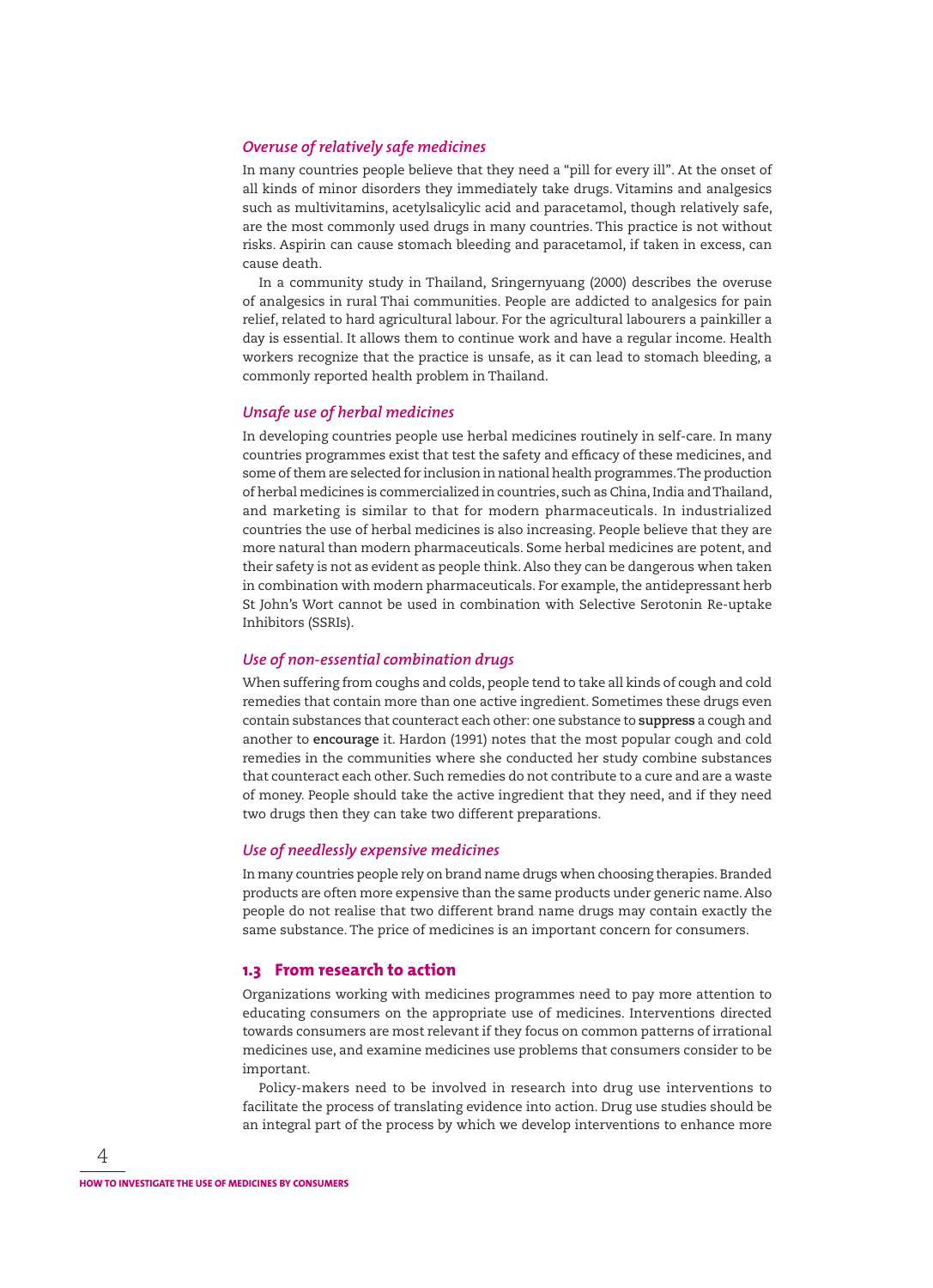**Figure 1. Steps in developing an effective intervention aimed at enhancing rational drug use by consumers**



appropriate drug use by consumers. An overview of the process is given in figure 1.

Research is an integral part of this intervention cycle. It is the main activity in all steps, except 4 and 6 that concern the actual selection and implementation of interventions.

**Step 1: Identify medicines use problems.** To identify drug use problems you first need to describe common drug use practices and assess to what extent these are rational, and to describe what people in the communities and health workers consider to be drug use problems. In this step you aim to get an overview of community drug use problems. You can use existing (secondary) data, and if resources are available new data on drug use by consumers can be collected. In this phase drug use studies should focus on what people do with drugs and what they consider to be problems in drug use, not on why they take drugs the way they do.

**Step 2: Prioritize medicines use problems.** The overview of problems identified in step 1 forms the basis for step 2, in which problems are prioritized and selected as the focus of your intervention.

**Step 3: Analyse medicines use problems and identify possible solutions.** In this step you analyse the factors that contribute to and cause the selected problem and identify possible solutions. Research in this step aims to describe the core-problem(s) in more detail and analyse *why* the problems occur. In conducting such an analysis you need to consider the various layers of influence, as discussed in Chapter 2 of this manual. These layers include the family, the community, the health institution, the state, and the global environment. Such analysis helps you develop an appropriate intervention aimed at changing the inappropriate medicines use practices. The analysis is done in consultation with key stakeholders. They also help to identify possible solutions.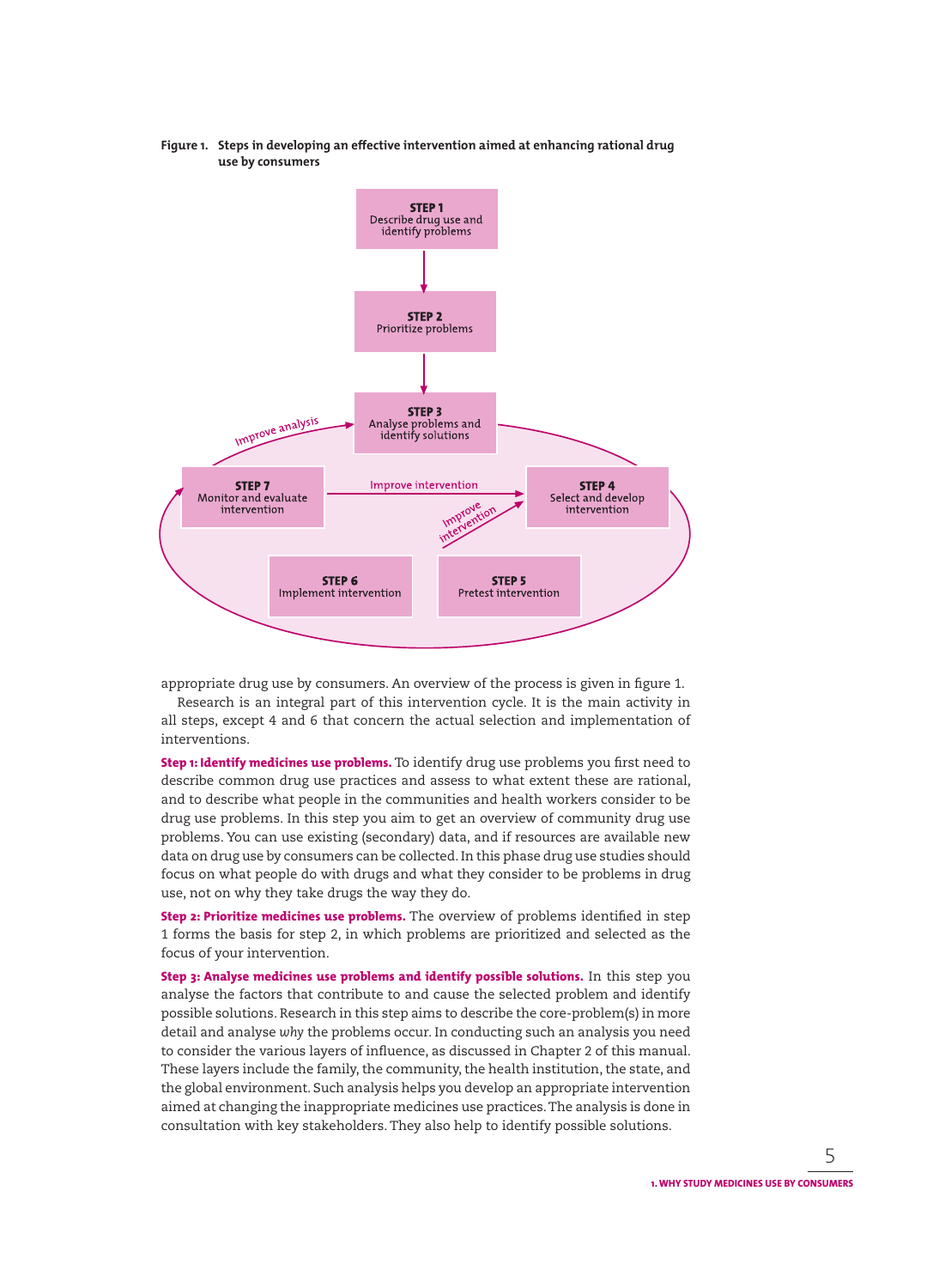**Step 4: Select and develop interventions.** How to select and develop rational drug use interventions is dealt with in the forthcoming companion manual, *How to Improve the Use of Medicines in Communities*. This guide will provide information on how to develop and use printed materials, folk and mass media, and video, as well as giving information on how to work with journalists, and advocate for better health and medicines policies. The intervention methods presented in the manual can be used to change individual behaviour and to convince health policy-makers and politicians that they need to change health and medicines policies.

**Step 5: Pretest interventions.** Once an intervention has been developed you will need to pretest it. Pretesting involves trying out the intervention and/or educational materials to be used in the intervention with a small group of the target audience. The group's feedback and the results are used to fine-tune the intervention and the evaluation and monitoring activities.

**Step 6: Implement interventions.** Pretesting can lead to changes in the way the selected intervention is implemented. Once the intervention has been optimized, it can be implemented.

**Step 7: Monitor and evaluate interventions.** Research plays a role in monitoring and evaluating interventions. Evaluation results serve to improve an intervention, and help in sharing successes and failures with others.

#### **References**

Boonmongkon P, Pylpa J, Nichter M (1999). Emerging fears of cervical cancer in the Northeast of Thailand. *Anthropology and Medicine*, 6(3):359–380.

Hardon A (1991). *Confronting ill health: medicines, self-care and the poor in Manila*. Quezon City, Health Action Information Network.

Hardon A, Le Grand A (1993). Pharmaceuticals in communities. Practices, public health consequences and intervention strategies. *Bulletin 330*. Amsterdam, Royal Tropical Institute.

Homedes N, Ugalde A (1993). Patients' compliance with medical treatments in the Third World. What do we know? *Health Policy and Planning*, 8(4):291–314.

Lansang MA et al. (1990). Purchase of antibiotics without prescription in Manila, the Philippines. Inappropriate choices and doses. *Journal of Clinical Epidemiology*, 43(1):61–67.

Lansang, MA et al. (1991). A drugstore survey of antibiotic use in a rural community in the Philippines. *Philippine Journal of Microbiology and Infectious Diseases*, 20(2):54–58.

Sringernyuang L (2000). *Availability and use of medicines in rural Thailand*. Amsterdam, Academisch Proefschrift, University of Amsterdam.

Ugalde A, Homedes N, Collado J (1986). Do patients understand their physicians? Prescription compliance in a rural area in the Dominican Republic. *Health Policy and Planning*, 1(3): 250–259.

Van Staa A, Hardon A (1996). *Injection practices in the developing world: a comparative review of fi eld studies in Uganda and Indonesia*. Geneva, World Health Organization. WHO/DAP/96.4.

WHO (2002). Promoting rational use of medicines: core components. *WHO Policy Perspectives on Medicines*, No.5. Geneva, World Health Organization.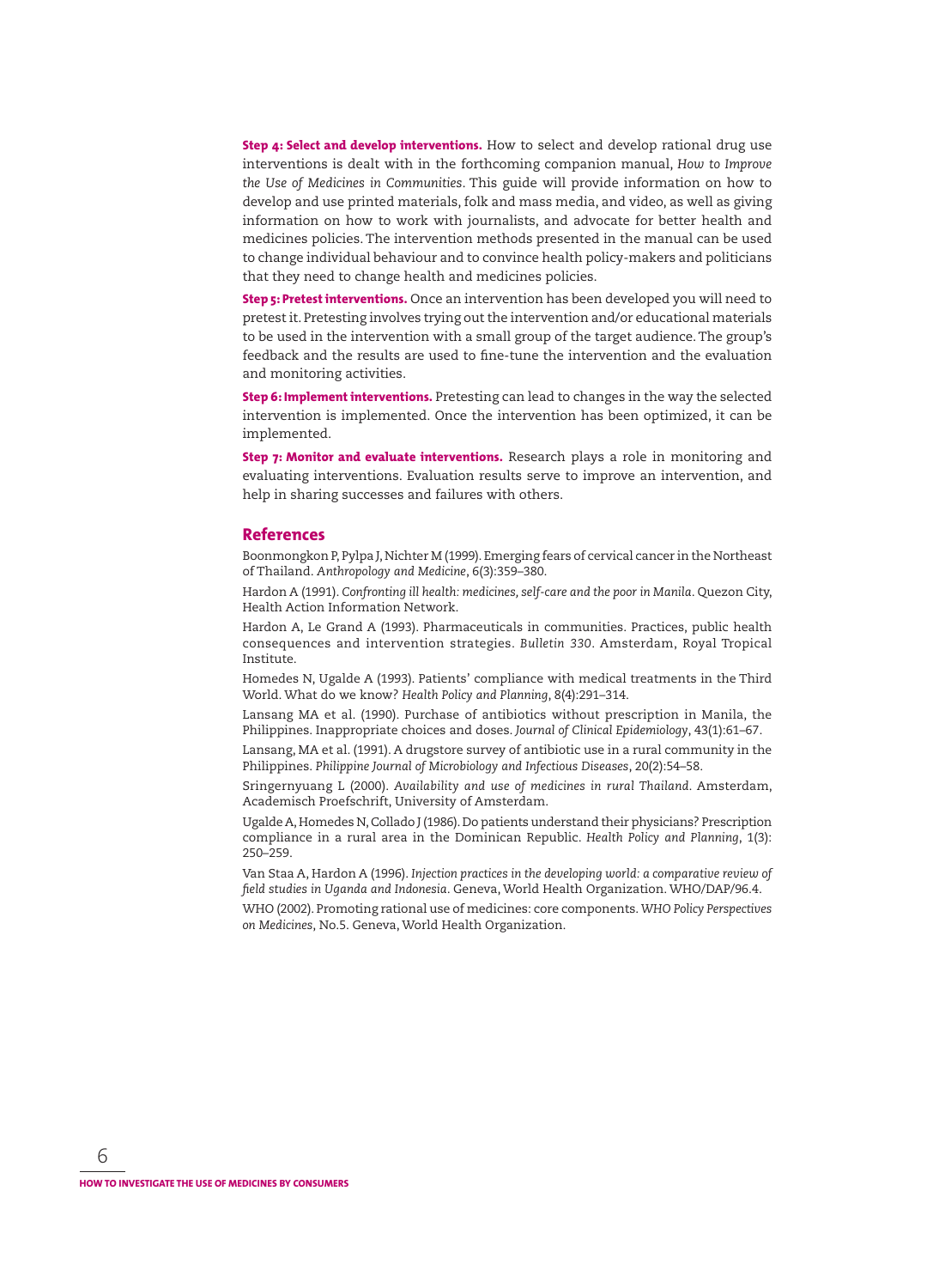

## **What influences medicines use by consumers**

## **2.1 Introduction**

This chapter discusses the various factors that influence medicines use by consumers. It provides a framework which links individual drug use behaviour to the multi-layered environment which shapes it. This includes the:

- household level
- community level
- health service institution level
- national level
- international level.

The framework described provides a basis for the analysis of medicines use problems. It can also assist in the development of interventions aimed at changing behaviour and the environment in which medicines use takes place, in order to bring about more appropriate use.

The framework helps to identify why medicines are used irrationally, so that appropriate, effective and feasible strategies can be chosen to confront the drug use problems.

## **2.2 The household level**

The way medicines are used is influenced by individual beliefs about them, which in turn may have been shaped by members of the immediate family and those in extended family networks. Important factors at this level are outlined below.

#### *Perceived need for medicines*

Evidence suggests that people have lost their trust in the body's ability to fight disorders without the 'help' of medicines, even for self-limiting disorders, such as colds and diarrhoea. Studies on drug use by consumers show that people think that they should take medicines immediately at the onset of illness to prevent it from becoming worse.

People take medicines not only to treat symptoms of ill health but because they believe that medicines are also needed to stay healthy. Preventive use of drugs is a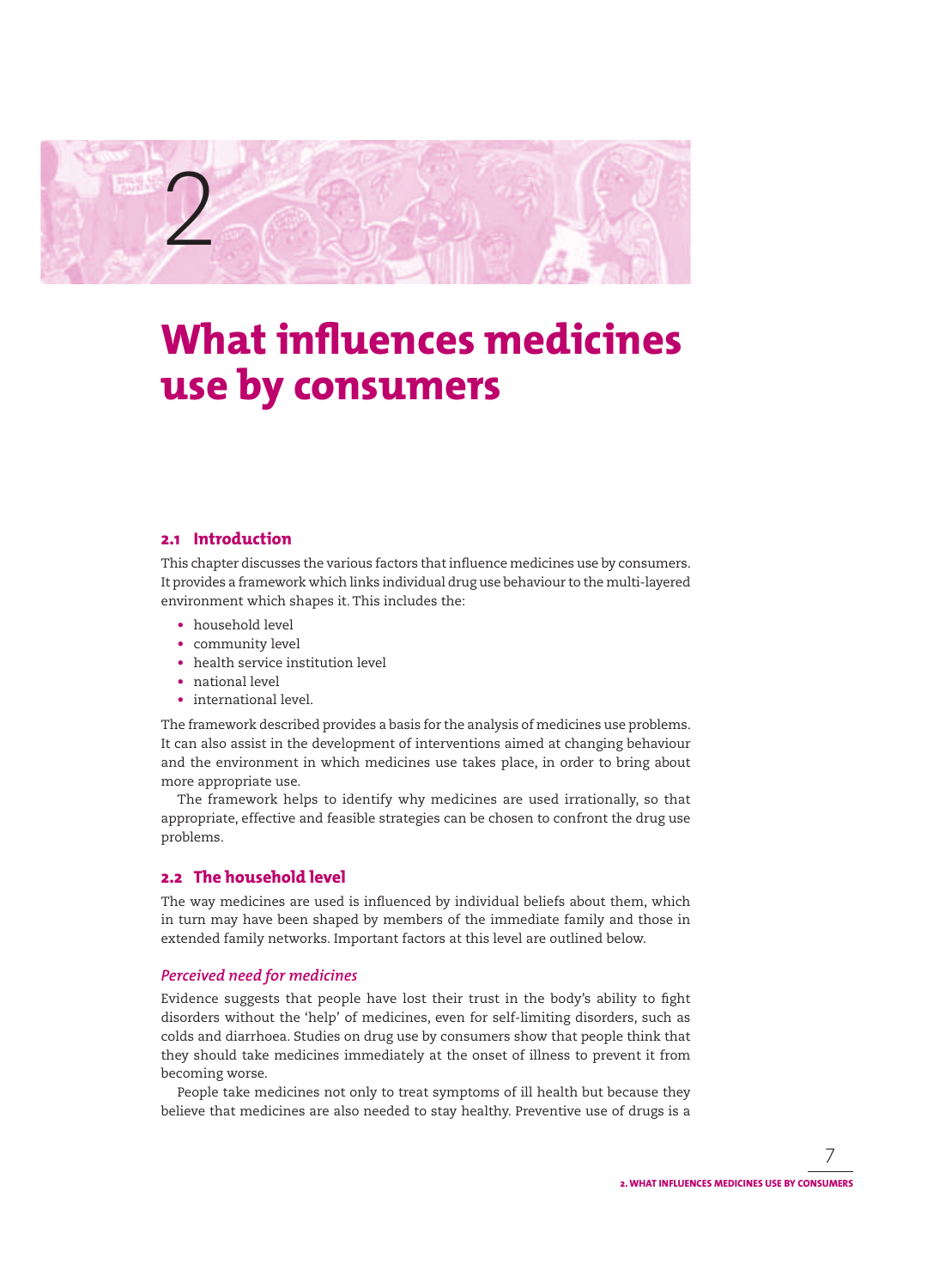#### **BOX 1. MEDICINE BELIEFS AMONG RURAL VILLAGERS IN PAKISTAN**

"Medicine is needed for every illness. If medicine is not used, the illness will become serious." "All illnesses need medicine. No illness will be cured without medicine." "Medicine is to the sick, what water is to the thirsty."

"If we don't get medicine, how will we get cured?"

Rasmussen ZA et al. (1996). Enhancing appropriate medicine use in the Karakoram Mountains. Community drug use studies. Amsterdam, Het Spinhuis.

> topic often neglected in discussions on appropriate medicines use. However, drug sales increasingly tend to involve products such as vitamins, which are commonly taken because people think they will prevent illness.

#### *Ideas about efficacy and safety*

People use medicines according to their own ideas about drug safety and efficacy. Anthropological studies reveal that people believe that the safety and efficacy of medicines are determined by a number of factors including:

- the colour and shape of medicines. In Sierra Leone, for example, red medicines are thought to be good for the blood (Bledoe and Goubaud, 1985)
- the method of administration. In Uganda, for instance, people believe that medicine injected into the bloodstream does not leave the body as quickly as that administered orally. Oral medicine is compared to food, which enters the digestive system and eventually leaves the body through defecation (Birungi, 1994)
- compatibility between the medicine and the person taking it. A medicine that is effective for one person may not be effective for another. In the Philippines, people use the concept *hiyang* to explain why a medicine did not work for a particular patient. In Indonesia and Thailand similar concepts exist
- whether a medicine was effective in the past. If so, they are likely to use it again
- the "newness" of a medicine (new medicines are believed to be more effective).

People's choice of medicine usually also depends on the cause that they attribute to the illness and its perceived severity. In Ghana, for example, people consider heat to be the main cause of measles. Heat also causes constipation and stomach sores in children. To treat measles people use Septrin (cotrimoxazole) syrup, multivitamin syrup, calamine lotion, akpeteshie (local gin) and a herbal concoction given as an enema to 'flush out' the heat (Senah, 1997). If illnesses are thought to be caused by witchcraft, it is likely that a traditional healer will be used rather than medicines bought at a local shop. However, if the illness is believed to be caused by bodily imbalance related, for example, to hot-cold notions, it is likely to be treated with medicines. More severe disorders may be brought to the attention of health workers or traditional healers, depending on what the cause of illness is believed to be.

Finally, people's ideas about a medicine can actually affect its efficacy. This has been documented in numerous studies on the psychological and physiological effects of placebos (harmless substances that look like the actual medicine but contain no active ingredient). In double-blind trials on new drugs, for example, approximately one-third of the participants respond to a placebo.

#### *Uncertainty resulting in poly-therapy*

People are often uncertain about the cause of disorders as well as the most effective treatment. As a result, they tend to use several therapies at the same time, often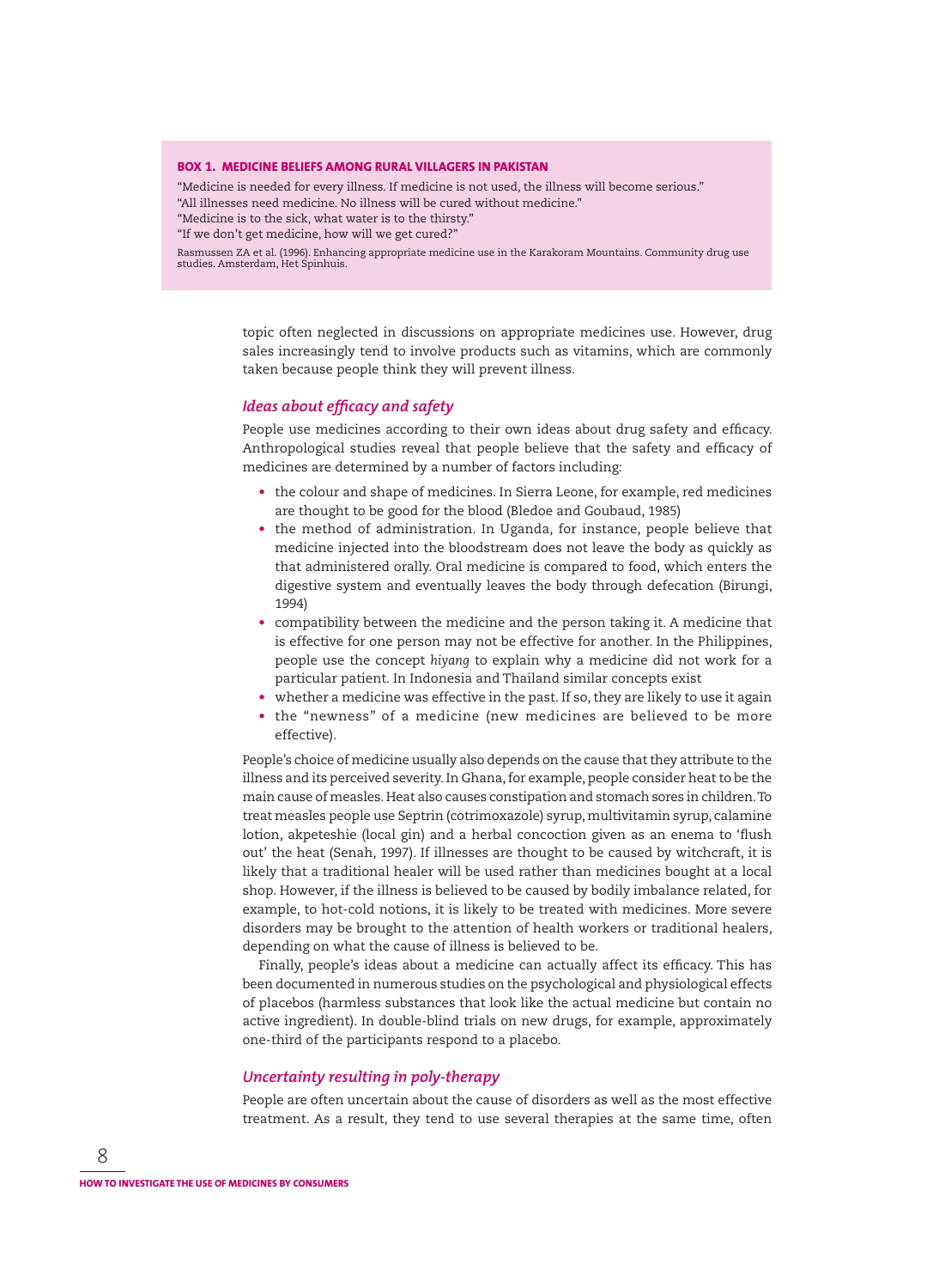combining modern and traditional remedies. If the condition is serious they may consult a variety of modern and traditional health providers.

#### *Drug consumption roles*

Drug use is not only defined by people's ideas about medicines but is also determined by the role people play within families in the process of buying, administering and deciding about medicine use (see box below).

#### **BOX 2. CULTURAL INFLUENCES ON THE SELECTION AND USE OF MEDICINES**

In the Philippines, (Hardon, 1991) mothers decide whether or not they should buy and give medicines to their children. Men are usually not involved in decision-making on the treatment of common childhood illnesses. Instead, women consult with neighbours and relatives on treatment options. Married women in this country manage household expenses and the family's income, and do not have to consult their husbands about the cost of medicines. Husbands take a more active role only when a health problem becomes severe.

In contrast, in Pakistan, (Rasmussen et al., 1996) women are constrained in their efforts to treat children's health problems. They cannot go to the bazaar or hospital in town to obtain drugs, as cultural norms forbid such mobility for women. Because male family members must buy medicines, men are more closely involved in decisions about children's treatment. They often receive information on a medicine's use at the bazaar or health facility and pass this on to their wives who actually administer the drugs.

#### *The cost of medicines*

Cost is a major factor shaping drug use at the family level in developing countries and among those patients in industrialized countries who are not covered by insurance schemes. When presenting a prescription for several different medications at a pharmacy, consumers have to decide which medicines they can afford to buy. In developing countries, 50%–90% of medicines are paid for 'out-of-pocket'. In parts of Africa, Asia and Eastern Europe, drugs account for up to 80% of household health expenditures.

People frequently waste money on drugs. Often they are unaware that cheaper, generic alternatives exist or they do not realize that many medicines are ineffective. Public health workers are sometimes surprised that people pay for medicines in the private sector when they could obtain them free of charge at public health centres. Studies show that people are willing to pay for what they consider to be good and effective remedies. Moreover, people often believe that more expensive medicines (usually brand name products) are more effective than cheaper ones. Interventions which enable people to find cheaper alternatives for medicines, by teaching them how to identify the active component of a drug, and how to compare prices, can draw on strong community interest. This is because such interventions help to deal with the high cost of medicines, an important day-to-day concern for people who are poor.<sup>1</sup>

#### *Literacy levels of consumers*

Literacy determines the extent to which people have access to written information on medicines, such as package inserts or educational posters with a written message. However, people who cannot read sometimes ask others, including their children, to explain what is written on or inside medicine packages.

 $^{\rm 1}\,$  WHO and HAI (2003) have developed a new approach to measuring medicine prices, see references.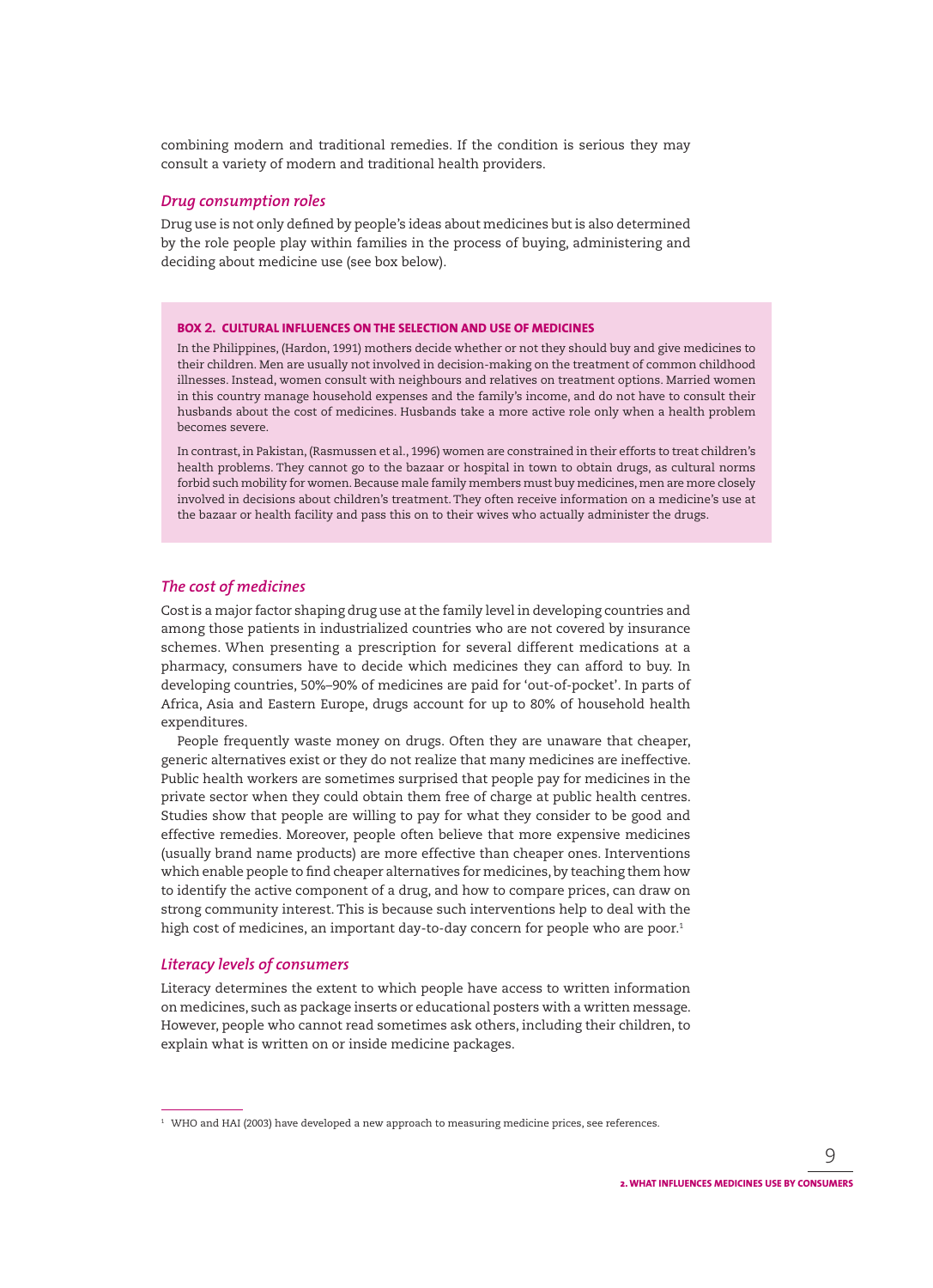## *The "power" of medicines*

At the family level, medicines use is also influenced by the pharmaceutical efficacy of medicines. Analgesics are popular because they relieve pain; cough syrups because they stop the cough; antibiotics because they cure infections. Some medicines, such as tranquillizers, are even more "powerful" and may cause dependencies.

#### **2.3 The community level**

The community is the immediate context in which individuals and families deal with their health problems. People talk to each other about therapies, creating and reinforcing existing drug use cultures, and they rely on local sources of drugs. Factors that influence medicines use at the community level include:

#### *Medicines use cultures*

Drug use studies often find a clear, local drug use culture in communities. A set of medicines is used routinely to treat the most common health problems. People know what medicines are needed for these problems and they obtain them at local drug stores, general shops or the market. For example, in Uganda, most people use chloroquine as first-line treatment for malaria and buy it at general stores.

#### *Medicines supply systems*

The community drug supply system plays an important role in drug use by consumers. Public health managers often assume that people get medicines at public health facilities, such as local primary health centres, which stock essential medicines. However, this is usually not the case.

Most studies on community drug use show that people tend to rely on informal and private channels for their drug needs, using these outlets to buy medicines without a prescription. An additional advantage is that purchases can also be made at convenient times, as these private and informal channels have long hours and open at the weekend. Consumers' decisions on where to obtain their medicines, or whether to obtain any at all may be influenced by previous experience, distance and transportation costs, the stigma attached to visiting formal health outlets, work or family demands or similar considerations. Figure 2 shows the drug supply channels used by consumers in a poor urban community in the Philippines. It reveals that 75% of medicines are obtained from the private sector, either directly from town pharmacies or through *sari-sari* (neighbourhood) stores.

#### *Information channels*

Information on medicines is a valued commodity which also shapes drug use. Drugs bought at the pharmacy rarely include package inserts and the brand name is often the only information available to consumers. Other possible information sources include:

- radio and television programmes
- educational sessions organized as part of primary health care programmes
- community health workers
- drug sellers in small shops or markets
- traditional healers who have incorporated pharmaceuticals into their therapeutic regimes
- magazines, newspapers and comics, re-used prescriptions and popular health books
- advertisements.

Primary health care programmes that aim to enhance appropriate use of medicines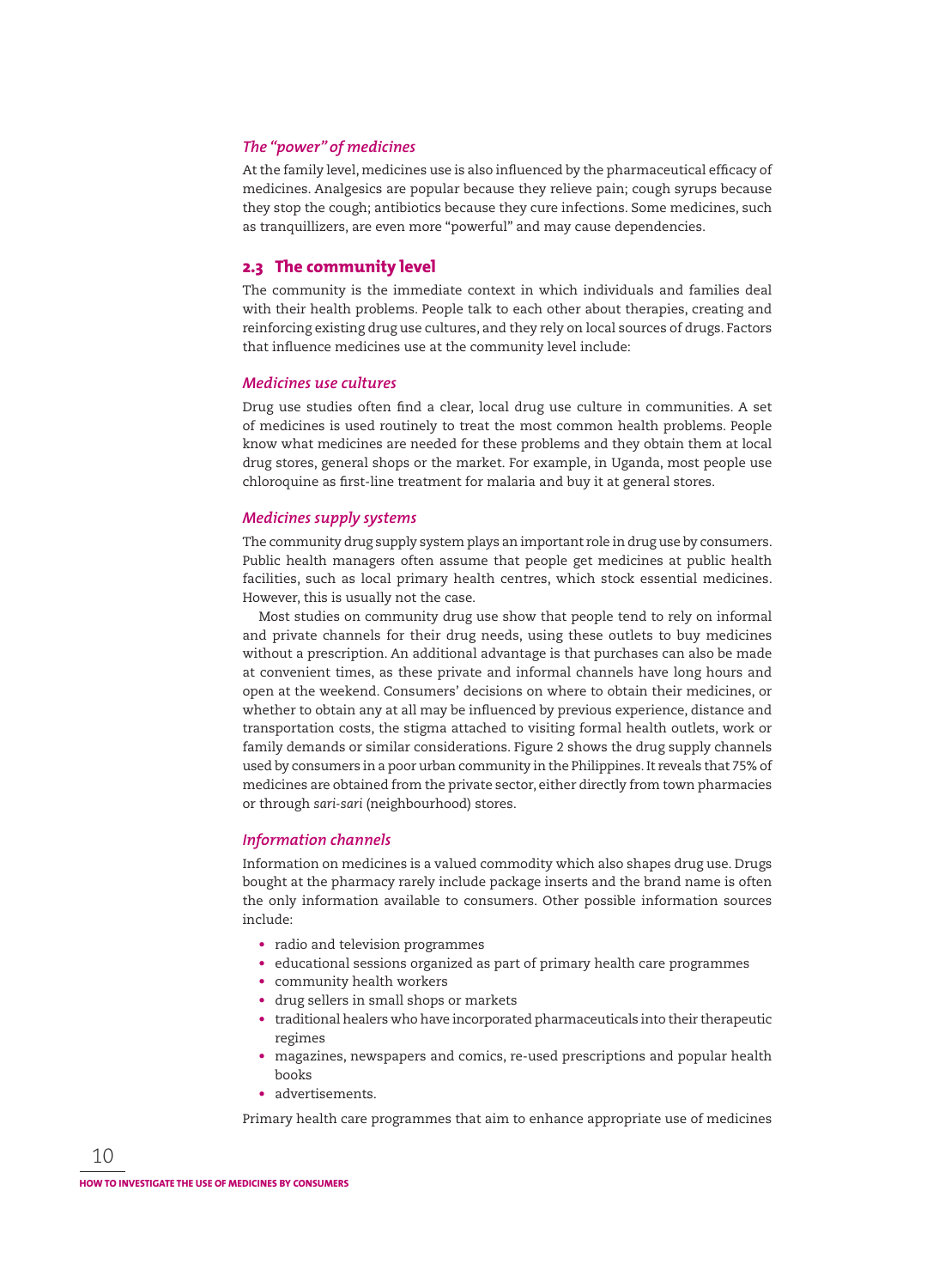

**Figure 2. Community drug distribution channels: an example from the Philippines**

Source: Hardon, AP. (1991). *Confronting ill health: medicines, self-care and the poor in Manila*. Quezon City, Health Action Information Network.

often ignore the messages relayed to consumers through mass media drug promotion by manufacturers. In the Philippines, Hardon (1991) found that the most commonly used medicines in self-care were those promoted most frequently on the local radio station during times when women listened while performing household chores. The station aired three to four of these advertisements per hour.

## **2.4 The health institution level**

Health facilities, including health centres and hospitals in the private and public sectors, influence consumers' medicines use.

#### *Consulting health workers*

Household drug use studies in developing countries suggest that most medicines are taken without advice from health workers. Of particular importance are the findings of community-based studies conducted in Thailand, the Philippines, Pakistan and Ghana (Hardon and Le Grand, 1993). In these studies, researchers visited families at regular intervals to record the occurrence of common health problems, such as cough and diarrhoea, and the chosen therapy. The findings suggest that a large proportion of common health problems are treated by family members without first seeking health worker advice. Roughly half of the self-care cases were treated with modern pharmaceuticals (Hardon and Le Grand, 1993; Rasmussen, 1996).

## *Quality of prescribing*

The quality of health workers' prescribing is a major determinant of how consumers use medicines. This is true, even if in terms of volume, most medicines are taken without health worker advice. The quality of prescribing plays a crucial role in the treatment of serious health conditions when people do tend to consult health workers. It also affects the treatment of less severe conditions, as people tend to remember the advice given and use it in later episodes of self-medication. In the Philippines it was observed that people keep prescriptions in their homes for re-use (Hardon, 1991).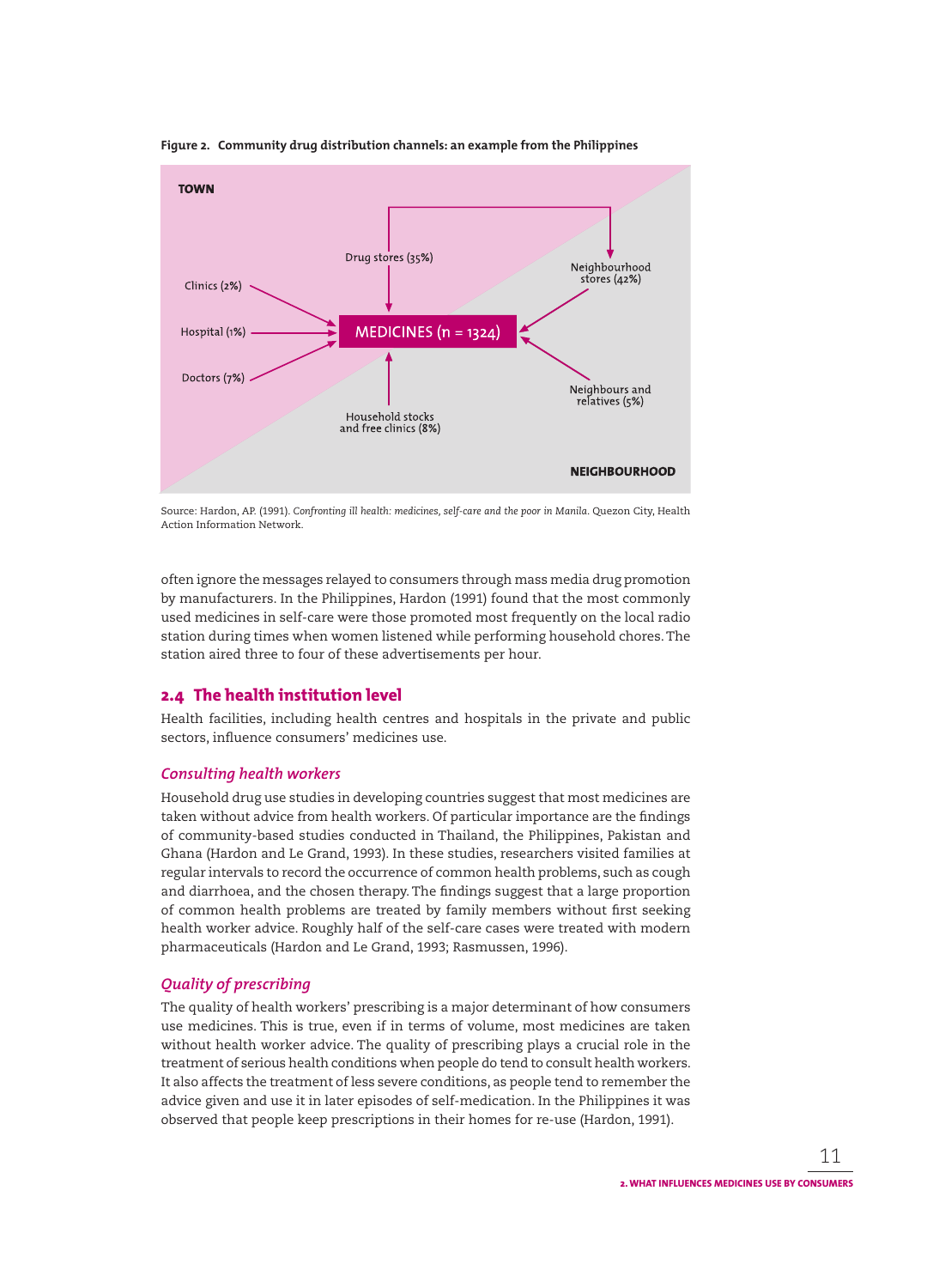#### **BOX 3. CONSUMERS' ADVICE-SEEKING BEHAVIOUR**

Researchers conducted a household survey in four Thai villages covered by a primary health care (PHC) programme that promoted the use of herbal medicines in self-care. One hundred and twenty families participated in the two-month study in which a total of 1,755 cases of illness were recorded. The study found that people in the four villages only consulted a health professional in 7% of the illness episodes. Seventy percent of the illnesses were initially treated by self-care. Approximately half of the cases were treated with modern pharmaceuticals and the other half with herbal remedies.

Le Grand A, Sringernyuang L (1989). *Herbal drugs in primary health care*. Amsterdam, Royal Tropical Institute.

A household survey was conducted in two villages covered by an NGO primary health care programme (AKHS) and two control communities in Pakistan's Karakoram Mountains during a period of seven months. A total of 897 illness episodes were recorded. In the PHC communities 44% of the recorded illness episodes were treated without health worker advice; in the control communities this percentage was slightly higher, 52%. Self-care practices included the use of traditional and herbal remedies, the use of modern pharmaceuticals and no treatment. In the PHC communities 16% of the recorded illness episodes were treated with modern pharmaceuticals without health worker advice. This number was 11% for the control communities.

Rasmussen ZA et al. (1996). *Enhancing appropriate medicine use in the Karakoram Mountains. Community Drug Use Studies*. Amsterdam, Het Spinhuis.

> Studies conducted by members of the International Network for Rational Use of Drugs (INRUD) document how health workers practice poly-pharmacy. A study conducted in Indonesia found that the average number of drugs used to treat illnesses presented to the health worker was 3.8, both for children under five and for the five and over age group. Patients seemed to receive a similar mix of vitamins, analgesics and antibiotics irrespective of their disorders. The way in which health workers prescribe multiple medicines reinforces consumer beliefs that they need "a pill for every ill"; and that a cure is unlikely without using medicines.

> In some countries, professional organizations have been created to inform health workers about rational prescribing and rational drug use. Health institutions can also adopt an essential medicines list and standard treatment guidelines in order to increase rational use of medicines.

#### *Quality of the consultation*

Numerous studies on adherence (Homedes and Ugalde, 1993) suggest that people rarely take medicines as prescribed. Some obvious examples include the use of antibiotics and antituberculosis medications in inadequate dosages. People also follow irregular drug regimes for chronic conditions such as hypertension and diabetes. It has been estimated that half of the medicines prescribed for chronic conditions are not taken (Haynes et al., 1996).

Non-adherence can be related to the health worker – consumer interaction. If the health worker does not explain the need to complete treatments, the dosages required, and ways to handle side-effects, then adherence to the prescribed regime is less likely. In a study of 69 hypertensive and diabetic patients in Zimbabwe, Nyazema (1984) found that 60% of the patients did not understand their diagnosis and how to take the prescribed drugs. A study of 119 patients in the Dominican Republic found that 50% could not recall the dosage, frequency or interval of recom mended use (Ugalde et al., 1986). This was particularly problematic among the elderly, those with minimal literacy skills and when multiple prescriptions were given.

While non-adherence generally has a negative connotation, Conrad (1985) points out its positive aspects. Children with asthma, for example, have been reported to keep their medicines as their own property, and adjust the frequency and intensity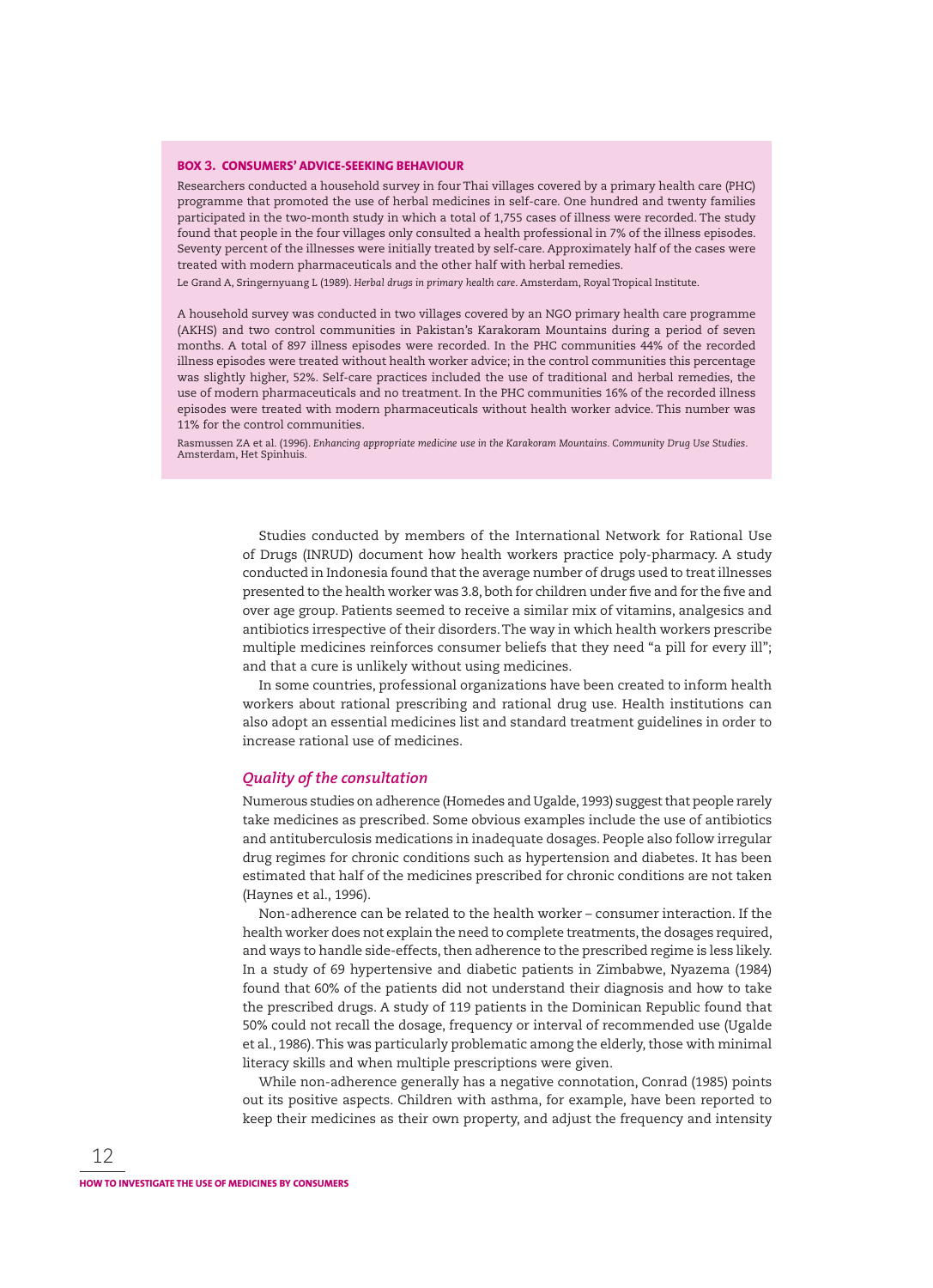of inhalations depending on the severity of their symptoms (Sanz, 2003). Middle-aged patients with multiple health problems have likewise been shown to adopt 'flexible' drug use regimes, in response to their experiences of symptoms and side-effects and varying demands of their daily lives. They generally intend to take as few drugs as possible because they hope to maximize the quality of their lives (Hunt et al., 2003). Doctors say that not taking medicines according to the prescription means poorer health outcomes, but patients argue that only they can know what works for them and what does not. To bridge this gap, it has been proposed that concordance is a better concept. It means shared decision-making and arriving at an agreement on the use of medicines that respects the beliefs and experiences of the patient (Jones, 2003).

## *Quality of dispensing*

Medicine dispensing is strictly regulated in most industrialized countries. Those who dispense drugs must complete certain levels of training depending on the types of medicines they dispense. It is increasingly recognized that pharmacists have an important role to play in providing information on medicines, to complement the information given by doctors.

Pharmacies are also important targets for drug promotion campaigns. In developing countries untrained pharmacy workers tend to dispense medicines in shops owned by pharmacists. These workers have little background knowledge about medicines. However, they are important sources of information on a wide range of medicines (including prescription-only drugs). Medicines are often dispensed in small sachets with little information about their content, use and precautions. Often package inserts meant to inform consumers about a medicine are not given to them when the drug is purchased. Medicines dispensed at markets or informal drug stores usually include no written information at all. Often they are wrapped in newspaper and sold by the tablet.

Doctors who also dispense drugs for profit are likely to prescribe more than nondispensing doctors. A comparative study in Zimbabwe found that dispensing doctors prescribed on average 2.3 drugs per prescription, while non-dispensing doctors prescribed only 1.7 drugs. Dispensing doctors were also more likely to inject patients, 18.4% versus 9.5% (Trap et al., 2002).

#### *Regular supply*

People judge health centres by whether they have a regular supply of medicines. Often when consulting health workers in developing countries, people find that there are no drugs available. Because consumers know that public health centres often lack medicines, they may go directly to pharmacies and informal drug shops when they or someone in the family become ill.

#### *Cost of medicines*

Often fees for medicines in public health services are relatively low. People pay more in the private sector. They often do so because medicines in the private sector are believed to be more effective.

#### **2.5 The national level**

In most developing and transitional economies, medicines represent the second largest government health expenditure after personnel costs. Getting the best health care value for such expenditure is vital. Consumer use of medicines is affected by government policies on provision of essential medicines through public health channels and by the regulation of the supply and promotion of medicines by the private sector.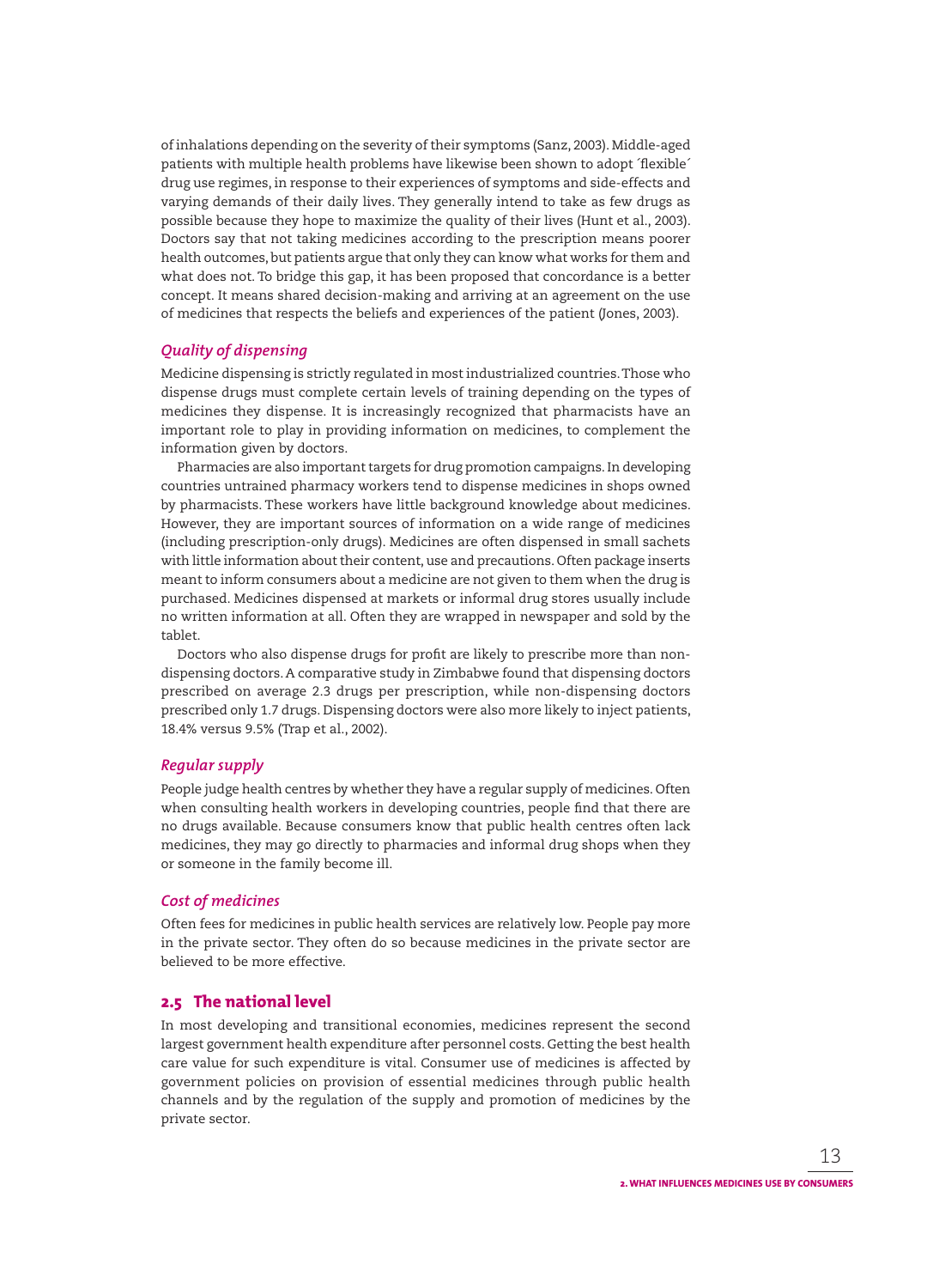#### *Implementing essential medicines policies*

Today more than 150 countries have an essential medicines list. In 1999, 71 countries reported to WHO that the list guides drug procurement in the public sector (WHO, 2000). However, drug supply in the private sector is generally neither regulated nor guided by the essential medicines policy. This is a problem, as studies show people rely heavily on private and informal sources of medicines. The Philippine market, for example, includes more than 14,000 medicines. Many of these drugs are not essential, expensive, unsafe and ineffective. Most of them can be bought over-the-counter even if they are registered as prescription-only products. It is impossible for rational drug use programmes to inform consumers about all 14,000 medicines on the market.

Essential medicines policies tend to emphasize drug procurement and supply, and appropriate prescribing by health workers. Promotion of rational drug use by consumers is not a priority in many countries.

Reductions in spending in the public sector make it difficult for governments to provide quality health care and the essential medicines that people need. It also becomes more difficult to control the way in which drugs are used. The current focus on private/public partnerships makes it much harder for governments (or international agencies) to promote policies which may not be consistent with the interests of major players in the private sector or with 'free market' philosophies. Social solidarity and support to the public sector are less of a priority and the solutions to lack of access are increasingly sought in terms of stimulating the private sector and partnership with the industry rather than in strengthening basic services and reallocation of resources.

In some countries, particularly in Latin America, the increasing importance of the private sector has been accompanied by reduced government regulatory control of pharmaceuticals. However, as WHO has pointed out, as the role of the private sector increases stronger not weaker central, i.e. government regulatory control, is required.

The private sector includes private pharmacies and drug sellers, private not-forprofi t NGOs (for example, the Church is a major provider in many African countries) and the informal or illegal sector (many drugs exchange hands through market stalls or are sold again after being prescribed by a health worker). The private sector is harder to regulate/control and influence than the public sector. Improving drug use and implementing the essential drugs concept in the informal and illegal sectors is very hard.

#### *Drug promotion*

Drug promotion creates demand for medicines in various ways. Firstly, it defines illness conditions that need treatment. It also promotes the idea that medicines are the best remedy as opposed to non-drug alternatives. Lastly, it tends to emphasize a medicine's efficacy while minimizing possible health risks.

Companies spend vast amounts of money (an estimated one-third of sales revenues) on marketing. This is often more than double the amount spent on research and development (Mintzes, 1998). Campaigns to promote the rational use of medicines have much less money to spend. In the absence of effective regulation of drug promotion, community interventions to promote rational drug use will have limited impact.

Drug promotion to consumers is becoming an increasingly important component of drug companies' marketing strategies (Mintzes, 1998). In the past, most consumer advertisements promoted over-the-counter medicines. More recently, companies have started promoting prescription drugs to consumers. Direct-to-consumer advertising (DTCA) for prescription drugs is allowed in the United States and New Zealand. It is now under consideration by regulatory authorities elsewhere. The pharmaceutical industry has devised ways to create consumer demand for prescription products even where DTCA for prescription medicines remains illegal (Mintzes, 2002).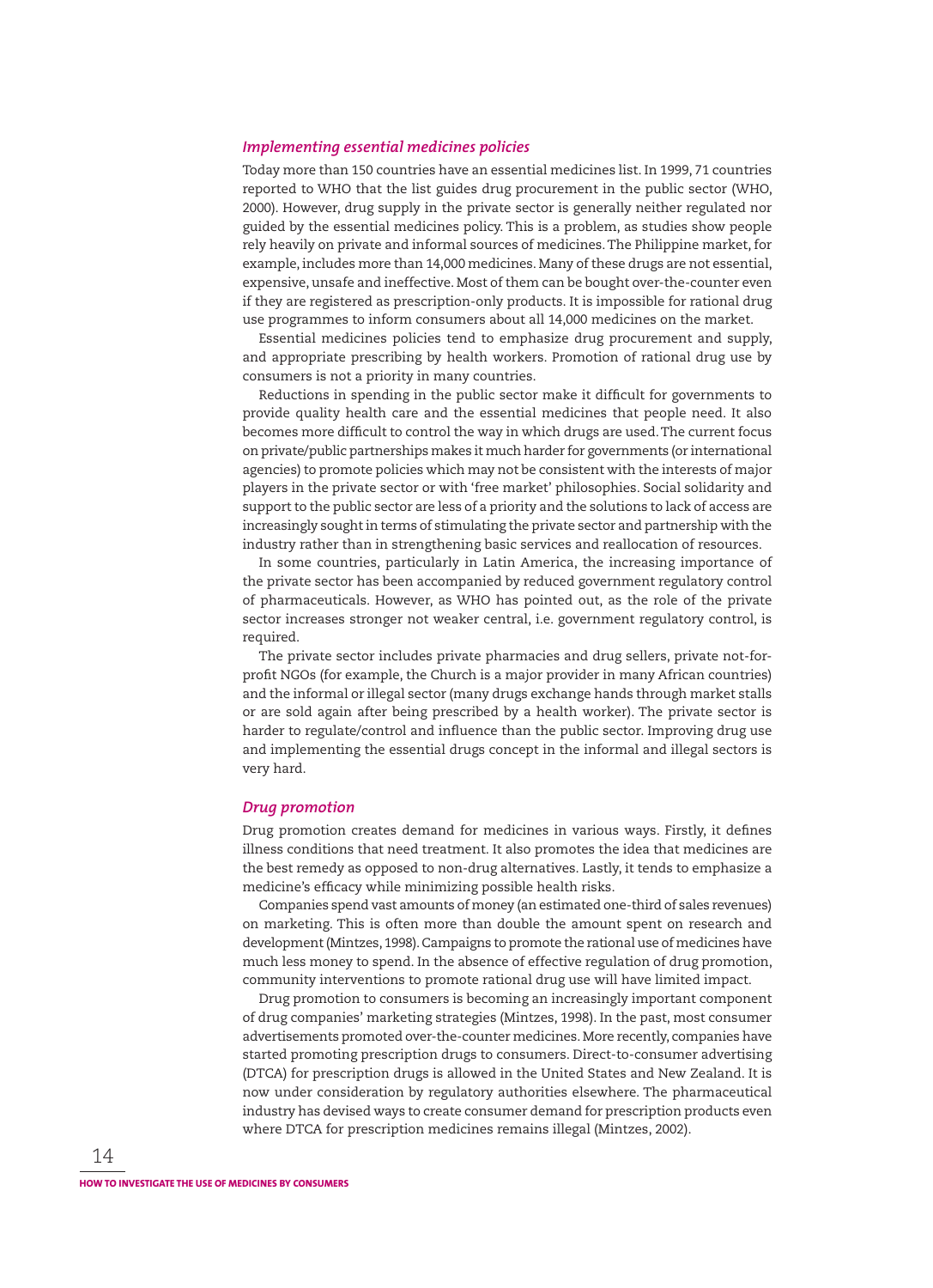WHO's Ethical Criteria for Medicinal Drug Promotion (WHO, 1988), adopted at the 1988 World Health Assembly, call for promotion of prescription and over-the-counter drugs to contain reliable claims without misleading or unverifiable statements. The Criteria also state that promotion should not contain omissions that could lead to health risks. They emphasize that promotion should not be disguised as educational or scientific activities. Ten years later, WHO reported that the Criteria have only been adopted to a 'modest' degree in national drug policies. Criteria for drug promotion are only mentioned in 17 of 42 national medicines policies studied and their implementation remains weak (WHO, 1998). A separate study done in Australia, for example, analysed 140 advertisements to the public and found that only 29% provided warnings or cautions about possible health risks (Watson, 1995).

#### *Financing and reimbursement*

One of the big differences between consumers in industrialized countries and most of those living in developing countries is the payment mechanisms for drugs. In industrialized countries, the cost of prescribed medicines tends to be covered by social security or private insurance schemes. At the national level, insurance companies' reimbursement policies play an important part in shaping medicine use. In some countries, such as the Netherlands and the United Kingdom, the government decides which medicines will be reimbursed, so ensuring equitable access to essential drugs. In the United Kingdom, the National Institute for Clinical Excellence (NICE) is charged with determining which new drugs should be available in the National Health Service. In developing countries, medicines are sometimes available in public health services. To obtain them, people must often pay a user fee, a cost that is sometimes proportional to the amount of medicine received. However, access to medicines in the public sector is limited. The majority of medicine purchases occur in the private sector in most countries. Drug costs are an important factor in consumers' decisions on how to treat illness episodes, as we have seen.

#### *Consumer advocacy*

Consumer advocacy can influence drug use at the national level of health care. Advocacy initiatives include monitoring implementation of essential medicines policies, informing health workers and consumers about the rational use of medicines, and highlighting unethical drug promotion practices. However, many developing countries, particularly in sub-Saharan Africa and the Western Pacific region do not have consumer organizations. Those that do exist may not be powerful enough to influence policy. Patient organizations tend to focus on the medicine needs of specific patient populations. At times they push governments to allow new drugs on the market and lobby for these drugs to be reimbursed. In such campaigns patient groups are often the allies of pharmaceutical manufacturers.

#### *The media*

The media can play a key role in raising awareness on problems with drugs, publicizing serious health hazards related to drugs, when these are brought to their attention. Also, unethical promotion is an issue that journalists tend to pick up. Media attention can have a positive effect on consumer drug use, but can also sensationalize the discovery and potential efficacy of new untried and often unregistered drugs. The media are frequently used by the pharmaceutical industry to covertly promote products in the guise of what has come to be known as "advertorials". Moreover, the pharmaceutical industry is often a significant advertiser and broadcasting companies, newspapers and journals may be hesitant to publish information perceived by the industry to be negative.

Pharmaceutical companies attempt to interest mass media journalists in their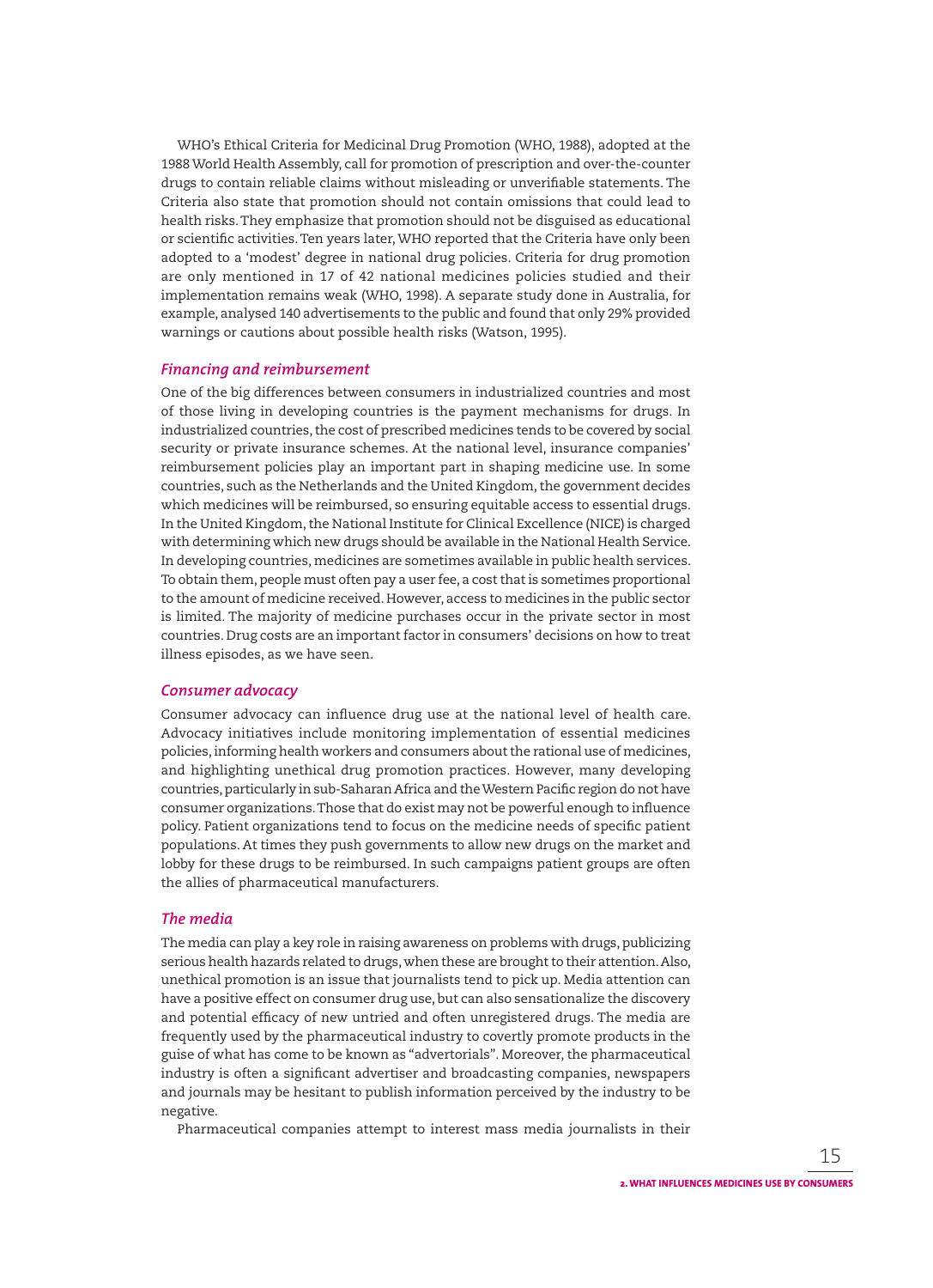medicines. For example, one study reported that even though journalists tend to be sceptical about information from industry sources, in practice they often use industry materials for articles on medicines (van Trigt, 1995). The researcher found that drug manufacturer, GlaxoSmithKline, informed Dutch journalists about its new anti-migraine drug sumatriptan (Immigran) at a scientific meeting before the product was officially registered. The announcement led to a series of newspaper and magazine articles that reported on the "new drug against migraine, not yet available in the Netherlands" and stated that the "new anti-migraine drug is effective". This media coverage led to a discussion in the Dutch Parliament on 'clandestine advertising'. The same debate has taken place in the United Kingdom, with an incontinence campaign initiated by the company Pharmacia and Upjohn as the focus. Television advertisements used in the campaign encouraged women with bladder control problems to see their doctors although DTCA is illegal. In an interesting twist, some of these 'disease awareness'/ DTCA campaigns are strongly supported by patient groups. This may be linked to the fact that patient groups (both national and international) are increasingly and sometimes solely funded by the pharmaceutical industry (Herxheimer, 2003).

#### *Public education on medicines for consumers*

Few countries have effective public education programmes. Often the programmes are limited in coverage and content, for example, there may be educational programmes on malaria treatment, but not on other diseases. School curricula are often put forward as an ideal medium for public education on medicines, but only a few countries have such curricula.

#### **2.6 The international level**

Drug use by consumers is also influenced by factors at the international level including:

#### *Global trade regulation and access to drugs*

Globalization and the international regulation of trade have important consequences for health policy. Concerns about the consequences of globalization and international trade agreements and what were described as the 'non-level playing field' on which they were developed, were first raised at the 1996 World Health Assembly. The lack of financial access to patented HIV/AIDS medicines in developing countries and alliances between health and development groups in both developed and developing countries have brought these issues to the forefront of national and global agendas.

The World Trade Organization's (WTO) Agreement on Trade-Related Aspects of Intellectual Property Rights (TRIPS) obliges all WTO Member States to provide 20 years of patent protection for medicines. Industrialized countries should have implemented TRIPS by 1996, developing countries had to introduce national regulation on intellectual property by the year 2000 and least developed countries have until 2016 to do so. The 2001 meeting of the World Trade Organization in Doha acknowledged that access to medicines should have primacy over commercial interests (see Médecins Sans Frontières, 2003).

#### *Donor support*

Over the past decade there has been a shift in donor support away from vertical programmes, such as essential drugs programmes, and towards health reform and sector-wide approaches. Health reform policies affect local-level implementation of essential drugs programmes. They generally promote collaboration with the private sector, the introduction of user fees and decentralization of health care decisionmaking, including pharmaceutical procurement and supply.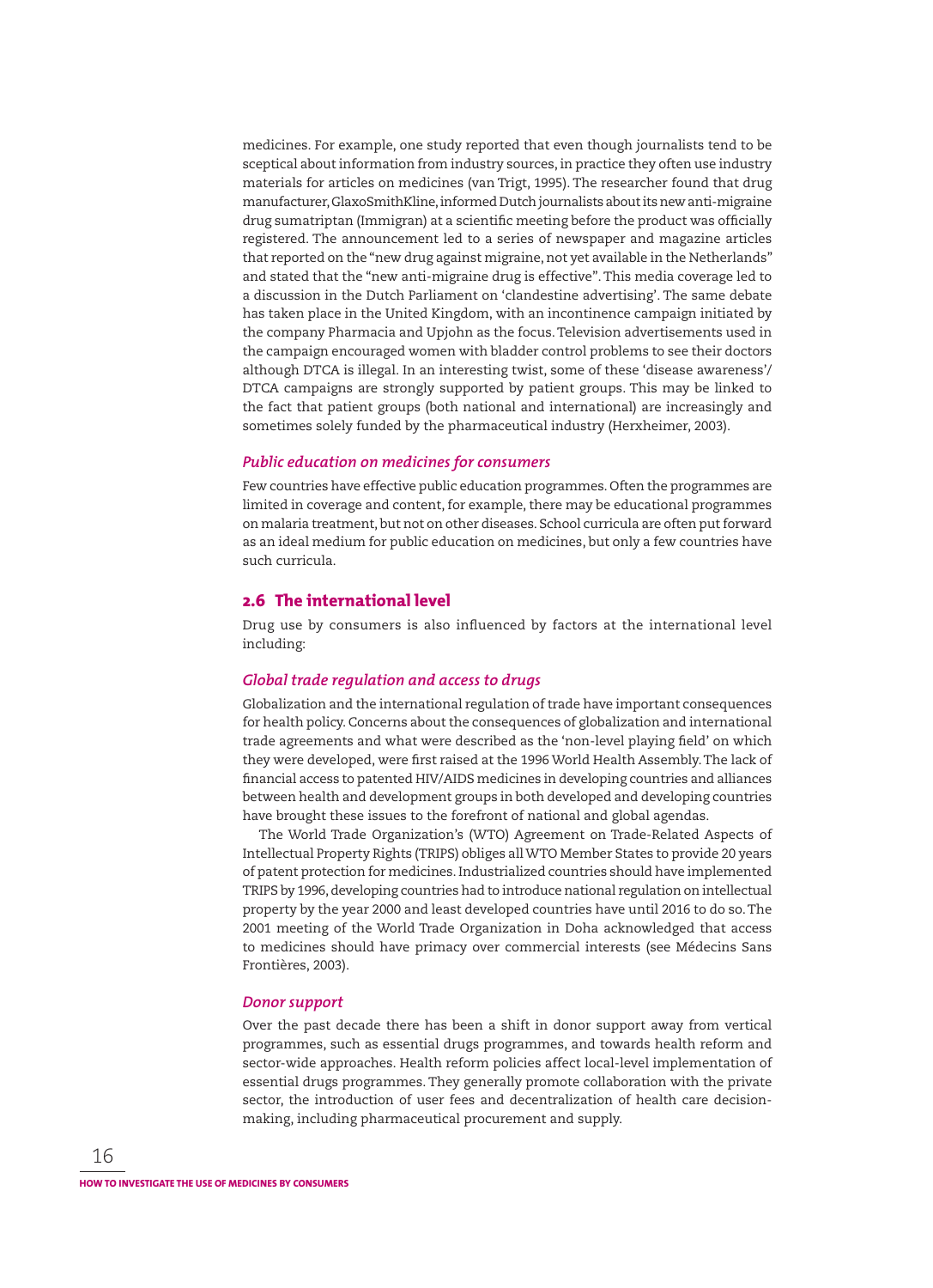There have been several recent efforts to mobilize resources in order to increase access to specific, greatly needed medicines and vaccines in developing countries. Examples of this trend include the Global Alliance for Vaccines and Immunisation (GAVI), the Medicines for Malaria Venture public-private partnership to enhance malaria drug supply and the Global Fund for HIV, TB and Malaria. These initiatives can potentially increase access in developing countries to urgently needed medical technologies.

An interagency committee including a wide range of NGOs and UN agencies has published the second edition of *Guidelines for Drug Donations* (WHO/EDM/PAR/99.4) which aim to ensure appropriate supply and rational use of donated medicines.

#### *Global consumer advocacy*

As is the case at the national level, consumer advocacy at the global level is vital for rational drug use. Consumer organizations operating in the global arena lobby for rational medicines policies within the formulation of world health policies. They monitor the adoption and implementation of international agreements. Such groups also publicize inappropriate or harmful activities carried out by the pharmaceutical industry. The global advocacy movement also supports national organizations in their campaigns for structural change and rational drug use.

#### *The Internet*

The Internet is a very important source of information on health and medicines for people who can access it. It also serves as a tool for advocacy and networking. However, its lack of borders and regulation also makes it a popular way to promote drugs on industry-sponsored web sites and sites containing material on specific health conditions. WHO has published guidelines to help consumers (and health workers) find reliable information on the Internet (WHO, 1999).

Table 1 overleaf gives an overview of the main factors influencing drug use by consumers, according to their level of infl uence. You can add factors to this list based on local discussions and your own analysis of what influences consumers' drug use in your own country.

## **References**

Birungi H et al. (1994). *Injection use and practices in Uganda*. Geneva, World Health Organization. WHO/DAP/94.18.

Bledsoe CH, Goubaud MF (1985). The reinterpretation of western pharmaceuticals among the Mende of Sierre Leone. *Social Science and Medicine* 21(3):275–82.

Conrad P (1985). The meaning of medications: another look at compliance. *Social Science and Medicine* 20(1):29–37.

Hardon A, Le Grand A (1993). Pharmaceuticals in communities. Practices, public health consequences and intervention strategies. *Bulletin 330*. Amsterdam, Royal Tropical In stitute.

Hardon A (1991). *Confronting ill health: medicines, self-care and the poor in Manila*. Quezon-City, Health Action Information Network.

Hardon A (1987). The use of modern pharmaceuticals in a Filipino village: doctor's prescription and self-medication. *Social Science and Medicine* 25(3):277–292.

Haynes RB, McKibbon A, Kanani R (1996). Systematic review of randomised trials of interven tions to assist patients to follow prescriptions for medications. *Lancet* 348:383–6.

Herxheimer A (2003). Education and debate. Relationships between the pharmaceutical industry and patients' organisations. *British Medical Journal*, 326:1208–1210.

Homedes N, Ugalde A (1993). Patient's compliance with medical treatments in the Third World. What do we know? *Health Policy and Planning*, 8(4):291–314.

Jones G (2003). Prescribing and taking medicines, [editorial]. *British Medical Journal* 327(7419): 819–820.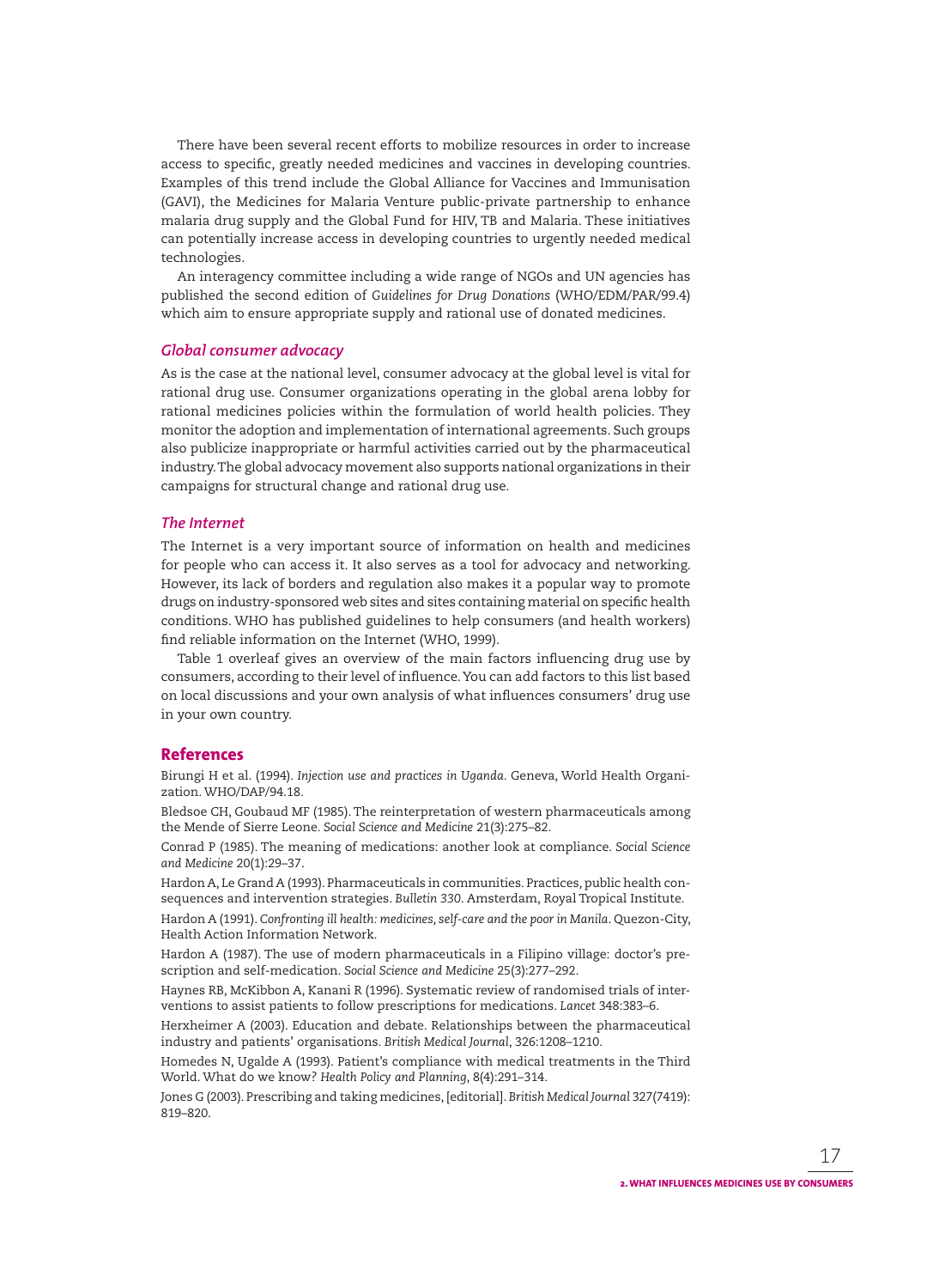| LEVEL OF INFLUENCE | <b>FACTORS</b>                                                                                                                                                                                                              |  |  |  |  |  |
|--------------------|-----------------------------------------------------------------------------------------------------------------------------------------------------------------------------------------------------------------------------|--|--|--|--|--|
| Household          | • Perceived need for drugs<br>• Ideas about efficacy and safety<br>• Uncertainty resulting in poly-pharmacy<br>• Division of drug consumption roles<br>• Cost of medicines<br>• Literacy levels<br>• The power of medicines |  |  |  |  |  |
| Community          | • Drug use culture<br>• Drug supply system<br>• Information channels                                                                                                                                                        |  |  |  |  |  |
| Health institution | • Extent to which health workers are consulted<br>Quality of health worker prescribing<br>• Quality of the consultation<br>• Quality dispensing<br>• Regular supply<br>• Cost of medicines                                  |  |  |  |  |  |
| National           | • Implementation of essential drugs policy<br>• Drug promotion<br>• Financing and reimbursement<br>• Consumer advocacy<br>• The media<br>• Public education                                                                 |  |  |  |  |  |
| International      | • Health consequences of global trade agreements<br>• Donor support for essential drugs programmes<br>• Global consumer advocacy<br>• The Internet                                                                          |  |  |  |  |  |

#### **Table 1. Main factors infl uencing drug use by consumers**

#### *References continued*

Le Grand A, Sringernyuang L (1989). *Herbal drugs in primary health care*. Amsterdam, Royal Tropical Institute.

MSF (2003). *Doha derailed: a progress report on TRIPS and access to medicines*. Médecins Sans Frontières Briefing for the 5th World Trade Organization Ministerial Conference, Cancún 2003.

Mintzes B (1998). *Blurring the boundaries. New trends in drug promotion*. Amsterdam, Health Action International Europe.

Mintzes B (2002). Women and drug promotion: the essence of womanhood is now in tablet form. WHO *Essential Drugs Monitor*, 2002, 31:2.

Nyazema NZ (1984). Towards better patient drug compliance and comprehension: a challenge to the medical and pharmaceutical services in Zimbabwe. *Social Science and Medicine* 18(7):551–4.

Rasmussen ZA et al. (1996). *Enhancing appropriate medicine use in the Karakoram Mountains. Community drug use studies*. Amsterdam, Het Spinhuis.

Sanz E (2003). Concordance and children´s use of medicines. *British Medical Journal* 327: 858–60.

Senah KA (1997). The popularity of medicines in a rural Ghanaian community. Community drug *use studies*. Amsterdam, Het Spinhuis.

Townsend A, Hunt K, Wyke S (2003). Managing multiple morbidity in mid-life: a qualitative study of attitudes to drug use. *British Medical Journal* 327:837–840.

Trap B, Hansen EH, Hogerzeil HV (2002). Prescription habits of dispensing and nondispensing doctors in Zimbabwe. *Health Policy and Planning* 17(3):288–95.

van der Geest S (1998). Use and misuse of pharmaceuticals: anthropological comments. In: Streefland P, ed. Problems and potentials in international health: transdisciplinary perspectives. pp. 195–221. Amsterdam, Het Spinhuis.

van Trigt AM (1995). *Making news about medicines* [Ph.D thesis]. University of Groningen, Enschede, Febo.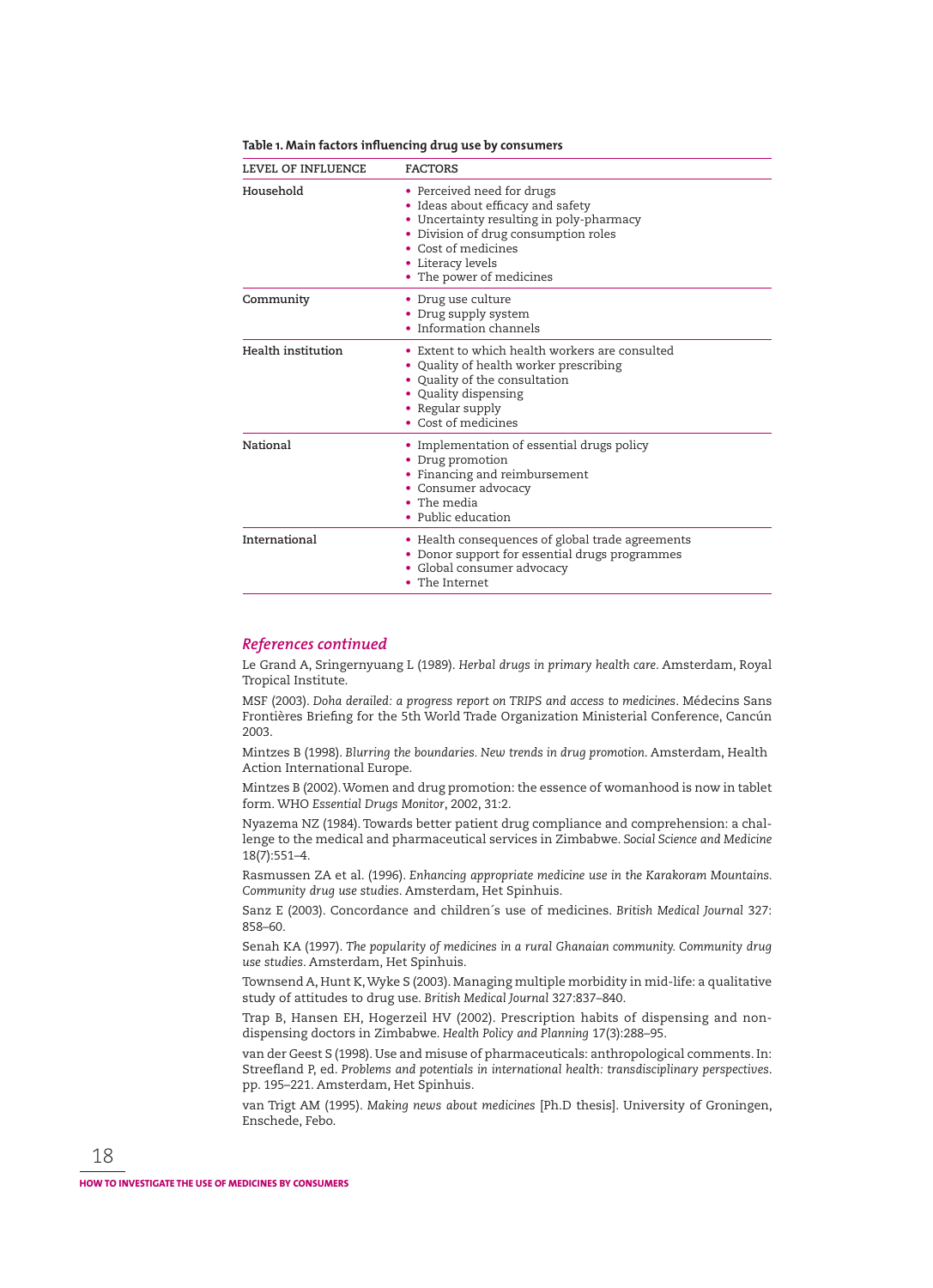Ugalde A et al. (1986). Do patients understand their physicians? Prescription compliance in a rural area of the Dominican Republic. *Health Policy and Planning* 1(3):250–259.

Watson R (1995). *A participatory evaluation of the implementation of the WHO ethical criteria for medicinal drug promotion in multiple countries: Australian results*. Melbourne, La Trobe University.

WHO (1988). *WHO ethical criteria for medicinal drug promotion*. Geneva, World Health Organization.

WHO (1998). *WHO ethical criteria for medicinal drug promotion: a strategy for review and assessment of effectiveness*. Geneva, World Health Organization. WHO/DAP/1998. (Draft document).

WHO (1999). *Guidelines for drug donations*. 2nd ed. Geneva, World Health Organization. WHO/EDM/PAR/99.4.

WHO (1999). *Medical products and the Internet*. Geneva, World Health Organization. WHO/ EDM/QSM/99.4.

WHO (2000). *Progress in essential drugs and medicine policy*, 1998–1999. Geneva, World Health Organization. WHO/EDM/2000.2.

WHO and HAI (2003). *Medicine prices: a new approach to measurement*. Geneva, World Health Organization and Health Action International. WHO/EDM/PAR/2003.2.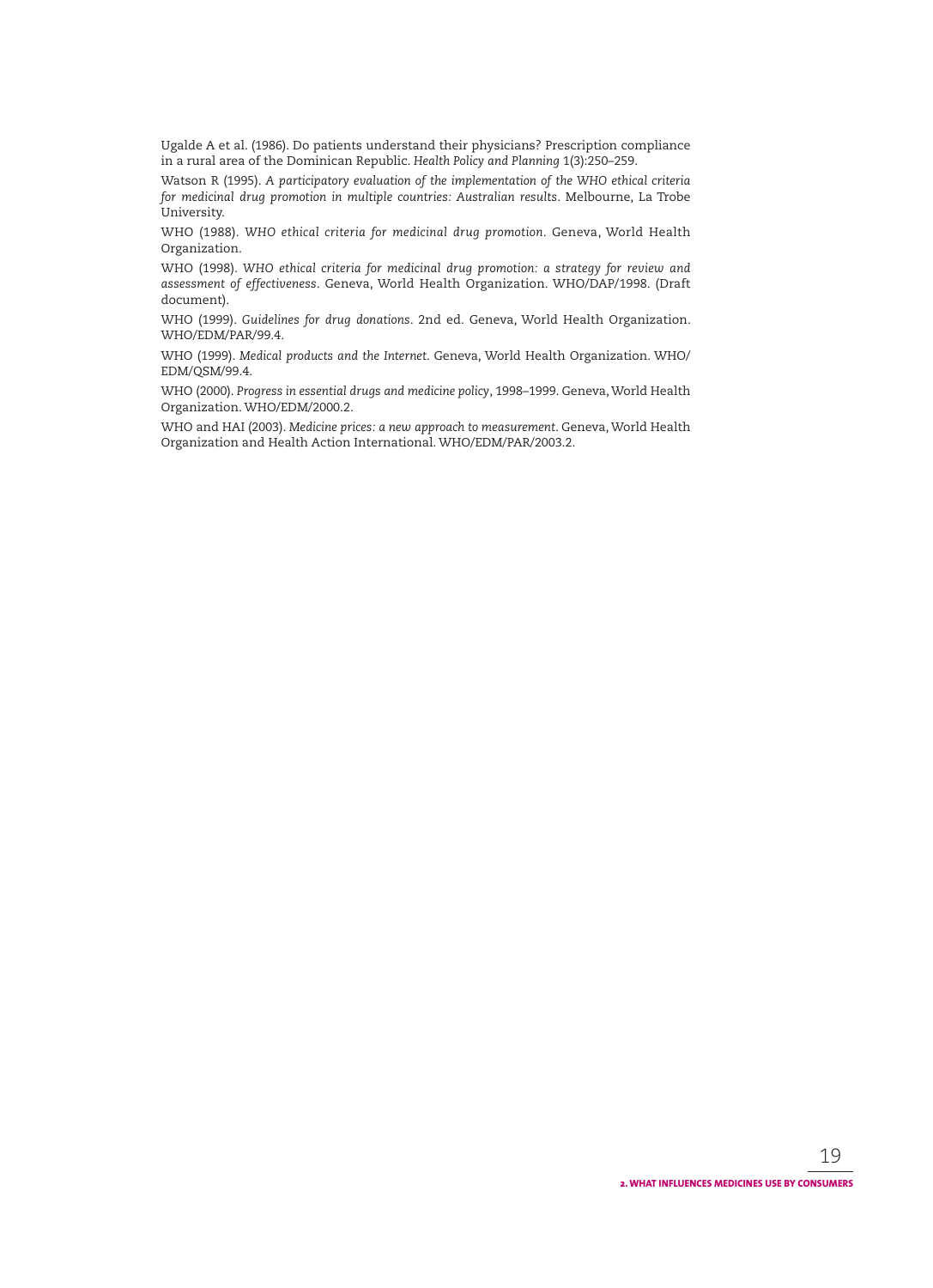

## **How to study medicines use in communities**

## **3.1 Introduction**

The medicine use investigations presented in this manual are intended as a basis for developing an intervention project.

Such drug use studies should be:

- **Efficient:** Do not collect more information than needed and do not measure more accurately than needed.
- **Flexible:** Learn-as-you-go approach, whereby newly generated information helps to set the agenda for the later stages in the development of interventions.
- **Participatory:** Methods which allow for stakeholder participation in data gathering and analysis are preferred.
- **Triangulated:** Use more than one, and generally three, methods to cross-check the information.
- **In the community:** Learning takes place in the community or population groups which experience the problem, in short, intensive periods of fieldwork.

As explained in Chapter 1, the planning and implementation of community drug use interventions is a step-by-step process (see figure 3). In this chapter we focus on step 1, Describe drug use practices and identify problems. The aim in step 1 is to get an overview of the drug use problems in a region or a country. We want to identify the many different kinds of problems that occur. In steps 2 and 3 (see Chapter 4) we prioritize the problem and analyse why it occurs, as a basis for developing an effective intervention. Evaluation studies (step 7) aim to measure whether the intervention has been effective (see Chapter 7).

### **3.2 Describing and identifying medicines use problems**

To identify drug use problems, it is best to focus on common health problems and on how these are treated. Examples of common health problems include respiratory infections, diarrhoea, aches and pains, and infectious diseases such as malaria, tuberculosis and AIDS.

However, as seen in Chapter 2, people increasingly use medicines such as vitamins and tonics to improve their quality of life as well as to treat illness. So we need to know more about such preventive use of medicines too.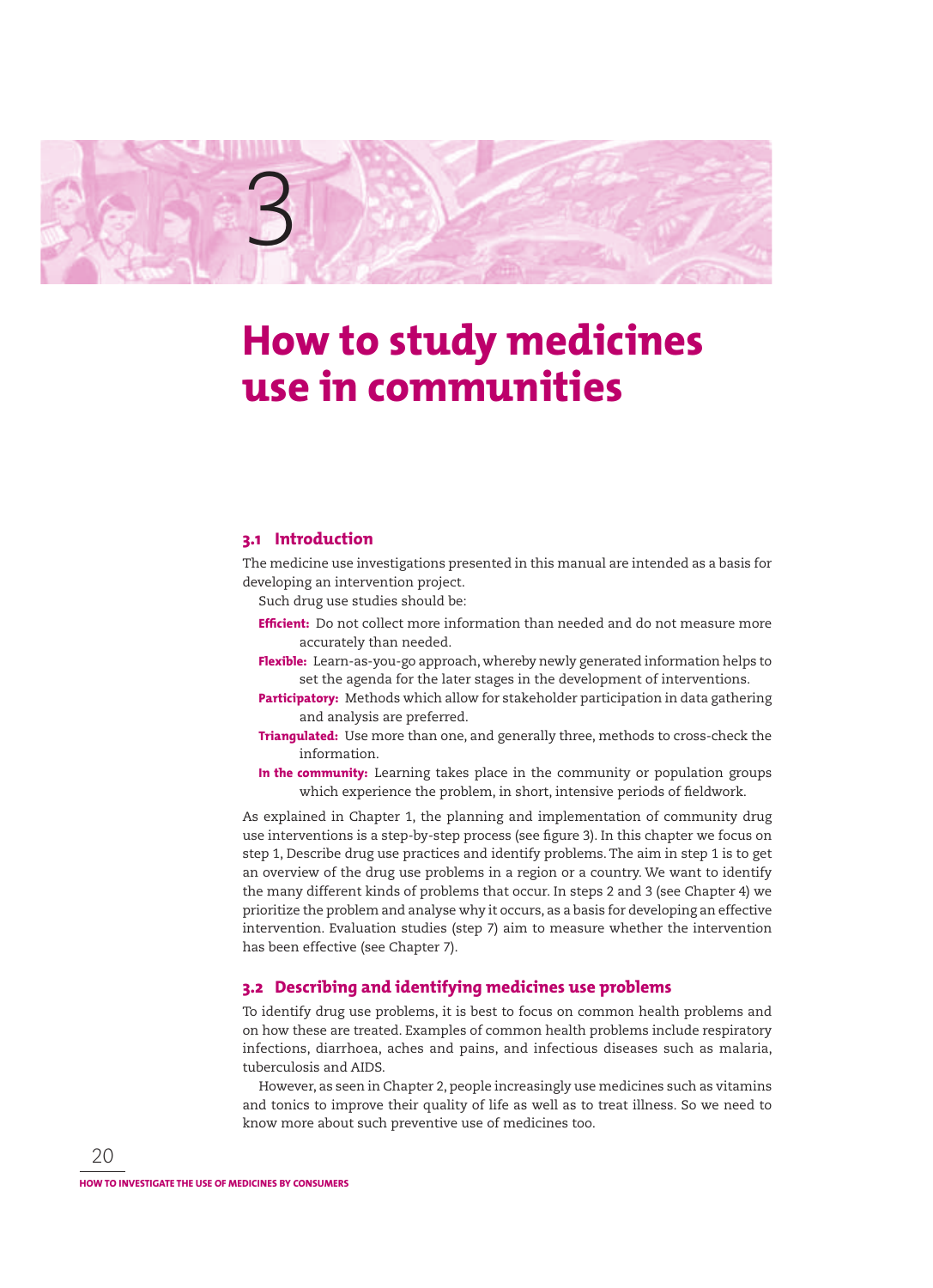**Figure 3. Steps in developing an effective intervention aimed at enhancing rational drug use by consumers**



We also need to find out what health workers, women and men in communities, opinion leaders, and essential drugs programme planners consider to be problems with drug use in communities. Key research questions in step one of developing effective communication interventions are:

- Where do you go if you or a family member is sick? If you don't go there what do you do?
- What are the common health problems in the community? What do people do if they suffer from them? What medicines, if any, do people use to treat them? To what extent are these drug use practices rational?<sup>1</sup>
- What are the most common medicines used to promote health? To what extent are these practices rational?
- What do people consider to be drug use problems in their communities?
- What do health workers believe are drug use problems in the community?

Additional questions that can help describe community drug use patterns include:

- What medicines do people keep in their homes? What are they used for?
- What medicines are commonly sold in community shops and other sources of medicines in the community? What are they used for? How much do they cost?
- Where do people go to obtain medicines? What are the advantages and disadvantages of the various sources?

 $^\mathrm{1}$  In chapter 1 rational use was defined as: patients receive medications appropriate to their clinical needs, in doses that meet their own individual requirements, for an adequate period of time, and at the lowest cost to them and their community.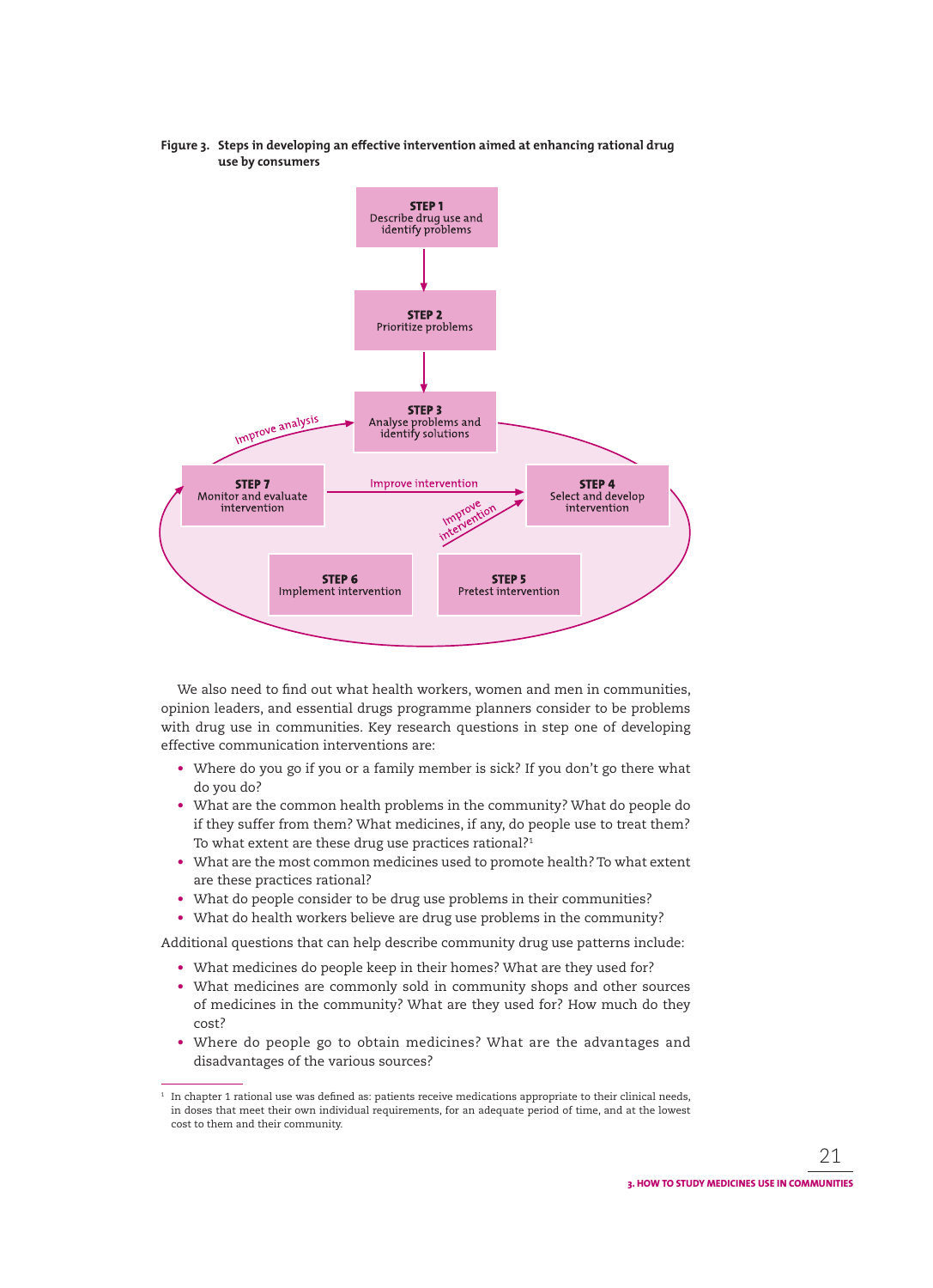Various quantitative and qualitative methods can be used to describe and analyse drug use problems. Each method has its own weaknesses and strengths. In the following sections, you will find more details on a selection of methods that are especially useful for collecting data in communities on drug use.

Quantitative data are needed to describe how often certain drug use practices occur. They are frequently used when the study's aim is to obtain a representative picture of the situation amongst a given population. In that case, researchers need to use a so-called probability sample to make sure that the study population has all the important characteristics of the general population from which it is drawn. The size of the sample depends on what you want to measure. We give an overview of sampling methods in Chapter 5. This will help you to take decisions. You should consult a researcher with statistical knowledge to decide on the sample size. Because of the relatively large number of respondents involved, the number of questions to be included in a quantitative study should be limited. You need to define key variables and indicators that will be measured in the study in order to answer the research questions.

Qualitative methods are used to find out more about people's ideas, the reasons why problems occur, what people see as possible solutions and constraints. The emphasis is not on representation but on in-depth understanding. When selecting informants you should choose people who can provide the information you need. Make sure you cover the heterogeneity in the population, as views and ideas may differ between older and younger people, men and women, and people with different religious or social backgrounds. Qualitative studies can also be used to formulate appropriate questions for a quantitative survey, or they can be used to elucidate findings from quantitative studies.

The following data collection methods are often used to investigate drug use:

- a. Study of documents
- b. Semi-structured interviews
- c. Focus group discussions
- d. Observation techniques, including simulated client visits
- e. Structured interviews, including weekly health recalls

For each of these five research methods, we discuss how to use the method, and its relative strengths and weaknesses (see Additional Reading at the end of the chapter, which includes publications covering research methods in more detail).<sup>1</sup>

#### **3.3 Study of documents**

In the field of drug use and distribution there are many secondary data sources that researchers can tap. These include:

- published studies
- reports of agencies involved in the implementation of health care (baseline surveys, health surveys, monitoring reports and evaluations)
- sales and consumption figures
- prescriptions.

All these data sources can be used to:

- get a global overview of drug consumption, prescription and distribution
- get specific information on drug use in commonly occurring diseases
- identify drug use problems.

 $^\mathrm{1}\,$  The methods we discuss can also be used in step 3 of developing an intervention, when we aim to analyse *why* specific problems occur (see Chapter 4).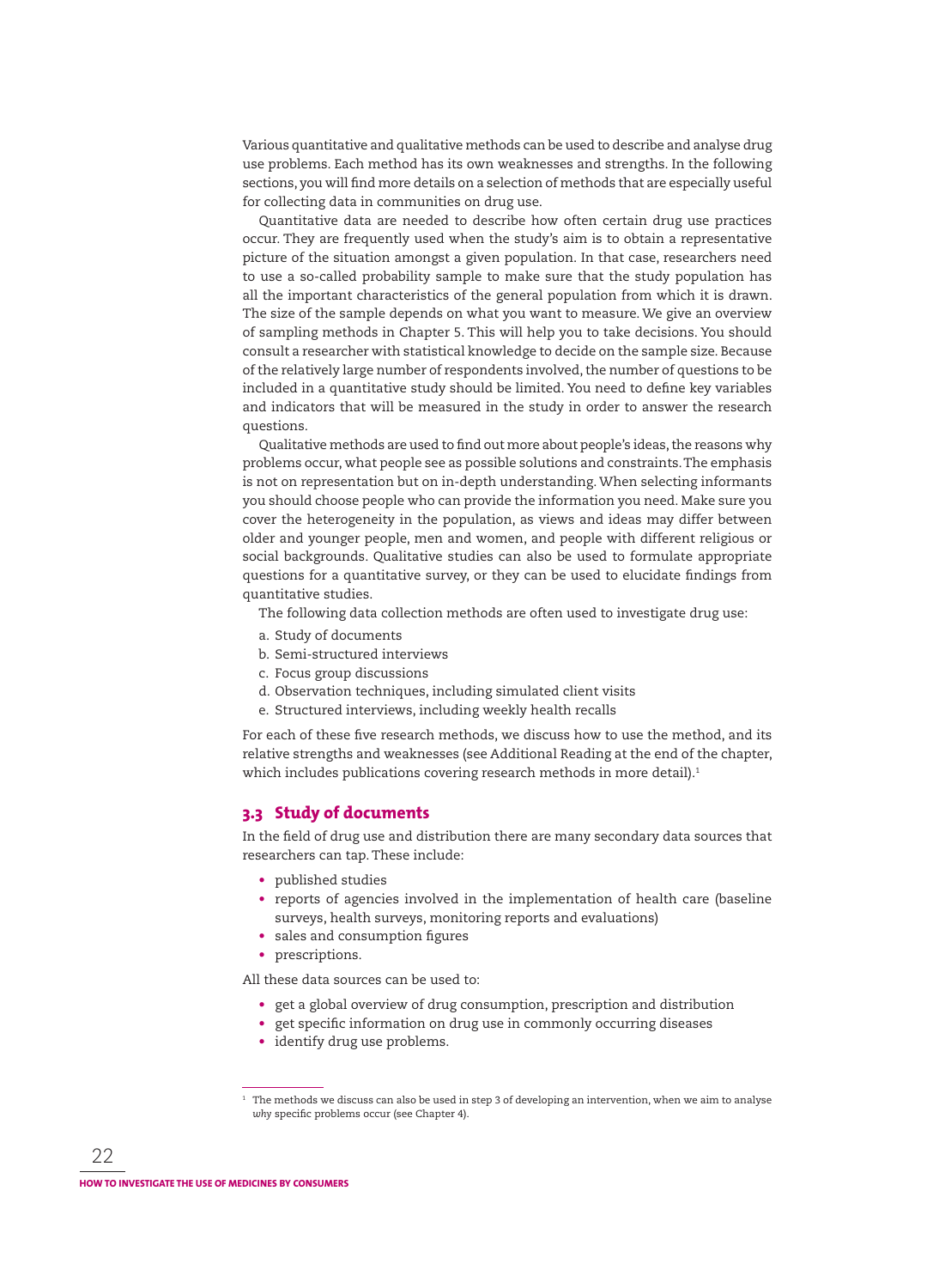#### *How to do document reviews*

Before conducting fieldwork on drug use practices, we should ask: What do we know about the problem in the local settings? Have studies on the problem been done in other countries? What reasons for the problem were identified? What sub-problems have been described? What population groups are affected? What can you learn from drug sales statistics in your country? Have studies been done on community members' perception of the problem in your country? What data are still lacking?

There are several websites which help you to find published – and sometimes unpublished – information (see box). Increasingly, journals offer their articles online. Articles can be downloaded free of charge, see for example http://bmj.bmjjournals. com.

#### **BOX 4. INFORMATION SEARCHES**

A computerized literature search using key words in Medline (which has abstracts of medical articles) and Popline (which covers family planning and related health issues). A site where you can search these and other health-related databases free of charge is: http://igm.nlm.nih.gov/

The INRUD Drug Use Bibliography, an annotated bibliography of published and unpublished articles, books, reports and other documents related to drug use, with a special focus on developing countries, contains over 4,000 entries and is updated regularly. See: www.inrud.org

Getting hold of unpublished reports is usually more difficult. If possible, it is often best to visit a few well-functioning documentation centres of health-related organizations and institutions. UNICEF national offices can be a good source of information. Also, when conducting key informant interviews ask for any relevant reports or data. It is best to ask health workers in the research area what data they or others have collected, and if they can be accessed. It is very important to do this, in order not to bother people in the area with questions and surveys that have already been undertaken by others.

A survey of prescriptions can give a very accurate picture of physician prescribing practices. To study prescriptions you need to request permission from health care institutions or pharmacies. However, they may not be systematically collected, for example, patients keep them. In that case, interviews with consumers can include a question on prescriptions kept at home, or you can conduct exit interviews at health facilities. Prescriptions are a good starting point for discussion on (non) compliance.

Sales statistics provide useful information and can be obtained from IMS Health affiliates in each country, though this may be expensive. Sales figures can be used to describe national drug consumption patterns; one can, for example, identify the 10 most commonly used drugs. A drawback is that the agencies collating sales figures often ask researchers to pay for these data; only outdated figures are available free of charge. Sales statistics reflect private sector drug consumption. Procurement data from the ministry of health can provide a good indication of volumes of drug use in the public sector. Ministries of health may also have collated data on medicine provision by type of health facility and region.

#### *Strengths and weaknesses of document reviews*

The **strengths** of using document reviews are:

- $\bullet$  they are a cost-efficient way of doing research
- they avoid duplication of efforts.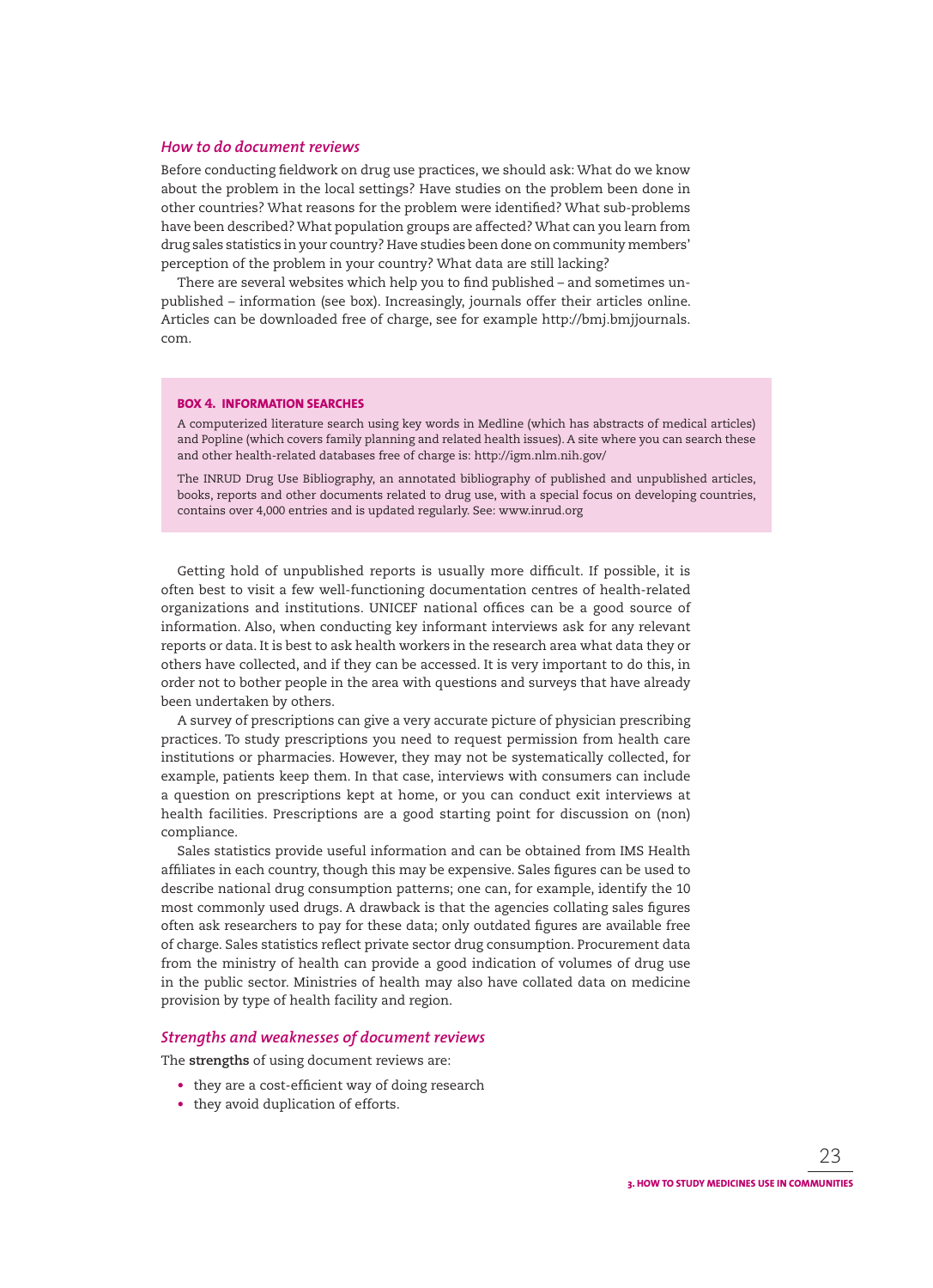The **weaknesses** of document reviews are:

- consent is often needed from the "owner" of the data
- it is sometimes difficult to assess the reliability and accuracy of the data
- data are often outdated
- data may be costly.

### **3.4 Semi-structured interviews**

Semi-structured interviews are based on the use of an interview guide. This is a written list of questions or topics that need to be covered during the interview. These interviews can help you collect information on:

- local terms for common health problems and types of medicine used
- sources of medicines: where do people go to obtain medicines, and what are the advantages and disadvantages of the various sources, in their view?
- sources of advice: where do people commonly go for advice on day-to-day health care problems?
- perceived drug use problems: what do people and health workers consider to be drug use problems in their communities?
- why people use medicines irrationally
- what the possible solutions are.

#### *How to conduct semi-structured interviews*

Semi-structured interviews follow an open and informal interview style. They allow for a listing of health problems using local illness terms and a listing of medicines commonly used, as well as an exploration of problems, the reasons why they occur, and possible solutions. Interviewers can continue to ask questions until they fully understand the situation. Ordinary conversation makes it easier to reassure informants and to win their cooperation and trust.

Make sure that you interview different types of people: a variety of key informants (knowledgeable individuals) – men and women, poor and rich people; and those of different ethnic backgrounds.

Potential key informants in the community are:

- school teachers
- community leaders
- medicine sellers
- nurses, midwives and other health workers who serve the community.

You will need to limit the number of interviews, as semi-structured interviews are quite time-consuming to conduct and analyse. The aim is not to get a representative sample of the various categories of informants, but to gather a substantial body of information from them. Try to limit the list of the people you will interview to around 20–30 who are likely to give you most information on the problem and can choose from a variety of perspectives. You usually only need to interview 3–5 people from each of the identified groups (see also Chapter 5).

When conducting semi-structured interviews, the interviewer is prepared with a list of questions and topics to be discussed. However, the order of the questions and topics is undefined. It depends on the flow of the discussion. It is best to start with a topic that is not sensitive and is important to the respondent. Thus, an informal, friendly atmosphere can be created, facilitating a 'natural' flow of ideas and opinions. The researcher acts as a moderator, guiding the respondent from one topic to another. Conducting such interviews requires a skilled moderator.

It is best to do a small pilot study in which the interview guides are pretested, preferably not in the community where the actual study will be done. The best way to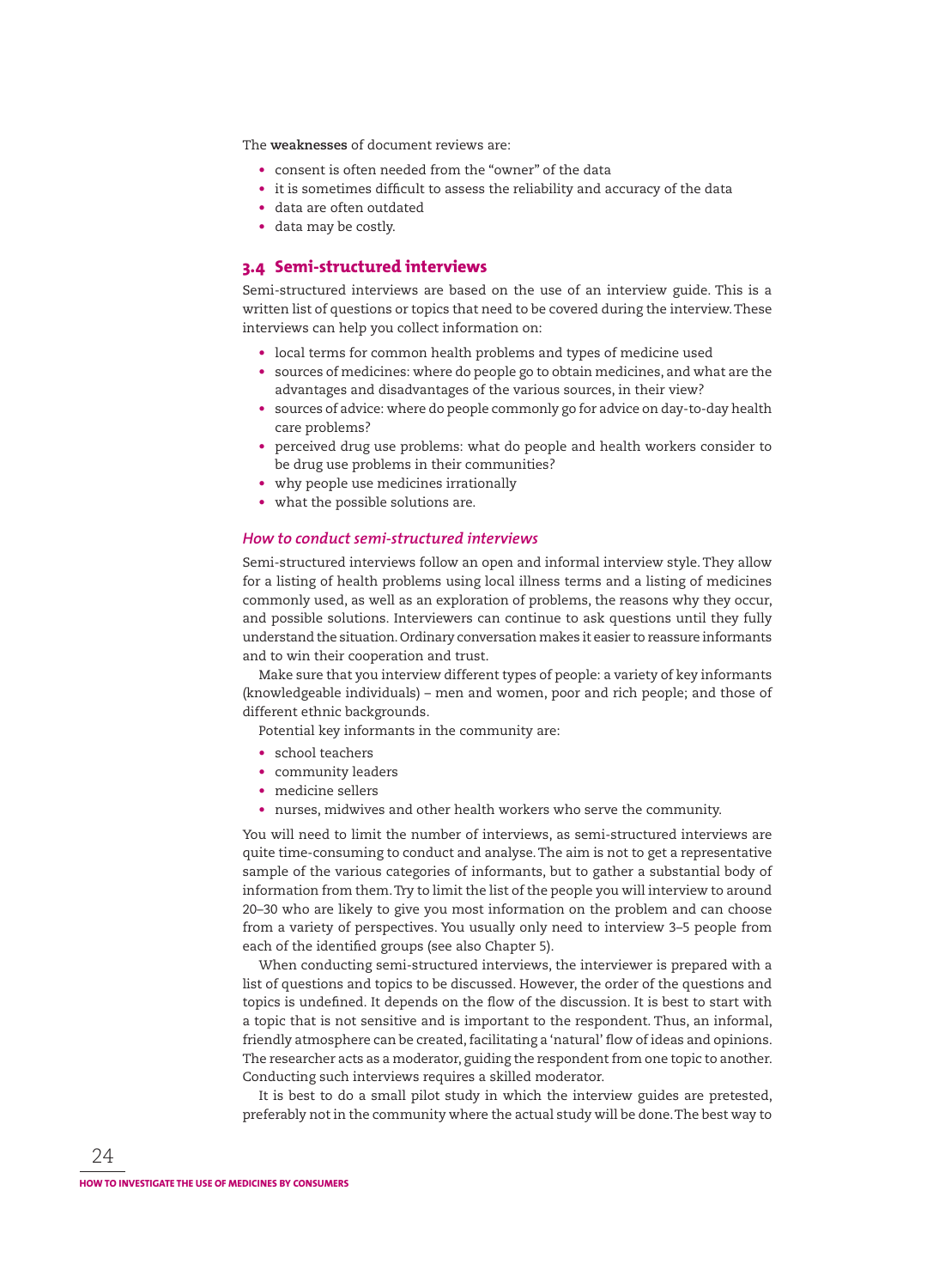#### **BOX 5. GROUND RULES FOR A GOOD INTERVIEW**

#### **Conducting the interview:**

- Greet your informant at the beginning of the interview in a culturally appropriate way.
- Explain the purpose of the interview and ask the informant for consent.
- Explain how the information will be recorded. Ask for permission to tape-record the session if you plan to do so.
- Arrange comfortable seating to facilitate communication.
- Introduce the people present at the interview. The respondent should be asked for permission for all of them to stay.
- Start with a topic that is not sensitive and is important to the respondent. This helps create an informal, friendly atmosphere facilitating a 'natural' flow of ideas and opinions.
- Be an "active" listener; look at your informant's face (not at your interview guide), and always behave in a culturally sensitive way.
- Pick up phrases that the informant uses and use these to phrase your questions. Instruct your translator to do this too.
- Avoid giving opinions or judgements about what the informant says, and treat him/her as an equal.
- Jokes, or friendly gestures towards any small children present can help break the ice.
- Use open-ended questions not closed ones which only allow for 'yes' or 'no' answers.
- Avoid asking leading questions.
- Follow the flow of the discussion, but make sure that all the topics are covered.
- Ask 'probing' questions to clarify points or to encourage more explanation.
- Respond to issues raised by your informants, which are not on your interview guide, and probe on these as well.

Thank the informant at the end and give him/her time to ask more questions.

#### **Recording the interview:**

- Use 'telegram-style' short notes to record the responses of your interviewee but where (s)he uses important terms or interesting expressions record as much as possible of the responses 'verbatim' (using the words the informant used). This should also be done if you are tape-recording the interview (sometimes the quality of the recording turns out to be bad).
- Find a balance between taking notes (looking down at the paper) and talking with the respondent; (s)he will feel uncomfortable if you spend too much time writing. If you conduct the interview in pairs, one person can do the interviewing and the other can make notes. Complete the interview record immediately after the interview so you can still recall what was said.
- Observe and make notes on non-verbal communication like silences, laughing, worried expressions, etc.

conduct a semi-structured interview depends on the communication rules that exist in any given society. Generally the guidelines given in box 5 can help you.

These interviews should be relatively short. The questions on the checklist should help you find out not only WHAT people do. If you are analysing a specific problem you will want to find out the REASONS WHY the drug practices which you have defined as problematic occur. Limit the questions. The semi-structured interviews will reveal that the drug use problem which you selected as a priority problem, is in fact a set of related sub-problems, with a variety of causes. How to conduct the prioritization analysis of core problems is presented in more depth in Chapter 4.

The recording of in-depth interviews can be done in various ways. The simplest method is to prepare a form which you can use to fill in information on the interview topics. Below are examples of two simple forms (A1 and A2) that you can use to fill in the common health problems mentioned, the types of treatment used, who generally gives advice on these treatments, the source of the treatments, and the advantages and disadvantages of these sources.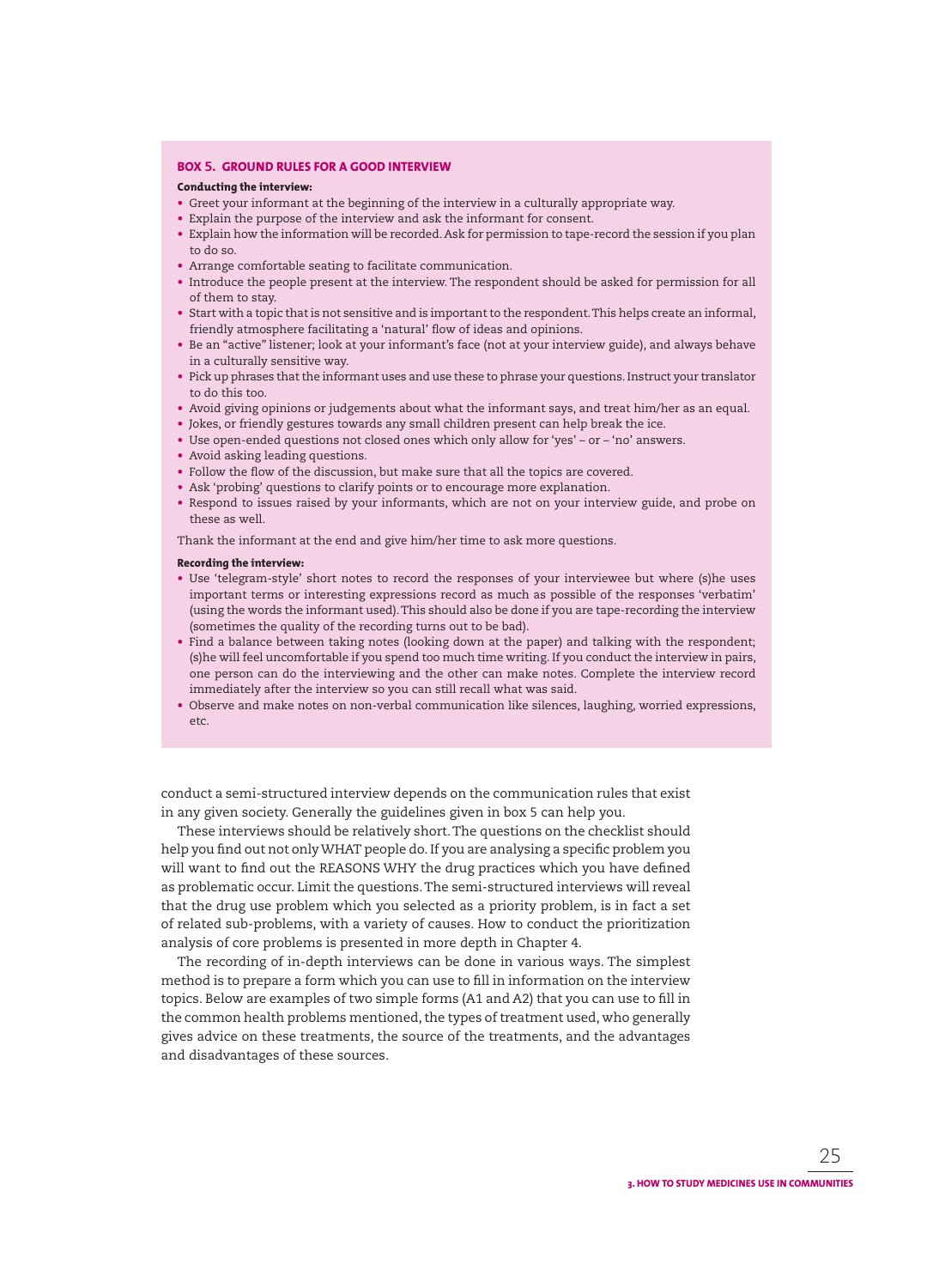## **A1. Key informant interviews on treatment of common health problems**

| Name:                  | Community: |                       |                 |                          |  |
|------------------------|------------|-----------------------|-----------------|--------------------------|--|
| Type of key informant: |            | Interviewer:          |                 |                          |  |
| Date of interview:     |            |                       |                 |                          |  |
| COMMON HEALTH PROBLEMS |            | TYPES OF<br>TREATMENT | WHOSE<br>ADVICE | SOURCES OF<br>TREATMENTS |  |
|                        |            |                       |                 |                          |  |
|                        |            |                       |                 |                          |  |
|                        |            |                       |                 |                          |  |
|                        |            |                       |                 |                          |  |
|                        |            |                       |                 |                          |  |
|                        |            |                       |                 |                          |  |
|                        |            |                       |                 |                          |  |
|                        |            |                       |                 |                          |  |
|                        |            |                       |                 |                          |  |
|                        |            |                       |                 |                          |  |
|                        |            |                       |                 |                          |  |
|                        |            |                       |                 |                          |  |
|                        |            |                       |                 |                          |  |
|                        |            |                       |                 |                          |  |
|                        |            |                       |                 |                          |  |
|                        |            |                       |                 |                          |  |
|                        |            |                       |                 |                          |  |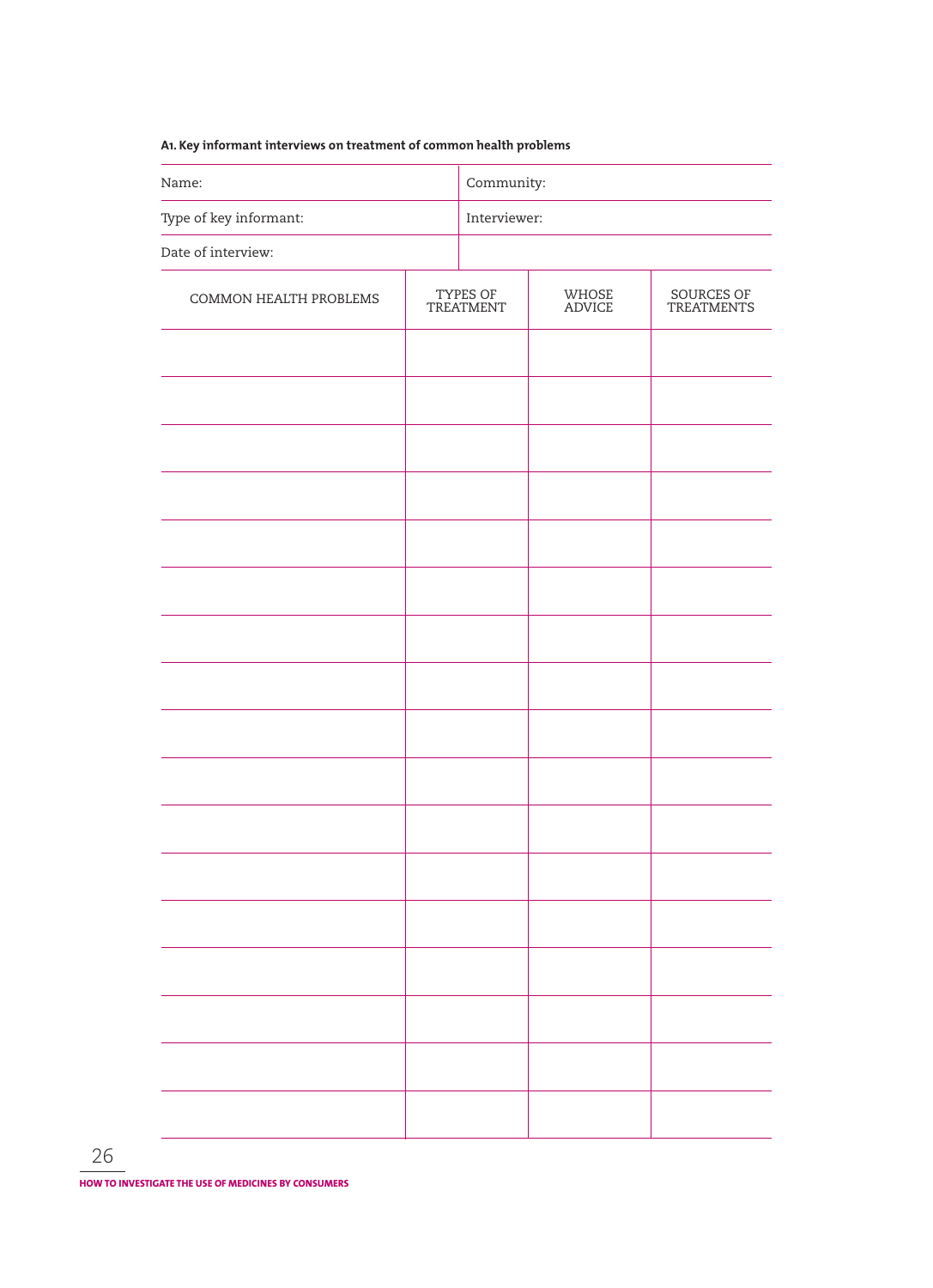## **A2. Advantages and disadvantages of various sources of medicines**

| Name:                  |  | Community:        |                      |  |  |
|------------------------|--|-------------------|----------------------|--|--|
| Type of key informant: |  | Interviewer:      |                      |  |  |
| Date of interview:     |  |                   |                      |  |  |
| SOURCE OF MEDICINES    |  | ADVANTAGES STATED | <b>DISADVANTAGES</b> |  |  |
|                        |  |                   |                      |  |  |
|                        |  |                   |                      |  |  |
|                        |  |                   |                      |  |  |
|                        |  |                   |                      |  |  |
|                        |  |                   |                      |  |  |
|                        |  |                   |                      |  |  |
|                        |  |                   |                      |  |  |
|                        |  |                   |                      |  |  |
|                        |  |                   |                      |  |  |
|                        |  |                   |                      |  |  |
|                        |  |                   |                      |  |  |
|                        |  |                   |                      |  |  |
|                        |  |                   |                      |  |  |
|                        |  |                   |                      |  |  |
|                        |  |                   |                      |  |  |
|                        |  |                   |                      |  |  |
|                        |  |                   |                      |  |  |
|                        |  |                   |                      |  |  |
|                        |  |                   |                      |  |  |
|                        |  |                   |                      |  |  |
|                        |  |                   |                      |  |  |
|                        |  |                   |                      |  |  |
|                        |  |                   |                      |  |  |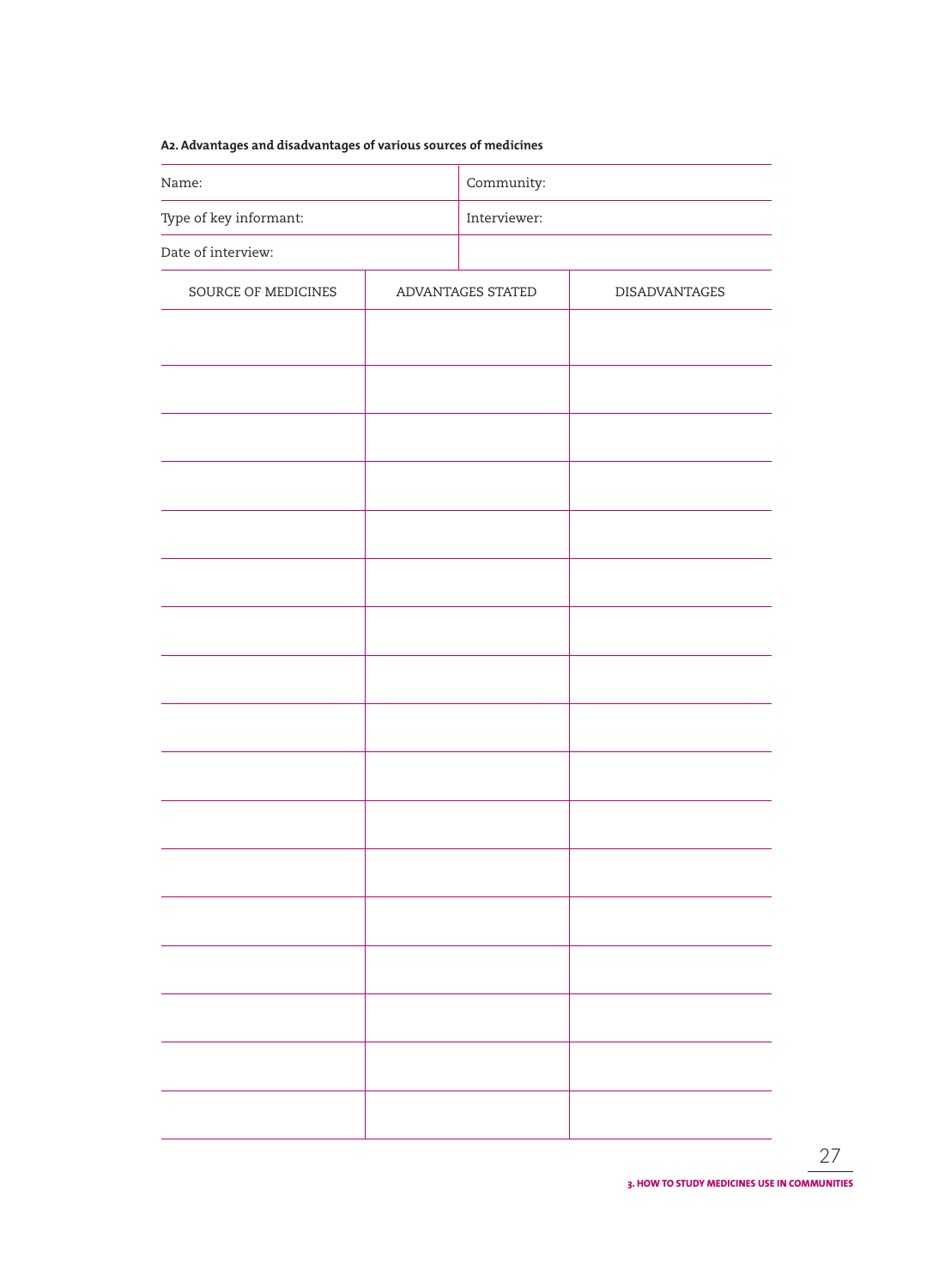You should make extended notes of the drug use problems identified by key informants. It is best to capture the informants' exact words used to describe the problem as far as possible. If you made a recording of the interview, type the whole text verbatim, including the questions asked (see also Chapter 6 on processing and analysis of qualitative data).

The results of semi-structured interviews are hard to generalise, as they are based on interviews with a limited number of people. Focus group discussions can be used to further validate to what extent the problems identified reflect what people in the community perceive to be problems, and to compare the practices and views of different categories of people. Structured interviews can be done to further quantify key findings.

#### *Strengths and weaknesses of semi-structured interviews*

The **strengths** of semi-structured interviews are:

- depth of information
- respondent can influence the topic, so unexpected issues/topics emerge
- researcher can probe to understand perspectives and experiences
- topic guide ensures that a core list of questions is asked in each interview
- because the order of questions is not fixed, flow and sharing of views are more natural.

The **weaknesses** of semi-structured interviews are:

- trained interviewers are needed to probe without being directive or judgemental
- analysis of findings is difficult must be done by people who did the interviews
- researcher has to avoid bias in analysis
- researcher needs to know something of the local culture to capture the interviewees real meaning
- analysis is time-consuming
- difficult to generalize findings.

#### **3.5 Focus group discussions**

Focus group discussions (FGDs) can be used to collect information on:

- common health problems and medicines used to treat them
- sources of medicines
- sources of advice
- perceived drug use problems
- reasons why drug use problems occur
- possible solutions.

The results from the FGDs complement the findings from the semi-structured interviews. They can be further used to contrast drug use patterns among different groups of respondents and to compare their views on drug problems.

#### *How to conduct FGDs*

Instead of having an interview with one person, a researcher preparing for an FGD invites several people to participate. The selection of group members demands careful planning. When organizing FGDs it is generally advisable to choose 'homogeneous' groups in terms of age, sex, socio-economic status, etc. since this facilitates open discussion. In mixed groups considerations of status and hierarchy can affect the discussions. Groups should be relatively small, between six to a maximum of 10 members. Possible groups for a study on drug use include: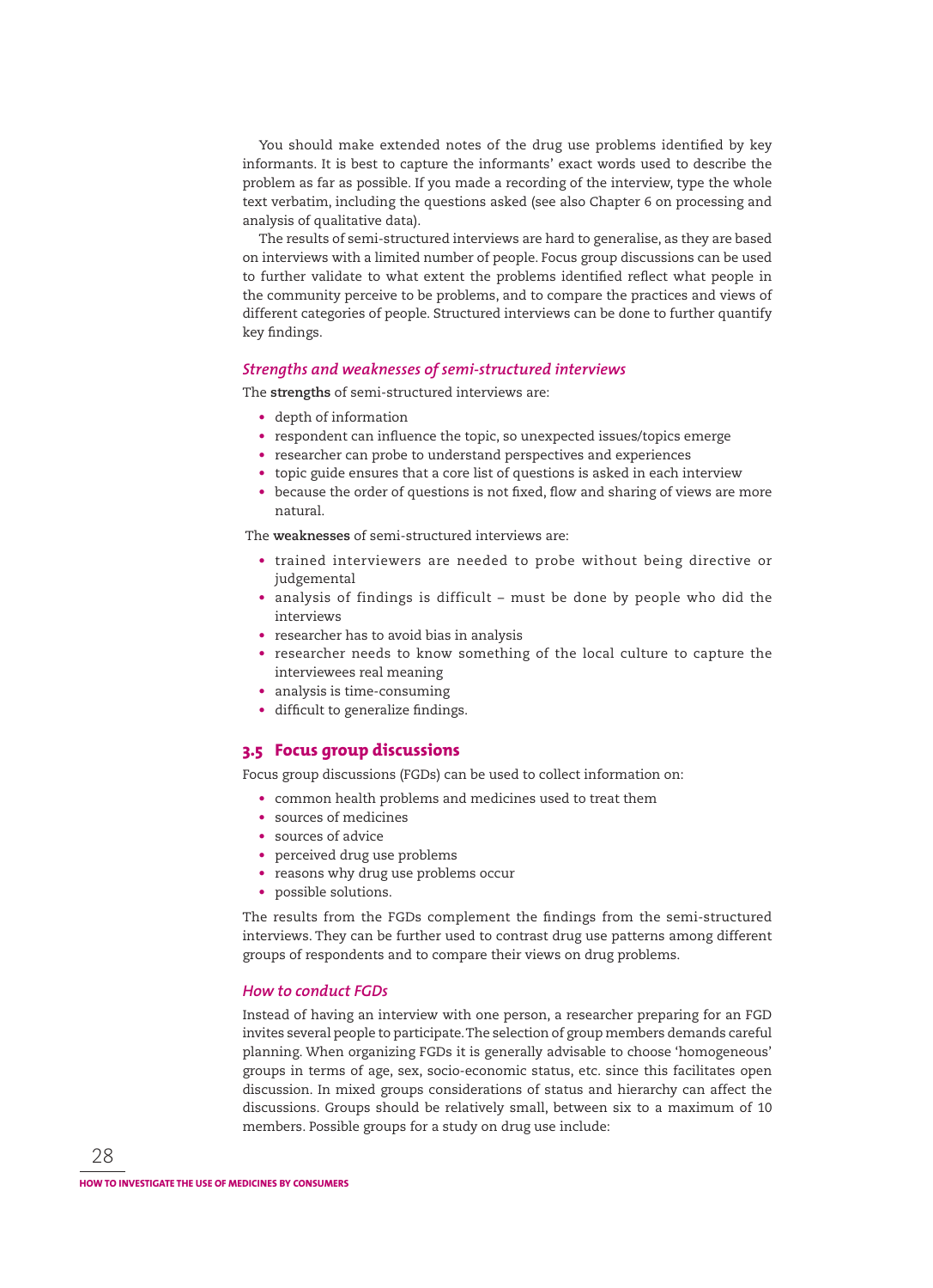- young men
- young women
- women who have small children
- married men
- elderly men
- elderly women
- people of different ethnic backgrounds, if relevant.

It is best to conduct at least two FGDs per category of respondents.

Question lists for FGDs should include a limited number of questions. Preparing five or six good and relevant questions is generally more than enough for about one and a half hours discussion with six to 10 people. If more questions are prepared, the facilitator will have to rush through the discussion. One should not forget that in FGDs – contrary to individual interviews – the reaction of one person leads to contributions from others. To encourage lively discussion it is often good to start with a little ´icebreaker´, for example a game, or a lively way of introducing the participants to each other. The questions should be neutral and open-ended. Often FGDs start with general questions, which everyone responds to, then, in the course of the discussion, more specific issues are raised.

## *The moderator's role*

The most important requirement for a successful FGD is a skilled moderator. Group discussions, though very efficient as a data-gathering tool, are not easy to conduct. The moderator does not need to have high academic qualifications, but (s)he must understand the aim of the discussion, and must have good communication skills. The moderator's role is to:

- encourage everyone to participate in the discussion
- stimulate discussion between participants, particularly when new information is given, or a diverging perspective is put forward
- guide the group from one discussion topic to another
- not express his or her own opinion facilitate do not teach
- not act as an expert, but retain control over the discussion.

The choice of venue for an FGD is important. The place should be viewed as neutral by participants. It is better not to choose the local health centre as a venue, as people may not feel free to express their ideas where health workers are present. Providing small extras such as refreshments can create a friendly, relaxed atmosphere, which encourages discussion. Providing child care may be necessary.

The interviewer should be present in the venue before people arrive, to start talking with the participants and to create an informal atmosphere that encourages a group discussion. The discussion's aim and structure should be explained to the group members.

In practice, it is hard to control the composition of the group involved in such a discussion. In public settings, people passing by or those who happen to be in the setting may start observing the discussion. They may even start interfering in it. It is important that the moderator has an appropriate response to such unplanned interference. For example, if men stand by watching a session with mothers, the moderator can inform the men that there will be a separate group discussion for them. The moderator can also prevent such interference by selecting a neutral, relatively secluded place. It may also be helpful to inform people who may interfere about the discussion's purpose before it takes place and to explain why they were not invited to take part.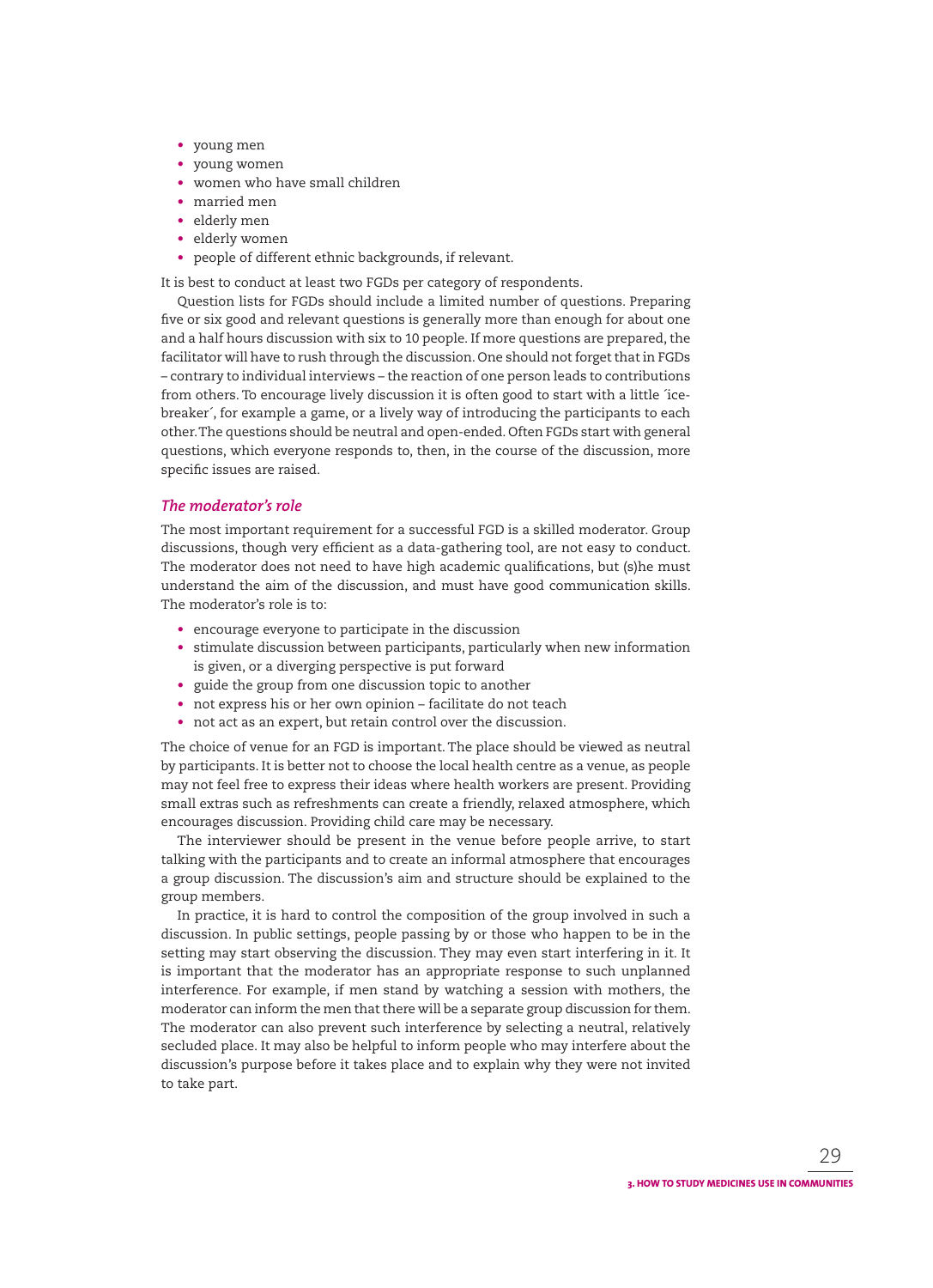## *Recording and reporting*

Finally, FGDs are usually recorded on tape. These recordings should be done with care. Always ask the participants for their consent before taping. In addition, one observer/researcher should make notes. It is sometimes unclear from the tape which participant is speaking, and in the notes, the observer can also record non-verbal communication. You can also choose not to use a tape recorder. It is then best to ask two observers to make notes, which they consolidate into a single record of the FGD after the session.

The results of the group discussion can be analysed and interpreted in the same way as the semi-structured interviews described above. FGDs are ideally combined with semi-structured individual interviews. These interviews can be used to gain understanding of ideas and views that were not expressed in the group.

#### **BOX 6. FOCUS GROUP DISCUSSIONS**

#### **A community-based study conducted in the Philippines**

The following guide for discussion with mothers of small children was used in a community drug use study in the Philippines. The researchers use focus group discussions to elicit the mothers' ideas about medicines. These ideas are being used in the development of educational materials. To encourage a lively discussion, the moderator starts the discussion with a sorting game. Twelve popular medications (herbal and pharmaceutical) are put on a table and the participants are asked to sort the medications into piles. (The popular medications have been elicited from key informant interviews done prior to the focus group discussions). The recorder notes the comments made during the sorting.

- 1. The respondents are then asked why medications have been grouped together and in what way they differ from other medications.
- 2. The interviewer then asks the participants if they use each of these medicines. They are then asked for its uses and their experiences with it.

After this exercise, a different point of departure is taken: the area's most common illnesses.

- 3. The interviewer first asks what the common illnesses are in the area. She or he writes the answers on cards; and probes for additional common disorders.
- 4. For each of the mentioned disorders, (s)he then asks what the mothers do to treat it. The interviewer uses flashcards to indicate the disorder that is the subject of discussion.
- 5. For each type of treatment mentioned, (s)he then asks why the treatment is used and where it is obtained.

## *Strengths and weaknesses of focus group discussions*

The **strengths** of FGDs are:

- the method is quick and cheap
- a greater pool of expertise is tapped than in individual interviews; a more diverse picture of drug use will emerge
- the contribution of one person often triggers others to share their views and experiences.

The **weaknesses** of FGDs are:

- a skilled moderator is required
- the success of a group discussion is a bit unpredictable
- in some cases one or more participants dominate; the views of others are not recorded and so are under-represented
- the depth of information may be limited. It is hard to probe one person's ideas, as others also have to be given a chance to speak
- analysis of the information gathered is demanding.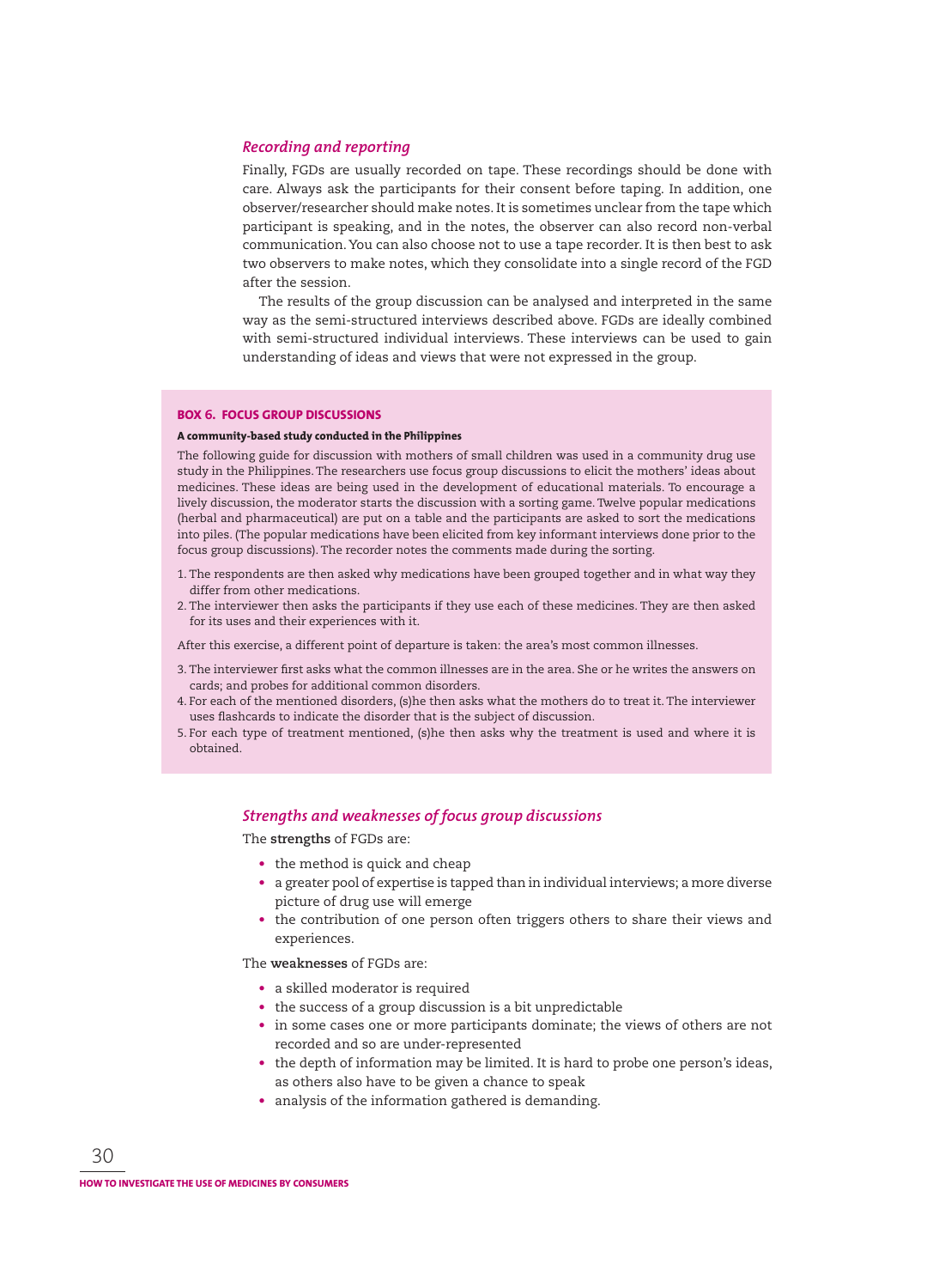## **3.6 Observation techniques**

Direct observation produces more reliable information than interviews on actual behaviour. The researcher can see which medicines are being sold, prescribed or used, or are available in medicine cabinets; what information on their use the seller or doctor provides; whether drugs are purchased on prescription, etc. The most common observational techniques to study drug use are:

- simulated client visits
- inventories of community drug outlets and medicine cabinets.

## *How to conduct simulated client visits*

Observational research is often done to describe drug distribution patterns in informal drug outlets and pharmacies. However it is difficult to carry out because drug sellers may not want to have an onlooker present. They may feel that it will disrupt or even endanger their business, particularly if some transactions are illegal. If they have a researcher present, they may do business in a more 'correct' way than they normally would, and they may feel that their professional competence is being tested.

This problem can be solved by conducting simulated client visits. A researcher or an assistant can pose as a patient or client. The advantage is obvious; it gives an unbiased picture of normal procedures. Simulated client methods are often used to measure the quality of prescribing and dispensing drugs in health facilities, pharmacies and drug shops. It involves a researcher posing as a client and going to a health centre or pharmacy with a complaint. The objective is to determine how a sample of providers react to the complaint; what treatments they recommend, and what information they give.

Posing as a patient or client, however, reduces the amount of information that can be gathered. The researcher can only observe his or her own visit, and in pharmacies at most a few drug purchases while waiting in turn. Furthermore it is difficult to pose many questions and make notes, without revealing one's true identity. To counter this restriction, researchers can combine unobtrusive observation with interviewing. This approach was used by Wolffers (1987), who had assistants visit 28 pharmacies to buy tetracycline over the counter, and then let other assistants interview the pharmacy personnel about tetracycline a few days later. You may also consider using different kinds of 'clients', representing the diversity in wealth, gender, age and ethnicity of people visiting the facility.

The method is somewhat controversial. One can question how ethical it is to conduct such visits without asking health workers and/or drug sellers for informed consent. The ethical issue can be resolved by asking the respondents or their professional organization for consent before conducting the visits and without giving details on when the visit will take place, to avoid bias. In the fieldwork it is recommended to use the simulated client visit to observe what information and advice drug sellers give. If a drug is bought during a visit, funding and accountability measures are needed.

An advantage of the simulated client visit is that it is a rapid method. A typical trans action does not last more than five minutes. It can also be used to evaluate the effects of rational drug use interventions, such as to measure information provided on drugs before and after an intervention. Ross-Degnan and colleagues (1996) tested the effects of a face-to-face education outreach intervention in Kenyan and Indonesian pharmacies.

Using trained surrogate patients posing as mothers of a child under five with diarrhoea, they measured sales of oral rehydration salts; sales of antidiarrhoeal drugs; and history taking and advice to continue fluids and foods. Sales of oral rehydration salts in intervention pharmacies increased by an average of 30% in Kenya, and 21% in Indonesia, compared to controls. Discussion of dehydration during pharmacy visits increased significantly in Kenya.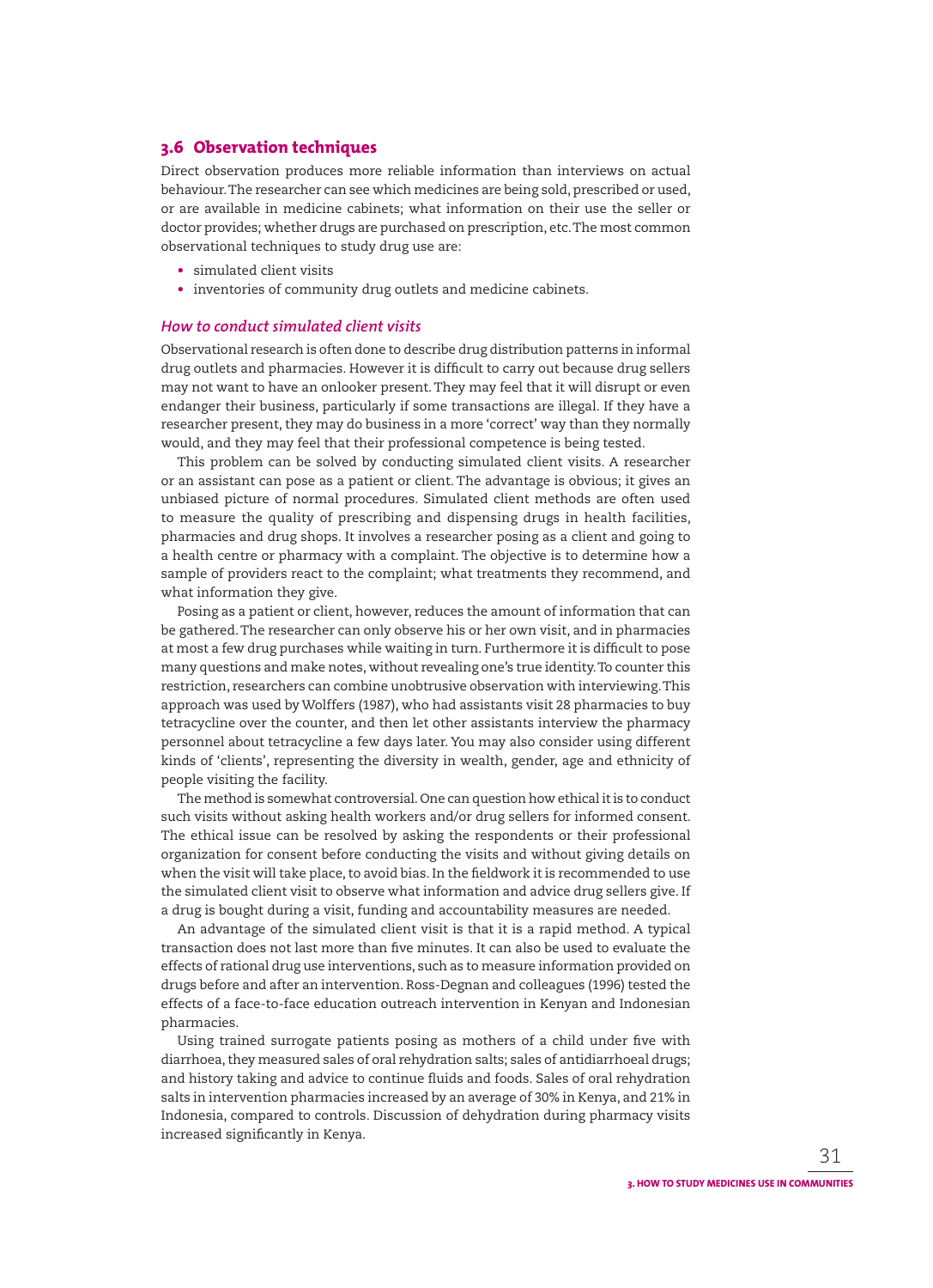When planning to use simulated client visits as a method, you need to take decisions on how to sample the drug outlets and how many observations to do per outlet (see 6.2). It is important to consider the usual opening hours and the volume of transactions each day. For example, on market day pharmacies may be very busy and minimal advice given.

The guidelines provided in box 7 will help you to conduct effective simulated client visits.

#### **BOX 7. GROUND RULES FOR CONDUCTING GOOD SIMULATED CLIENT VISITS**

- Simulating a client requires insight into how clients usually behave. This can be obtained by conducting unobtrusive observations in pharmacies; or by asking informants during semi-structured interviews how they would ask for medicines and present a complaint at a pharmacy.
- Don't step out of your role.
- Consider also the details of the transactions: will the advice be followed and a medication bought? What if the medicine is very expensive? Does the client then ask for a cheaper alternative?
- Make a realistic 'script'.
- Make sure the 'client' looks like a real client. What will the client wear?

#### **On recording:**

• You cannot record what happens during the visit, as that would be unnatural, but this should be done immediately afterwards. Design a form for this purpose to make sure that all relevant information is covered.

> Record the results of the simulated client visits systematically. It is helpful to make a simple form to be filled in immediately after the visit. However, as with nonformal interviewing, the researcher has to be alert for the unexpected. The analysis and interpretation of the data depends on the extent to which the observations are structured. In some cases the analysis is quantitative, for example, when reporting in how many cases prescription drugs were sold over-the-counter. In other cases the observation is less structured, for example, focusing on the communication during the drug transaction. The researcher then has to categorize and analyse the findings in much the same way as with semi-structured interviews (see Chapter 6 for more information on analysis).

#### *Strengths and weaknesses of simulated client visits*

The **strengths** of simulated client visits are :

- they can provide more reliable information than interviews
- drug use and distribution in its natural context can be observed
- if done well, this method gives information on what drug sellers really do
- a representative sample of pharmacies/health centres can be observed.
- results can be generalized
- results can be quantified
- they can be used to evaluate effects of training of pharmacy sellers and health workers
- they can be used as a participatory method. You can ask people living in the communities that you are studying to act as surrogate clients, and collect data.

The **weaknesses** of simulated client visits are:

- data are sometimes hard to interpret
- it is difficult to do a lifelike simulation, especially if you are playing a type of client you are not so familiar with (female students acting as mothers, for example)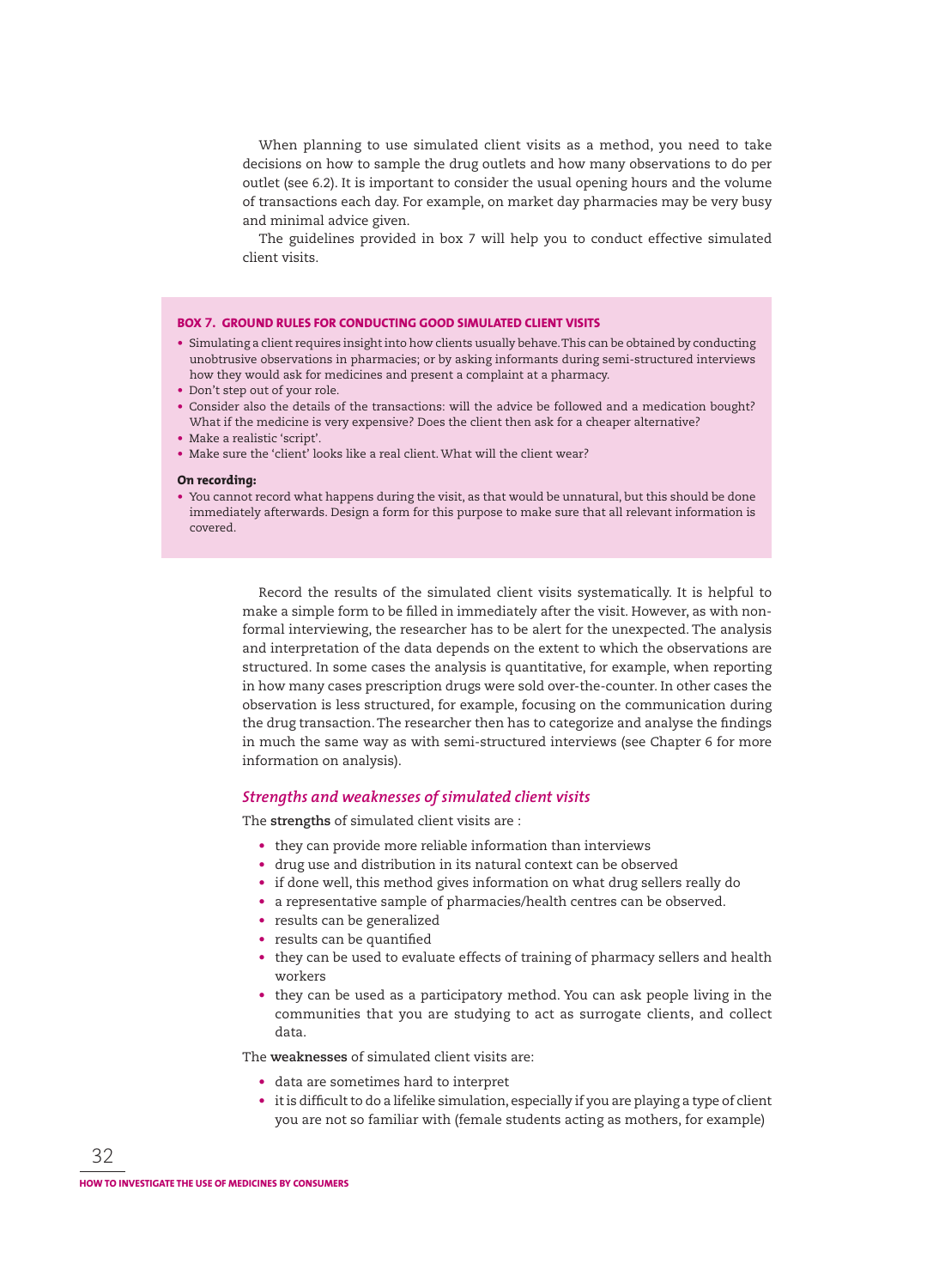- the observation period is short (the time needed to buy the drug, or consult a health worker)
- $\bullet$  it is difficult to probe on why advice is given
- the depth of information collected is limited
- the findings need to be complemented by interviews.

## *Inventory of community drug outlets and medicine cabinets*

Inventories of medicine outlets and medicine cabinets are a second useful obser vation tool. The main aim of this tool is to describe the types of medicines commonly used in the community. The assumption is that commonly used medicines are those that people store in their medicine cabinets, and that storekeepers sell in community drug outlets. This tool can provide information about medicines used to promote health (such as vitamins and tonics) as well as illness-related medicine use. And, it can be used to conduct surveys of drug prices.<sup>1</sup> The form overleaf can serve as an aid in collecting the information on medicine cabinets.

You need to explain to the respondents how the data will be used, as you do with the other tools. It is also important that you ask for their consent.

To conduct the inventory of medicines in community stores, ask a key informant to guide you around the community and introduce you to storekeepers. Explain that you are interested in common drug use practices and why. Say that for this purpose you would like to know what medicines are sold in the general shops and what they are used for. You can make an inventory of the types of medicines, and what they are used for. You can combine this method with (semi-) structured interviews. At the household level the inventories can be used as the basis for semi-structured interviews about drug use practices and perceptions.

## *Strengths and weaknesses of medicine inventories*

The **strengths** of medicine inventories are:

- they give an accurate picture of medicines commonly used in the community
- the medicines inventories are a good starting point for discussion on how medicines are used, and why they are used
- they can be a good participatory method community health workers can help in making the inventories
- they can be used to collect data on pricing of drugs in different outlets.

The **weaknesses** of medicine inventories are:

- they can be time-consuming if households/shops have large medicine stocks, unless a selected list of medicines is surveyed
- sometimes people/sellers do not have the package information it is hard to validate the types of medicines kept.

# **3.7 Structured interviews**

Structured interviews include a number of questions in a pre-defined order. They can deal with various aspects of medicines' provision. Either drug providers or consumers may be interviewed. The most common form of structured interview confronts the provider or consumer of drugs with hypothetical patients: e.g. what would you prescribe/use for complaint x, in patient y? Structured interviews are also used to complement observations that the researcher makes during consultations. Physicians are then asked what they prescribed, and why they chose a certain treatment.

 $^{\rm 1}\,$  See WHO/HAI (2003), Medicine prices: a new approach to measurement.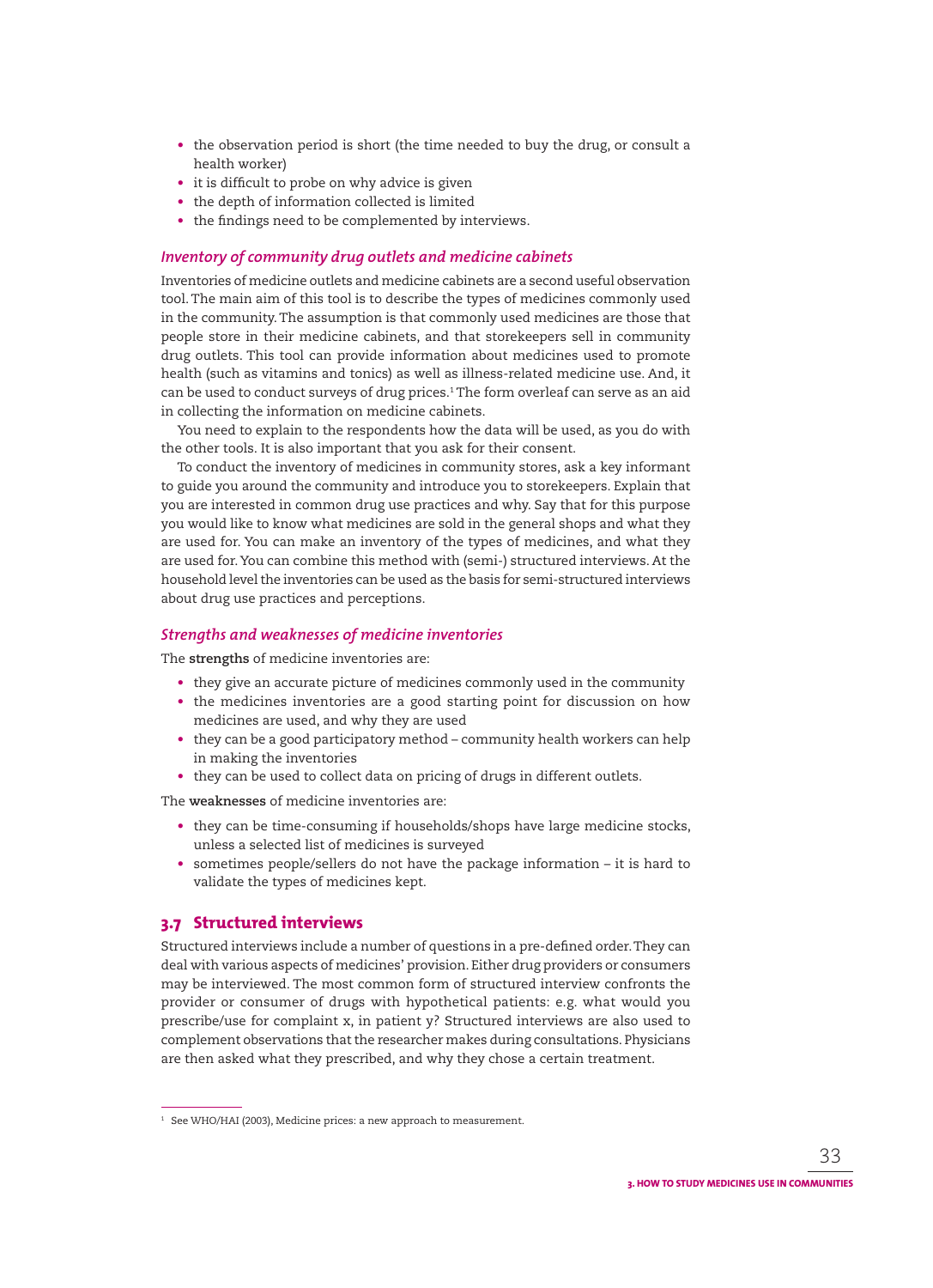| LOW LOW LOT METAL OF DOOP IN A FINING CAPINE CAPINE COMPI |                    |                      | WHOSE<br>ADVICE?            |                  |  |  |  |  |  |  |
|-----------------------------------------------------------|--------------------|----------------------|-----------------------------|------------------|--|--|--|--|--|--|
|                                                           |                    |                      | WHERE<br>OBTAINED?          |                  |  |  |  |  |  |  |
|                                                           |                    |                      | USED FOR WHICH<br>SYMPTOMS  |                  |  |  |  |  |  |  |
|                                                           | Date:              | Community:           | EXPIRY DATE                 |                  |  |  |  |  |  |  |
|                                                           |                    | Name of interviewer: |                             |                  |  |  |  |  |  |  |
|                                                           |                    |                      | CONTENTS<br>(GENERIC NAMES) |                  |  |  |  |  |  |  |
|                                                           | Name of informant: |                      |                             | MANUFACTURER     |  |  |  |  |  |  |
|                                                           |                    |                      |                             | MEDICINE<br>NAME |  |  |  |  |  |  |

FORM FOR THE INVENTORY OF HOLISEHOLD MEDICINE CARINETS **FORM FOR THE INVENTORY OF HOUSEHOLD MEDICINE CABINETS**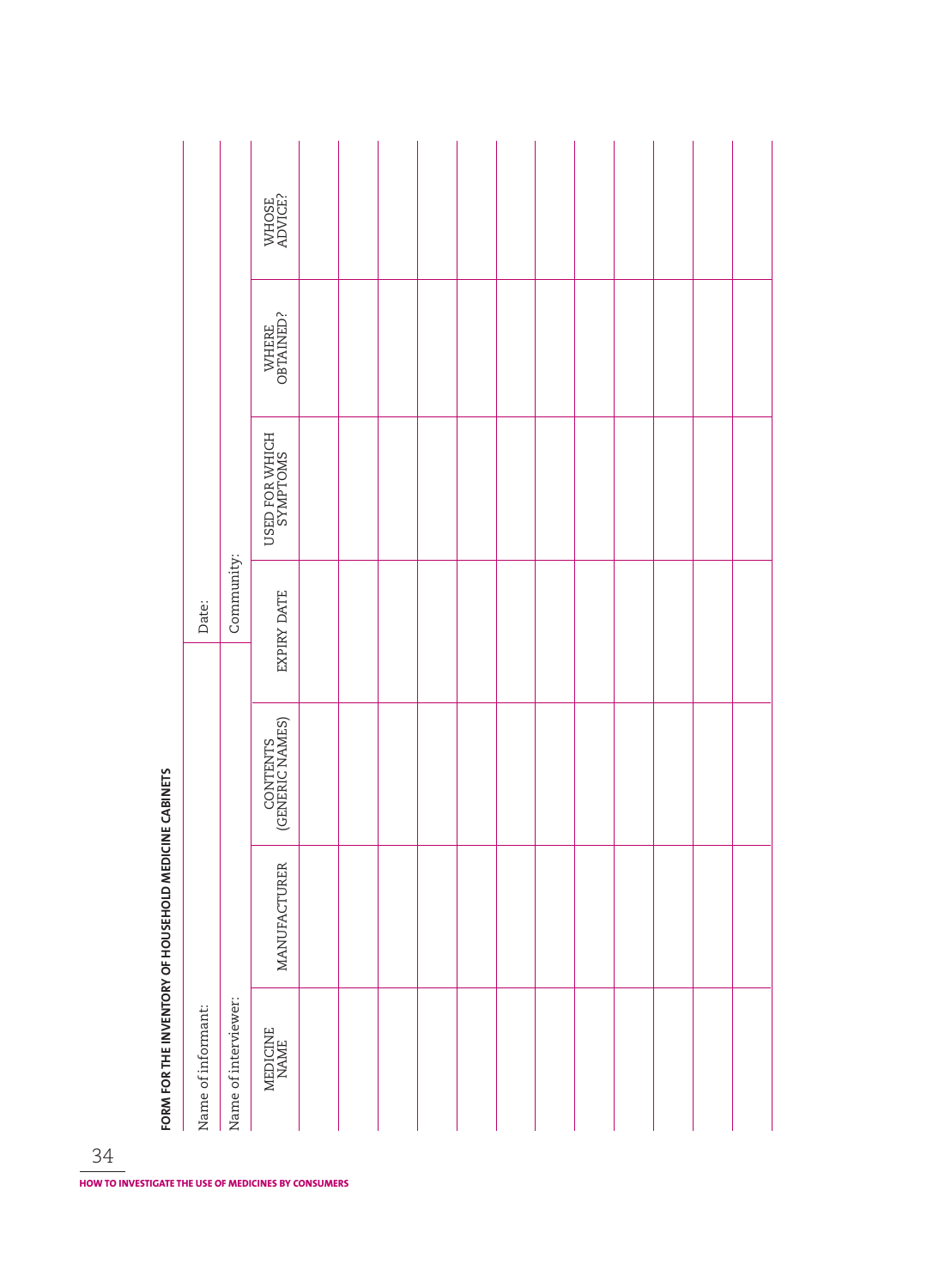In EXIT INTERVIEWS, people leaving health facilities, dispensaries or private pharmacies can be asked in a structured way about the consultation, treatment and information given, and the perceived quality of care.

Consumers may be interviewed at home, in a hospital, a health centre, and at formal or informal drug outlets. Questions could cover topics such as:

- types of medicines available/ being purchased
- complaints for which medicines are purchased
- prices of the medicines
- source of advice on the purchase
- treatment taken before buying drugs
- ideas about the correct use of the medicines.

Consumers can be interviewed in their home, which is where they are most likely to take the medicines. An advantage of household interviews, unlike interviews at drug outlets, is that a sample can be selected which is representative of the population in a certain area (by random sampling).

## *How to conduct structured interviews*

In conducting the interviews the researcher uses a questionnaire as a tool. Developing a questionnaire is not an easy task. First the researcher has to clearly define the objectives of the study, and the specific research questions. Only then can appropriate questions be formulated. The following points can serve as a guideline:

- use the objectives of the study to compile a list of topics, and hypotheses
- identify the variables to be measured, and the independent variables (such as socio-economic status, age, etc.) to which the findings should be related. It is best to design the tables that are wanted as a study output, before designing the questionnaire
- use semi-structured interviews or FGDs to learn about the way in which people talk about the topics in the local language. Use this understanding when preparing questions for the questionnaire
- write the questionnaire in the local language, and translate it back to the original language to check that the content has not changed in the "translation" process
- questionnaires should be short; omit any questions that are not needed to answer the study objectives
- write guidelines for the interviewers, and pre-test the questionnaire in an area which is not where the actual research will be conducted but which has similar characteristics.

In designing and pre-testing the questionnaires the interviewers should check for each question:

- 1. If it is understood.
- 2. If the question is neutral, i.e. it avoids leading the respondent to one of the possible answers.
- 3. That it does not contain implicit assumptions that are not valid, for example the question "which side-effects did you experience?" assumes that side-effects occur.
- 4. That it is needed; maybe there are other easier and more reliable ways to answer the research question.
- 5. That it elicits answers that are sufficiently precise to meet the objectives of the research. For example, the question "which drugs did you take in the past months?" is not a useful question, because people simply cannot remember over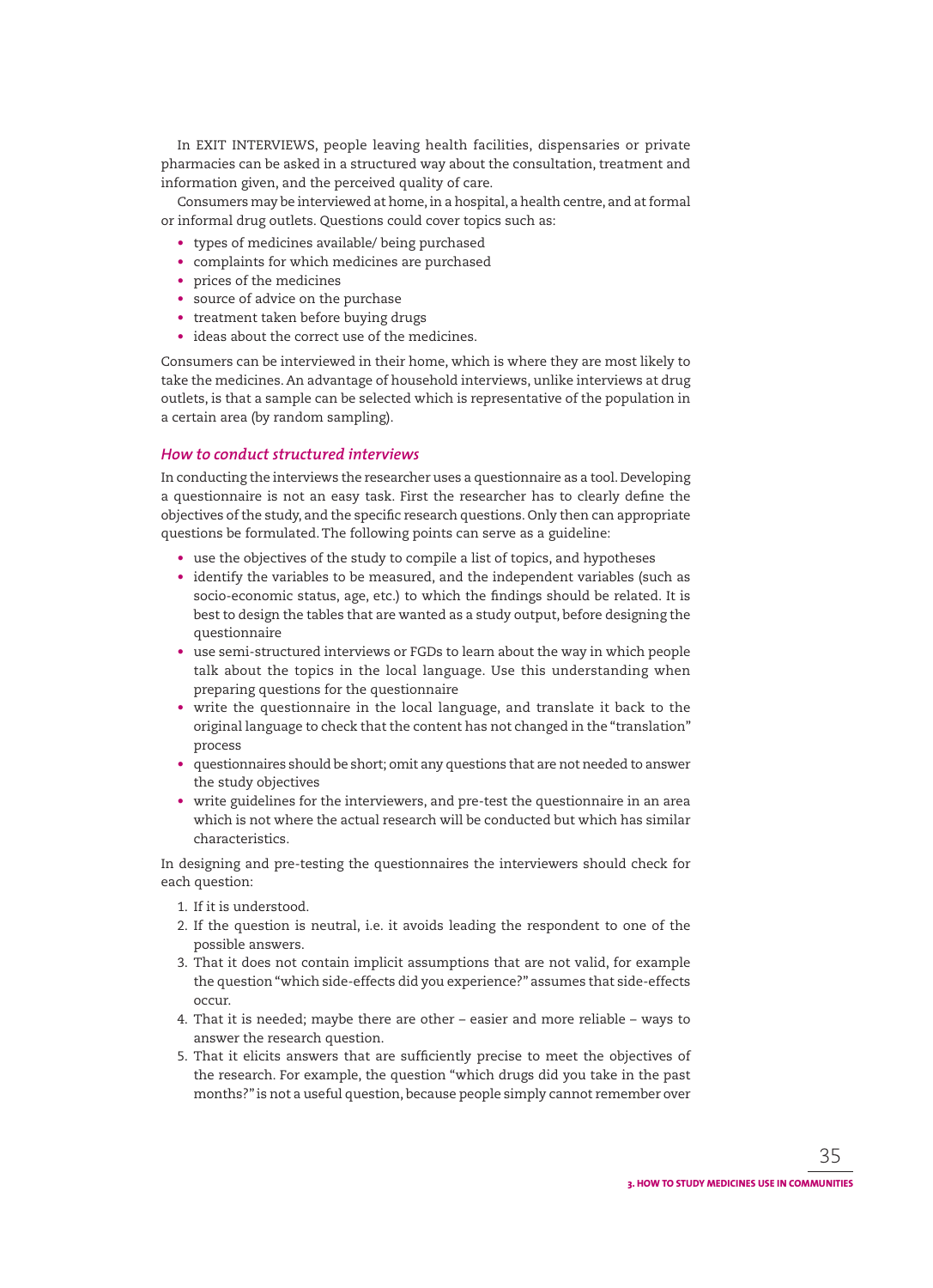such a long time span. The question "which drugs did you take yesterday, and the day before yesterday?" is much more reliable, as people are likely to remember what they did in the past two days quite accurately.

This checklist can serve as a guideline to prevent the most obvious mistakes. If the researchers have limited research experience, it is best to consult a social scientist with experience in quantitative surveys when constructing a questionnaire. If the data are to be processed by computer, then data-processing personnel should be asked for advice on the best way to design the questionnaire and code the responses. The extent to which the responses can be coded depends on the questions. If so-called open questions are used, then the researchers have to code the responses after conducting the interviews. In the case of closed questions, containing a pre-defined list of possible answers, then each answer can be assigned a code on the interview form. This makes data processing easier.

Finally, it is essential that the data forms are easy to use by the interviewers. Leave sufficient space for the answers.

In the small-scale surveys that are proposed in this guide, computer analysis is usually unnecessary. Because the questionnaires are short and the number of respondents are limited to around 100, the researcher can hand-tally the results. The statistics that are used are generally descriptive involving simple frequency tables and percentages.

## *Strengths and weaknesses of structured interviews*

The **strengths** of structured interviews are:

- useful for large-scale studies with many respondents who represent the population
- they can be used to describe how often drug use practices occur
- findings can be compared with other studies and used to measure the impact of interventions
- can test hypothesis using statistical tests.

The **weaknesses** of structured interviews are:

- respondents have little control over the interview
- no data are obtained on aspects of the problem not included in questions
- the validity of the responses may be low due to an "unnatural" atmosphere in the interview.

One specific type of structured interview that has proved to be of great use in studying community medicines use is the weekly illness recall.

## **3.8 Weekly illness recalls**

Weekly illness recalls are a useful method for determining how people actually treat common health problems and how often certain drug use practices occur. Using this method, household members are interviewed about illnesses occurring recently (in the past few weeks) and related medicine use. This method can be used to collect information on:

- illness-related medicine use
- sources of medicines
- sources of advice on medicines
- spending on medicines.

## *How to conduct weekly recalls*

Answers on medicine use are most reliable when they concern actual illness cases (as opposed to hypothetical ones) and cover a short period of time. If respondents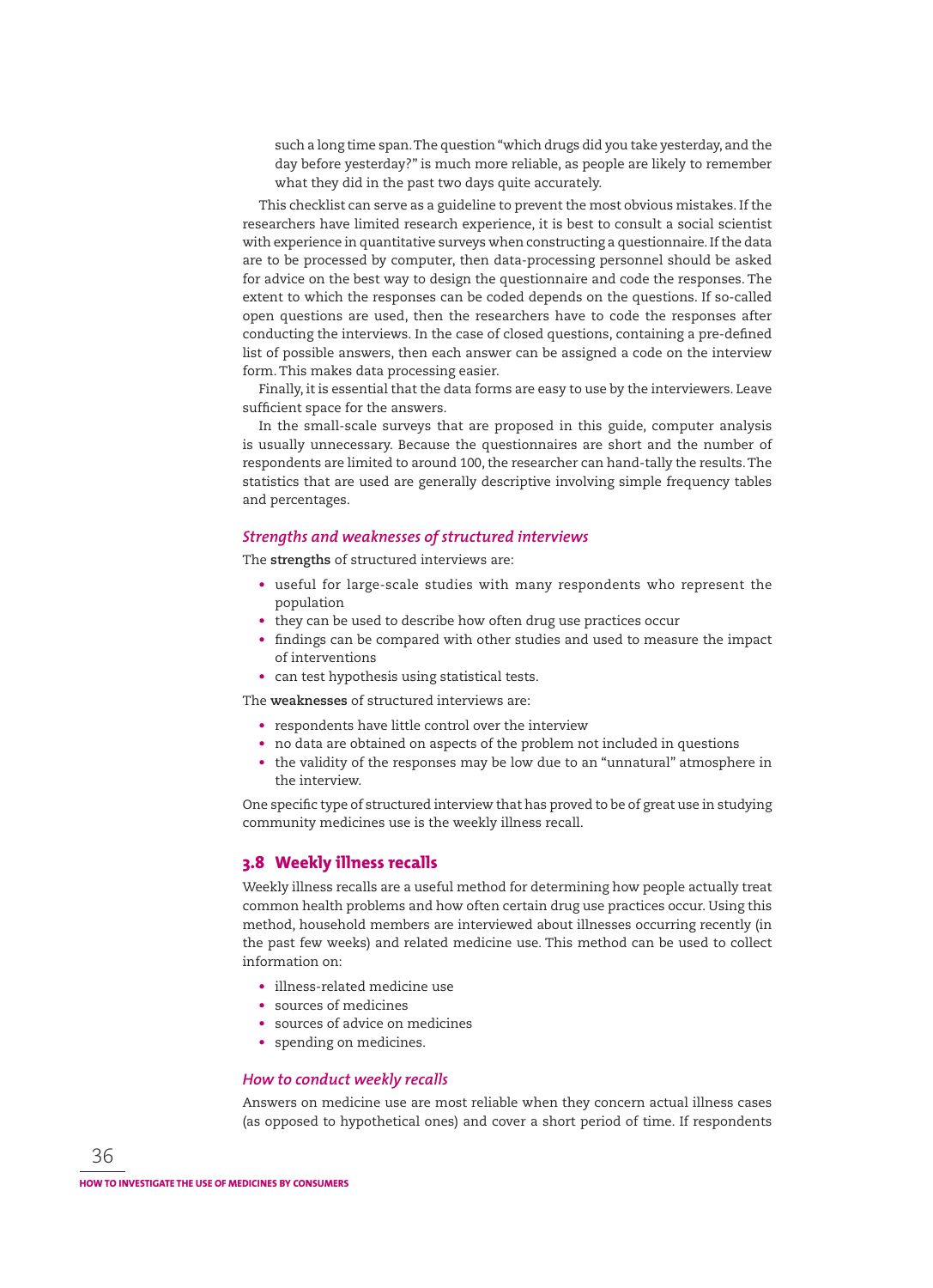#### **FAMILY HEALTH CALENDAR**

|           |                |        |        | Children, list names |  |  |  |  |  |  |
|-----------|----------------|--------|--------|----------------------|--|--|--|--|--|--|
| August    |                | Father | Mother |                      |  |  |  |  |  |  |
| Friday    | $\mathbf{1}$   |        |        |                      |  |  |  |  |  |  |
| Saturday  | $\overline{2}$ |        |        |                      |  |  |  |  |  |  |
| Sunday    | 3              |        |        |                      |  |  |  |  |  |  |
| Monday    | $\overline{4}$ |        |        |                      |  |  |  |  |  |  |
| Tuesday   | 5              |        |        |                      |  |  |  |  |  |  |
| Wednesday | 6              |        |        |                      |  |  |  |  |  |  |
| Thursday  | $\overline{7}$ |        |        |                      |  |  |  |  |  |  |
| Friday    | 8              |        |        |                      |  |  |  |  |  |  |
| Saturday  | $\mathsf 9$    |        |        |                      |  |  |  |  |  |  |
| Sunday    | 10             |        |        |                      |  |  |  |  |  |  |
| Monday    | 11             |        |        |                      |  |  |  |  |  |  |
| Tuesday   | 12             |        |        |                      |  |  |  |  |  |  |
| Wednesday | 13             |        |        |                      |  |  |  |  |  |  |
| Thursday  | 14             |        |        |                      |  |  |  |  |  |  |
| Friday    | 15             |        |        |                      |  |  |  |  |  |  |
| Saturday  | 16             |        |        |                      |  |  |  |  |  |  |
| Sunday    | 17             |        |        |                      |  |  |  |  |  |  |
| Monday    | 18             |        |        |                      |  |  |  |  |  |  |
| Tuesday   | 19             |        |        |                      |  |  |  |  |  |  |
| Wednesday | 20             |        |        |                      |  |  |  |  |  |  |
| Thursday  | 21             |        |        |                      |  |  |  |  |  |  |
| Friday    | 22             |        |        |                      |  |  |  |  |  |  |
| Saturday  | 23             |        |        |                      |  |  |  |  |  |  |
| Sunday    | 24             |        |        |                      |  |  |  |  |  |  |
| Monday    | 25             |        |        |                      |  |  |  |  |  |  |
| Tuesday   | 26             |        |        |                      |  |  |  |  |  |  |
| Wednesday | 27             |        |        |                      |  |  |  |  |  |  |
| Thursday  | 28             |        |        |                      |  |  |  |  |  |  |
| Friday    | 29             |        |        |                      |  |  |  |  |  |  |
| Saturday  | $30\,$         |        |        |                      |  |  |  |  |  |  |
| Sunday    | 31             |        |        |                      |  |  |  |  |  |  |

Please fill in every day if a family member had, for example, cough, cold, diarrhoea, headache or anything else. *Note: Researchers should adapt this list to local health problems before giving out the Family Calendar.*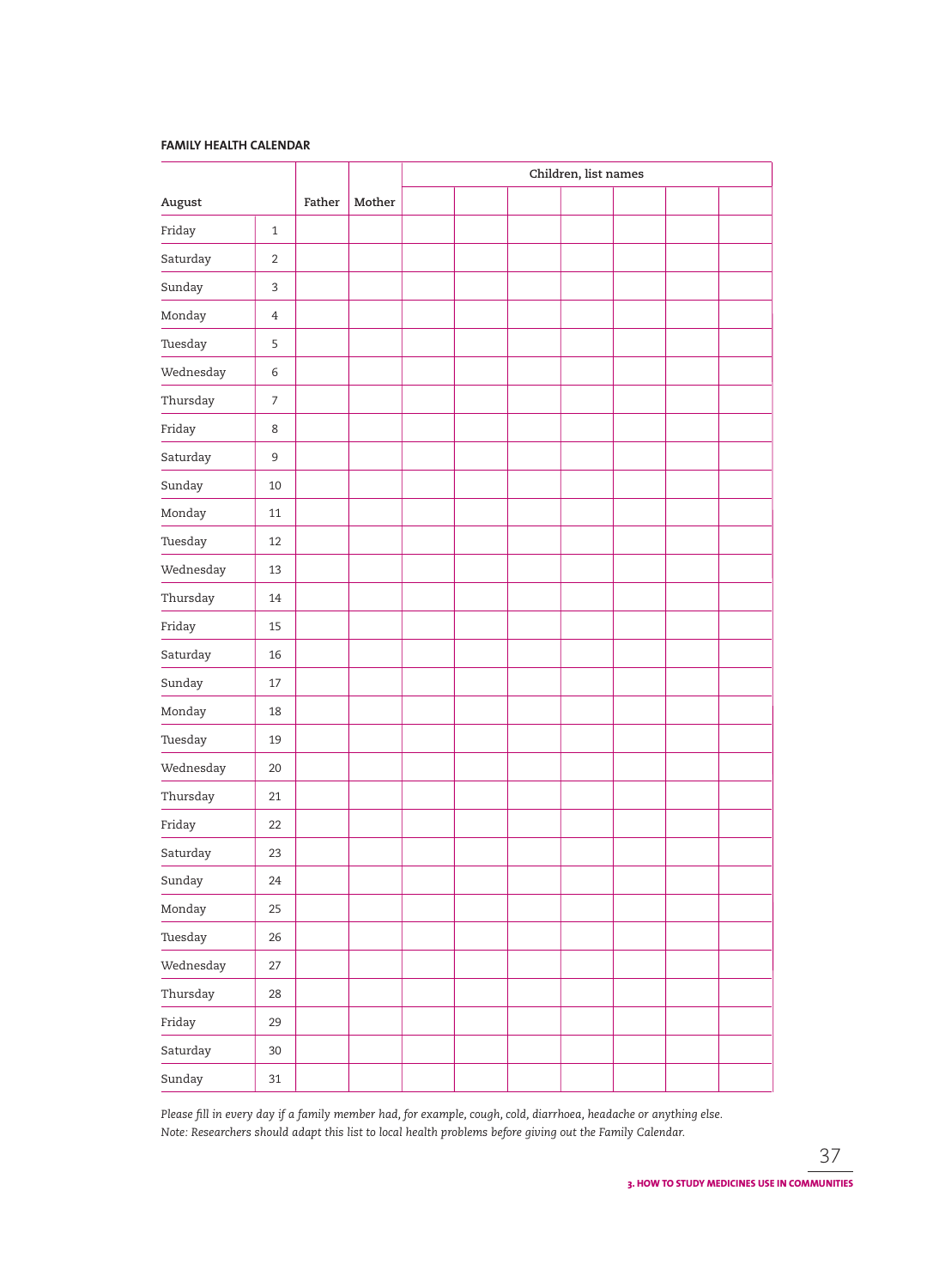are asked to recall illness episodes, the best recall period is one week. In areas where respondents can read and write, a health calendar may be given to the households as a memory aid. The illnesses that occur during the study period can be noted on this calendar.

During the first visit to the households selected for the weekly illness recall, the researcher explains the aims of the research and asks the respondents if they want to participate in the study. The researcher can also explain to the respondent how to use a health calendar, if appropriate. The respondent should be told that the next visit will take place one week later, and that the illnesses occurring during that week should be recalled. It is important to stress that the research team will not provide medical aid. In past studies we have found that people tend to over-report illnesses if they expect that medicines will be given to them.

A sample questionnaire designed for such a household interview and the form to record the data are given below. They are adapted from ones used for a comprehensive study on community drug use that aimed at: quantifying self-medication patterns; drug provision channels; the appropriate use of medicines; and most specifically, the appropriate treatment of diarrhoea and acute respiratory infection episodes.

When conducting weekly illness recalls, you will need to decide how often the families should be visited. We suggest at least three times: once to explain the objectives of the study, and then twice more to interview them about illnesses occurring in the family and the treatments given. This means that the study will last at least three weeks. When visiting a family to recall illnesses the second time, you need to follow up on the illness cases recorded during the first visit. You may need to add treatments to the cases recorded during the first visit. During the last visit when you have established a certain level of rapport with the respondents, you can ask to see their medicine cabinets to find out more about the medicines they use in self-care.

You will also need to decide how many families you intend to interview and if you want to draw a representative population sample. Your sample size will be limited by budgetary constraints. To obtain a reasonable amount of information, we suggest that you interview at least 100 families. Often researchers focus on families with pre-school children as relatively they suffer a high burden of disease. This fact makes them an important target group for interventions. In the same way, you can purposely decide to sample households with elderly people, as this group consumes medicines regularly. If you do want to draw a representative sample for your study, make sure you consult a statistician (see Chapter 5 on sampling).

When people are ill, they have several options: they may do nothing (no treatment), seek traditional therapy, seek treatment from a health care provider, or self-medicate with medicine. Weekly illness recalls such as the example given in the box above provide you with reliable data on people's therapy choice.

You can use the data on medicines used to describe:

- sources of medicines: give a frequency distribution for specified sources. You can also present these data in a diagram, as given in figure 3 in Chapter 2, "What Influences Medicines Use by Consumers"
- most popular medicines in self-medication: list the 10 top names and give their generic contents and cost
- most popular medicines used for specific health conditions: select a number of predominant health conditions (such as acute respiratory infections, diarrhoea and malaria), and list the top 10 medicines named.

More information on processing and analysis of data collected in weekly illness recalls is given in Chapter 6.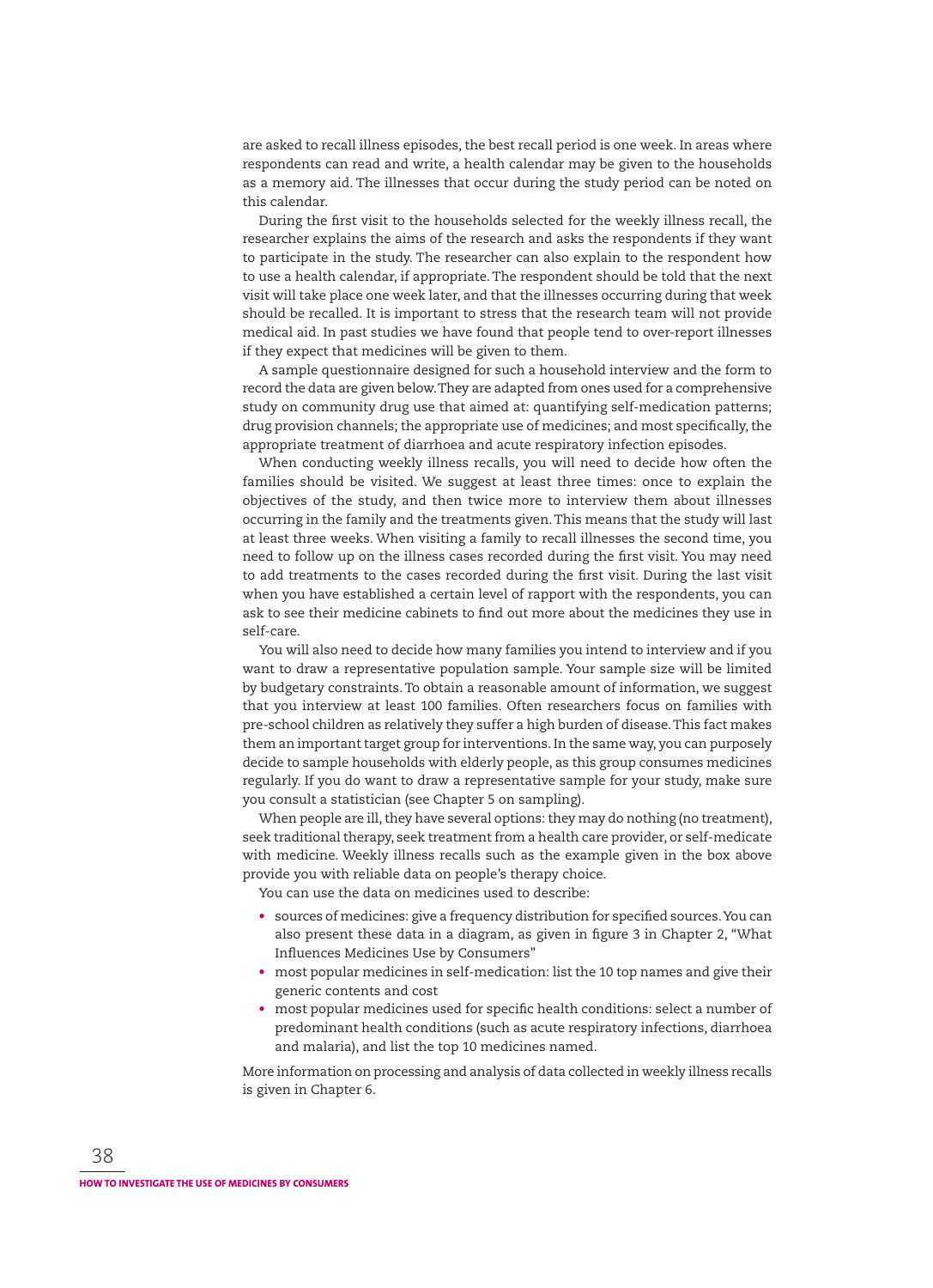#### **WEEKLY ILLNESS RECALL QUESTIONNAIRE**

**Note for the interviewers:** This questionnaire is to be used for the weekly visits to the respondentfamilies. During the first visit explain that you are conducting this study to find out more about the health problems in the community, and the way they are treated. Explain that you will be visiting them once a week for three weeks, and that they can use the health calendar to fill in any illnesses that occur during the week. Explain that their information will be treated anonymously, and that their privacy will be respected. After explaining this, ask if they have any questions, and then ask the respondents if they are willing to participate in the study. If yes, ask them to sign the informed consent form.

You should fill in one illness form for each illness case identified, see next page.

- **1. Has anyone in your family been ill during the past week?** If yes continue below.
- **2. Who was ill? How old is (s)he?**
- **3. What did (s)he suffer from?** (Write down local terms used by respondent).
- **4. Did you give any treatment?** Specify: none, or if treatment was given, the type of treatment, Specify the names of home or traditional remedies, as well as any Western medicines given.
- **5. What is the effect of the treatment?** (Probe for all types of treatment given).

**For any pharmaceuticals given, ask:** 

- **6. Can I see the package of the medicine?** Copy details of the medicine's contents, if given on the package.
- **7. Ask about the dosage/duration:** When did you start giving pharmaceutical medicine? How many days did you treat the problem? How many times per day did you give the medicine(s)?

**For all treatments ask:**

- **8. Who advised you to take the treatment?**
- **9. Where did you get the treatment?** How much did it cost per capsule, tablet or per bottle? (Specify the number of mg active ingredient per capsule or tablet. If the drug is a syrup specify the number of mg/ml active ingredient and the total number of ml in the bottle). If you had an injection who gave it?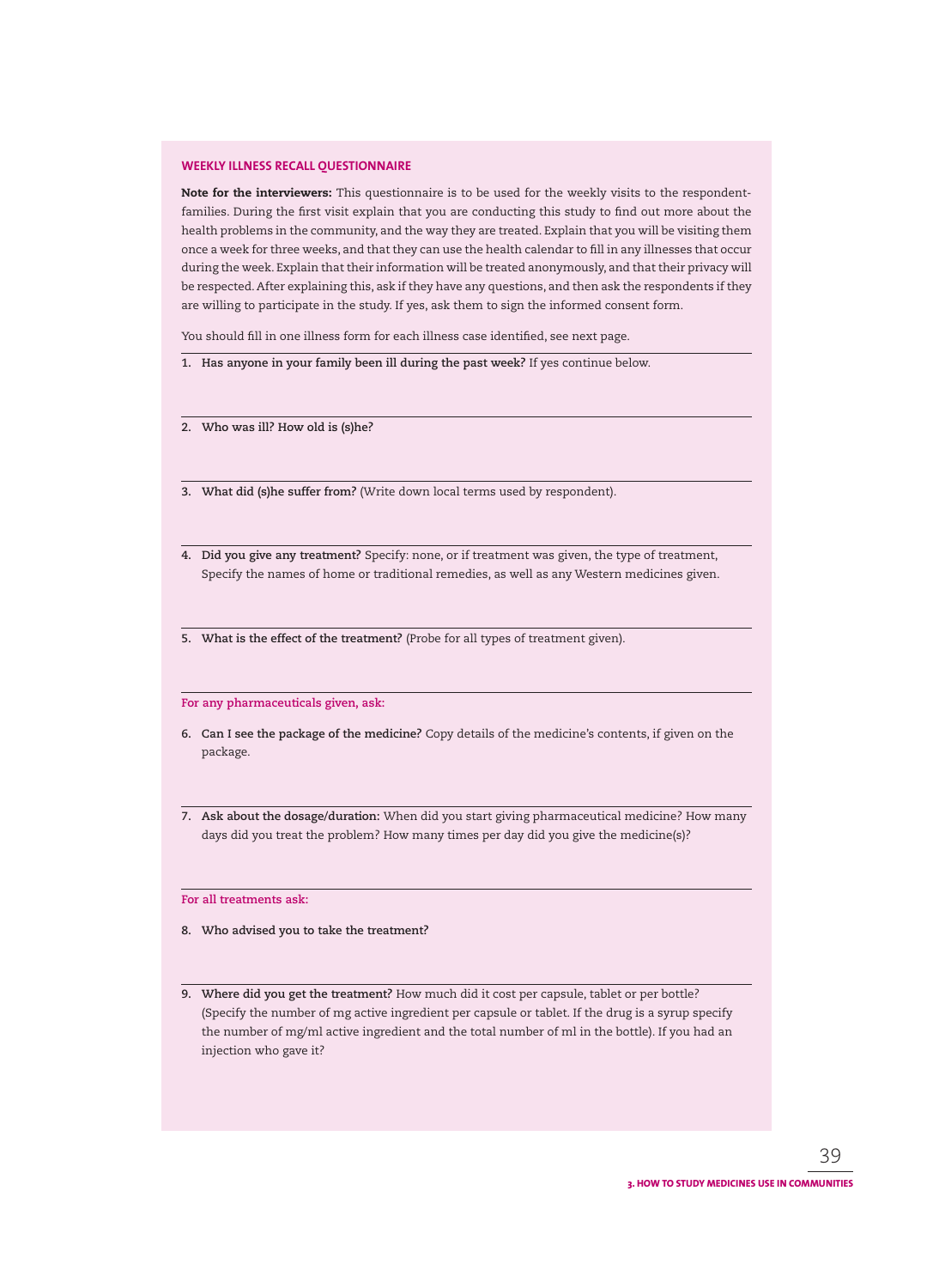## **ILLNESS FORM**

**Name of patient: Illness suffered:** (write down terms used by respondent)

**Date:** 

**Interviewer:**

**Community: Treatment:**

**Age patient:**

|                                                                                               | 1st treatment | 2nd treatment | 3rd treatment | 4th treatment |
|-----------------------------------------------------------------------------------------------|---------------|---------------|---------------|---------------|
| Name of treatment                                                                             |               |               |               |               |
| Effect of the treatment<br>according to respondent                                            |               |               |               |               |
| For pharmaceuticals, give<br>contents as written on<br>package                                |               |               |               |               |
| Dosage form (tablet,<br>capsule, syrup, etc.)                                                 |               |               |               |               |
| Duration of treatment in<br>days, and number of<br>doses/day (give start date<br>in brackets) |               |               |               |               |
| Who advised?                                                                                  |               |               |               |               |
| Where obtained?                                                                               |               |               |               |               |
| Cost per unit,<br>specify mg per tablet,<br>ml per bottle                                     |               |               |               |               |
| Comments on<br>appropriateness (to be<br>made by pharmaceutical<br>adviser to the study)      |               |               |               |               |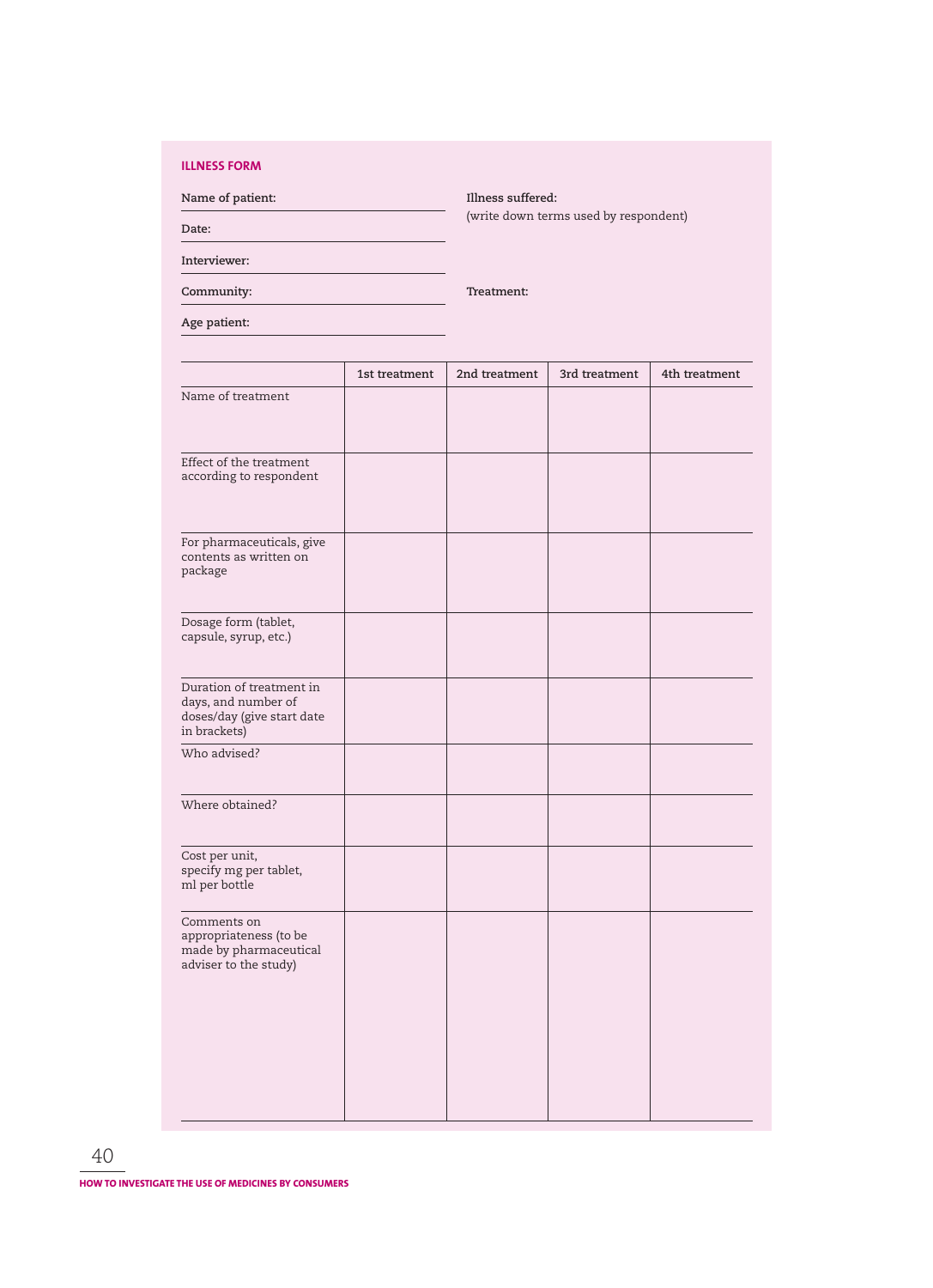## **Specific strengths and weaknesses of weekly illness recalls**

The main **strengths** of weekly illness recalls are:

- data can easily be quantified and compared with results of other studies (measuring the same variables, using similar questionnaires)
- a lot of data can be collected in a short time
- they provide information on actual illnesses, and actual treatment practices (as opposed to hypothetical ones).

The main **weaknesses** of weekly illness recalls are:

- the interviewer controls the discussion, and may influence the responses
- no data on other aspects of the problem (not contained in a question) are collected
- the reliability of responses may be low, because the interview is held in an "unnatural" manner
- the information on illness-related medicine use is collected, not on the use of vitamins, tonics and other medicines to promote health
- the information on less common health problems is lacking.

## *The need for triangulation*

As mentioned in the introduction to this chapter, when conducting interventionoriented studies, we intend to be efficient, flexible, participatory and interactive. The data are not collected for the sake of research, but as steps in a process towards the development and implementation of effective rational drug use interventions. We have seen that many different methods can be used. The selection of methods will depend on the research questions. Each method has strengths and weaknesses. To overcome these, it is best to combine methods. Observations, for example, can teach us what people do. Semi-structured interviews and FGDs teach us why people do what they do. The combination of various methods (usually three) to cross-check information is called 'triangulation'. Table 2 overleaf gives an overview of the methods discussed above, by level of health care, including what the methods can be used for.

## **Additional reading**

Abramson JH, Abramson ZH (1999). *Survey methods in community medicine*, 5th ed. Edinburgh, Churchill Livingstone.

de Zoysa J et al. (1988). Research steps in the development and evaluation of public health interventions. *Bulletin of the World Health Organization*, 76(2):127–133.

Debus M (1986). *Methodological review: a handbook for excellence in focus group research*. Washington, DC, Academy for Educational Development, HEALTHCOM. (To request a free copy write to: BASICS, Information Center, l600 Wilson Blvd., Suite 300, Arlington, VA 22209, e-mail tperez@basics.org).

Hudelson PM (1994). *Qualitative research for health programmes*. Geneva, World Health Organization. WHO/MNH/PSF/94.3.Rev.l.

Ross-Degnan D et al. (1996). The impact of face-to-face educational outreach on diarrhoea treatment practices in pharmacies. *Health Policy and Planning* 11(3):308–318.

Zimmerman M, Newton N, Frumin L, Wittett S (1996). *Developing health and family planning print materials for low-literate audiences*. Revised ed. Washington, PATH.

WHO and HAI (2003) *Medicine prices: a new approach to measurement*. Geneva, World Health Organization and Health Action International. WHO/EDM/PAR/2003.2.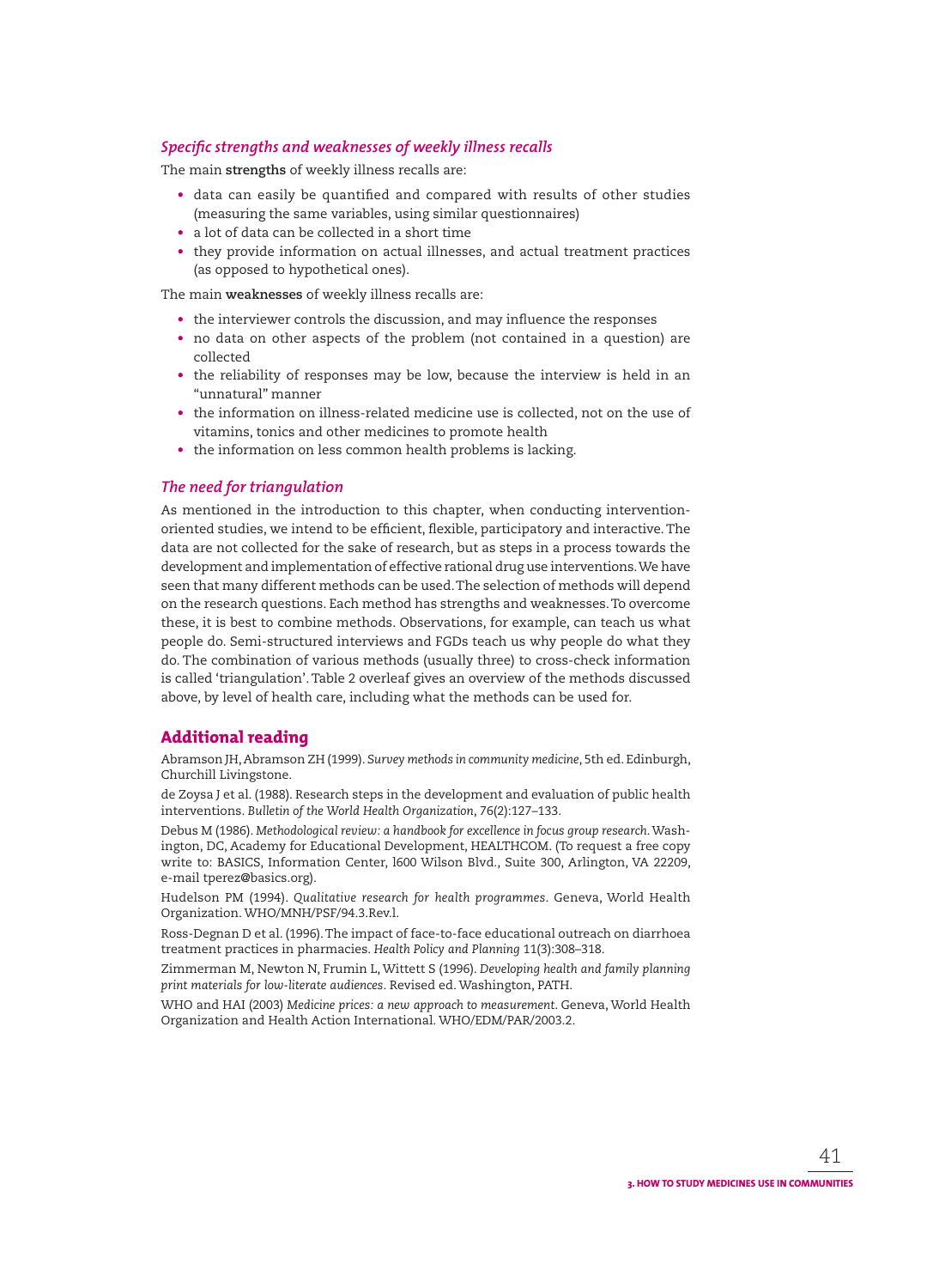| <b>DATA SOURCE</b>  | <b>TYPE OF METHODS</b>                 | USEFUL TO COLLECT DATA ON:                                                                                                                                                                                                                                                                                                |  |  |
|---------------------|----------------------------------------|---------------------------------------------------------------------------------------------------------------------------------------------------------------------------------------------------------------------------------------------------------------------------------------------------------------------------|--|--|
| Households<br>Homes | Weekly illness recalls                 | • illness-related medicine use<br>• sources of treatments<br>• sources of advice/information on medicines<br>• perceived effects of medicines                                                                                                                                                                             |  |  |
|                     | Semi-structured interviews             | • types of drug use practices<br>• advantages and disadvantages of medicine<br>sources<br>• perceived drug use problems<br>• why medicines are used irrationally                                                                                                                                                          |  |  |
|                     | Inventories of medicine cabinets       | • commonly used medicines<br>• what medicines are used for<br>• where medicines are obtained/who gave advice<br>• experiences with medicines<br>• costs of medicines                                                                                                                                                      |  |  |
| Community           | Inventory of community drug<br>outlets | • commonly sold medicines<br>• information provision on medicines<br>• cost of medicines                                                                                                                                                                                                                                  |  |  |
|                     | Focus group discussions                | • types of drug use practices<br>• perceived effects of medicines<br>• perceived drug use problems<br>· division of drug consumption roles<br>• perceived quality of care in health institutions<br>· sources of medicines, and perceived<br>advantages and disadvantages of each<br>• source of information on medicines |  |  |
| Health institution  | Review of patient records              | • quality of health worker prescribing by facility                                                                                                                                                                                                                                                                        |  |  |
|                     | Structured observations                | • information provided to patients<br>• quality of health worker prescribing                                                                                                                                                                                                                                              |  |  |
|                     | Exit interviews                        | • what people actually remember about<br>prescriptions they received some time ago<br>• the prescriptions they received                                                                                                                                                                                                   |  |  |
|                     | Simulated client visits                | • types of medicines prescribed/sold<br>• information given by the health worker/drug<br>seller                                                                                                                                                                                                                           |  |  |

#### **Table 2. Overview of quantitative and qualitative methods to collect information on drug use by consumers**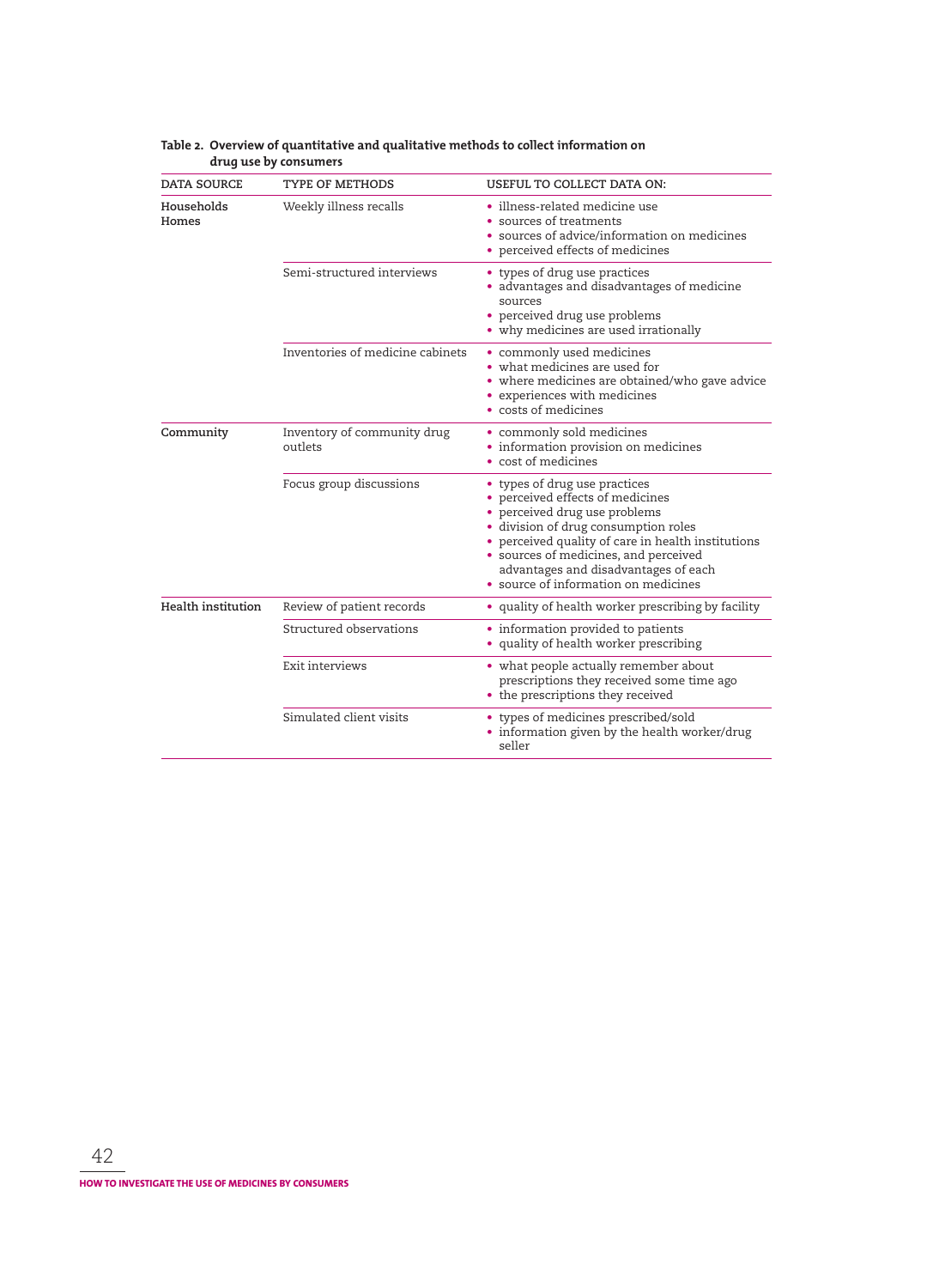

# **Prioritizing and analysing community medicines use problems**

# **4.1 Introduction**

In order to select and develop interventions aimed at enhancing rational drug use by consumers, it is important that the problems identified in step 1 are prioritized and choices made about which problems to address. The more focused rational medicines use interventions are, the more likely it is that consumers will understand them. In order to prioritize the problems, criteria need to be developed that are relevant to the operational setting in which the problem is to be addressed, and relevant to the people who are affected by the problem. This chapter first discusses how you can prioritize drug use problems (step 2 in the development of effective consumer oriented rational drug use interventions), and then how through a participatory process, using research methods given in Chapter 3, you can analyse the problems and identify possible solutions (step 3).

A process of prioritization can be carried out by policy-makers or health professionals but it can also be a participatory process in which various stakeholders are fully involved in identifying problems, setting and defining criteria and discussing how the priorities should be set. If stakeholders are involved there is likely to be more ownership of the problem and support for the result of the priority setting process.

To identify problems, define criteria and prioritize problems you could hold FGDs with people who are affected by the problem (stakeholders), such as:

- men/women in the community
- health workers in primary health care centres
- provincial/district health policy-makers.

It is best to hold separate discussions for each of these categories, as community members may not openly discuss their views with health policy-makers. But limit the number of participants. For our purpose it is important to choose key people who are knowledgeable, and whose views matter. In some cases, where community members are vocal and willing to express their views in 'mixed' groups, it may be possible to hold group discussions with people representing a variety of stakeholders. In such cases, good moderation is essential, to ensure that all parties speak up.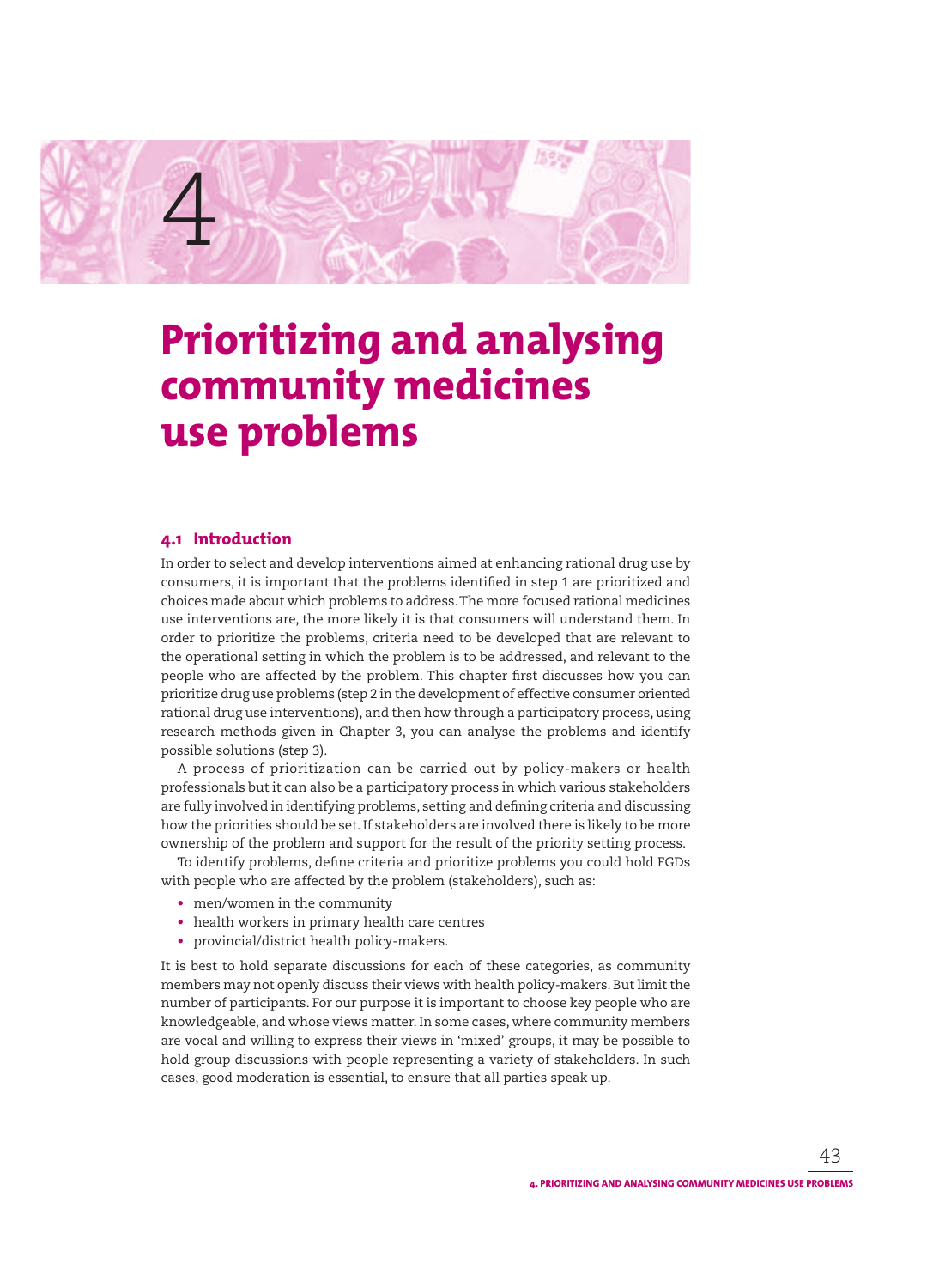The group discussions can be used to achieve various objectives:

**Present the problems identified.** You can explain what essential drugs experts consider to be important public health problems. The various groups of stakeholders should be given the opportunity to comment on the list of problems identified and to add to it.

**Develop criteria for priority-setting.** You can ask the respondents to explain why each problem is important. Ask probing questions about why this is the case. In this way you can help to elicit criteria which determine why a problem is important.

**Set the priorities.**This can be done in discussion and also with the use of tools such as rating, see below.

## **4.2 Prioritizing problems: the criteria (Step 2)**

Criteria which are commonly used to prioritize problems are:

#### *Scale of the problem*

One important question is how many people are affected by the drug misuse problem? Is misuse common or rare? Does it concern a common health problem, and therefore affect many people?

#### *Health risks*

The drug use problem can affect the health of individuals taking the medicines in various ways. You should consider the seriousness of the adverse effect of the medicines involved. For example, overuse of paracetamol can be described as a problem, but the adverse effects of this medicine (in normal dosages) are minimal. The health risks related to the way that the drug is administered should also be considered. For example, unhygienic injections can lead to abscesses and serious infections.

Health consequences can be severe when life-threatening conditions, such as malaria with convulsions in small children, are treated incorrectly. Failure to provide the right treatment can lead to death. Palliative medicines can be relatively safe as medicine, but still have adverse health effects because they mask the severity of a disease. For example, the use of cough and cold remedies can mask the severity of a pneumonia episode. Drug use practices can have further negative health effects, because they contribute to microbial resistance. Inappropriate dosage of antibiotics leads to resistance, so the antibiotics become less effective when really needed.

#### *Costs*

The costs related to drug use problems should also be considered. Overuse of unnecessarily expensive medicines is a major problem that needs to be addressed. People may spend their scarce resources on non-essential vitamins and cough/cold remedies, leaving them with less to spend on food for their children. Poor people frequently borrow money to obtain medicines for sick family members. Problems related to inappropriate self-medication can lead to hospitalization, which is costly for them.

#### *Appropriateness of a community intervention to deal with the problem*

This criterion deals with the extent to which the people affected by the problem actually recognize it as serious, and whether a community intervention is an appropriate way to deal with it. For example, if the problem is related to health workers' prescription practices, it does not make sense to prioritize it for community action. If the issue is very sensitive (such as use of medicines to induce abortions in a country where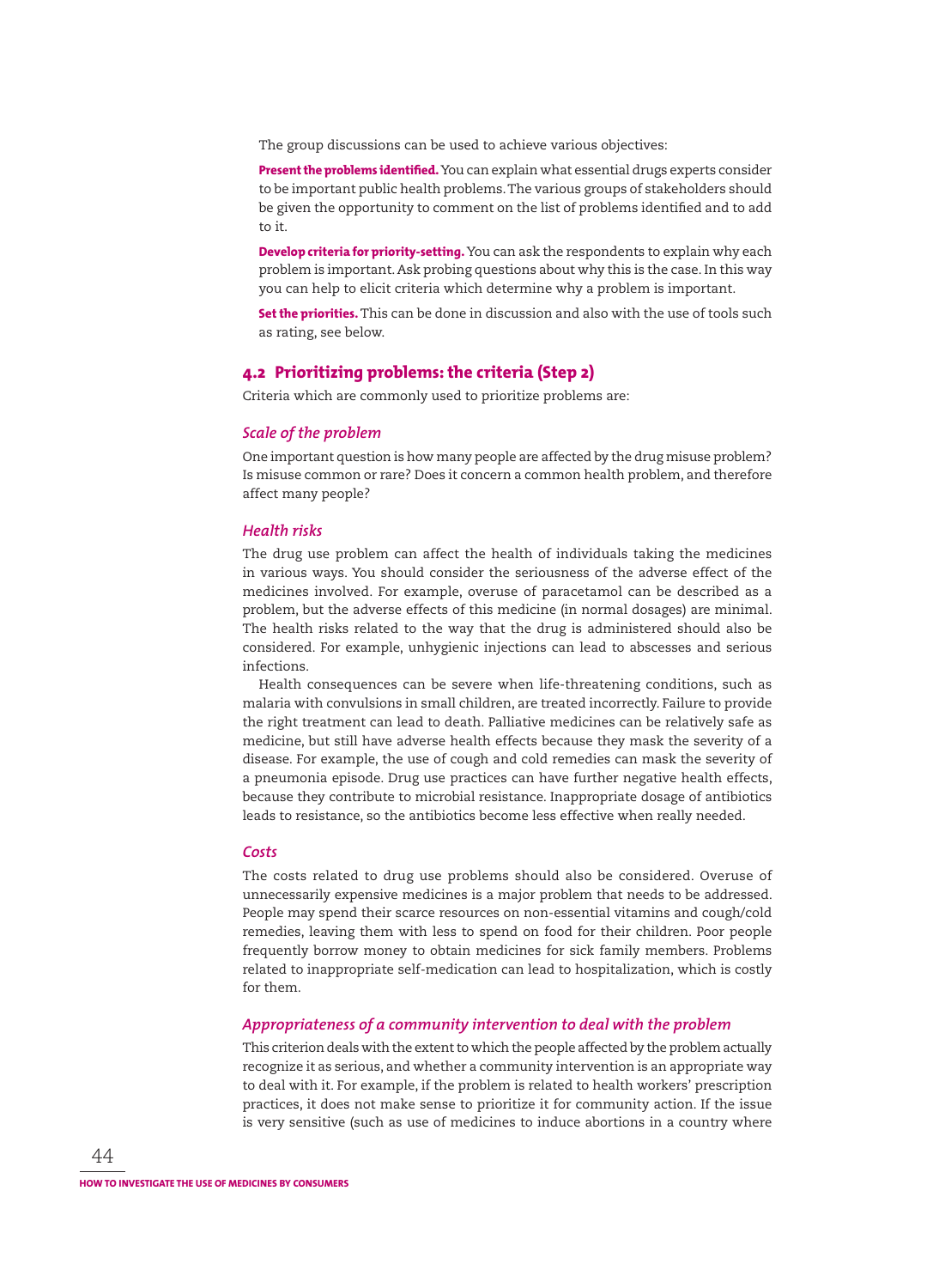abortion is illegal), the feasibility of starting a health communication campaign is questionable.

# **4.3 Rating the problems**

One way of prioritizing the problems is to *rate* them according to the criteria you have selected. You should examine each problem in the light of the criteria and you can award a mark or a rating (for instance on a scale of 1 to 5). If you do this for each of your problems you will come up with a number of points for each problem, which can enable you to make a quantitative comparison for priority-setting. The problem with the highest total rating should be the most important.

You will need to consider whether all the criteria are of equal value. If, for example, you decide that one of your criteria – such as the appropriateness of a community intervention – is essential, you may focus your discussion on the problems that score high on that criterion, and then check which ones score high on other criteria as well.

Rating<sup>1</sup> is a useful way of shedding light on a difficult choice, but evaluating complex problems with a numerical value can produce questionable results. Rating should be seen as a tool to help you understand your choices and to provide you with a framework for discussing priorities. It should not be used to impose a choice according to a set of rules. The rating technique should be used to support informed discussion on prioritizing problems for action – not as a means to avoid difficult discussion.

When you rate problems you will find that it is not as easy as it seems. You may lack the necessary data to rate the problems; or problems may be so different that it is hard to prioritize them. Some problems are related. For example, misleading drug promotion on Viagra results in its overuse as an aphrodisiac. Below, we discuss an example to clarify how rating can be used to prioritize problems.

| <b>CRITERION</b><br>Rate (1-5)        | problem 1 | problem 2 | problem 3 | problem 4 | problem 5 |
|---------------------------------------|-----------|-----------|-----------|-----------|-----------|
| Scale of the problem                  |           |           |           |           |           |
| Health risks                          |           |           |           |           |           |
| Costs                                 |           |           |           |           |           |
| Appropriateness of an<br>intervention |           |           |           |           |           |
| TOTAL RATE                            |           |           |           |           |           |

#### **Figure 4. Rating matrix**

<sup>1</sup> Instead of rating you can also *rank* problems in terms of the criteria. For each criterion you rank the problems, assigning 1 (most important) to 5 (least important) problem. The difference with rating is that you can only assign a rank once: so, as in a competition, only one problem gets the first prize (rank 1); and only one problem ranks 2. This method leads to a lively discussion on which problem is most important, but can also be distorting, as some problems may score equally for one or more of the criteria.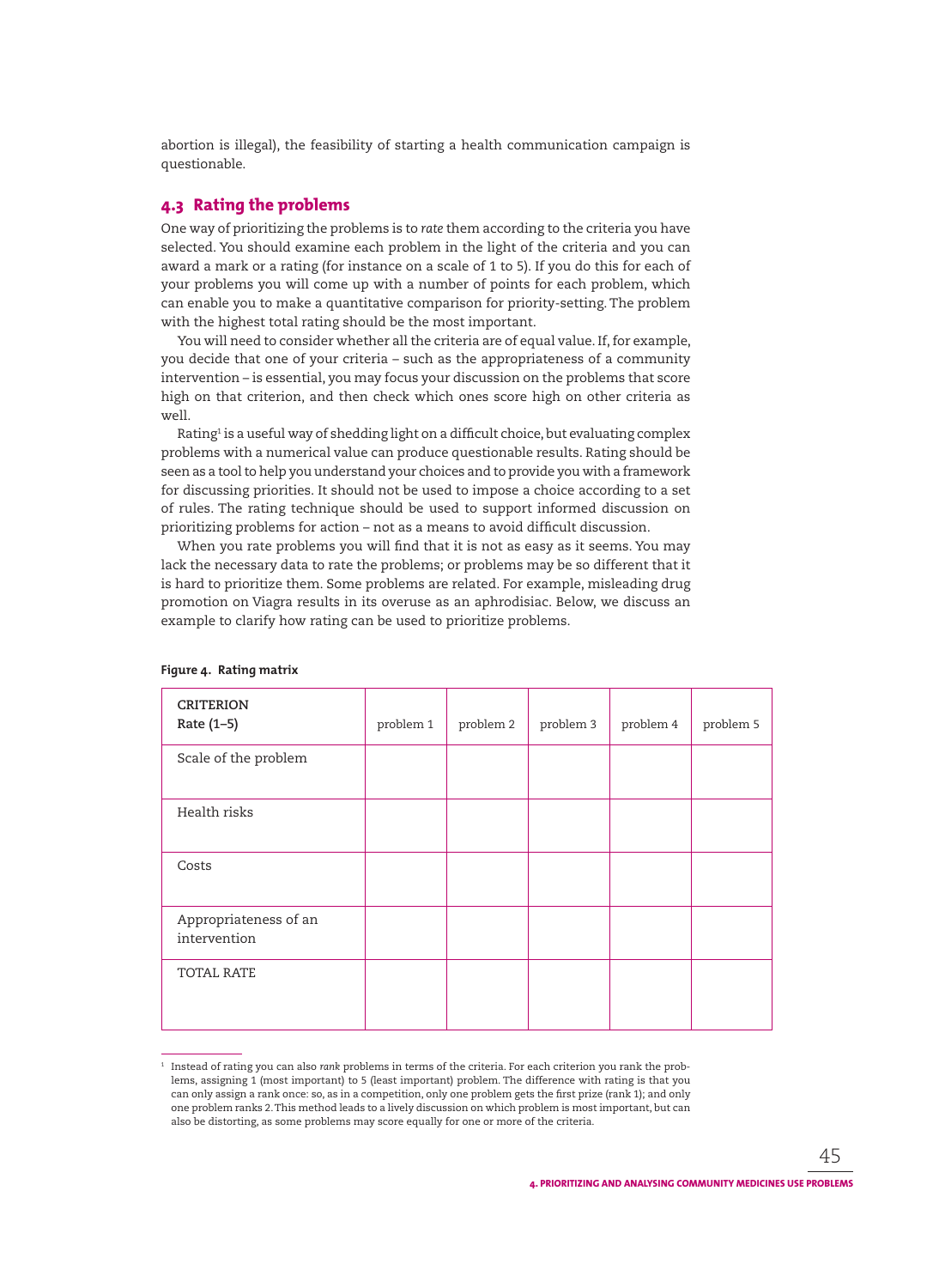#### **RATING TO HELP IN THE PROCESS OF PRIORITIZING: AN EXAMPLE**

#### **Background Information**

In recent research three problems have emerged in a community:

#### **Problems**

- Over-use of cough mixtures
- Over-use of analgesics
- Misuse of antibiotics

In analysing these problems three criteria have been identified for priority-setting:

#### **Criteria**

- Scale of the problem
- Health risks
- Costs
- Appropriateness of an intervention

It has been agreed that one intervention will be developed to focus on one problem. A rating exercise is carried out with a group of stakeholders to select a priority.

#### **Rating the problems**

**When you rate you look at one problem at a time and measure it against your criteria.**

#### **Scale**

You can choose which scale to use – in this case a scale of 1–5 has been chosen. You need to make sure that everyone knows whether 1 is more serious or less serious. (In this case a high rating means more serious).

#### **Stakeholder meeting**

First cough mixtures are considered and discussed at some length by the stakeholder meeting. People regard the health risks as not very important. The economic waste is considered rather important. Resistance was not considered to be a major factor but it was not insignificant as a few of the combination cough mixtures contained antibiotics. After much discussion of the three problems the table is completed as follows:

| Rating                                | Over-use of<br>cough mixtures | Over-use of<br>analgesics | Misuse of<br>antibiotics |
|---------------------------------------|-------------------------------|---------------------------|--------------------------|
| Scale of the problem                  | 3                             | 3                         | 5                        |
| Health risks                          | $\mathfrak{D}$                | $\mathfrak{D}$            | 5                        |
| Costs                                 | 4                             | 2                         | 4                        |
| Appropriateness of<br>an intervention | 3                             | 3                         | 5                        |
| Total                                 | 12                            | 10                        | 19                       |

The discussion and the rating exercise have helped the group to see that they regard the misuse of antibiotics as an urgent priority.

You will need to consider whether all the criteria are of equal value. If, for example, you decide that one of your criteria e.g. the appropriateness of a community intervention – is essential, you may focus your discussion on the problems that score high on that criterion, and then check which ones score high on other criteria as well.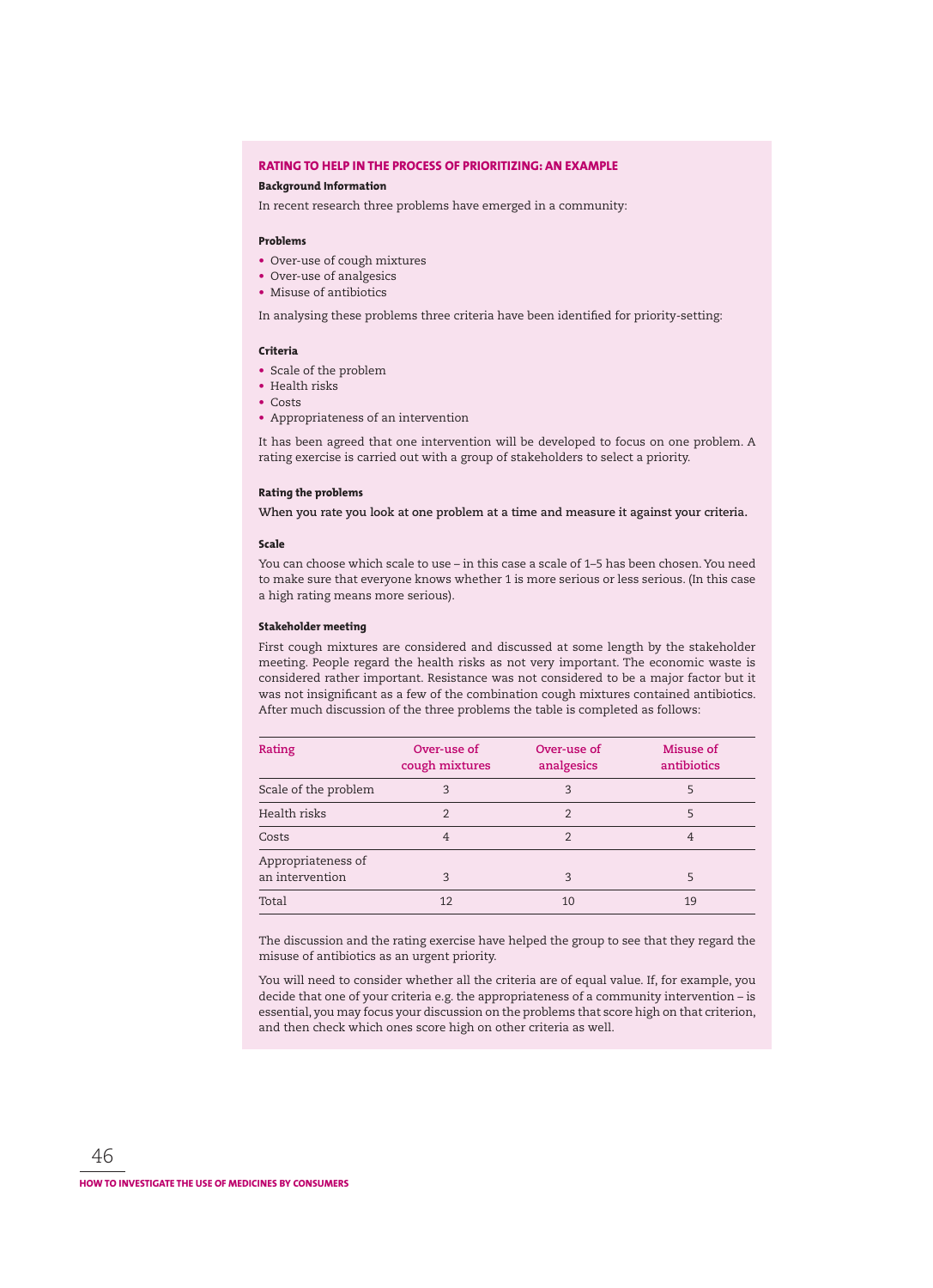# **4.4 Analysing problems and identifying possible solutions (Step 3)**

A good analysis of the prioritized drug use problem, and participatory identification of possible solutions are essential requirements for a successful intervention. Specific objectives for this pre-intervention step are:

- a. Describe the prioritized drug use problem in more detail, by finding out about different sub-problems, which population groups are involved, and how different stakeholders see the problem.
- b. Analyse the core problem(s), by identifying what the different stakeholders see as the main causes of the core problem(s), including socio-cultural and health system factors which contribute to the problem(s).
- c. Collect additional information on these factors.
- d. Identify what different stakeholders see as possible solutions to the problem, including proposed messages, target audiences and communication channels for drug use interventions.
- e. Identify factors which can facilitate interventions aimed at improving drug use, as well as factors which are likely constraints to change.

You can meet these objectives by conducting a *participatory problem appraisal*, including the following five activities:

- 1. A review of literature, unpublished reports and secondary data.
- 2. Semi-structured interviews to further describe the problem and its related subproblems, and to gain insight into the reasons for the present practices.
- 3. A multi-stakeholder workshop to focus on a core problem(s), further define causes of the problem, and develop a problem analysis diagram.
- 4. Fieldwork on a core problem as a basis for community health education interventions.
- 5. A focus group discussion on finding solutions.

This process may seem cumbersome and unnecessary. Interventions are often developed without such careful preparation. Indeed short cuts are possible. You could skip activities 2 and 3, and decide to define the core problem and develop your problem analysis diagram without consulting key informants and without organizing a workshop. You could even skip the fieldwork, assuming that you know enough about the problem. But be aware that if you skip these steps, your problem analysis is likely to be less comprehensive than if you had involved different stakeholders in its development. As a result your interventions may turn out to be inappropriate and ineffective. An investment in a well-designed rapid appraisal is worth it, if you have the resources. The five proposed activities are discussed in detail below.

# **ACTIVITY 1**

## **Review of literature, unpublished reports and secondary data**

The first step to be taken is another review of documentation and literature. The first literature review is done in step one, when you describe and identify drug use problems. The difference is that this second review of literature is more focused. What do we know about the *priority* problem in the local settings? Have studies on the problem been done in other countries? What reasons for the problem were identified? What sub-problems have been described? What population groups are affected? Have studies been done on community members' perception of the problem in your country? What data are still lacking?

In Chapter 3 we refer to several websites that help you to find published reports. Getting hold of unpublished reports is usually more difficult. If you are able, it is often best to visit a few well-functioning documentation centres of health-related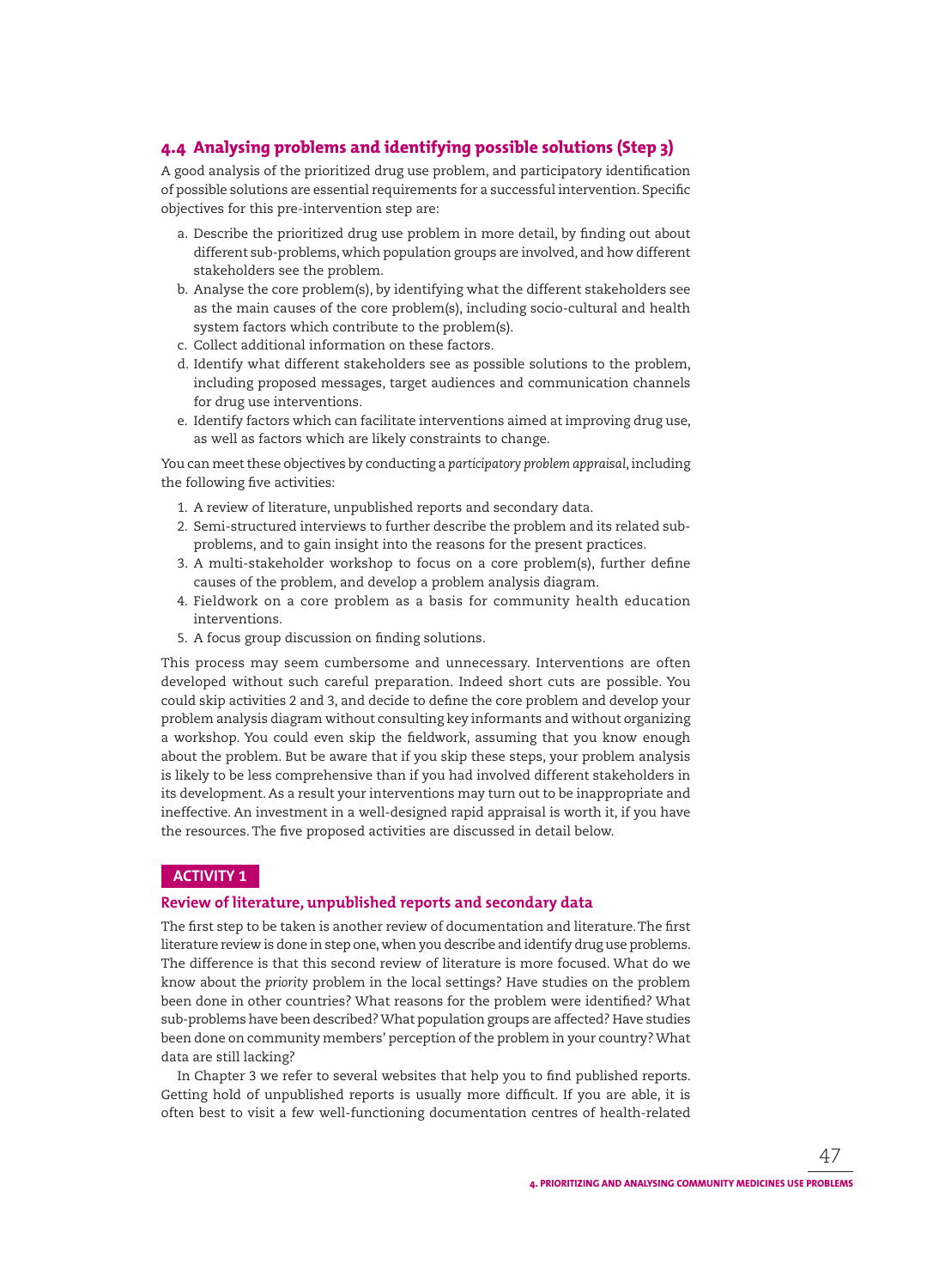organizations and institutions. UNICEF national offices are often be a good source of information. Also, when conducting key informant interviews ask for any relevant reports or data.

## **ACTIVITY 2**

#### **Describe the problem and its related sub-problems**

For this activity you need to decide who your informants on the priority drug use problem are. Informants are people who are confronted with the problem (for example, mothers, if the problem concerns the misuse of antibiotics for childhood respiratory infections), and other people who are knowledgeable about it.

Try to limit the list of the people you will interview to around 15–20 who are likely to give you most information on the problem and have varied perspectives. Make sure that you interview different types of people: health workers and lay people; men and women; people from different socio-economic groups; and those of different ethnic backgrounds.

#### **BOX 8. SEMI-STRUCTURED INTERVIEWS ON THE INAPPROPRIATE USE OF ANTIBIOTICS**

Based on a descriptive drug use study, a country team selected the inappropriate use of antibiotics as a priority problem. This problem has been selected because it:

- occurs on a wide scale
- costs a lot, as antibiotics are expensive; non-essential use is a waste of scarce family resources
- has severe health implications, not only for the individual who is not cured properly, but also for the population in general as it contributes to antibiotic resistance.

**Step 1** resulted in very little data on the drug use problem. The team was only able to obtain the sales statistics for 1998, which gave insight into the most commonly sold brands in the country.

In **Step 2** of the rapid appraisal the team conducts a series of key informant interviews using the following simple checklist:

- 1. What antibiotics are commonly used in the community?
- 2. What are they used for?
- 3. Why are they used for those conditions?
- 4. What are the problems related to the use of antibiotics for these conditions?

The discussion during the round of key informant interviews on the use of antibiotics reveals that the problem is complex and can be divided into many different sub-problems:

- People use antibiotics for many different types of health problems, including children's coughs and colds, abdominal pain suffered by women, and men use them to prevent and treat STDs when visiting commercial sex workers.
- In self-care people tend to use antibiotics for non-severe conditions that could be treated with home remedies or drugs which are less strong. People use antibiotics because they fear that the conditions will worsen and become life threatening.
- Antibiotics are sold illegally by informal providers, who may or may not know how to use these drugs correctly.
- Consumers have "learnt" which antibiotics to take for which conditions from observing prescriptions given for former illness episodes.
- Economic reality leads patients to buy a few "magic capsules", expecting instant cure from the powerful drugs.
- Health workers over-prescribe antibiotics for self-limiting conditions, because they fear criticism by clients if they fail to treat the illness adequately.
- Once prescribed, the problem is that people don't comply with the advice to use a full course of antibiotics. They don't see why they should continue to buy medicines when the condition has improved.
- Neither health workers nor informal providers give people adequate advice on WHY they should take a full course of the medicines, and thus do not motivate consumers to take the (biomedically) correct action.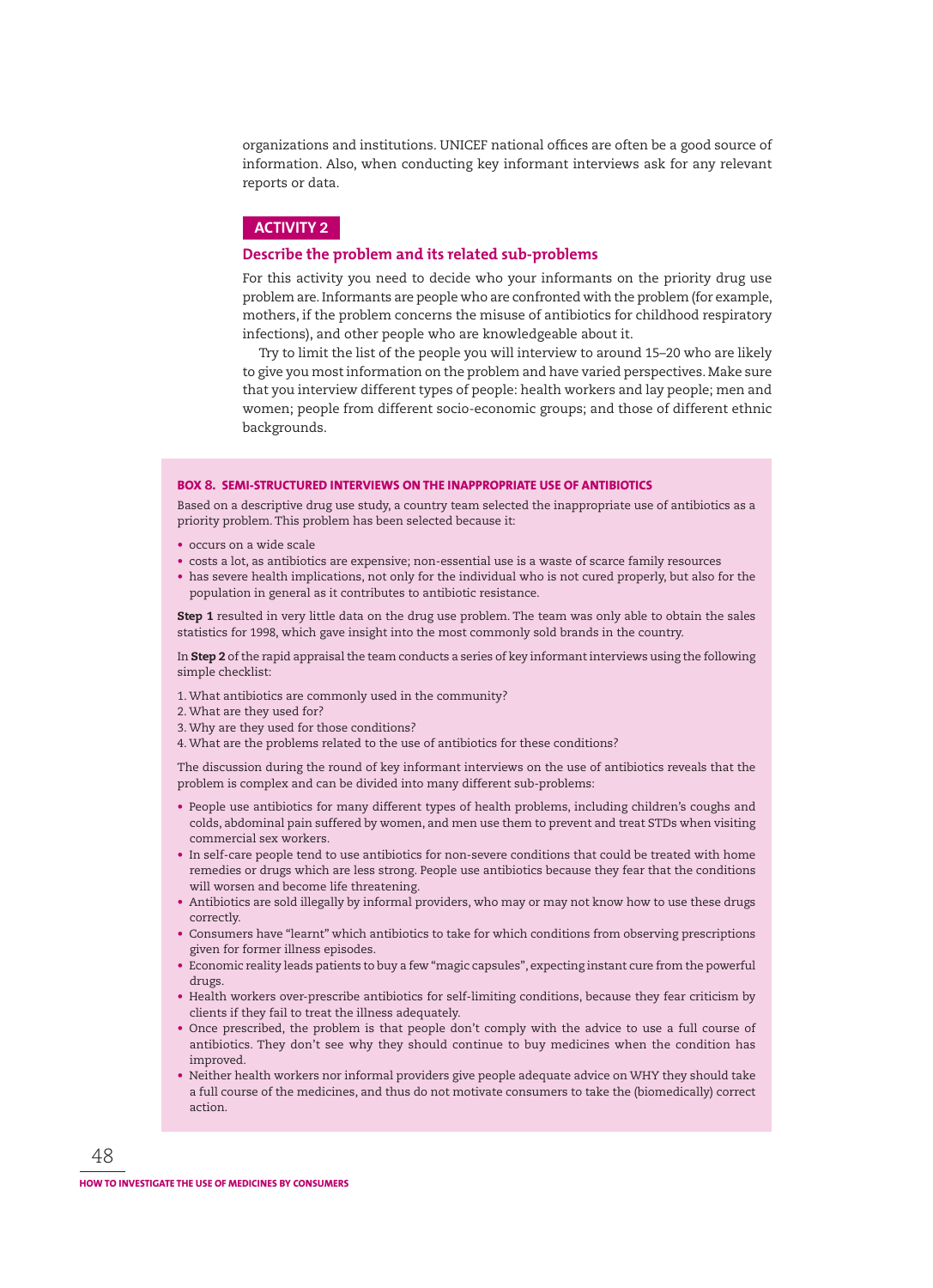The questions on the check-list should help you find out not only WHAT people do, but also the REASONS WHY the problematic drug practices occur. Limit the questions. At this stage you are not yet trying to analyse the problem in-depth. Rather, you are trying to get a better picture of it. The round of key informant interviews will make clear that the priority drug use problem is in fact a set of related sub-problems, with a variety of causes. In the next step we propose that you organize a workshop to further analyse the problem, and select the core problem which will be the focus of your intervention.

The round of key informant interviews should result in a list of sub-problems and factors associated with the problems (see box 8).

## **ACTIVITY 3**

#### **Focus on a core problem(s) in a multi-stakeholder workshop**

This activity aims to prioritize the sub-problems and identify the core problem for intervention. The various interested parties interviewed in activity 2 are invited to a multi-stakeholder workshop to discuss and analyse the problem of antibiotic misuse. Limit the number of participants, and try to conduct the workshop in one day. The list of sub-problems and related factors identified in activity 2 serves as input.

Workshops are important in rapid appraisals as they are a means of bringing together the research team and representatives of various groups of stakeholders. Objectives must be clearly established at the outset. Ideally the workshop should be partly structured and partly informal, alternating plenary sessions with small sub-groups working on particular tasks.

Note that the interviews, which were done prior to the workshop, allowed the various interested parties to give their views in individual interviews. The advantage is that they could speak relatively openly, without being intimidated or influenced by the views of others. This is a good basis for a consultation where representatives of the various parties now interact.

You will need to define clearly the workshop's aims and the process you want to follow to achieve those aims.

We suggest the following three objectives:

- 1. Review the list of problems identified in the key information interviews and identify core problem(s).
- 2. Add further core problems that emerge.
- 3. Develop a problem analysis diagram.

The rating exercise used to prioritize problems can be used here again to establish why people consider the sub-problems to be important and needing action. The stakeholders will need to identify a set of criteria for the scoring and rating exercise. Box 9 below gives an example of what the rating criteria and the outcome of such a process could be for the problem "inappropriate use of antibiotics".

Once the stakeholders have selected a core problem, they need to analyse its nature in more detail in the form of a problem analysis diagram. You should identify with them the factors that contribute to the core problem, and clarify the relationship between the problem and the contributing factors. To develop a problem analysis diagram, the core problem and contributing factors may be placed in boxes. The relationships between the factors can be indicated by one-way or two-way arrows. You can identify the core problem with a double line around it. See figure 5 as an example.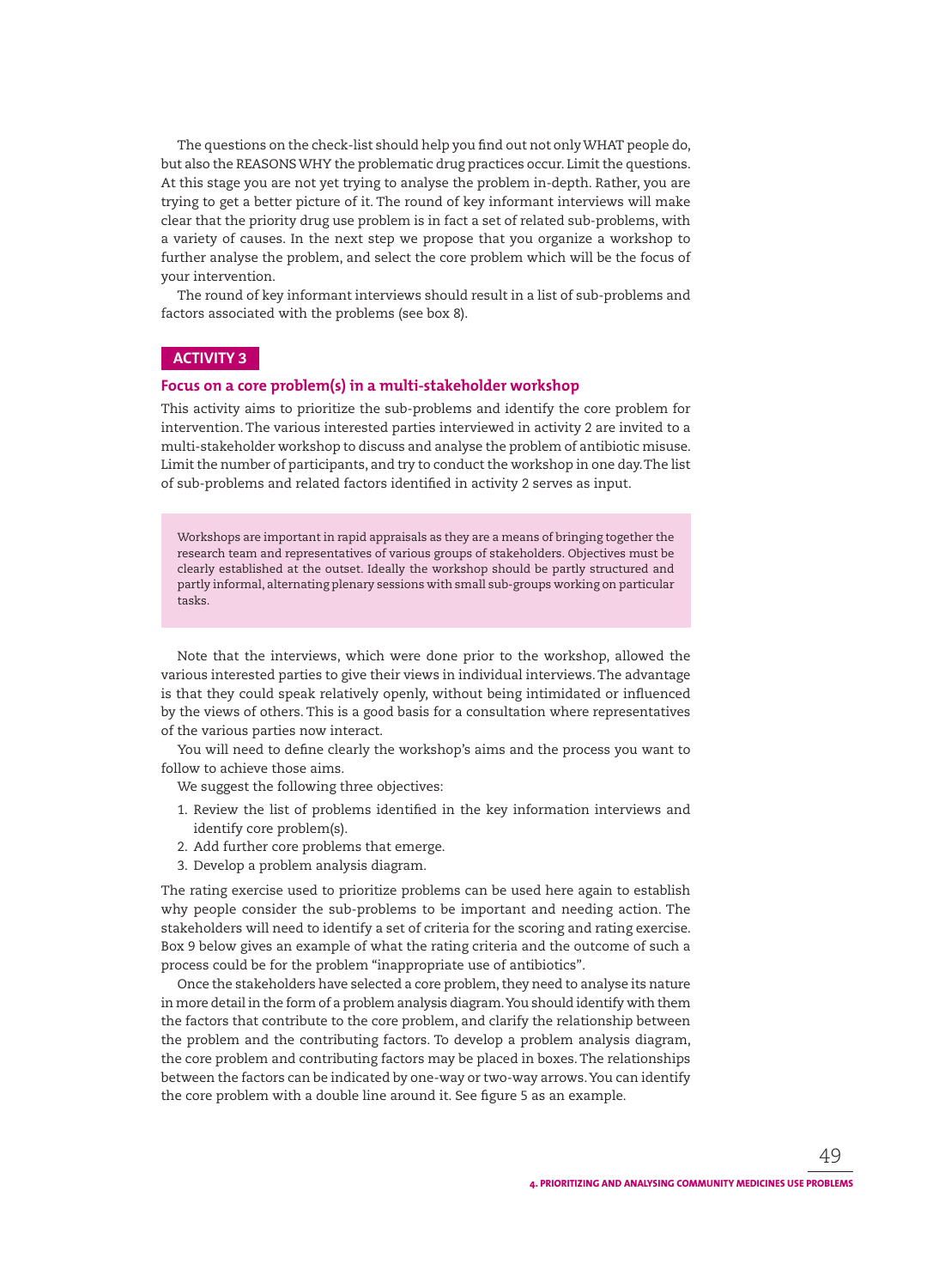#### **BOX 9. THE INAPPROPRIATE USE OF ANTIBIOTICS: SELECTING A CORE PROBLEM**

In the multi-stakeholder workshop on the inappropriate use of antibiotics, the following criteria are used to select a core problem:

- magnitude of the problem
- severity of the health consequences
- vulnerability of the population affected
- related costs
- eagerness of the population to gain knowledge about the problem
- relevance of a community intervention to address the problem.

The core problem identified in a matrix rating exercise is the inappropriate use of antibiotics in coughs and colds of pre-school children. It was selected as the core problem to be tackled because:

- it affects children, who are a vulnerable group; mortality due to inappropriately treated pneumonia is high
- children suffer a lot of coughs and colds, and antibiotics are often given: thus, this form of antibiotic abuse is frequent
- sub-optimal dosages of antibiotics contribute to antibiotic resistance which affects the whole population
- non-essential use of antibiotics in non-severe coughs/colds is a waste of scarce financial resources
- mothers are eager to gain more knowledge on how they can best treat their children's health problems
- clear guidelines on when antibiotics are needed exist in health programmes
- a community health education intervention is an appropriate way of addressing the problem.



## **Figure 5. Problem analysis diagram**

Example of a problem analysis diagram of the inappropriate use of antibiotics

Note the flexible nature of the proposed methodology for focusing and analysing the core *problem. It involves learning-as-you-go, whereby newly generated information collected in key informant interviews serves as input into the workshop, where a core problem is selected.*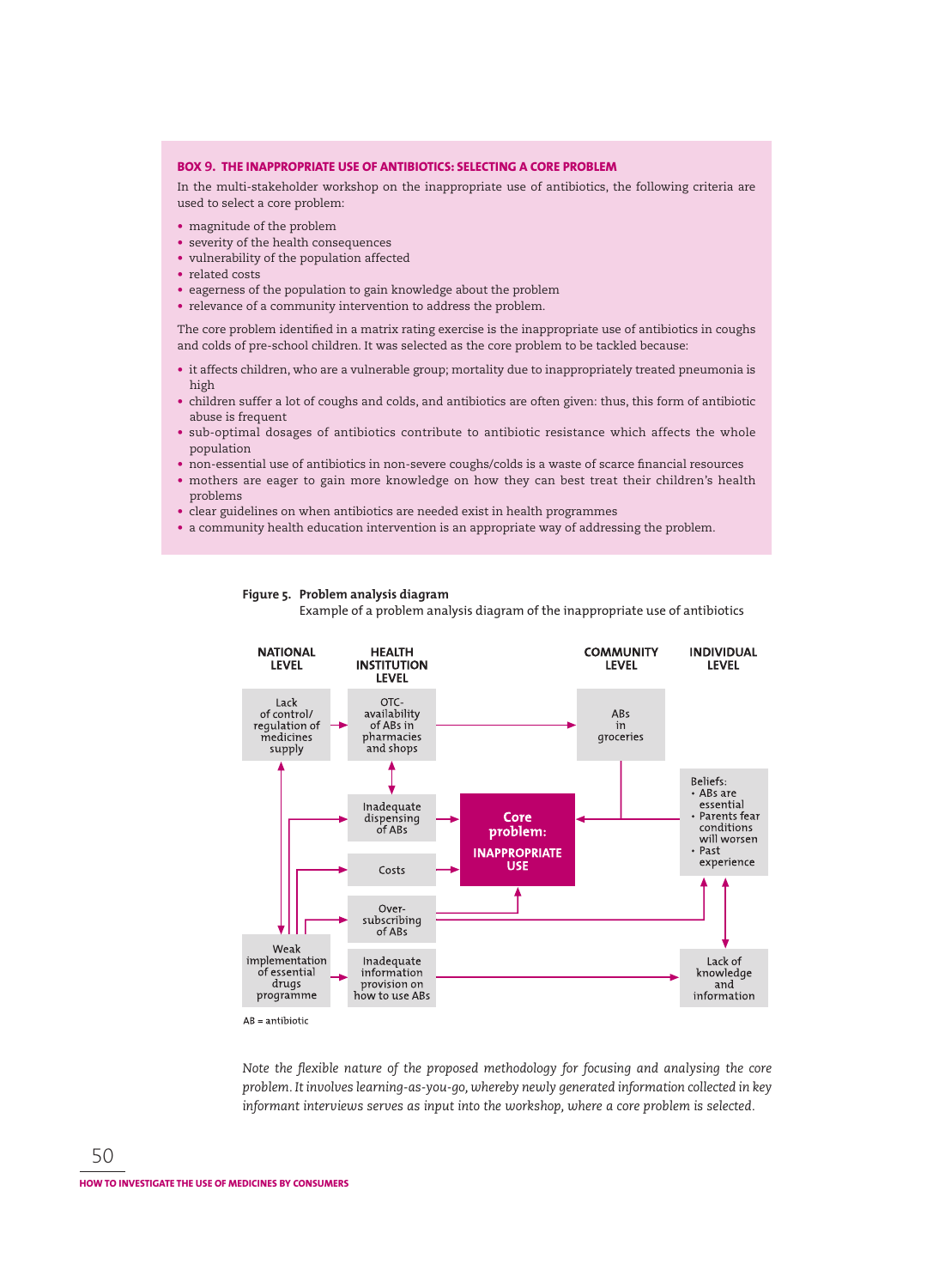Brainstorming in small groups helps to identify various types of factors contributing to the problem. Consider also the factors discussed in the previous section:

- what influences drug use by consumers?
- are there factors at the community, health institution or national level which should be added to the problem analysis diagram?

Diagrams are important tools in rapid appraisals because they present information in a readily understandable visual form. This usefulness is twofold. First the participatory act of constructing the diagram is an analytical procedure and second, the diagrams become a means of creating communication and discussion.

We have now defined and analysed a core problem, and factors related to it. In the next activity you conduct field research to gather data that will help you to design an appropriate intervention.

## **ACTIVITY 4**

## **Fieldwork on a core problem**

It is unlikely that after activities 1-3 you will have sufficient information on your core problem to conduct an intervention. Using the problem analysis diagram as a point of departure you can define what questions need to be answered through fieldwork.

## *Formulating fieldwork questions*

Formulating good fieldwork questions is essential to the success of the appraisal. The questions should be worked out together with people who will be responsible for the health interventions. This will increase the possibility of them being motivated to carry out the intervention (they will have ownership of the product/research), and it will add their practical experience to the perspective of the researcher(s). Ask stakeholders who participated in activities 1–3 to comment on the questions and

## **BOX 10. QUESTIONS ON THE INAPPROPRIATE USE OF ANTIBIOTICS IN CHILDHOOD ACUTE RESPIRATORY INFECTIONS**

For the fieldwork on the inappropriate use of antibiotics, the following questions need to be answered:

#### **Treatment practice**

- a. To what extent do people treat coughs and colds with antibiotics in self-care (without consulting a doctor)?
- b. What other treatments are used (including non-drug therapies)?
- c. What are the most commonly used antibiotics?

#### **Knowledge/attributes**

- a. Why do people use antibiotics; what is their perceived efficacy?
- b. What are the attributes of these other treatments, according to respondents, as compared to antibiotics?
- c. Are people aware of risks related to antibiotic use?
- d. How many tablets/capsules over how many days do parents think are needed for specific cough/cold conditions?

#### **Sources of antibiotics**

- a. What kinds of antibiotics are stocked in town pharmacies and community grocery shops for the treatment of children's coughs and colds?
- b. Where do people obtain the antibiotics?

#### **Advice/information**

- a. Do sales people give advice on the need to use a full course of medicines?
- b. What advice do health workers give on antibiotics?
- c. What are sources of advice/information on the treatment of coughs and colds and on the use of antibiotics?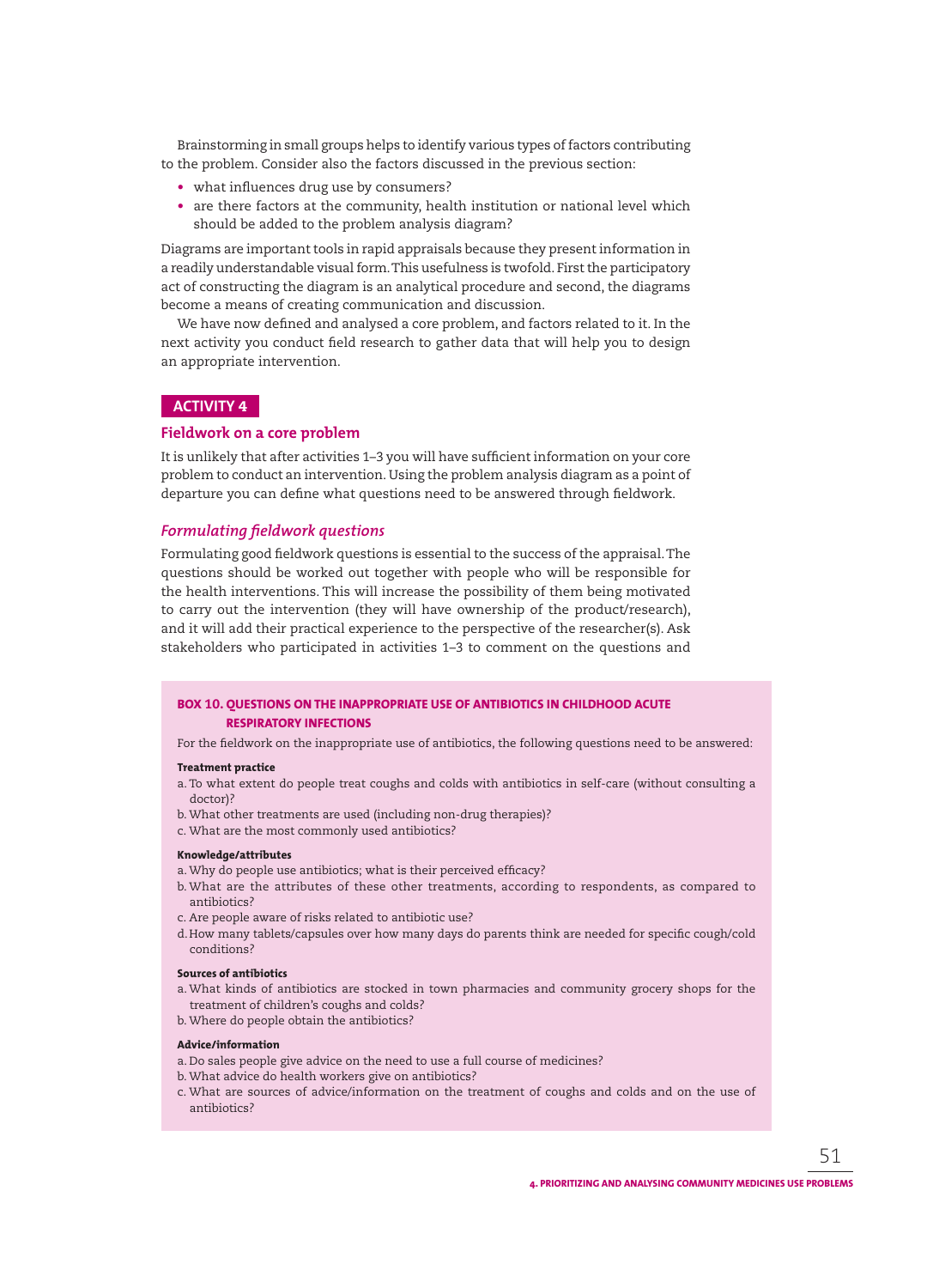help you to reformulate them so that they are sensitive to local realities and use appropriate language.

To analyse your core problem you will need to find out: what people do, how often, which sub-groups in the population are most affected and why the practices occur.

Do not forget to check if all the factors included in the diagram are covered in your list of research questions; and if not, why it is not necessary to include questions on them. Remember that one of the principles of rapid appraisal is efficiency: do not collect more information than you need to develop a good intervention.

## **Selecting fieldwork methods**

A mix of methods is usually the most appropriate for answering your research questions (see also Chapter 3). You will need to use both quantitative and qualitative methods. This allows you to answer questions on how often practices occur, as well as on why they occur. Quantitative methods are especially important as they allow you to collect baseline data on the drug use problem, which can be used to evaluate the effect of the intervention. In the section on *Monitoring and evaluation* we discuss how you can define relevant outcome measures on which you would need to collect baseline data.

Use a set of different methods to cross-check on findings and look at the problem from different "angles". This is called triangulation, which we have seen is one of the principles for rapid appraisal. To decide on which methods to use you need to review your research questions – what do you want to know and how can you find it out?

The following quantitative and qualitative methods are often used to describe and analyse drug use problems. More details on how to use the methods can be found in Chapter 3.

**Weekly illness recalls:** If your core problem concerns drug use in a specific illness condition, and if that illness condition is relatively common, you can use focused illness recalls which aim to collect data on people's treatment practices. This involves interviewing a sample of the population on whether the illness has occurred in the past week, and if it has, conducting a very short interview on what was done and why. This is a very efficient way of collecting accurate information on drug use practices. It is accurate because the data collected refer to actual illness cases, rather than hypothetical ones which are often used in surveys.

**Simulated patient/client methods:** A research assistant, who has been prepared in advance to present a standardized complaint, visits health facilities, pharmacies and drug shops seeking treatment. The objective is to determine how a sample of providers react to the complaint, what treatments they recommend, and what information they give. (These can also be used as qualitative tools).

**Review of medical records:** Medical records can be reviewed to describe prescribing patterns of health workers in facilities.

**Structured observations:** These can be used to describe client-provider interactions in health facilities, pharmacies and drug shops. (These can also be used as qualitative tools).

**Semi-structured interviews:** These interviews can be used to gain more understanding of why the drug use problem occurs. Select respondents who can provide a lot of information on the problem, either because they are likely to have experience with it, or because they are involved in the problem in another way – as health care providers or dispensers of medicines.

**Focus group discussions:** These can be used for the same purpose as the semi-structured interviews. Limit the number of FGDs, as they require a lot of time to prepare. We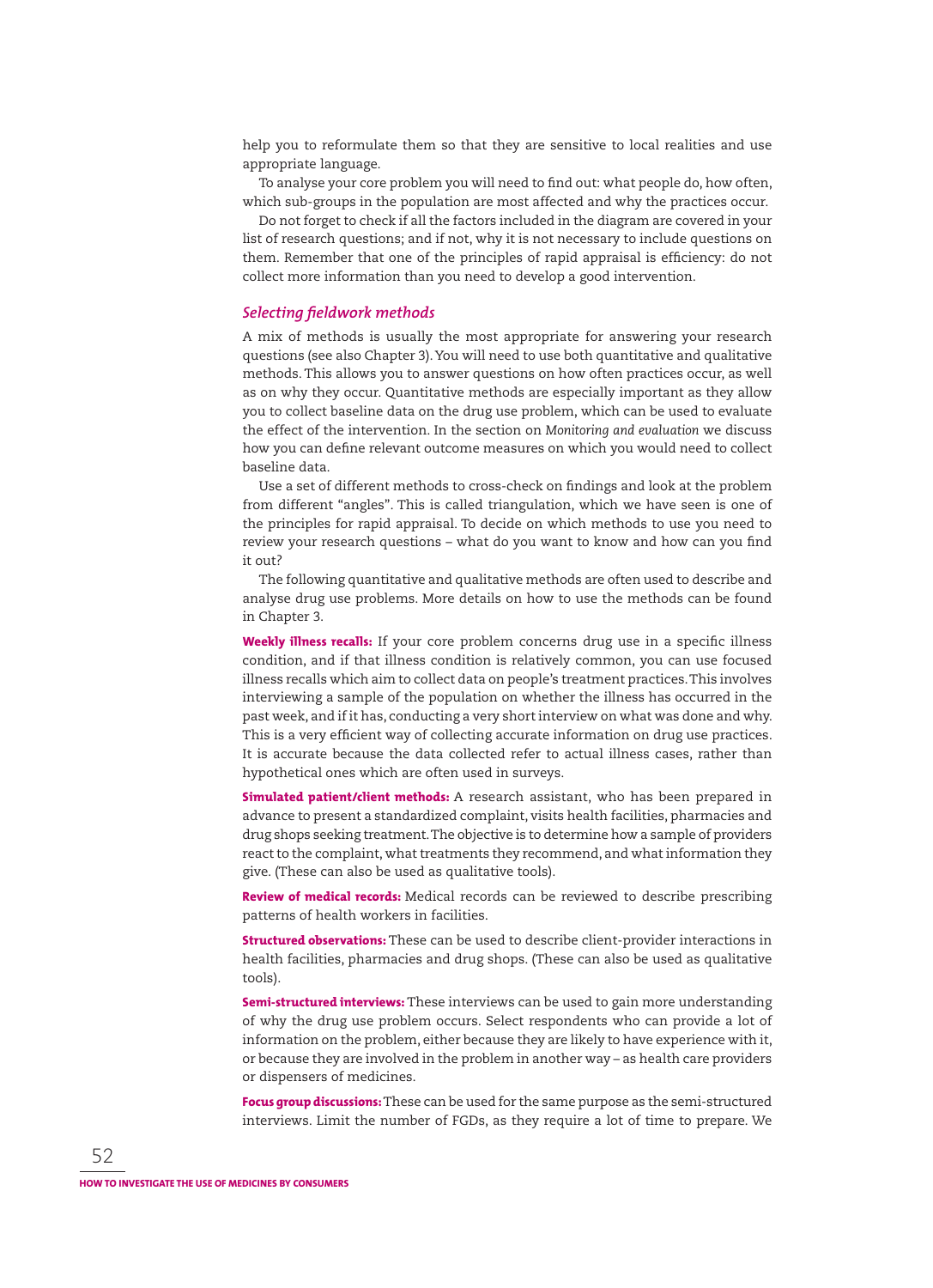suggest that you conduct focus groups only with the people affected directly by the medicines use problem. Others, such as health care providers and drug sellers, can be interviewed individually with a semi-structured list of questions (see above). Some problems may be too sensitive for FGDs, such as antibiotic use to prevent sexually transmitted diseases. In that case it is better to only do individual interviews.

It is best to make a matrix in which you list all your research questions and the methods that you intend to use to answer them. Make sure that you use a set of methods, so that you can triangulate the results. Consider the principle of efficiency: do not collect more information than you need to answer your research questions.

The matrix (see page 54) gives an example of methods selected to answer the research questions related to inappropriate use of antibiotics in pre-school children's coughs and colds. Four sub-sets of questions have been made that can each be answered using a specific set of methods.

In planning your fieldwork you need to take decisions on how many surveys, interviews and observations you want to do. Sampling strategies are different for the qualitative and quantitative methods (see Chapter 6).

The result of the fieldwork is a report on the core problem and factors contributing to it. This forms the basis for Activity 5 of this participatory problem appraisal that aims to find solutions and constraints to change.

## **ACTIVITY 5**

#### **Finding solutions**

Looking at reasons for the problems from the point of view of the "target" audience is essential to finding the right solutions to the problems. Possible solutions should be developed together with the target audiences. A common reason for health education projects to fail is the lack of attention to this point. Reasons for problems are commonly assigned by researchers and planners, based on the "objective" biomedical explanatory model. Solutions are prescribed based on this understanding. They are often defined as "lack of information", with giving more knowledge as a standard solution. Very often, community members do not understand or identify with these reasons, and therefore the prescribed solutions are not experienced as relevant. The result is that they may not be implemented.

Specific aims of this phase of step 3 (analysing problems and identifying solutions) are to:

- a. Identify possible solutions to the drug use problem, specifically
	- identify target audiences
	- identify possible communication channels in the community. What channels are currently used for communication on health matters? What channels are trusted? What types of events are likely to be understood?
	- formulate messages which encourage better use of drugs.
- b. Identify constraints to change. What factors will make it difficult for people to change their behaviour?
- c. Identify enabling factors. What could motivate people to change their behaviour?

You can use different participatory appraisal techniques to identify possible solutions, constraints and enabling factors. If you have sufficient resources it is good to do a series of focus group discussions. Feed back results of the fieldwork to these groups, asking them to comment (this is also a way to validate results). Then ask them to give recommendations on how the problem can be addressed; what the messages and who the target audiences should be; what communication channel should be used.

You can also organize a small-scale workshop again. Follow the same principles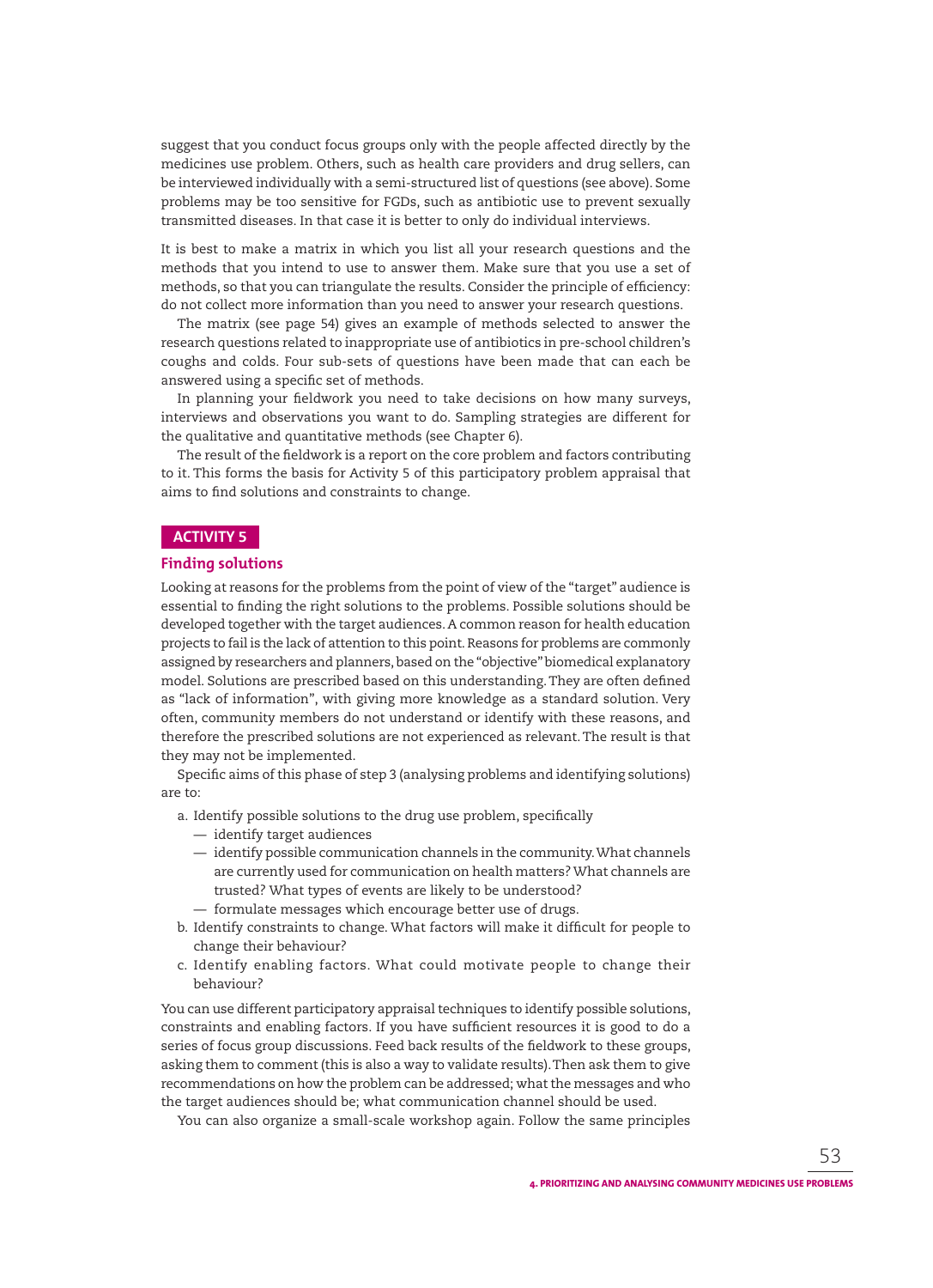## **Example of a research matrix**

Questions and methods for fieldwork on the inappropriate use of antibiotics in childhood acute respiratory infections

| <b>QUESTIONS</b>                                                                                                                                                                                                                                                                                                                                                                                                                                                                                                                  | <b>SUGGESTED METHOD</b>                                                                                                                                                                                                                                                                                                                                                                                                                                                                                                                                     |
|-----------------------------------------------------------------------------------------------------------------------------------------------------------------------------------------------------------------------------------------------------------------------------------------------------------------------------------------------------------------------------------------------------------------------------------------------------------------------------------------------------------------------------------|-------------------------------------------------------------------------------------------------------------------------------------------------------------------------------------------------------------------------------------------------------------------------------------------------------------------------------------------------------------------------------------------------------------------------------------------------------------------------------------------------------------------------------------------------------------|
| To what extent do people treat their children's<br>coughs and colds with antibiotics in self-care<br>(without consulting a doctor)?<br>What other treatments are used (including non-<br>drug therapies) and what are the attributes of<br>these other treatments according to<br>respondents as compared to antibiotics?<br>What dosages of antibiotics are used?<br>Where do people obtain the antibiotics?<br>What are sources of advice/information on the<br>treatment of coughs and colds and on the use<br>of antibiotics? | Weekly illness recalls among families with<br>pre-school children on the occurrence of<br>coughs and colds and the treatment of these<br>disorders. Start with this method, as it<br>provides information that can be used in the<br>following sub-sets of methods.                                                                                                                                                                                                                                                                                         |
| Why do people use antibiotics: what is their<br>perceived efficacy?<br>Are people aware of risks of antibiotics?<br>What are the attributes of these other<br>treatments according to respondents as<br>compared to antibiotics?<br>How many tablets/capsules over how many days<br>do parents think are needed for specific<br>cough/cold conditions?                                                                                                                                                                            | FGDs with mothers of pre-school children, with<br>a drug-sorting exercise (see the example of<br>such an FGD in Chapter 3). For the drug-<br>sorting exercise use actual packages of<br>medicines which are reported in the weekly<br>illness recalls.<br>Semi-structured interviews with a sub-sample<br>of mothers who actually report a cough/cold<br>case that is treated with an antibiotic.                                                                                                                                                           |
| What advice do health workers give on<br>treatment of coughs and colds?                                                                                                                                                                                                                                                                                                                                                                                                                                                           | Review of medical records.<br>Structured observations using a checklist to<br>document what advice is given on various<br>aspects of medicine use.<br>Semi-structured interviews in which health<br>workers are presented with hypothetical<br>illness cases, i.e. a detailed case-description<br>of a child with a non-severe episode of cough<br>and cold (no longer than five days; with only<br>slight fever, and no accompanying<br>symptoms).                                                                                                         |
| What kinds of antibiotics for the treatment of<br>children's coughs and colds are stocked in<br>town pharmacies and community grocery<br>shops?<br>What advice do sales persons give on the use<br>of these antibiotics?<br>Do they advise on the need to use a full course?                                                                                                                                                                                                                                                      | Inventory of community stores and<br>pharmacies on the kinds of antibiotics they<br>sell for coughs and colds.<br>Simulated client method. Community members<br>pose as the mother of a child who has cough/<br>cold (use the same hypothetical case as<br>presented to the health workers above). The<br>simulated clients ask for advice on therapy<br>for their sick child. If they are not advised to<br>take an antibiotic, they specifically ask for<br>one, referring to a brand which is often used<br>(as reported in the weekly illness recalls). |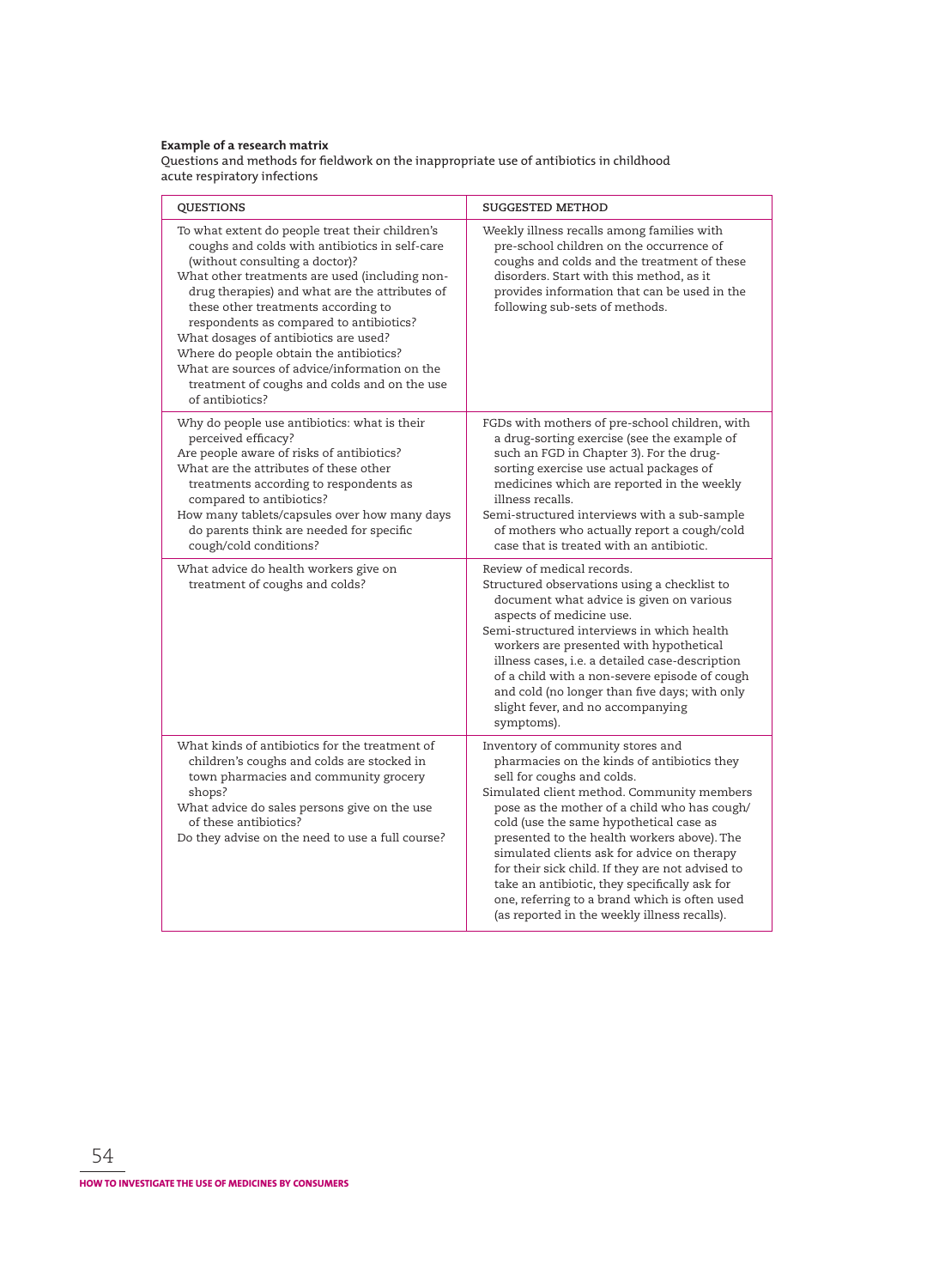as for the workshop described above in activity 3: set clear objectives. Those key objectives are likely to be:

- a. Review the results of the fieldwork; present your findings on the size of the problem: who it affects most; why it occurs; where people obtain medicine and where they go for advice. Ask participants to comment on the findings. Do they have anything to add?
- b. Ask participants to:
	- $-$  propose specific ways in which people could be convinced to use drugs more appropriately
	- identify those health behaviours that are most amenable to change
	- $-$  define who the target of an intervention should be
	- $-$  identify appropriate communication channels to reach the identified target audience
	- formulate key messages to be used to encourage more appropriate use of medicine.
- c. Ask what the implications are of implementing the solutions: What will/can happen if...?
- d. Define enabling factors: What can be done to make the intervention work? How can people be convinced that the recommended behaviour is better? Who do people trust in health matters? Can these people be involved in the implementation of the intervention?
- e. Discuss constraints: Why would people not adopt the recommended behaviour? How can structural constraints (such as lack of drug supplies or distance to the health centre) be overcome to enable appropriate behaviour?

#### **BOX 11. KEY MESSAGES**

**In the workshop on the rapid appraisal of inappropriate use of antibiotics in childhood acute respiratory**  infections, participants defined as key messages for the intervention:

1. Seek advice from your health worker if your child breathes rapidly and is coughing.

2. Take a full course of antibiotics, when antibiotics are prescribed.

When asked why people would not follow such advice, participants at the workshop identified the following constraints:

- The clinic is far away, and not open at convenient times.
- The transport to the clinic is expensive/not easily available.
- The health worker treats the clients very roughly, and always blames the mother for not coming sooner.
- There are no drugs in the clinic, the drugs have to be bought at the local community pharmacy.
- The health worker does not explain why it is necessary to take a full course of antibiotics, she just tells people to do it.
- A full course of antibiotics is very expensive.
- Parents see that children get well after a few days on the medicine, and do not want to waste scarce resources without good reason.

When asked what could convince people to adopt the recommended behaviour, participants pointed out that there may be people in the community who use antibiotics in a correct way, and have had very good results from this (i.e. healthy children). These individuals would be very useful positive motivators to help implement the solutions.

There are also trained and/or motivated informal drug sellers in the community who should get further training in assessing when children should be referred to a clinic, and also to follow up on them buying and taking a full course of the drugs when they return. Informal providers are an important source of information on medicines in the community.

Training programmes for health workers exist. However, they focus on technical aspects of drug prescribing. The addition of a module on face to face education on rational use to health workers' training would encourage them to be better educators on appropriate drug use.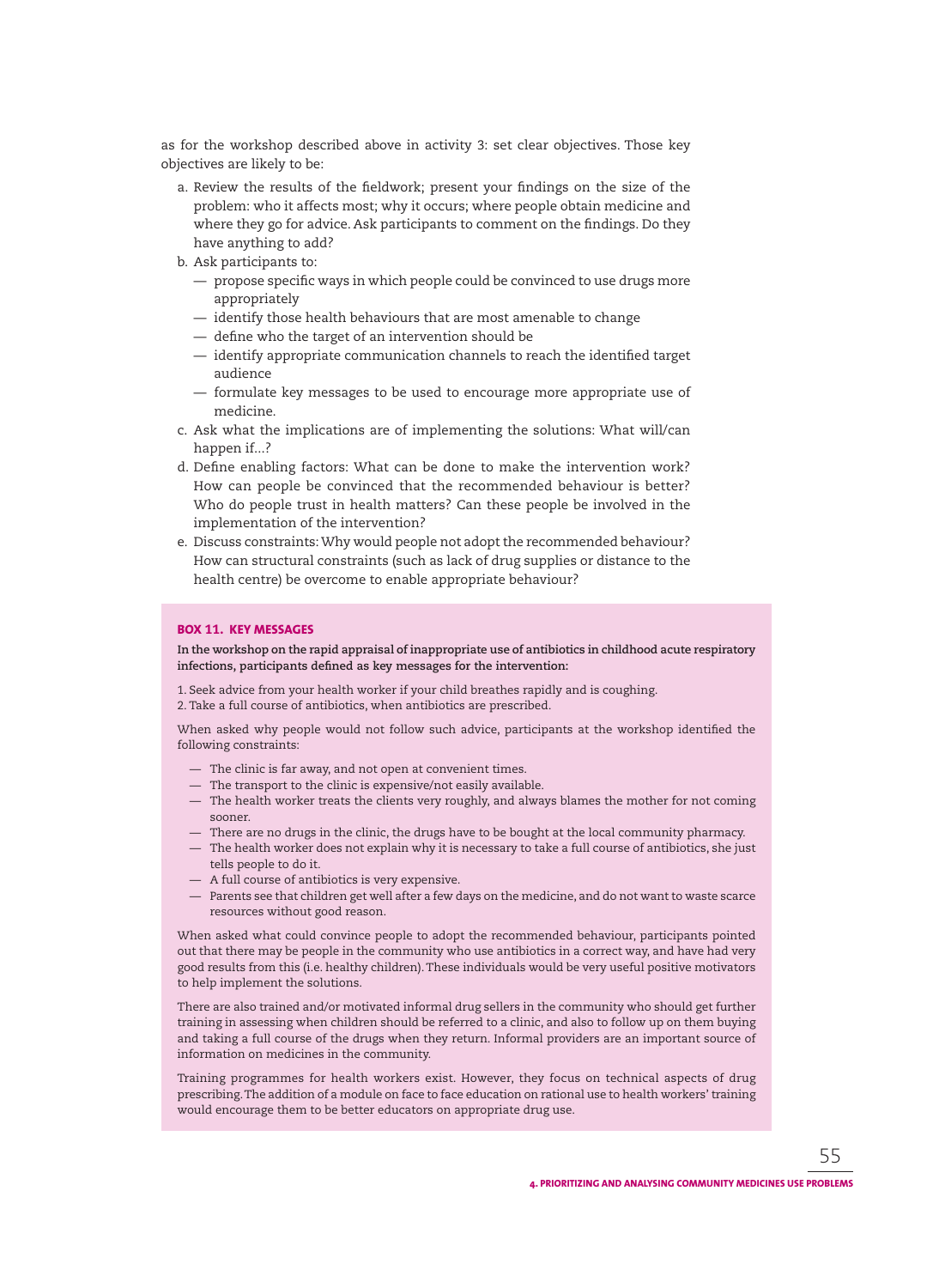f. Discuss an action plan: Who can do what to help implement the solutions (shortterm and long-term)?

The outcome of the participatory appraisal can guide you in the selection of interventions, the messages to include, the target audiences that you intend to reach, and the communication channels you intend to use. The involvement of stakeholders in the formulation of possible solutions to the drug use problem is also likely to enhance their participation in the implementation of an intervention.

## **Additional reading and cited references**

Cornwall A, Jewkes R (1995). What is participatory research? S*ocial Science and Med icine*, 4(12):1667–1676.

Curtis V et al. (1997). Dirt and diarrhoea: formative research for the design of hygiene promotion programmes. *Health Policy and Planning* 12(2):122–131.

Oyoo AO et al. (1991). Rapid feedback from household surveys in PHC planning: an ex ample from Kenya. *Health Policy and Planning* 6(4):380–383.

Scrimshaw SCM, Hurtado E (1987). *Rapid assessment procedures for nutrition and primary health* care. Tokyo, United Nations University/Los Angeles, University of California.

Varkevisser CM, Alihonou E, Inoussa S (1993). *Rapid appraisal of health and nutrition in a PHC*  project in Pahou, Benin. Methods and results. Cotonou, CREDESA/Amsterdam, Royal Tropical Institute.

Vlassof C, Tanner M (1992). The relevance of rapid assessment to health research interven tions. *Health Policy and Planning*, 7(1):1–9.

Video "Who holds the stick" has been produced by World Wildlife Fund and the Institute of Development Studies. For copies contact: WWF International, Avenue du Mont-Blanc, Gland, CH-1196, Switzerland.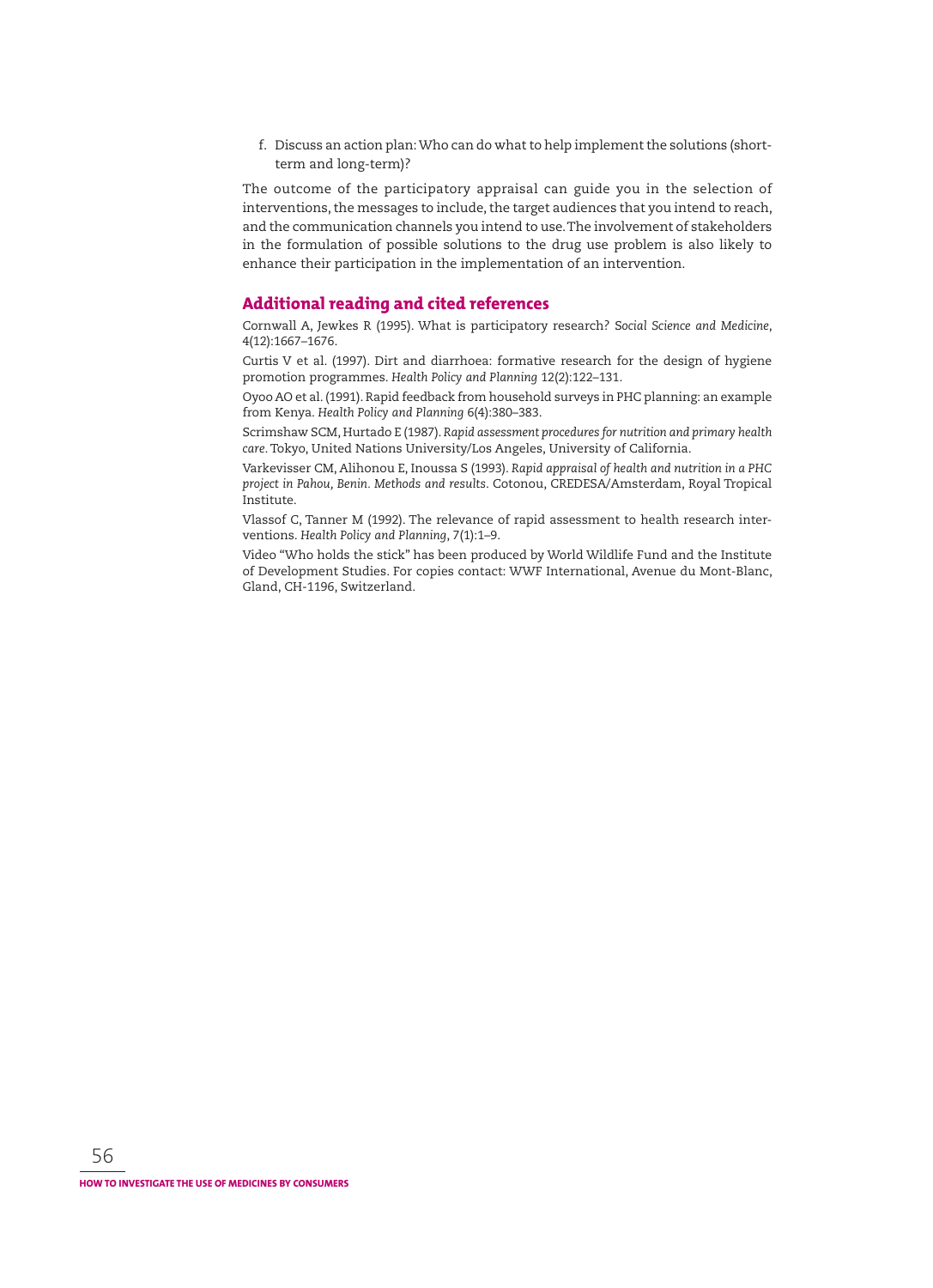

# **Sampling**

## **5.1 Introduction**

Sampling involves the selection of a number of study units from a defined study population. When drawing a sample, a researcher first needs to decide which population (s)he intends to study. This depends on the research objectives and questions. Sampling strategies need to be defined as you can rarely cover every person in the selected population. In qualitative studies they aim to identify information-rich cases or informants. Information-rich cases are those from which one can learn a great deal about issues of central importance to the purpose of the research, so the term purposeful sampling is used when such people are selected.

For example, when understanding is needed of how infertile women cope, in-depth interviews should be conducted with women who experience infertility. Probability sampling typically depends on large samples selected randomly. A truly random and statistically representative sample allows for generalization from the sample to the larger population. The purpose of such sampling methods is not to gain in-depth understanding of an issue, but to be able to generalize findings. Such sampling can be stratified to ensure that all groups of interest are included.

## **5.2 Selection of study sites and study units**

Before selecting health facilities, drug outlets, households or individuals, a researcher needs to identify relevant study sites or in other words, the population from which a sample is to be drawn.

The selection of study sites depends both on the objectives of the study and on pragmatic factors (such as the distance to be travelled, the willingness of key individuals to be involved in future rational drug use interventions, and contacts which can facilitate entry into the community).

The research objectives provide the researcher with criteria to select study sites. For example, a study on treatment practices in childhood malaria is best done in communities with a high incidence of malaria.

The next step is to consider the heterogeneity of the potential study population – i.e. households with children who live in malaria-endemic areas. If economic status or educational level are important factors, the researcher may want to select communities with different socio-economic profiles.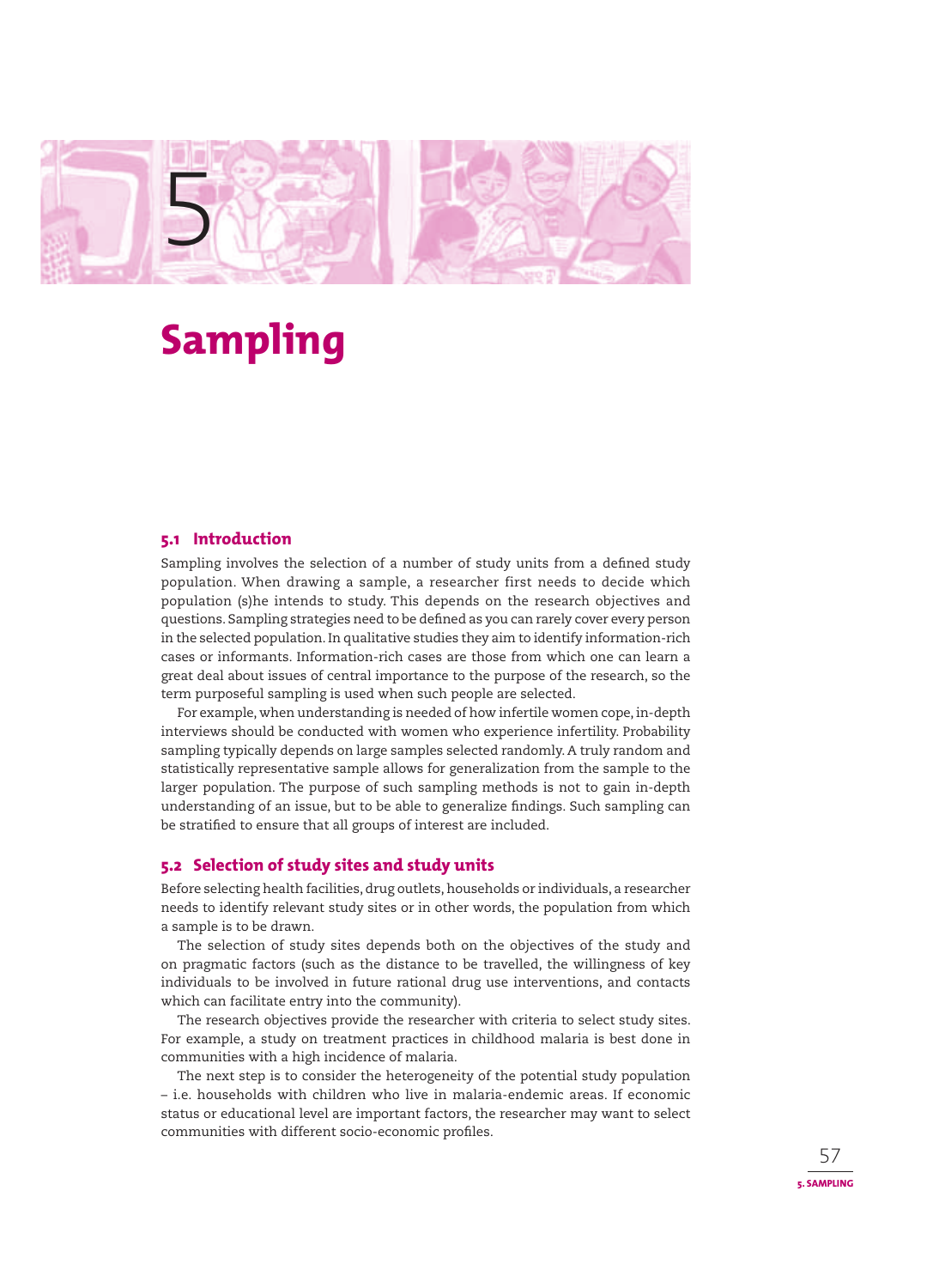In the preparatory phase of a study, researchers should identify various research sites, taking into consideration the research objectives. During on-site visits, they should discuss the study's objectives and plans for future research with health programme managers, community leaders and representatives of other relevant institutions. Final selection of study sites is based not only on the research site characteristics, but also on the willingness of health workers and community leaders to participate in and facilitate the study, and conduct the research.

When the research sites have been selected, the researchers need to decide on the sampling method to be used to select the study units: health facilities, drug outlets, individuals and/or households in the community. The most commonly used qualitative and quantitative sampling methods are discussed below.

## **5.3 Purposeful sampling for qualitative studies**

There are several strategies for purposeful sampling of information-rich cases. The methods most commonly used in qualitative studies are given here, including the purpose for which the method is especially useful and its disadvantages.

#### *Convenience sampling*

Convenience sampling is a method in which, for convenience sake, the study units that happen to be available at the time of data collection are selected in the sample. Many health facility or drug-outlet-based studies use convenience samples. If you wanted to study information provision on medicines in pharmacies, you could observe all client-drug-seller interactions during one particular day. This is more convenient than taking a random sample of people in the village and it gives a useful first impression. A drawback of convenience sampling is that the sample may be quite biased. Some people may be overselected, others underselected or missed altogether. In this example, the interactions observed may be biased because the pharmacist does not work on the day observed. You also miss the clients who obtain their medicines from other sources. Informal drug outlets in communities are often as important as pharmacies as sources of medicines. It is necessary to study interactions at those outlets as well, to get a good impression of the provision of information on drugs.

#### *Maximum variation sampling*

This sampling method aims to select study units which represent a wide range of variation in dimensions of interest. For example, the researcher may be interested in the reasons that people do not comply with antibiotic prescriptions, and assume that gender and socio-economic status are important background variables. The researcher is afraid to miss men, who are often not at home when researchers visit to conduct semi-structured interviews. Therefore, the researchers decide to conduct interviews during the day and in the evenings, and to ensure that at least 15 men and women are included in the sample.

Maximum variation can also be used as a strategy to select communities in which to do research. In the example, this would imply that the researcher selects one relatively rich and one poor community. Maximum variation sampling is also often used when deciding on which groups to involve in focus group discussions. Remember, the informants participating in each FGD should be relatively homogenous as far as key background variables for the study are concerned.

#### *Snowball sampling*

Snowball sampling is perhaps the most common sampling method used in qualitative studies. The researcher starts by identifying some (at least two) individuals who are relevant to the study, for example, women with pre-school children in a study on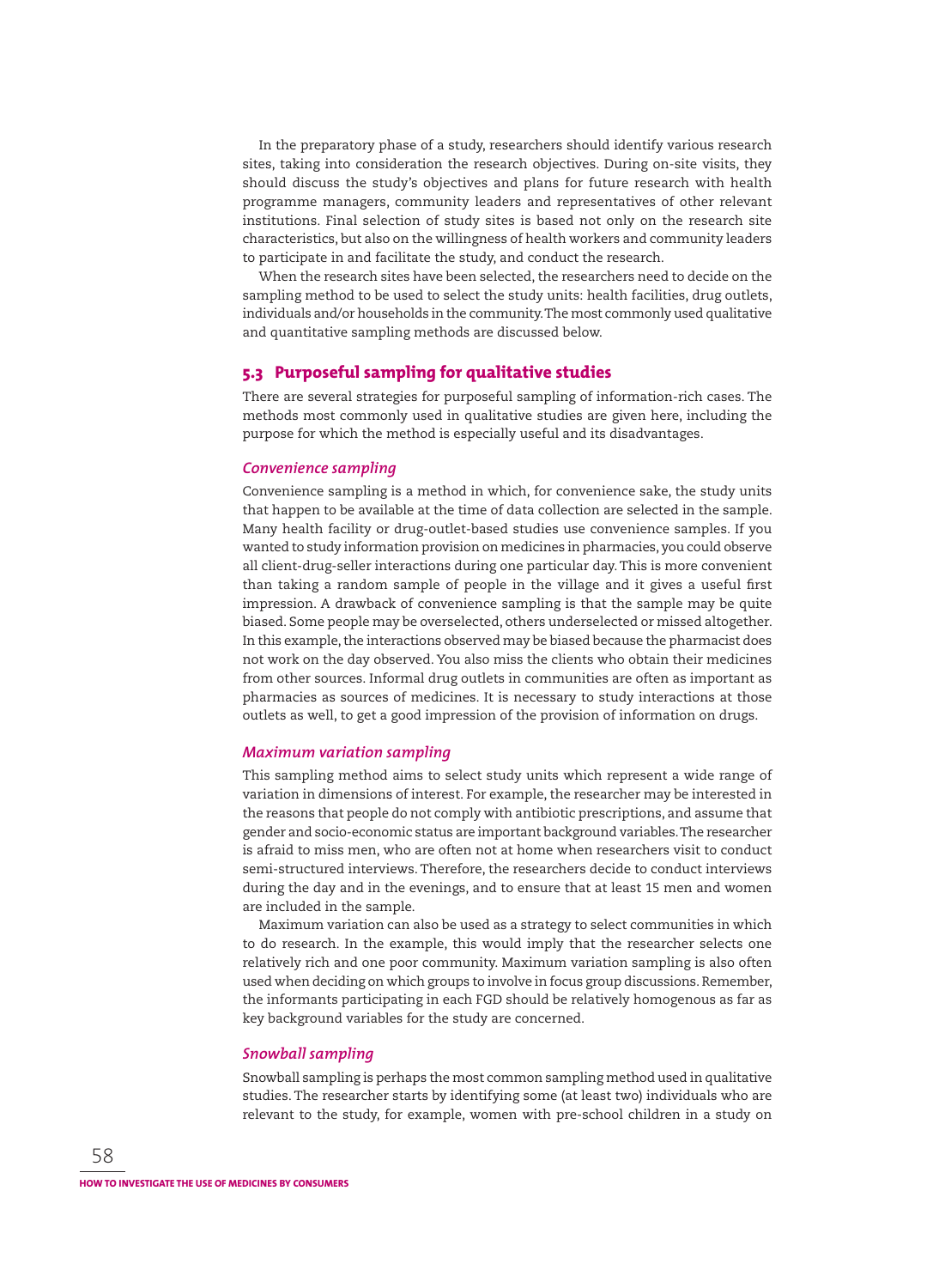home-treatments in malaria, and then asking them to locate other useful informants, i.e. other mothers of pre-school children. The advantage of this method is that one informant refers the researcher to another, so that the researcher has a good introduction for the next interview. A disadvantage is that the variation in the sample may be limited because it consists of informants who belong to the networks of the index cases. This is why it is important to have at least two different additional entrances in the community.

## *Sampling contrasting cases*

Comparative studies sampling will involve two or more population groups with distinct characteristics. This sampling method is useful in comparative studies that aim to explain problems by establishing which factors are associated with them or cause them. For example, in a study aimed at understanding why mothers do not use oral rehydration therapy (ORT) to prevent childhood death in diarrhoea cases, both women who use ORT and those who do not can be sampled and compared.

Contrast sampling can also be used in selecting research sites. For example, when evaluating a health programme, a research site can be selected where (according to statistical information) the programme has been successful (for example, in promoting ORT) and where this is not the case. Comparison can help in analysing which factors contribute to success and which factors constrain programme success. Contrast sampling can also be used to select participants for focus group discussions. Within each group the informants should be relatively homogenous in terms of the important dimensions of the study; but for the different groups you select contrasting cases (for example, men and women; younger and older; users and non users).

# *Qualitative sampling respondents for semi-structured interviews and FGDs*

The qualitative methods presented in Chapter 3 for investigation on drug use include semi-structured interviews and FGDs. How can we sample respondents for these methods?

# *Sampling for semi-structured interviews*

First you need to define whom you want to interview. If you are aiming to get an overview of drug use problems, it is best to select a wide range of individuals. If you are analysing a specific drug use problem, you concentrate on people who have direct experience with the drug use practice that is problematic, and people who are knowledgeable about it. Snowball sampling is the most common sampling method used in selecting respondents for semi-structured interviews. You can also decide to conduct contrast sampling. You can get an idea about which groups to select by reviewing your problem analysis diagram. Which socio-cultural factors seem to be related to the problem? Can we test these assumptions by comparing ideas and practices in different groups? It is also useful to contrast groups that use drugs appropriately with those who do not. Information on whether or not drugs are used appropriately can be obtained from the focused illness recalls. By conducting semistructured interviews with both groups and comparing findings you can get an idea of the reasons for appropriate and inappropriate practices.

# *Sampling for focus group discussions*

The main decision you need to take when planning focus group discussions is what focus you intend to have, and how many FGDs you intend to hold. FGDs are often used to contrast views of different 'focused' groups: for example, adolescents versus adults; or men versus women. Decide which population sub-groups need to be interviewed. Limit the scope of the study to those sub-groups which have direct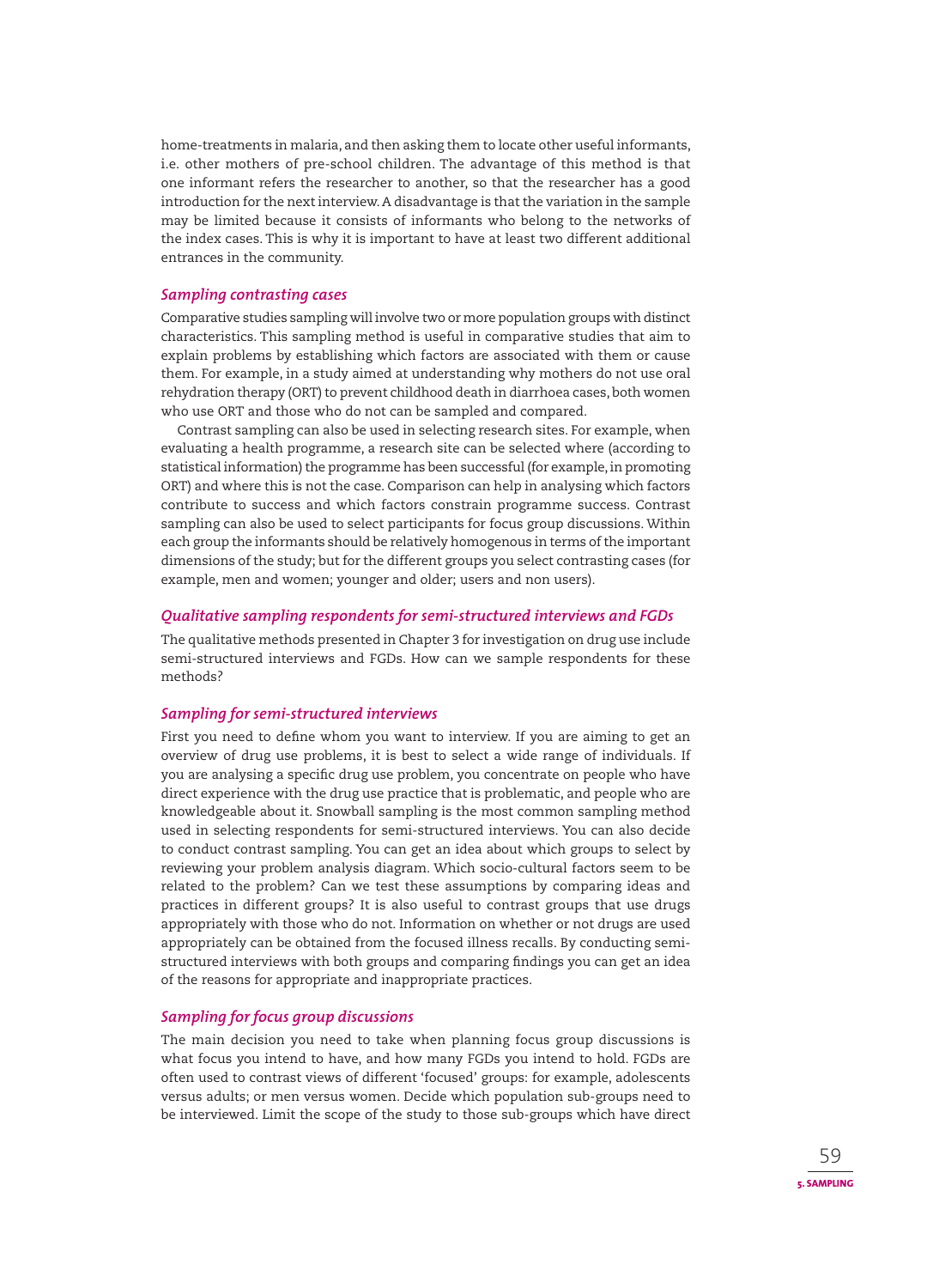experience with the problem. Usually local leaders are asked to select respondents for the focus groups. Aim for around 6–8 participants per group; and conduct at least two FGDs per population group involved. So, for example, two with men and two with women, or two with adults and two with adolescents. If the conclusions of the two groups are not in agreement you may need to hold a third FGD to further investigate the issues.

# **5.4 Probability sampling methods for quantitative studies**

In quantitative studies we aim to measure variables and generalize findings obtained from a representative sample from the total population. In such studies, we will be confronted with the following questions:

- which group of people (study population) do we want to draw a sample from?
- how many people do we need in our sample?
- how will these people be selected? Is there an administrative list of the (sampling frame) units of the population involved?

The study population has to be clearly defined, for example, according to age, sex and residence. Apart from people, a study population may consist of villages, institutions, records, etc. Each study population consists of study units. The way one defines the study population and the study unit depends on the problem to be investigated.

If researchers want to draw conclusions that are valid for the whole study population, they should take care to draw a sample in such a way that it is representative of that population.

## **A representative sample is one that has all the important characteristics of the population from which it is drawn.**

If it is intended to interview 100 mothers to obtain a complete picture of drug use practices in District X these mothers would need to be selected from a representative sample of villages. It would be unwise to select them from only one or two villages, as this might give a distorted or biased picture. It would also be unwise to interview only mothers who attend the under-fives clinic, as those who do not attend this clinic may wean their children differently. An important issue influencing the choice of the most appropriate sampling method is whether a sampling frame is available, that is, a listing of all the units that compose the study population. If a sampling frame does exist or can be compiled, probability sampling methods can be used. With these methods, each study unit has an equal or at least a known probability of being selected in the sample.

Five probability sampling methods are discussed below:

- Simple random sampling
- Systematic sampling
- $-$  Stratified sampling
- Cluster sampling
- Multi-stage sampling.

## *Simple random sampling*

This is the simplest form of probability sampling. To select a simple random sample you need to:

- make a numbered list of all the units in the population from which you want to draw a sample or use an already existing one (sampling frame)
- decide on the size of the sample (this will be discussed in section 5.6)
- select the required number of sampling units, using a 'lottery' method or a table of random numbers.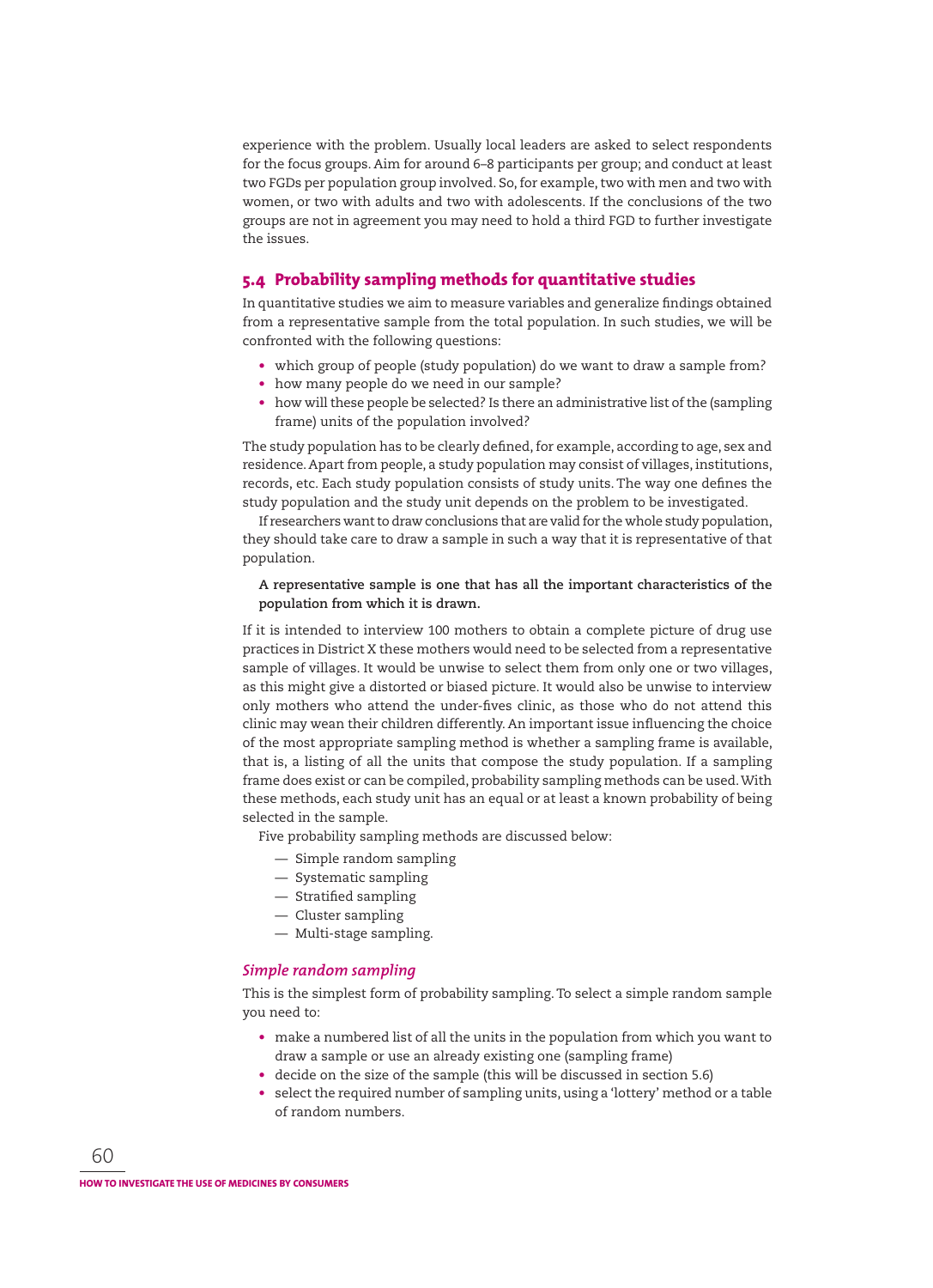Simple random sampling can be used for the weekly illness recall method and when selecting facilities for simulated client visits (see Chapter 3).

## *Systematic sampling*

In systematic sampling, individuals or households are chosen at regular intervals from the sampling frame. For this method we randomly select a number to tell us where to start selecting individuals from the list.

For example, a systematic sample is to be selected from 1,200 students at a school. The sample size selected is 100. The sampling fraction is 1200/100. The sampling interval is therefore 12. The number of the first student to be included in the sample is chosen randomly, for example, by blindly picking one out of 12 pieces of paper, numbered 1 to 12. If number 6 is picked, then every twelfth student will be included in the sample, starting with student number 6, until 100 students are selected. The numbers selected would be 6, 18, 30, 42, etc.

Systematic sampling is usually less time-consuming and easier to perform than simple random sampling. However, there is a risk of bias, as the sampling interval may coincide with a systematic variation in the sampling frame. For instance, if we want to select a random sample of days on which to count clinic attendance, systematic sampling with a sampling interval of 7 days would be inappropriate, as all study days would fall on the same day of the week, which might, for example, be a market day.

## **Stratified sampling**

The simple random sampling method described above does not ensure that the proportion of some individuals with certain characteristics will be included. If it is important that the sample includes representative groups of study units with specific characteristics (for example, residents from urban and rural areas, or different age groups), then the sampling frame must be divided into groups, or strata, according to these characteristics. Random or systematic samples of a predetermined size will then have to be obtained from each group (stratum). This is called stratified sampling.

Stratified sampling is only possible when we know what proportion of the study population belongs to each group we are interested in. An advantage of stratified sampling is that it is possible to take a relatively large sample from a small group in the study population. This makes it possible to get a sample that is big enough to enable researchers to draw valid conclusions about a relatively small group without having to collect an unnecessarily large (and hence expensive) sample of the other, larger groups. However, in doing so, unequal sampling fractions are used and it is important to correct for this when generalizing our findings to the whole study population.

A survey is conducted on self-medication practices in a district comprising 20,000 households, of which 20% are urban and 80% rural. It is suspected that in urban areas self-medication is less common due to the vicinity of health centres. A decision is made to include 100 urban households (out of 4,000, which gives a 1 in 40 sample) and 200 rural households (out of 16,000, which gives a 1 in 80 sample). This allows for a good comparison between urban and rural self-medication practices. Because we know the sampling fraction for both strata, the rates for self-medication for all the district households can be calculated.

## *Cluster sampling*

It may be difficult or impossible to take a simple random sample of the units of the study population, either because a complete sampling frame does not exist or because of other logistical difficulties (e.g., visiting people scattered over a large area may be too time-consuming). However, when a list of groupings of study units is available (for example, villages or schools) or can be easily compiled, a number of these groupings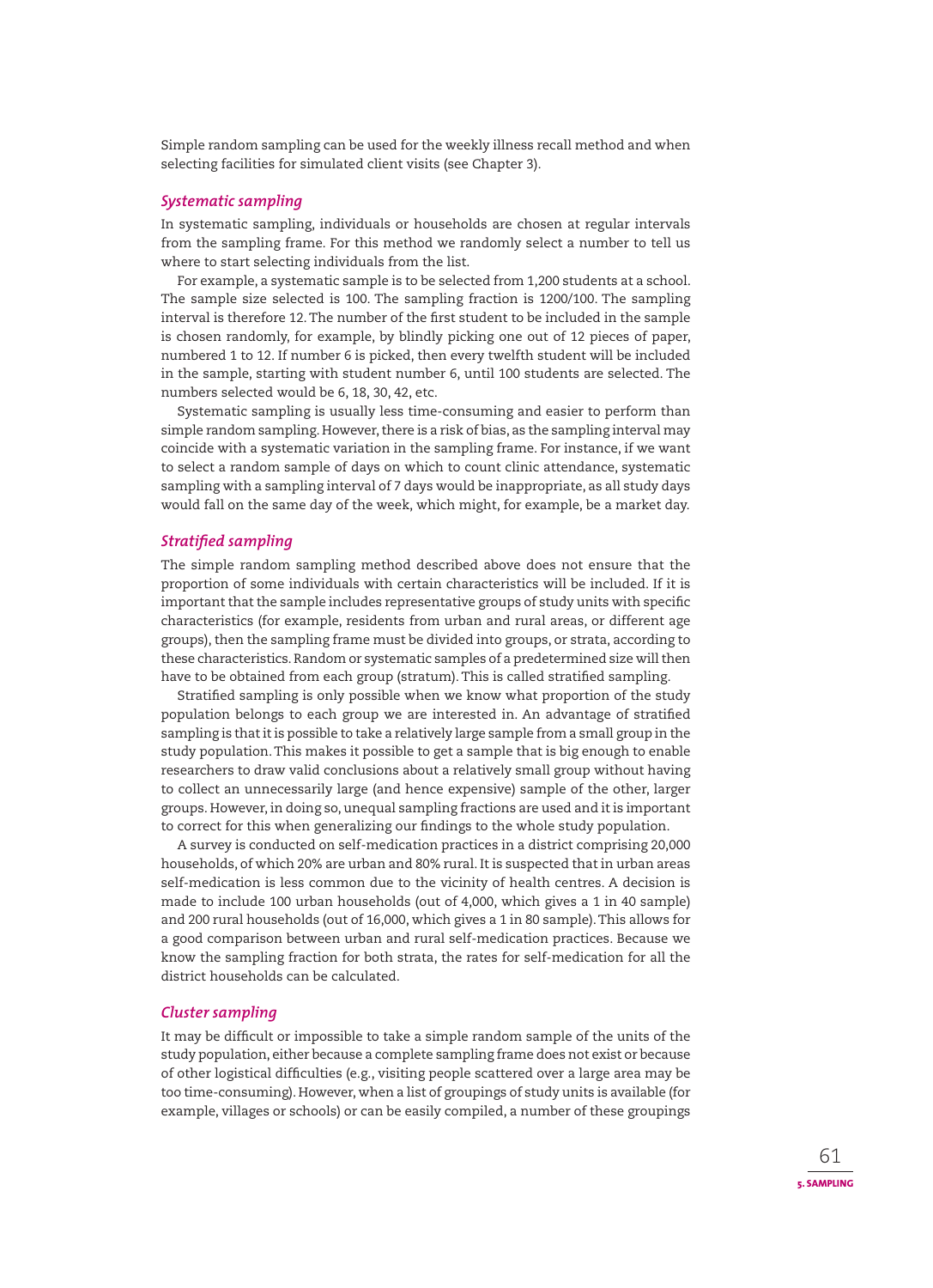can be randomly selected. The selection of groups of study units (clusters) instead of the selection of study units individually is called cluster sampling.

Clusters are often geographic units (for example, districts, villages) or organizational units (e.g., clinics, training groups). In a study of the knowledge, attitudes and practices related to family planning in a region's rural communities, a list is made of all the villages. Using this list, a random sample of villages is chosen and a defined number of adults in the selected villages are interviewed.

## *Multi-stage sampling*

A multi-stage sampling procedure is carried out in phases and usually involves more than one sampling method. In very large and diverse populations sampling may be done in two or more stages. This is often the case in community-based studies, in which the people to be interviewed are from different villages, and the villages have to be chosen from different areas.

In a study of a district's treatment of acute respiratory infections, 150 households are to be visited for interviews with family members, as well as for observations on medicines kept in the homes. The district is composed of six wards and each ward has between six and nine villages. The following four-stage sampling procedure could be performed:

- 1. Select three wards out of the six by simple random sampling.
- 2. For each ward, select five villages by simple random sampling (15 villages in total).
- 3. For each village select 10 households. Because simply choosing households in the centre of the village would produce a biased sample, the following systematic sampling procedure is proposed:
	- go to the centre of the village
	- choose a direction in a random way: spin a bottle on the ground and choose the direction the bottleneck indicates
	- walk in the chosen direction and select every third or every fifth household (depending on the size of the village) until you have the 10 you need. If you reach the boundary of the village and you still do not have 10 households, return to the centre of the village, walk in the opposite direction and continue to select your sample in the same way until you have 10. If there is nobody in a chosen household, take the next nearest one.

Decide beforehand who to interview (for example, the head of the household, if present, or the oldest adult who lives there and who is available).

## *Strengths and weaknesses of cluster and multi-stage sampling*

The **strengths** of cluster and multi-stage sampling are that:

- a sampling frame of individual units is not required for the whole population. Initially a sampling frame of clusters is sufficient. Only within the clusters that are finally selected do we need to list and sample the individual units
- the sample is easier to select than a simple random sample of similar size because the individual units in the sample are physically together in groups, instead of scattered all over the study population.

The **weakness** of cluster and multi-stage sampling is that:

• compared to simple random sampling, there is a larger probability that the final sample will not be representative of the total study population. The likelihood of the sample not being representative depends mainly on the number of clusters selected in the first stage. The larger the number of clusters, the greater the likelihood that the sample will be representative. If you use cluster-sampling, you should increase your sample size by about 50%.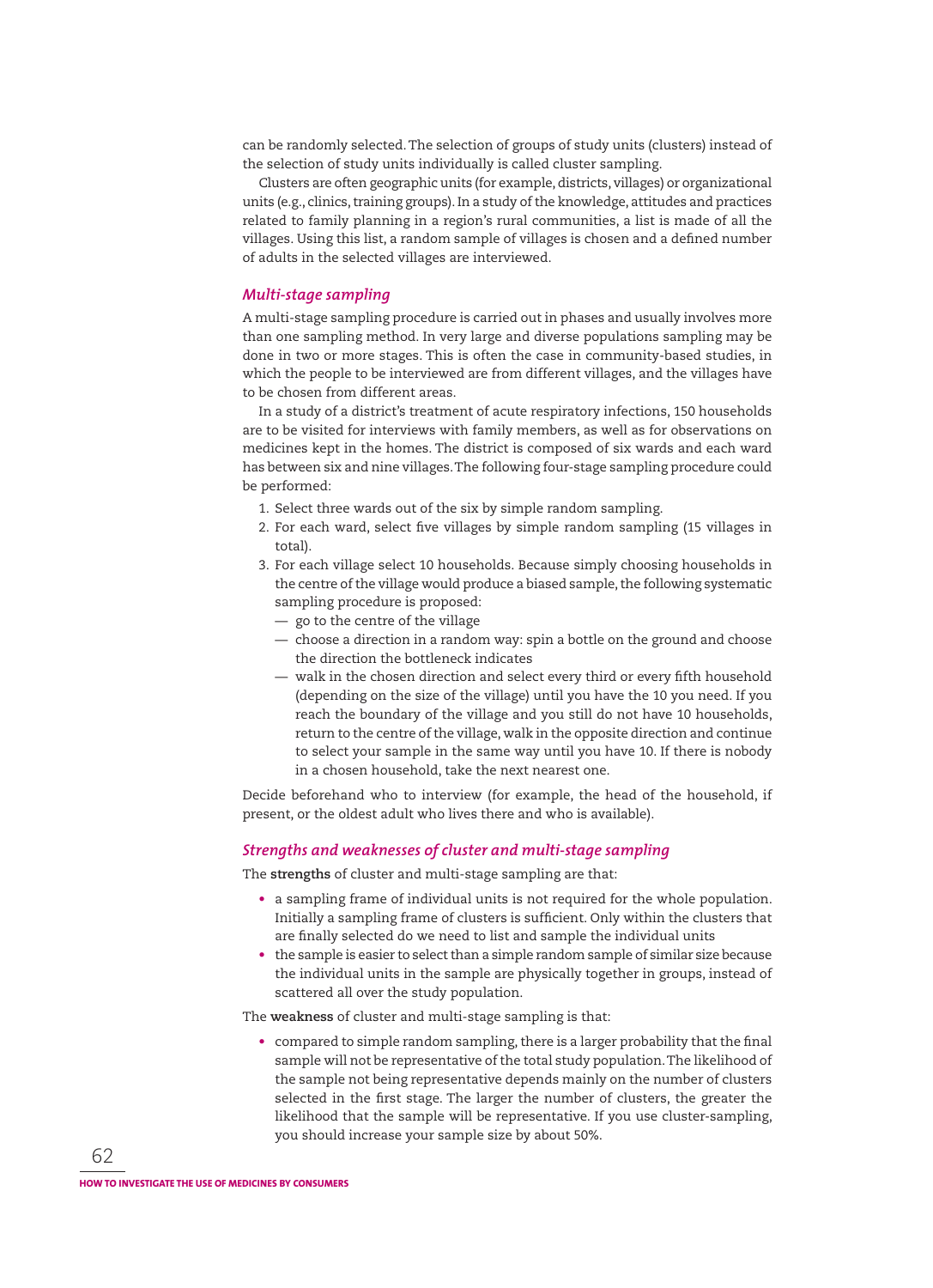# **5.5 Bias in sampling**

Bias in sampling is a systematic error in sampling procedures that leads to a distortion in the results of the study. Bias can also be introduced as a consequence of improper sampling procedures that result in the sample not being representative of the study population. For example, a study to determine the drug information needs of a rural population and plan a community drug use intervention failed to give a picture of the health needs of the total population because a nomadic tribe, which accounted for one-third of the total population, was left out of the study.

There are several possible sources of bias in sampling. The best known source of bias is non-response. In a survey trying to establish how men treat sexually transmitted infections (STIs), it was found that many men refused to answer certain questions, such as whether they had attended an STI clinic in the past month. It is possible that these men feared the consequences of disclosing such sensitive information to an outsider. The researchers may therefore not get a realistic picture of the treatment of STI in the community. Non-response is encountered mainly in studies where people are being interviewed or asked to fill in a questionnaire. They may refuse to be interviewed or forget to fill in the questionnaire. The problem lies in the fact that non-respondents in a sample may exhibit characteristics that differ systematically from the characteristics of respondents. There are several ways to deal with this problem and reduce the possibility of bias:

- data-collection tools (including written introductions for the interviewers to use with potential respondents) have to be pretested. If necessary, adjustments should be made to ensure better cooperation.
- if non-response is due to absence of the subjects, follow-up of non-respondents may be considered.
- if non-response is due to refusal to cooperate, a few extra questions to nonrespondents may be considered to discover to what extent they differ from respondents.
- another strategy is to include additional people in the sample, so that nonrespondents who were absent during data collection can be replaced. However, this can only be justified if their absence was very unlikely to be related to the topic being studied.

The bigger the non-response rate, the greater the need to take remedial action. It is important in any study to mention the non-response rate and to discuss honestly whether and how it might have influenced the results. Other sources of bias in sampling may be less obvious, but are at least as serious:

- **Studying volunteers only.** This produces selectivity (or bias) in assigning subjects to various groups. The fact that volunteers are motivated to participate in the study may mean that they are also different from the study population in the factors being studied. It is better to avoid using non-random procedures that introduce the element of choice.
- **Sampling of registered patients only.** Patients reporting to a clinic are likely to differ systematically from people using self-medication.
- **Seasonal bias.** It may be that the problem under study exhibits different characteristics in different seasons of the year. For this reason, data on the prevalence and distribution of malnutrition in a community, for example, should be collected during all seasons rather than just at one time. When investigating health services' performance, to give another example, one has to take into account that towards the end of the financial year shortages may occur in certain budget items which may affect the quality of services delivered.
- **Tarmac bias.** Study areas are often selected because they are easily accessible. However, these areas are likely to be systematically different from more inaccessible areas.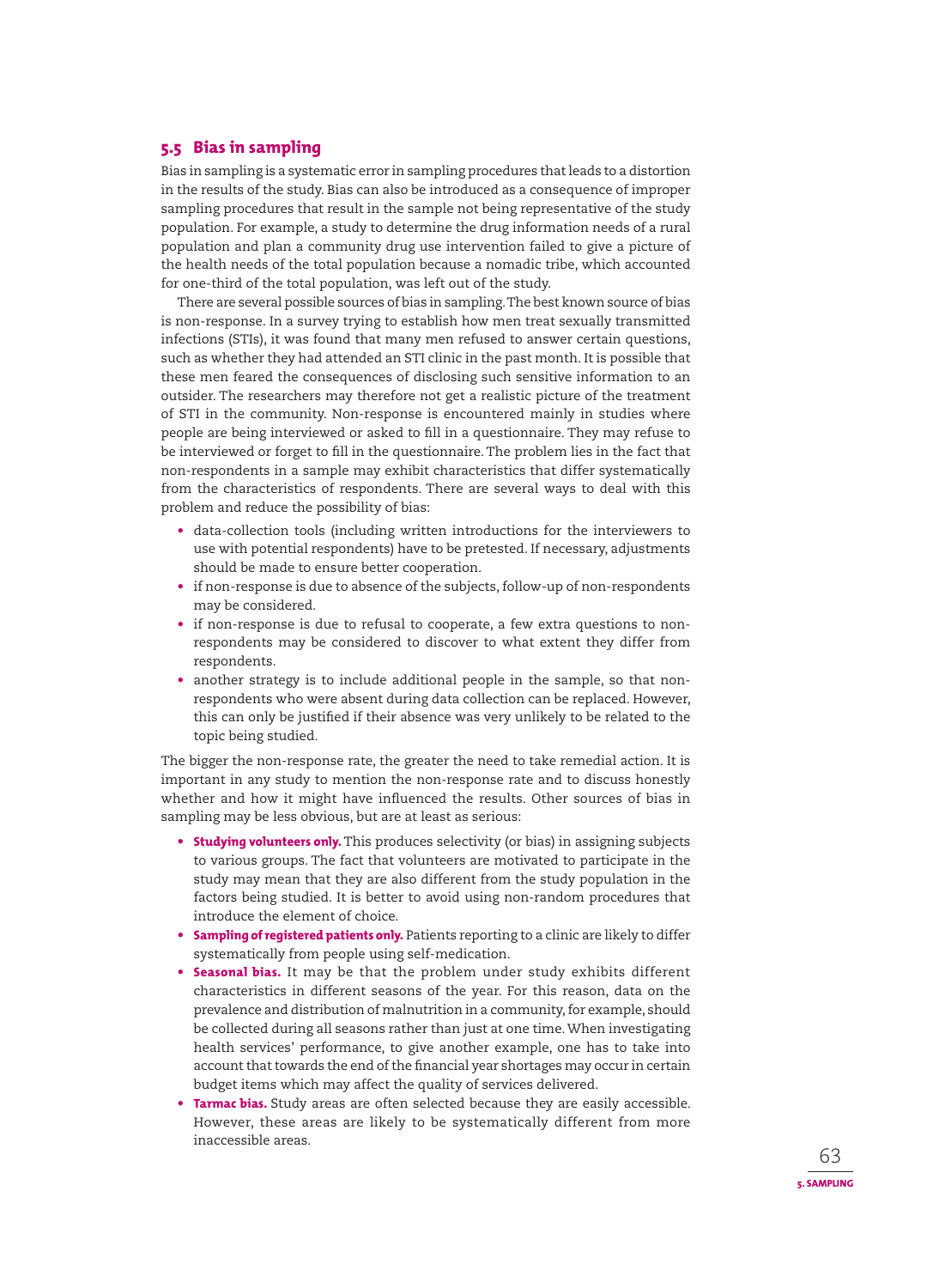If the recommendations from a study will be implemented in the entire study population, you should aim to draw a sample from this population in a representative way. If part way through the research new evidence suggests that the sample was not representative, this should be mentioned in any publication concerning the study, and care must be taken not to draw conclusions or make recommendations that are not justified.

## **5.6 Sample size**

We now have to determine our sample size. It is a widespread belief among researchers that the bigger the sample, the better the study becomes. This is not necessarily true. In general it is much better to increase the accuracy of data collection (for example, by improving the training of interviewers or by better pretesting of the data-collection tools) than to increase the sample size after a certain point.

In qualitative studies the aim is not to be representative of the population. The validity, meaningfulness and insights generated from such studies have more to do with the information richness of the cases selected, and the analytical qualities of the researcher than with the sample size. There are no rules for sample size in qualitative research. It depends on what one wants to know, the purpose of the study and practical factors. Often qualitative researchers refer to the redundancy criterion: that is when no new information is forthcoming from new sampled units, stop collecting data. One can also use pragmatic criteria in defining sample size, considering the amount of time it costs to do and transcribe the interviews and the number of sub-groups from which one will select respondents. A qualitative study with 40 informants is a relatively large study. Generally qualitative comparative studies have at least 10 informants per group.

In quantitative studies, as a general rule we can say that the desirable sample size is determined by the expected variation in the data: the more varied the data are, the larger the sample size we will need to attain the same level of accuracy. You need to consult a statistician, who can usually make precise calculations to determine the desirable sample size. Examples of such calculations follow below. For descriptive studies, we cannot say more than that the sample size needs to be large enough to reflect important variations in the population, but small enough to allow for intensive study methods. You should aim for at least 30 people in each group of interest. The EPI-Info 6.04 software includes an easy to use sample-size calculator.

In a study on reasons for non-use of oral rehydration therapy, you may decide to interview two categories of informants (non-users and users), and start with 20 to 30 interviews per category. This number could be increased if the data obtained for each category do not indicate a certain trend or if results are conflicting. The eventual sample size is usually a compromise between what is desirable and what is feasible.

A quantitative study should aim to quantify well-defined variables, for example, the proportion of under-five-year-olds treated with oral rehydration therapy. Sample size calculations are based on estimates of what these proportions are likely to be (informed guess or results of previous surveys). These estimates are made before selecting a sample. For a simple random sample the table can be used to determine the required sample size.

Example: The aim of the survey is to measure the proportion of people going to the village shop. Although there is no clear information on this, it is assumed that 40% of the people would go to a village shop. This is taken as the preliminary estimate, i.e. a population of 0.4 goes to the village shop. From table 3, it is seen that the desirable sample size for a proportion of 0.4 is 145.

Sampling size calculations for multi-stage sampling are more complicated. It is best to consult a statistician. Statistical advice is also needed to define sample sizes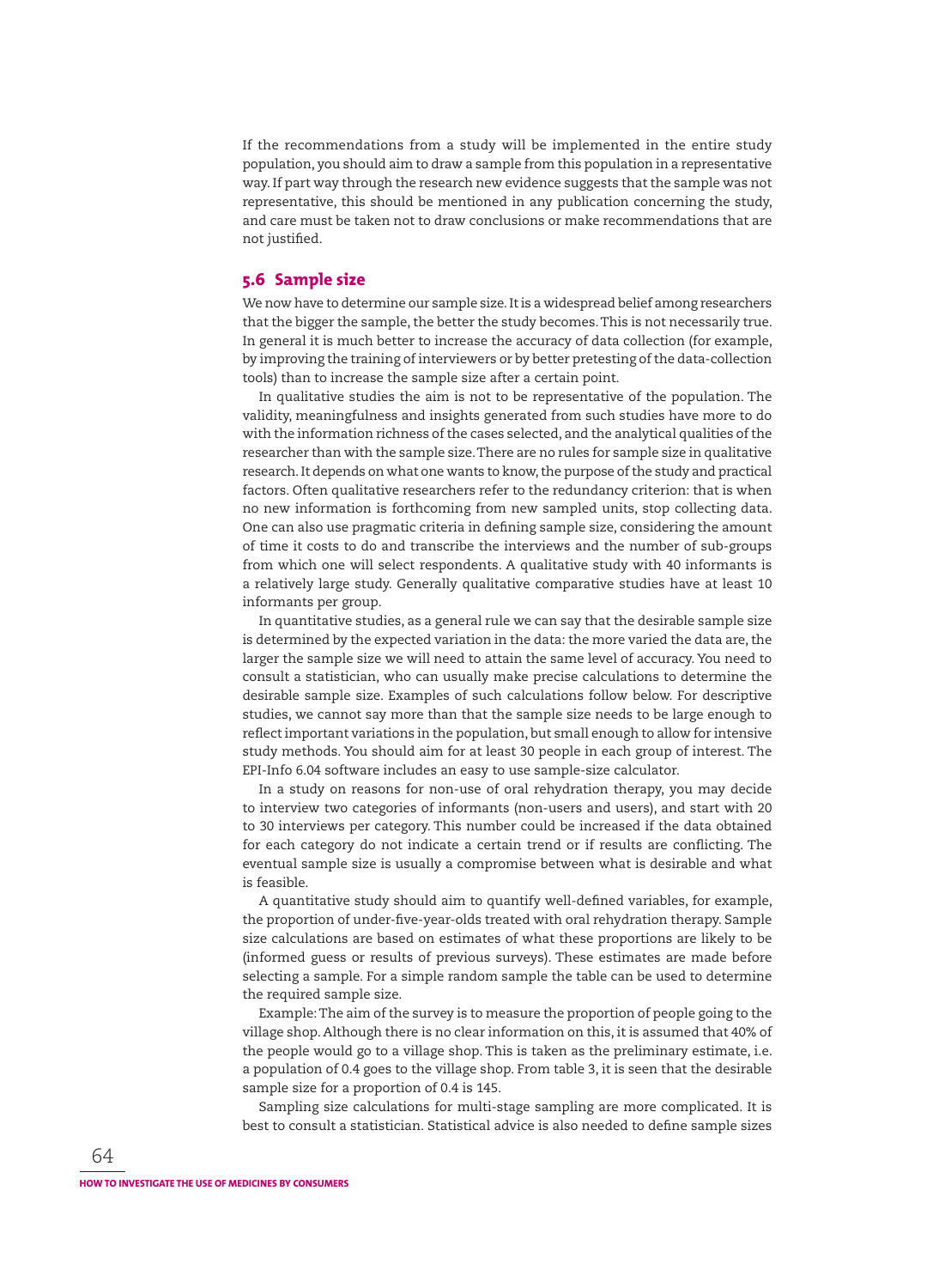#### **Table 3. Sample size for a simple random sample1**

| <b>ESTIMATED</b><br><b>PROPORTION</b> | <b>DESIRABLE</b><br><b>SAMPLE SIZE*</b> | <b>ESTIMATED</b><br><b>PROPORTION</b> |
|---------------------------------------|-----------------------------------------|---------------------------------------|
| 0.05                                  | 420                                     | 0.95                                  |
| 0.10                                  | 325                                     | 0.90                                  |
| 0.15                                  | 290                                     | 0.85                                  |
| 0.20                                  | 255                                     | 0.80                                  |
| 0.25                                  | 225                                     | 0.75                                  |
| 0.30                                  | 195                                     | 0.70                                  |
| 0.35                                  | 170                                     | 0.65                                  |
| 0.40                                  | 145                                     | 0.60                                  |
| 0.45                                  | 120                                     | 0.55                                  |
| 0.50                                  | 100                                     | 0.50                                  |

The desirable sample size is given in the middle (second) column. The table is entered using either the left (first) column or the right (third) column depending on whether the estimated proportion is less than or greater than 0.5

\* For the information of survey specialists: In this table the estimated S.E./p gradually increases from 0.10 for  $p = 0.5$  to 0.21 for  $p = 0.05$ 

for comparative studies (such as those done in evaluation studies when experimental groups are compared with control groups), where one wants to test differences between two groups. The desirable sample size can usually be calculated, with some assistance, if the researcher is able to make a rough estimate of the outcome of the study, and is clear about its main objectives and variables.

The feasible sample size is determined by the availability of resources:

- time
- human resources
- transport
- money.

Remember that if people are to be interviewed in their homes, it is often more timeconsuming to go and trace the people than to actually do the interview. In addition, remember that resources are not only needed to collect the information, but also to analyse it! If many variables are included in the study (which is usually the case in an exploratory type of study) the sample size should be relatively small to avoid problems during analysis. If one has few variables, one can afford to have a larger sample.

The following general rules may help to determine the desirable sample size of any given study:

- the desired sample size depends on the rates one expects for key variables.
- the desirable sample size also depends on the expected variation in the data (of the most important variables): the more varied the data, the larger the sample size one would need to attain the same level of accuracy. For descriptive studies it is important that the sample size is large enough to reflect important variations in the population, but small enough to allow for intensive study methods.
- the desirable sample size also depends on the number of cells one will have in the cross-tabulations required to analyse the results. A rough guideline is to have at least 20 to 30 study units per cell.

<sup>1</sup> Source: Lutz. W. 1982, ibid.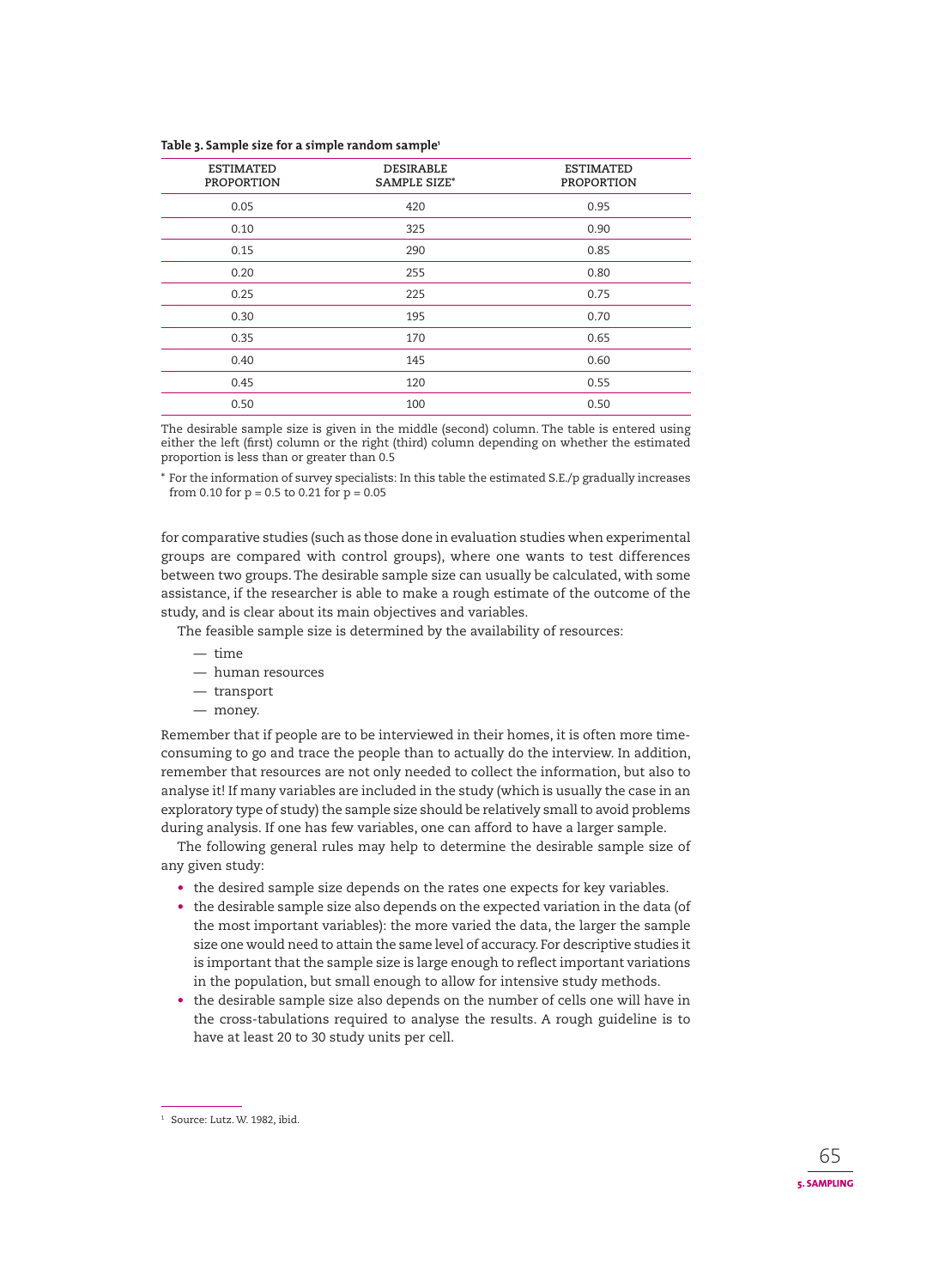## **References**

Hardon A et al (2001). Analysis of qualitative data. In: *Applied health research manual: Anthropology of health care*. Amsterdam, Het Spinhuis.

Hudelson PM (1994). Qualitative research for health programmes. Geneva, World Health Organization. WHO/MNH/PSF/94.3.Rev.l.

Lutz W (1982). *Sampling: how to select people, households, places to study community health*, 3rd ed. International Epidemiological Association. Edinburgh.

Varkevisser CM, Pathmanathan I, Brownlee A. (1992). *Designing and implementing health systems research projects*. Volume 2: Geneva, Health Sciences Division of the In ternational Development Research Centre and World Health Organization.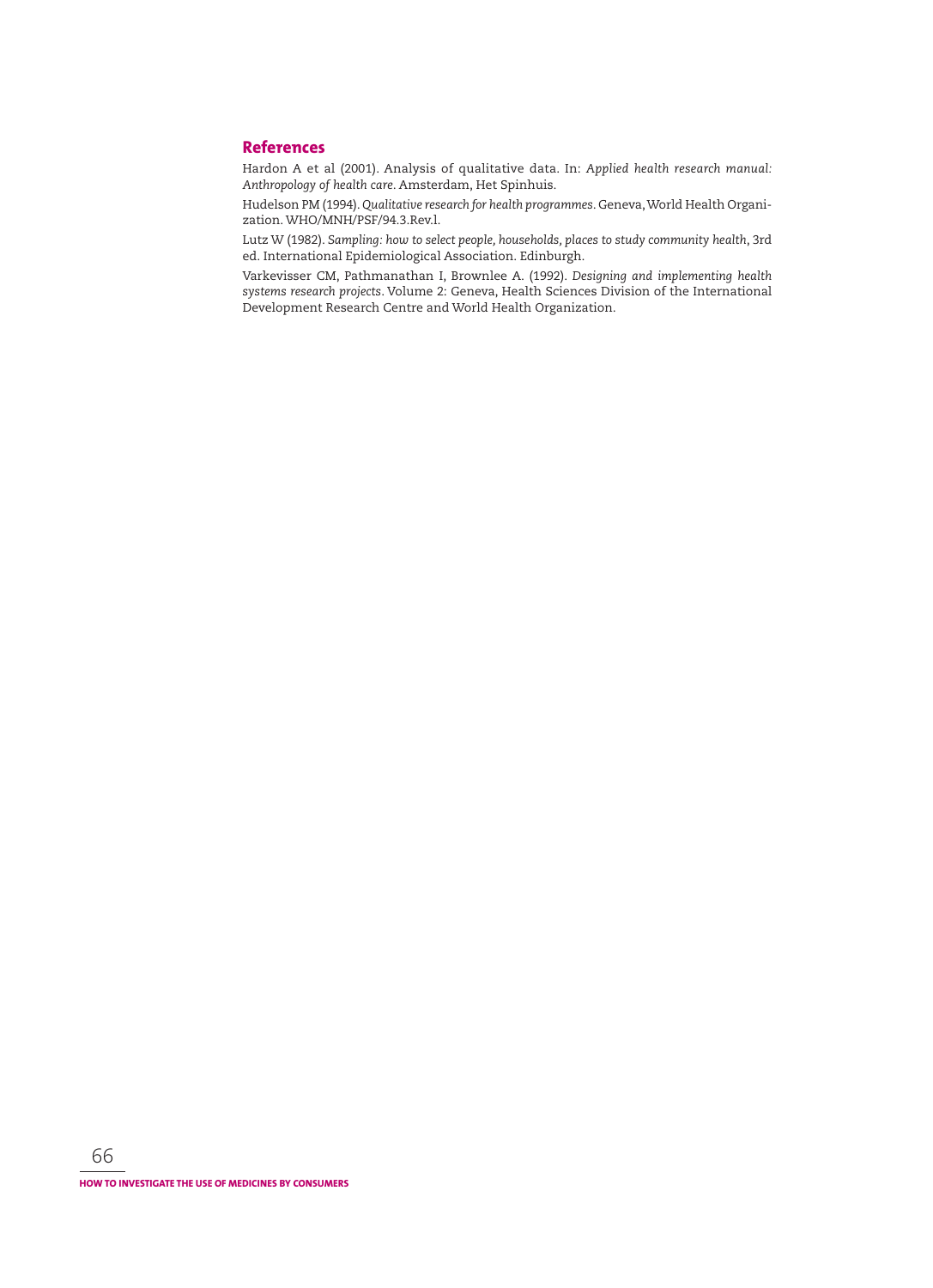# **Data analysis**

# **6.1 Introduction**

6

Before conducting a study, a plan for data processing and analysis should be prepared. Such a plan helps the researcher ensure that at the end of the study:

- all the necessary information has been collected
- unnecessary data that will never be analysed are not collected.

This means that the plan for data processing and analysis must be closely linked to the study objectives and research questions, as well as a list of relevant variables.

The procedures for analysis of data collected through qualitative and quantitative techniques are quite different. For *qualitative data*, it is a matter of expanding notes from interviews and/or transcribing tapes, and then ordering, describing, summarizing, and interpreting data obtained for each study unit or for each group of study units. Here the researcher starts analysing while collecting the data, so that questions that remain unanswered (or new questions that come up) can be addressed before data collection is over.

For *quantitative data*, the variables have been defined prior to the study. Variables are characteristics of persons, objects or phenomena that can take on different values. The values of variables can be expressed as numbers (for example age, expressed in years); such variables are called numerical variables. Or, they can be expressed in categories (for example, 'source of advice'; the categories for this variable are: no advice; family; health worker; pharmacist; and others). Such variables are 'categorical variables'. If you develop a problem analysis diagram in preparation for a field study, you identify factors that influence the core problem, see table 4.

Note that in the table, waiting time is easy to operationalize as a numerical variable. It can be measured in minutes. The other variables can be made operational as categorical variables. Operationalizing variables means making them measurable. To measure knowledge, you could, for example, ask five questions. 0-2 correct answers can be categorized as poor knowledge, 3 as reasonable, and 4 to 5 as good knowledge. Availability of antibiotics can be measured by using a list of five different antibiotics that every health facility should have as a minimum. Likewise, availability of only 0–2 of these antibiotics could be categorized as poor, 3 as reasonable, and 4 to 5 as good.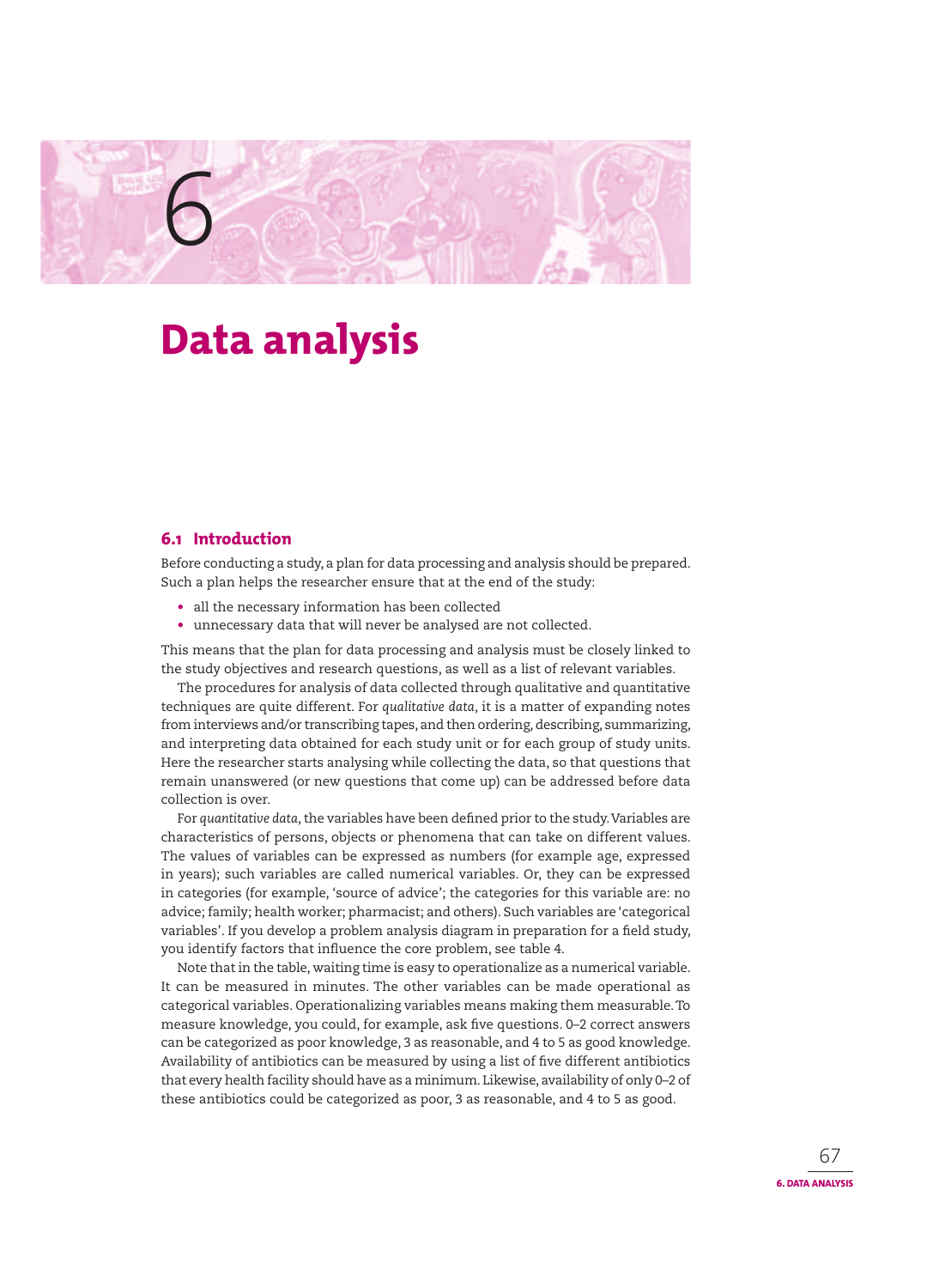| Table 4. Factors rephrased as variables     |                                          |  |  |
|---------------------------------------------|------------------------------------------|--|--|
| FACTORS AS PRESENTED IN A                   | REPHRASED                                |  |  |
| PROBLEM ANALYSIS DIAGRAM                    | <b>AS VARIABLES</b>                      |  |  |
| Long waiting time                           | Waiting time                             |  |  |
| Absence of antibiotics                      | Availability of antibiotics              |  |  |
| Inadequate dispensing of antibiotics        | Appropriateness of antibiotic dispensing |  |  |
| Lack of knowledge on how to use antibiotics | Knowledge of antibiotic use              |  |  |

Preparation of a plan for data processing and analysis will provide you with better insight into the feasibility of the analysis to be performed, as well as the resources that are required. It also provides an important review of the appropriateness of your data-collection tools. When developing the plan it is very helpful to prepare dummy tables and charts of data.

Note: The plan for processing and analysis of data must be prepared before the data are collected in the field, so that it is still possible to make changes in the list of variables or the data-collection tools. This chapter gives you an overview of what you should consider when preparing such a plan.

# **6.2 Sorting and ordering data**

An appropriate system for sorting data is important for facilitating subsequent processing and analysis. It is useful first to sort the data by type of instrument used. The data collected can, for example, be filed as:

- records of FGDs
- expanded notes of semi-structured interviews
- questionnaires
- reports of simulated client visits
- inventories of personal medicines.

Within each of these types of data, you may have different study populations. It is useful to number the questionnaires and field notes belonging to each of these categories separately. You would number them separately by sex: so F1, F2 etc; and M1, M2. Numbering of questionnaires is important as it allows you to process and analyse the data in an efficient way; and it ensures privacy for the respondents. You can also use colour-coding to facilitate ordering of your materials, using a marker or different colour of paper for different types of data.

# **6.3 Making quality control checks**

When conducting qualitative or quantitative studies you should check each observation or interview in the field, to ensure that all the information has been properly collected and recorded. Before and during data processing, the information should be checked again for *completeness and internal consistency*.

If a questionnaire has not been filled in completely you will have missing data for some of your variables. If there are many missing items in a particular questionnaire, you may decide to exclude the whole questionnaire from further analysis. If an inconsistency is clearly due to a mistake made by the researcher or assistant, it may still be possible to check with the person who conducted the interview and to correct the answer. If the inconsistency is less clearly a mistake in recording, it may be possible (in a small-scale study) to return to the respondent and ask for clarification.

If it is impossible to correct information that is clearly inconsistent, you may consider excluding this particular part of the data from further processing and analysis. If a certain question produces ambiguous or vague answers throughout, the whole question should be excluded from further analysis.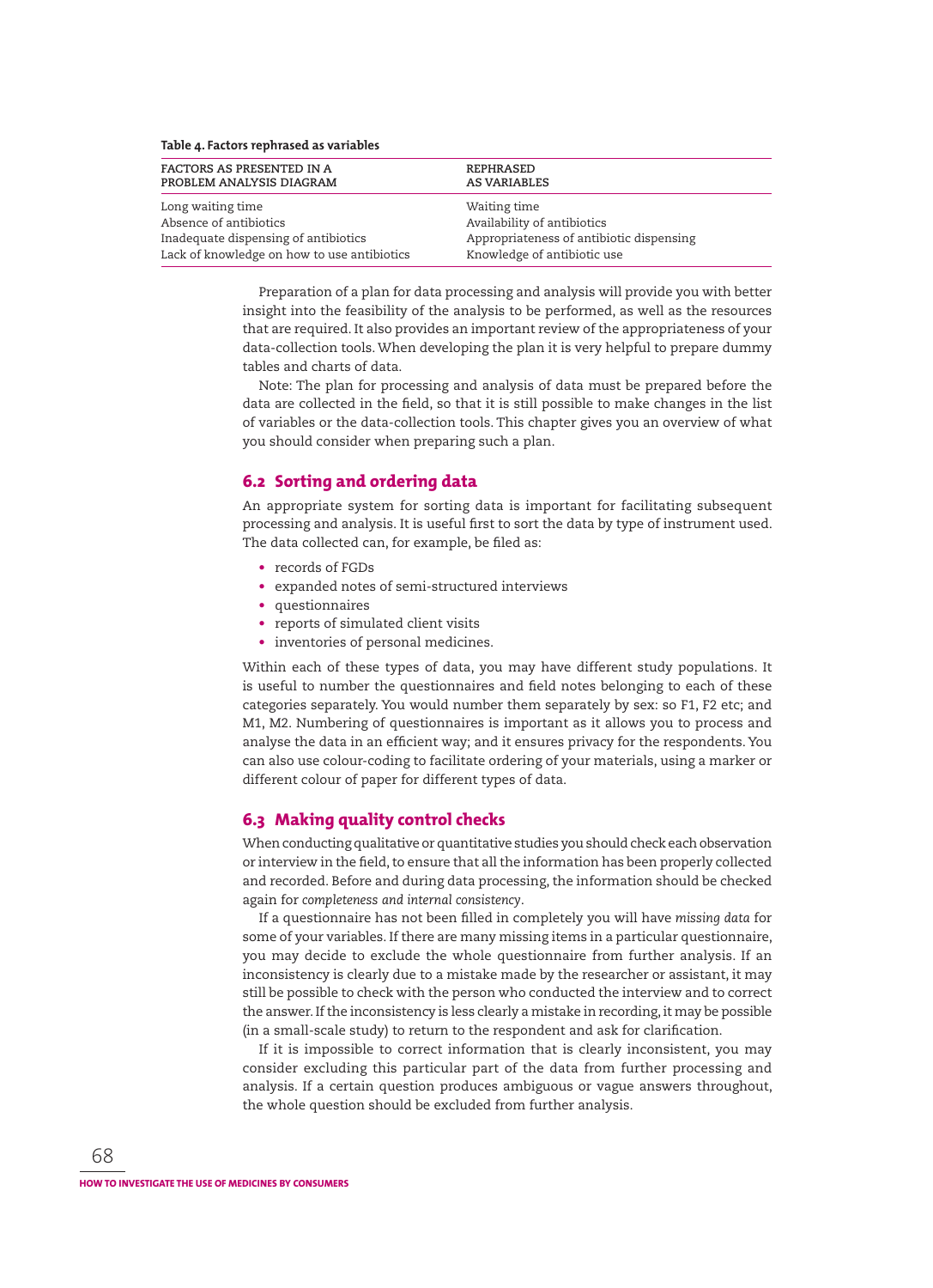Note: A decision to exclude data should be considered carefully, as it may affect the validity of the study. You should keep an accurate count of how many answers to specific questions and/or questionnaires you have had to exclude because of incompleteness or inconsistency, and discuss this point in your final report.

## **6.4 Processing qualitative data**

In qualitative studies using techniques such as observation and semi-structured interviews, variables have not been identified prior to data analysis. Data processing and analysis in such studies are ongoing processes. Try to expand and organize these notes as soon as you can during and after the fieldwork. Immediately after each interview or FGD, make sure to transform raw field notes into a well-organized set of notes. During the interviews it is not necessary to do a word-for-word trans cription. You should make enough notes, with key statements that can be expanded for analysis. When reading through/reviewing such expanded field notes you may find that, no matter how good the discussion guidelines were, the informants jump from topic to topic. You may also find that your notes contain information that is not immediately useful, or is totally irrelevant. As such data may be useful later on do not discard them.

To make the analysis easy, qualitative data have to be ordered. Ordering is best done in relation to the research questions or discussion topics. If you have a lot of data, it is helpful to use codes for ordering the data. The list of topics/questions in your interview guide can serve as an initial set of codes. Read through the expanded notes of your interviews and/or transcripts of tapes to add to this list of codes. Unexpected topics may come up. Codes for these topics should be included in the analysis. You may need to review your data several times before you decide on a final coding system.

Unlike quantitative data, where codes are usually numbers, the codes for qualitative data are usually *labels* which can be remembered easily. In an FGD about treatment of common illnesses in a village, you might code the data in the following way:

| Cause      | Causes of illness                          |
|------------|--------------------------------------------|
| Sign       | Signs of illness                           |
| Tx1-Person | Persons sought for first form of treatment |
| Tx1-Med    | Medicines used for first form of treatment |
| Tx1-Result | Result of first treatment                  |

Note: Devise codes that you and your co-researchers can easily understand. The codes should usually follow the topics of the discussion guide or of the checklist for observations.

Qualitative research findings are basically a set of texts (observations, interview records, reports of FGDs). In order to facilitate coding, make sure the texts have a wide margin. Once you have decided on the set of codes, you can apply them to the texts in the margins. Use the same codes where possible for the different datasets (observations, interviews etc.).

While reading through the texts, also make analytical notes: these are notes on the relation between factors; i.e. why people take drugs in specific irrational ways. Also make methodological notes: how did the interviewer influence the respondent? What additional questions need to be asked in a next round of interviews? What is unclear?

Data-processing and analysis in qualitative research is an ongoing process: data are summarized and new questions raised. Ideally in conducting qualitative research you have time to go back to the field to collect additional data or to verify conclusions.

Qualitative research involves processing of large amounts of textual data. This is usually done manually. Qualitative data analysis software is available, which can support data-processing. Such programmes help to organize, code, and search and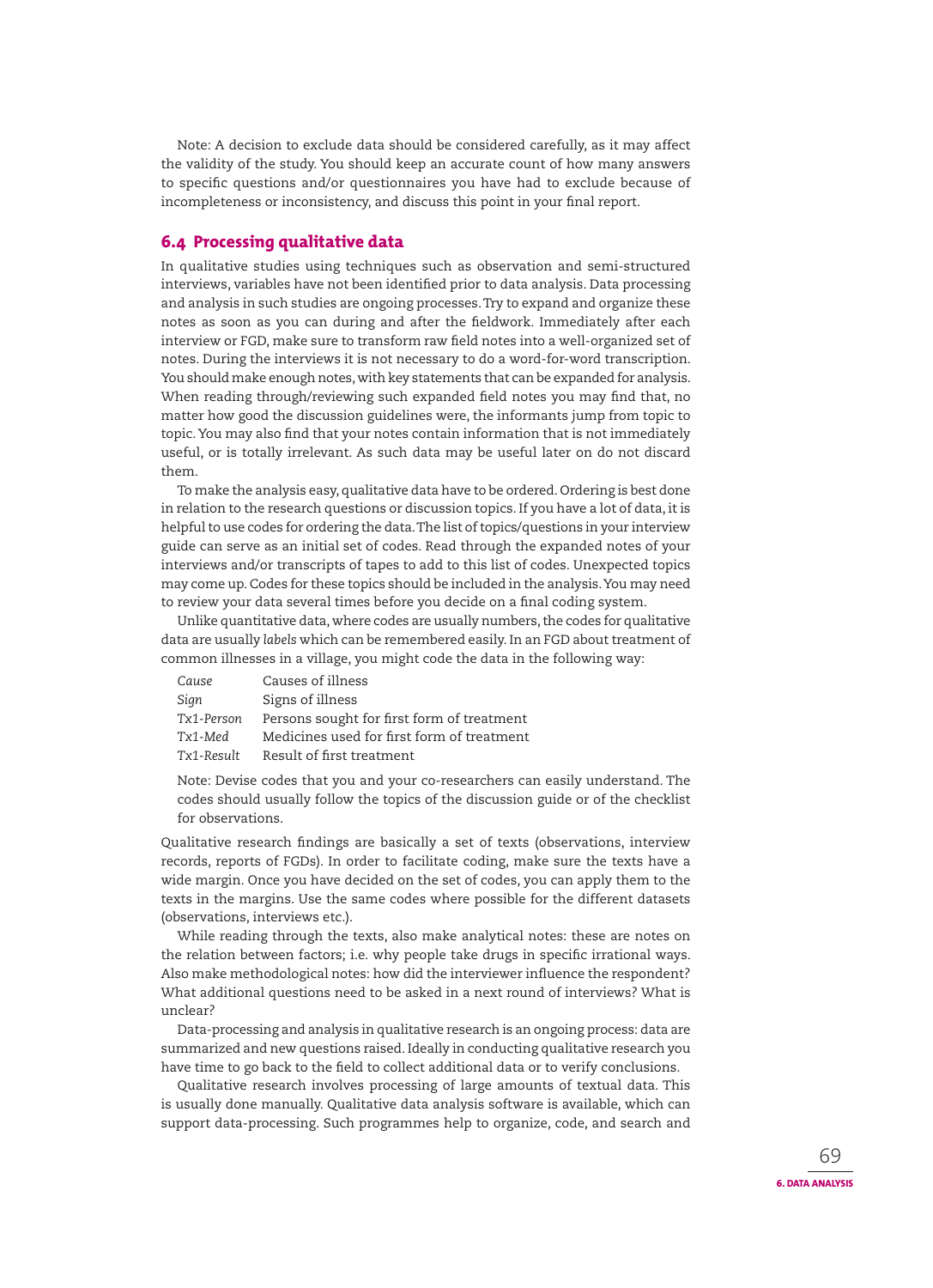retrieve data. Commonly used ones are Atlas (see: www.atlasti.de), Ethnograph (see: www.QualisResearch.com) and Kwalitan (see: www.kwalitan.net). In this chapter we focus on manual processing and analysis. If you understand how to analyse qualitative data manually, you will also be able to apply the principles to a computer assisted anlaysis. It continues to be the researcher who determines all the steps in the process.

# **6.5 Analysing qualitative data**

After sorting and processing the data, they have to be analysed. The first step is to list the data that belong together. After coding the data, we list all the data that have been given the same code, e.g. all the different '*signs*' of fever. The data are usually summarized in tables. The data collected in your fieldwork on types of fever suffered by children, and the treatments used can be summarized in table 5.

| -                                 |                                                  |                              |                                  |
|-----------------------------------|--------------------------------------------------|------------------------------|----------------------------------|
| TYPE OF<br><b>CHILDHOOD FEVER</b> | NUMBER OF<br><b>RESPONDENTS</b><br>WHO REPORT IT | SIGNS AND<br><b>SYMPTOMS</b> | <b>TREATMENTS</b><br><b>USED</b> |
|                                   |                                                  |                              |                                  |
|                                   |                                                  |                              |                                  |
|                                   |                                                  |                              |                                  |
|                                   |                                                  |                              |                                  |
|                                   |                                                  |                              |                                  |
|                                   |                                                  |                              |                                  |

#### Table 5. Summary of fieldwork data

#### **Figure 6. Flow of events in childhood illnesses in the Philippines**  (Hardon, 1991)



Data can also be summarized in flowcharts. In a study in the Philippines on self-care of childhood diseases, it was found that respondents often use the word 'hiyang' to describe the suitability of a medicine for an individual. A medicine can be 'hiyang' for one child and not for another. Based on the results of the study the following flow-chart was developed summarizing the decisions people take in treating health problems, see figure 6.

In analysing qualitative data you should try to identify **why** certain practices occur. In a study on the treatment of childhood diarrhoea, when reading through all the answers to the relevant question(s) we may find, for example, that mothers differentiate between general causes for contracting diarrhoea, like drinking bad water, and the cause of their own child having diarrhoea: bad luck. We may also gain insight by looking at the indigenous concepts that people use to explain their views. When discussing the causes of diarrhoea, informants may, for example, think that diarrhoea is a 'hot' condition.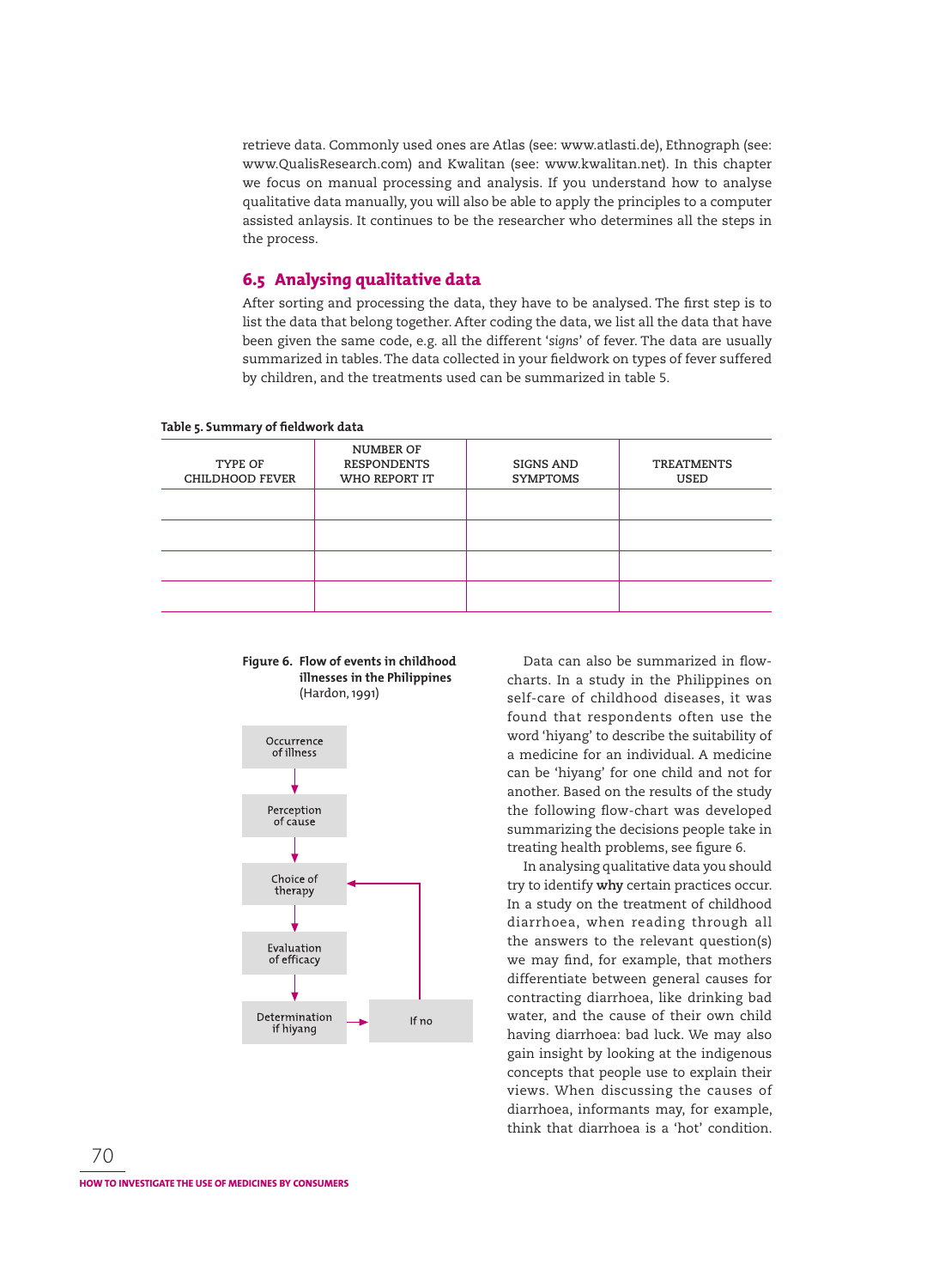They would then naturally perceive 'heat' as being the actual cause of the diarrhoea and not a contaminated water supply. Hot-cold notions are common in traditional medical systems. Such concepts are also applied by informants to their choice of medicines used to treat a number of health problems. If the cause of diarrhoea is excessive 'heat', they then consider it only logical to take 'cooling' medications.

In answering the question 'What self-medication do people apply in case of childhood diarrhoea?' a researcher may wish to make a qualitative statement, explaining how people interpret the signs of diarrhoea and what they consider appropriate treatment. Such qualitative statements may be accompanied by a table providing quantitative data on the pattern of treatment. The importance of the qualitative statement is that it explains how people perceive diarrhoea and its treatment and *why* a certain treatment is preferred. The quantitative data can show *how often* specific causes and treatments were mentioned, and how often certain treatments were given.

The results of qualitative studies form parts of a jigsaw puzzle; the researcher is trying to find out how they fit together. Such analysis is a continuous process. A multimethod approach is used to verify conclusions; and cross-check findings. Observations can be used to check if people really do what they say they do.

In writing up the results of your study, try to make the report lively. Use casehistories and actual quotes from your respondents that are typical and can illustrate your findings. Do not simplify reality; illustrate how differences also occur.

# **6.6 Processing quantitative data**

Quantitative data collected with questionnaires or other methods containing a structured set of open and closed questions or observations are easier to process. Prior to processing the data, variables which are being measured have to be listed.

For *numerical variables*, decisions concerning how to categorize numerical data can be made *after* they have been collected. For example, for the variable 'age' in the inventory of personal medicines, you may decide to have two age groups: 40 and above, and age below 40, with an equal number of respondents in each category. You may also want to have three categories: 20–29, 30–39, and 40 upwards.

For *categorical variables*, the categories have sometimes been decided on beforehand, especially for closed questions. The responses to open-ended questions can be categorized in two steps:

**First**, list the responses for each question; read through the whole list of answers. Then start giving codes for the answers that you think belong together.

**Second**, try to find a label for each category. After some shuffling you usually end up with 4 to 6 categories. Note again that you may include a category 'others', but that it should be as small as possible, preferably containing fewer than 5% of the total answers.

Coding is important for quantitative studies. If data are entered into a computer for subsequent processing and analysis, it is essential to develop a *coding system*. For computer analysis, each category of a variable is usually given a number, for example, the answer 'yes' may be coded as 1, 'no' as 2 and 'no response' as 9. The codes should be entered on the questionnaires (or checklists) themselves. When finalizing your questionnaire you should insert a box for the code in the right margin of the page for each question. These boxes should not be used by the interviewer. They are only filled in afterwards during data processing. Take care that you have as many boxes as the number of digits in each code. For example:

*Yes (or positive response) code – 1 No (or negative response) code – 2 Don't know code – 9*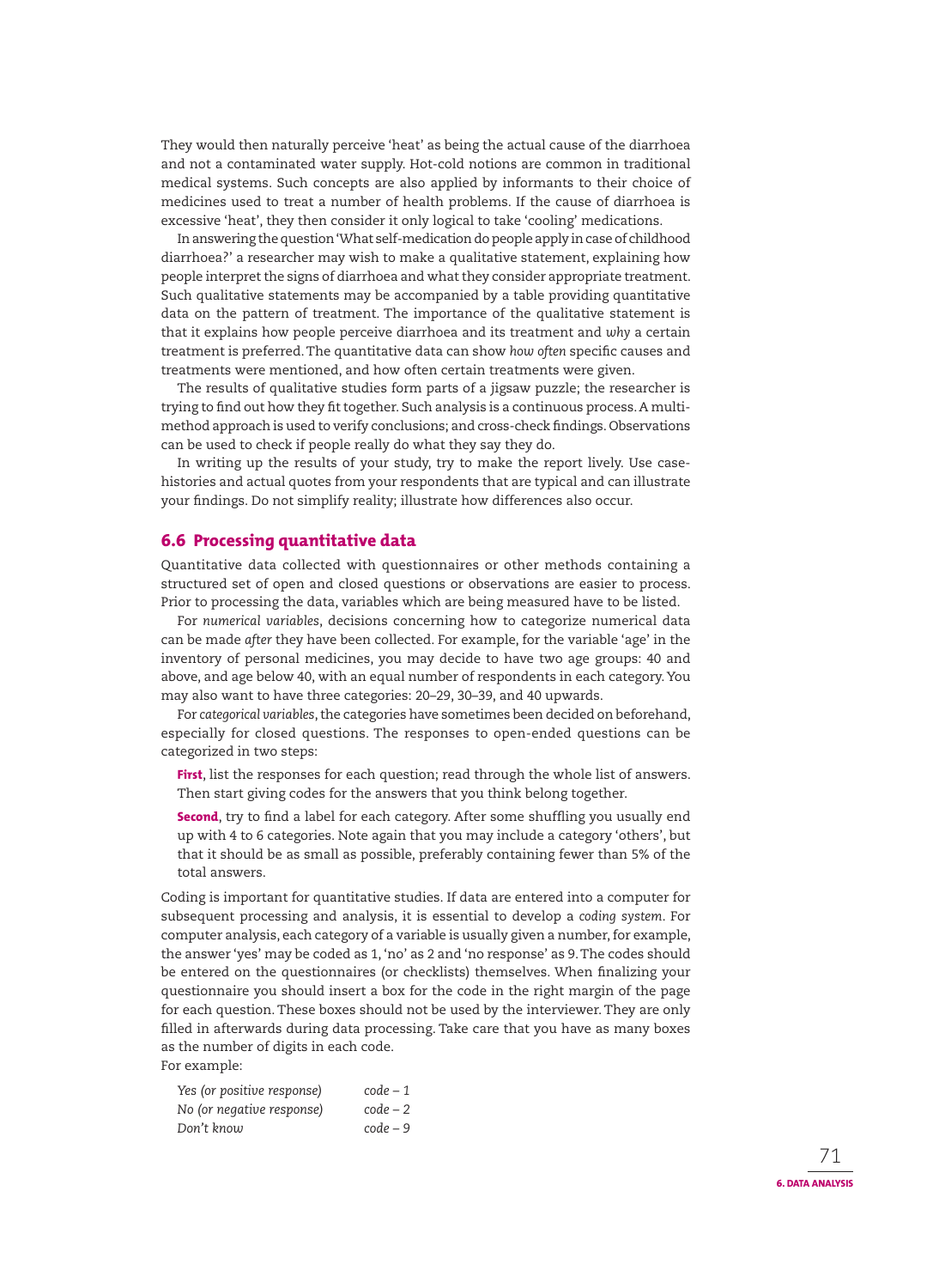Common responses should have the same code in each question, as this minimizes mistakes by coders.

Note: If you intend to process your data by computer, always consult a person experienced in computer processing before you finalize your questionnaire.

## **6.7 Analysing quantitative data**

In the manual analysis of quantitative data, it is best to first summarize the data in a so-called *data master sheet* to facilitate analysis. On a master sheet, all the answers of individual respondents are tallied by hand.

Examples of data master sheets that you can use to tally results from the illnessrecalls used in your field work exercise are given on the following pages.

Data are easier to tally from the master sheets than from the original questionnaires. Straight counts can be performed for key variables, such as "health worker advice", or "use of modern medicine". Using the data in the illness master sheet you can calculate the following four therapy-choice *measures*:

1. Percentage of total episodes which are *not* treated.

 This is calculated by dividing the number of episodes which are not treated with any form of medication (including home remedies) by the total number of episodes, multiplied by 100.

- 2. Percentage of total episodes treated with traditional treatment. This is calculated by dividing the number of episodes which are treated with traditional treatment by the total number of episodes, multiplied by 100.
- 3. Percentage of episodes seen by health worker. This is calculated by dividing the number of episodes in which health worker advice is sought by the total number of episodes, multiplied by 100.
- 4. Percentage of episodes self-medicated with medicines.

 This is calculated by dividing the number of episodes in which medicine is given without health worker advice by the total number of episodes, multiplied by 100.

Questionnaire data may be compiled or tallied by hand instead of using master sheets if it is difficult or impossible to put the information (such as answers to open-ended questions) in a master sheet. Hand compilation is also necessary if you want to go back to the raw data to make additional tabulations in which different variables are related to each other. In a survey, it is often useful to have several master sheets, depending on the nature and objectives of the study and whether you want to compare two or more groups.

Note: Take great care when filling in master sheets. You should verify that all totals correspond to the total number of study units (respondents). If not, all subsequent analytical work will be based on erroneous figures. There should be special columns for 'no response' or missing data, to arrive at accurate total figures. If a research assistant is entering the data, you should randomly check 5–10% of the entries. You can also have the data entry done twice, by different assistants. By comparing the master sheets for inconsistencies you can eliminate errors in entry.

From the data master sheets, simple tables can also be made with frequency counts for each variable. A frequency count is an enumeration of how often a certain measurement or a certain answer to a specific question occurs.

For example:

| Fever episodes treated with health worker advice    | 63. |
|-----------------------------------------------------|-----|
| Fever episodes treated without health worker advice | -74 |
| Total                                               | 137 |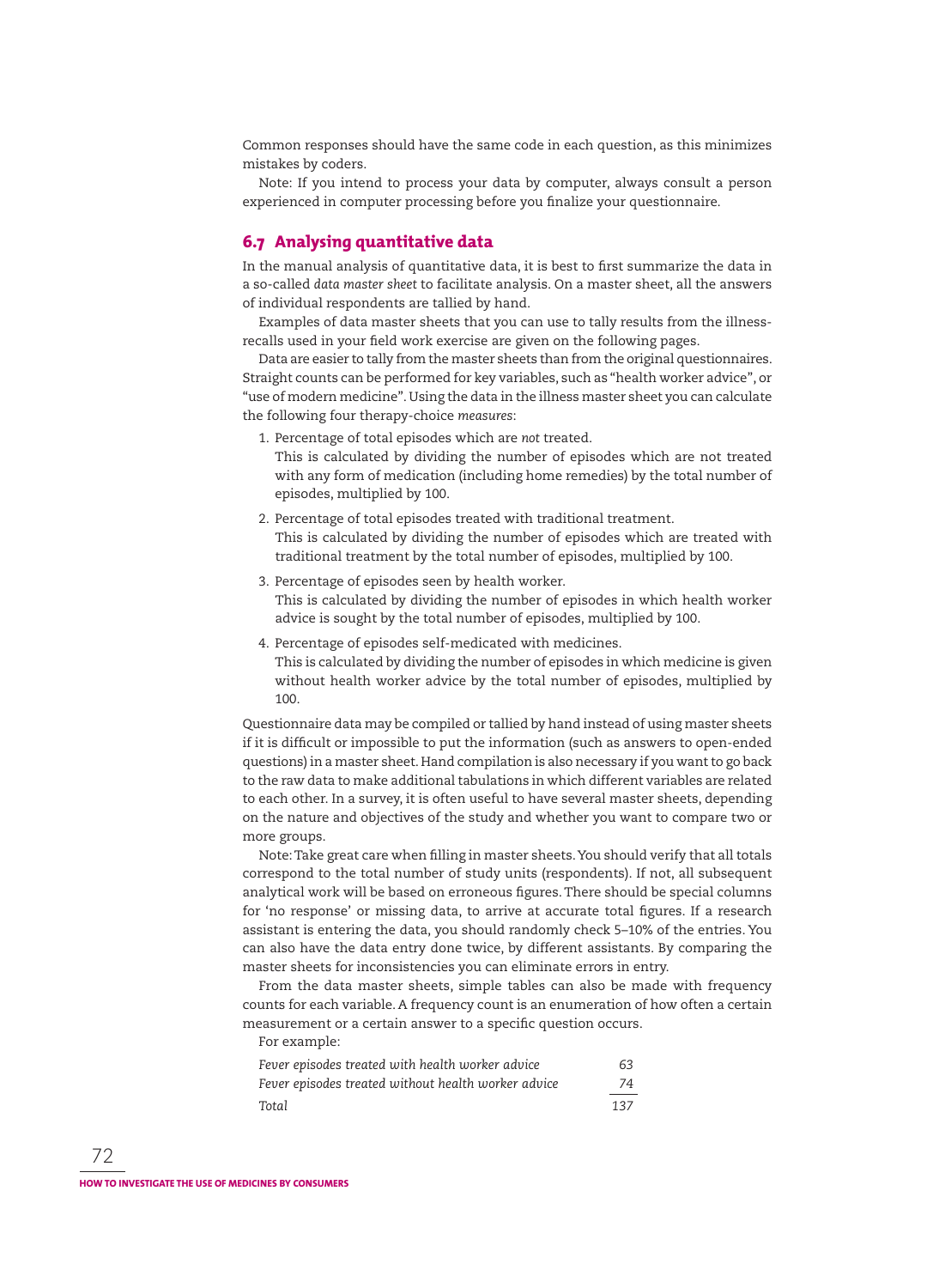## **ILLNESS MASTER SHEET**

| Sheet number:        |                                           |                     |                                   |                                   |                                                                                                  |
|----------------------|-------------------------------------------|---------------------|-----------------------------------|-----------------------------------|--------------------------------------------------------------------------------------------------|
| Date:                |                                           |                     |                                   |                                   |                                                                                                  |
| Respondent<br>number | Illness episode,<br>give a<br>description | Treatment<br>Yes/No | Health worker<br>advice<br>Yes/No | Modern<br>medicine used<br>Yes/No | Traditional<br>$% \left\vert \left( \mathbf{r}_{i}\right) \right\rangle$ medicine used<br>Yes/No |
|                      |                                           |                     |                                   |                                   |                                                                                                  |
|                      |                                           |                     |                                   |                                   |                                                                                                  |
|                      |                                           |                     |                                   |                                   |                                                                                                  |
|                      |                                           |                     |                                   |                                   |                                                                                                  |
|                      |                                           |                     |                                   |                                   |                                                                                                  |
|                      |                                           |                     |                                   |                                   |                                                                                                  |
|                      |                                           |                     |                                   |                                   |                                                                                                  |
|                      |                                           |                     |                                   |                                   |                                                                                                  |
|                      |                                           |                     |                                   |                                   |                                                                                                  |
|                      |                                           |                     |                                   |                                   |                                                                                                  |
|                      |                                           |                     |                                   |                                   |                                                                                                  |
|                      |                                           |                     |                                   |                                   |                                                                                                  |
|                      |                                           |                     |                                   |                                   |                                                                                                  |
|                      |                                           |                     |                                   |                                   |                                                                                                  |
|                      |                                           |                     |                                   |                                   |                                                                                                  |
|                      |                                           |                     |                                   |                                   |                                                                                                  |
|                      |                                           |                     |                                   |                                   |                                                                                                  |
|                      |                                           |                     |                                   |                                   |                                                                                                  |
|                      |                                           |                     |                                   |                                   |                                                                                                  |
|                      |                                           |                     |                                   |                                   |                                                                                                  |
|                      |                                           |                     |                                   |                                   |                                                                                                  |
|                      |                                           |                     |                                   |                                   |                                                                                                  |
|                      |                                           |                     |                                   |                                   |                                                                                                  |
|                      |                                           |                     |                                   |                                   |                                                                                                  |
|                      |                                           |                     |                                   |                                   |                                                                                                  |
|                      |                                           |                     |                                   |                                   |                                                                                                  |
|                      |                                           |                     |                                   |                                   |                                                                                                  |
|                      |                                           |                     |                                   |                                   |                                                                                                  |
|                      |                                           |                     |                                   |                                   |                                                                                                  |
|                      |                                           |                     |                                   |                                   |                                                                                                  |
|                      |                                           |                     |                                   |                                   |                                                                                                  |
|                      |                                           |                     |                                   |                                   |                                                                                                  |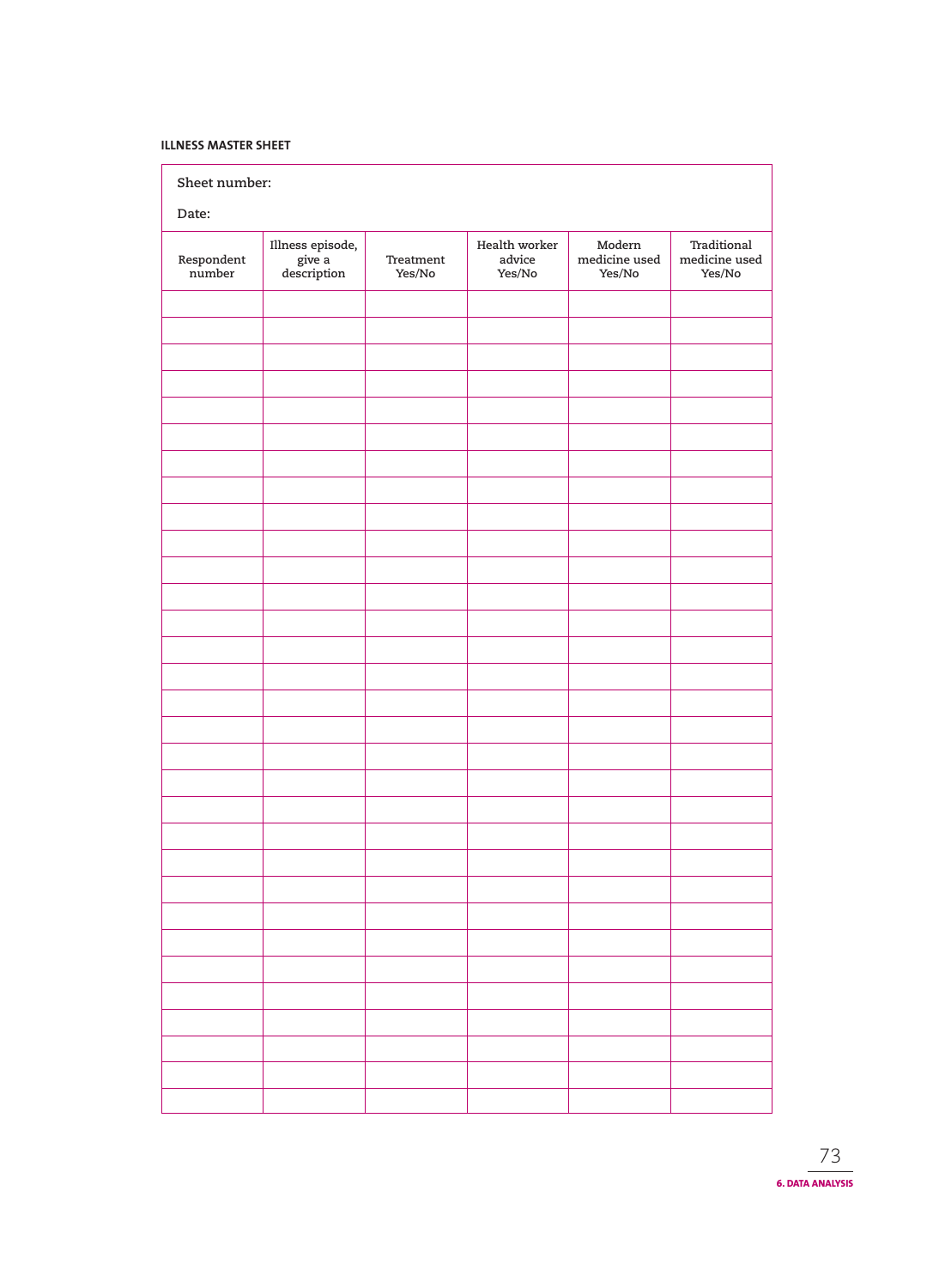## **MEDICINE MASTER SHEET**

**Sheet number:**

**Date:**

*Fill in one row for each modern medicine recorded.*

| Respondent<br>number | ${\bf Medicine}$<br>$\,$ name $\,$ | ${\tt Generic}$<br>$\qquad$ content | Illness for<br>which it is used | Source |
|----------------------|------------------------------------|-------------------------------------|---------------------------------|--------|
|                      |                                    |                                     |                                 |        |
|                      |                                    |                                     |                                 |        |
|                      |                                    |                                     |                                 |        |
|                      |                                    |                                     |                                 |        |
|                      |                                    |                                     |                                 |        |
|                      |                                    |                                     |                                 |        |
|                      |                                    |                                     |                                 |        |
|                      |                                    |                                     |                                 |        |
|                      |                                    |                                     |                                 |        |
|                      |                                    |                                     |                                 |        |
|                      |                                    |                                     |                                 |        |
|                      |                                    |                                     |                                 |        |
|                      |                                    |                                     |                                 |        |
|                      |                                    |                                     |                                 |        |
|                      |                                    |                                     |                                 |        |
|                      |                                    |                                     |                                 |        |
|                      |                                    |                                     |                                 |        |
|                      |                                    |                                     |                                 |        |
|                      |                                    |                                     |                                 |        |
|                      |                                    |                                     |                                 |        |
|                      |                                    |                                     |                                 |        |
|                      |                                    |                                     |                                 |        |
|                      |                                    |                                     |                                 |        |
|                      |                                    |                                     |                                 |        |
|                      |                                    |                                     |                                 |        |
|                      |                                    |                                     |                                 |        |
|                      |                                    |                                     |                                 |        |
|                      |                                    |                                     |                                 |        |
|                      |                                    |                                     |                                 |        |
|                      |                                    |                                     |                                 |        |
|                      |                                    |                                     |                                 |        |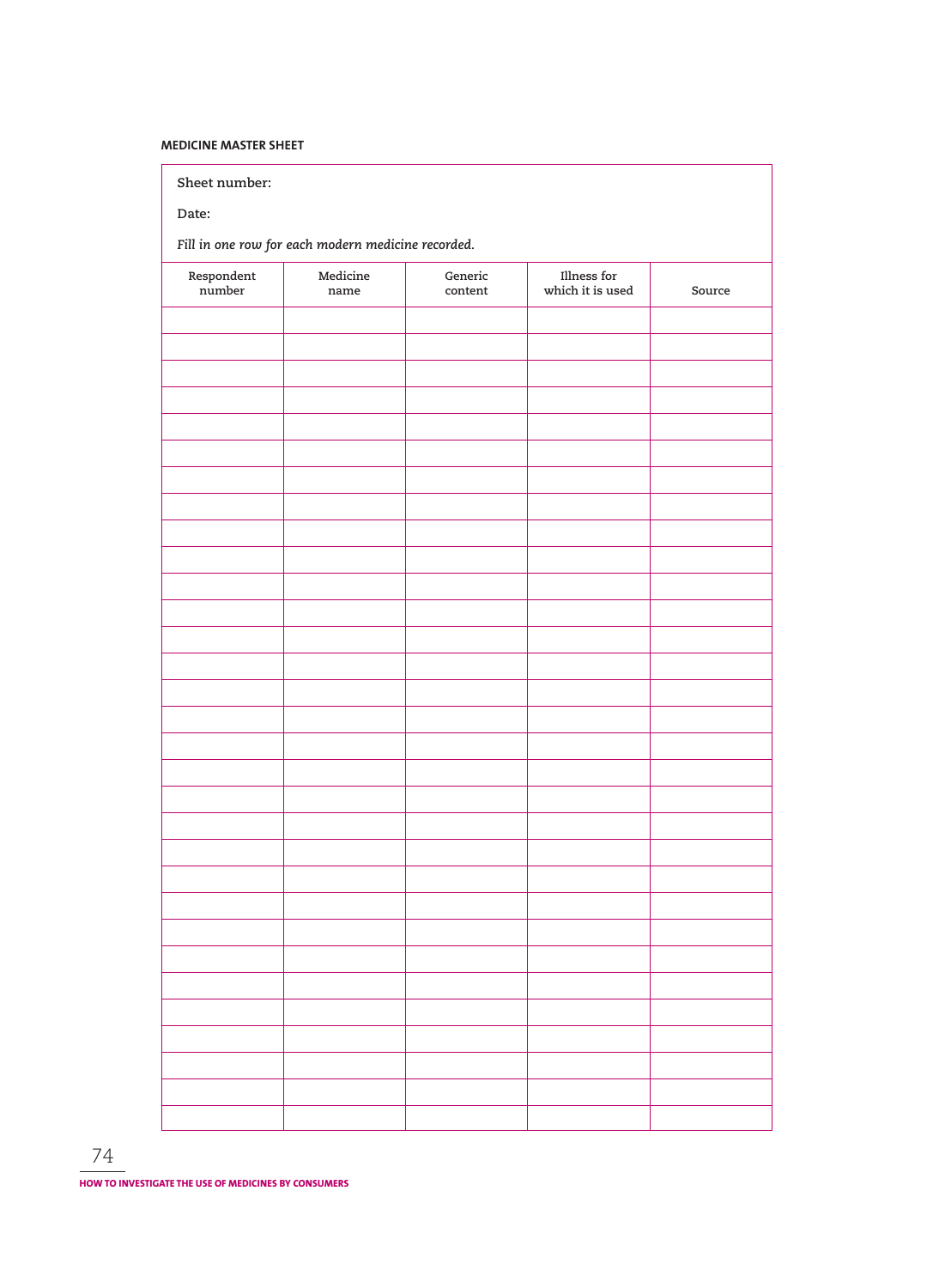If numbers are large enough it is better to calculate the frequency distribution in percentages (*relative frequency*). This makes it easier to compare groups than when only absolute numbers are given. In other words, percentages standardize the data. A percentage is the number of units in the sample with a certain characteristic, divided by the total number of units in the sample and multiplied by 100.

In the example above, the calculation of the percentage answers the question: If I had asked 100 people who had a fever episode, how many would have answered 'yes'? The percentage of people answering 'yes' would be:

$$
\frac{63}{137} \times 100 = 46\%
$$

A *frequency table* such as the following could then be presented:

| CATEGORY                        | <b>FREQUENCY*</b> | RELATIVE FREQUENCY |
|---------------------------------|-------------------|--------------------|
| Health worker advice sought     | 63                | 46%                |
| Health worker advice not sought | 74                | 54%                |
| Total                           | 137               | 100%               |

**Table 6. The extent to which health worker advice is sought in fever episodes** (N= 140)

\* missing values 3

Note: Sometimes data are missing due to non-response or (in oral interviews) nonrecording by the interviewer. Usually you do not use missing data in the calculation of percentages. However, the number of missing data is a useful indication of the quality of your data collection and, therefore, this number should be mentioned, see table above.

Be careful: 'Don't know' is *not* to be taken as a non-response. If applicable, a category 'don't know' should appear in the data master sheet and in the frequency table.

## *Cross tabulations*

In addition to making frequency counts for one variable at a time, it may be useful to combine information on two or more variables to describe the problem or to arrive at possible explanations for it; or simply to compare between groups. For this purpose it is necessary to design *cross-tabulations*. To visualize how the data can be organized and summarized, it is useful at this stage to construct so-called *dummy cross-tabulations*.

A dummy table contains all elements of a real table, except that the cells are still empty. In the personal inventory of medicines, one of your objectives may be to compare the number of medicines that women have in their bags with those of men. A dummy table for this comparison is given below.

In a research proposal, dummy tables should be prepared to show the major relationships between variables.

Note: It is extremely important to determine before you start collecting the data what tables you will need to assist you in looking for possible explanations of the

|       | NUMBER CARRYING LESS<br>THAN TWO DIFFERENT KINDS<br>OF MEDICINES | NUMBER CARRYING TWO OR<br>MORE DIFFERENT KINDS<br>OF MEDICINES | TOTAL |  |  |
|-------|------------------------------------------------------------------|----------------------------------------------------------------|-------|--|--|
| Men   |                                                                  |                                                                |       |  |  |
| Women |                                                                  |                                                                |       |  |  |
| Total |                                                                  |                                                                |       |  |  |

#### **Table 7. Number of personal medicines carried in their bags to the course by men and women**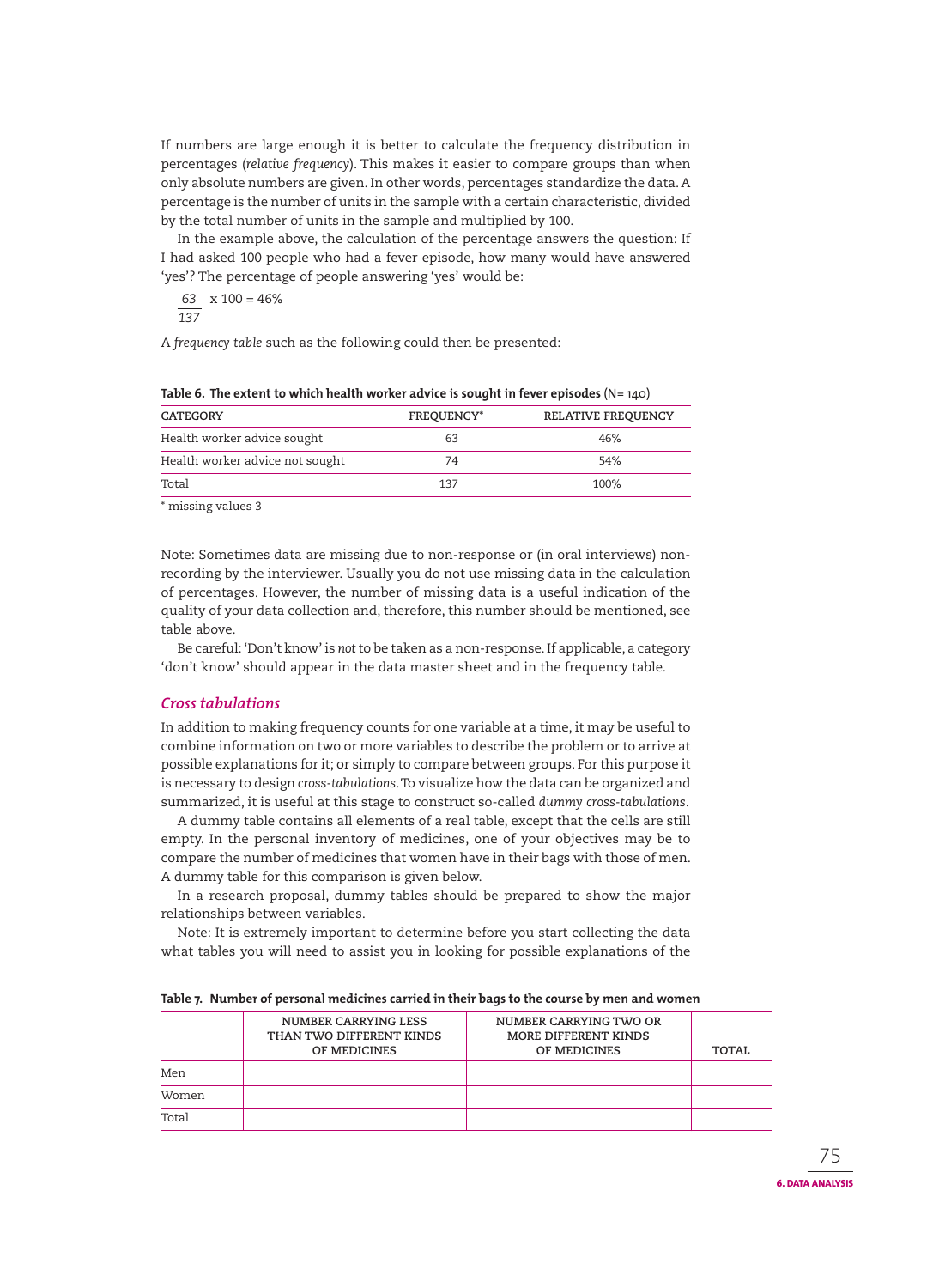problem you have identified. This will prevent you from collecting too little or too much data in the field. It will also save you much time at the data processing stage. Take care not to embark on an unstructured comparison of all possible variables. The dummy tables to be prepared follow from the specific objectives of the study.

When preparing the dummy tables, consider the following rules:

If a dependent and an independent variable<sup>1</sup> are cross-tabulated, the independent variable is usually placed vertically (at the left side of the table in a column) and the dependent variable horizontally along the top of the table. All tables should have a clear title and clear headings for all rows and columns.

All tables should have a separate row and a separate column for totals to enable you to check if your totals are the same for all variables and to make further analysis easier. All tables related to each objective should be numbered and kept together so the work can be easily organized, and the writing of the final report will be simplified.

To further analyse and interpret the data, certain calculations or statistical procedures must usually be completed. Especially in large cross-sectional surveys and in comparative studies, statistical procedures are necessary if the data are to be adequately summarized and interpreted. When conducting such studies it is therefore advisable to consult a statistician from the start, in order that:

- correct sampling methods are used and an appropriate sample size is selected
- decisions on coding are made that will facilitate data processing and analysis and
- a clear understanding is reached concerning plans for data processing, analysis and interpretation, including agreement concerning which variables need simple frequency counts and which ones need to be cross-tabulated.

#### *Data processing: manually or by computer*

As you begin planning for data processing, you must decide whether to process and analyse the data: manually, using data master sheets or manual compilation of the questionnaires; or by computer, for example, using a microcomputer and existing software or self-written programmes for data analysis. Keep in mind that the people responsible for computer analysis should be consulted very early in the study, i.e. as soon as the questionnaire and dummy tables are finalized. Hand compilation is used when the sample size is small.

Before you decide to use a computer, you have to be sure that it will save you time or that the quality of the analysis will benefit from it. Note that feeding the data into a computer costs time and money. The computer should not be used if your sample is small and the number of variables large. The larger the sample, the more beneficial the use of a computer will be. Also be sure that the necessary equipment is available, as well as the necessary expertise.

A number of computer programmes are available on the market that can be used to process and analyse research data. The most widely used programmes are: Excel, a spreadsheet programme; Access, a data management programme; Epi Info version 6.04, a very consumer-friendly programme for data entry and analysis, which also has a word processing function for creating questionnaires, developed by the Centers for Disease Control, Atlanta, and WHO; and SPSS, which is a quite advanced Statistical Package for Social Sciences (by SPSS Inc.).

If you intend to use a computer, ask advice from an experienced person concerning which programme is the most appropriate for your type of data. Note that Epi Info may be freely used and copied. All the other programmes have copyrights.

The dependent variable is the variable that is under study. The researcher does not control this variable but observes it. 'Drug use in the treatment of fever cases' is, for example, a dependent variable. Researchers are usually interested in the effects of other, 'independent', variables on this variable, for example, the effect of the educational status of the mother on drug use practices.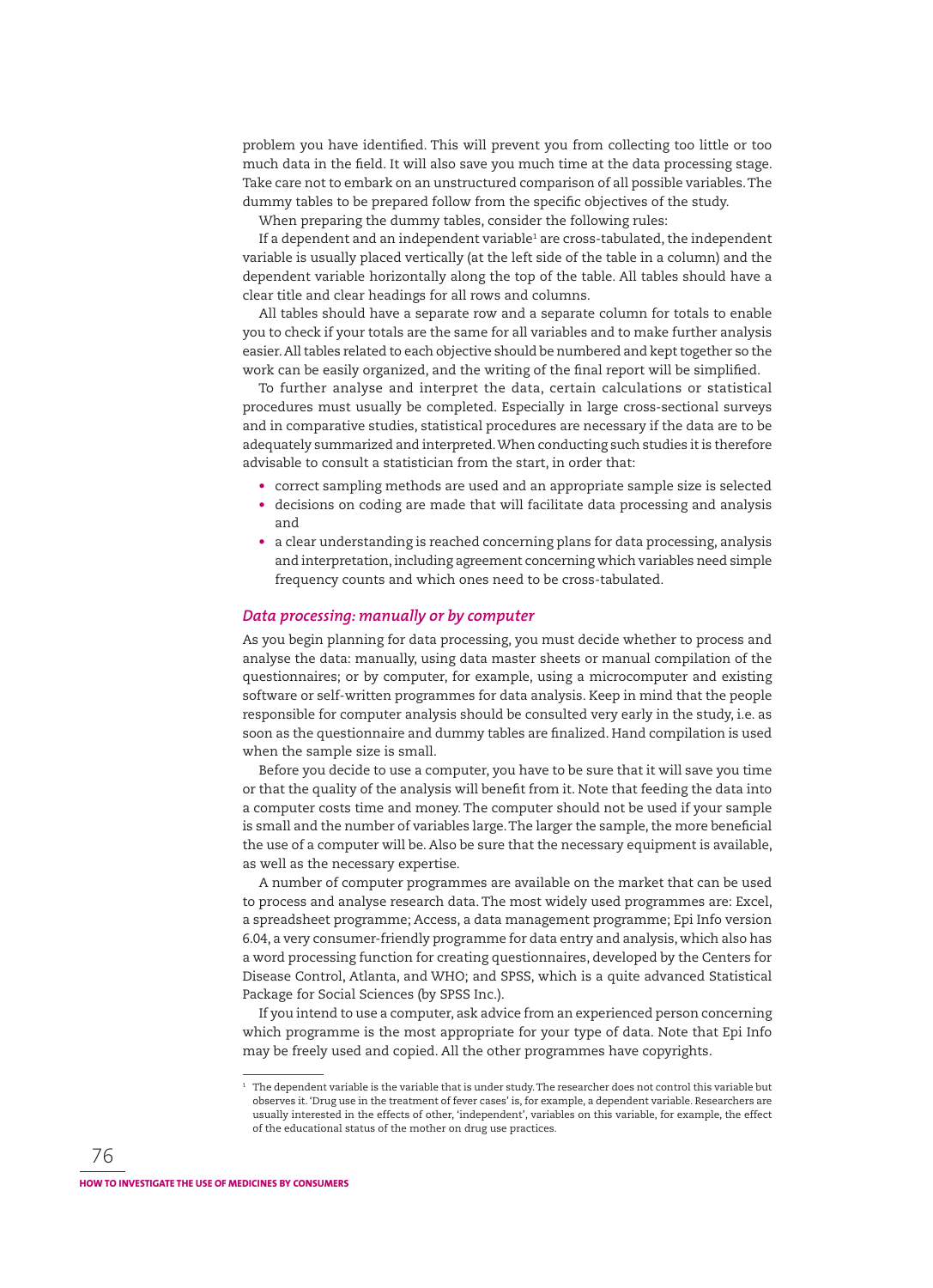# **6.8 Conclusion**

When making a plan for data processing and analysis always consider the following issues:

- time needed to expand notes and/or transcribe tapes of qualitative interviews
- the ways in which the collected qualitative and quantitative data will be sorted and ordered
- when and how you will perform quality control checks
- the ways in which you will process data; including descriptions of tables and data master sheets to summarize data, and whether all parts of the data should be processed by hand or computer
- how you will analyse data, including the preparation of dummy tables for analysis of quantitative data, the comparison of groups (if applicable), or the establishment of relationships between variables, guided by the objectives of the study
- an estimate of the total time needed for analysis and how long particular parts of the analysis will take
- whether additional staff are required for data-entry and the analysis
- an estimate of the total cost of the analysis.

A good plan for data processing and analysis will ensure that the data you collect do not end up unused in a drawer; and that you do not collect data which you do not need.

# **Additional reading and cited references**

Abramson JH, Abramson ZH (1999). *Survey methods in community medicine*, 5th ed. Edinburgh, Churchill Livingstone.

Debus M (1986). Methodological review: a handbook for excellence in focus group research. Washington, DC, Academy for Educational Development, HEALTHCOM. (To request a free copy write to: BASICS, Information Center, l600 Wilson Blvd., Suite 300, Arlington, VA 22209, e-mail tperez@basics.org).

Hardon A (1991). *Confronting ill health: medicines, self-care and the poor in Manila*. Quezon-City, Health Action Information Network.

Hardon A et al (2001). Analysis of qualitative data. In: *Applied health research manual: Anthro pology of health care*. Amsterdam, Het Spinhuis.

Hudelson PM (1994). *Qualitative research for health programmes*. Geneva, World Health Organization.WHO/MNH/PSF/94.3.Rev.l.

Varkevisser, CM, Pathmanathan I, Brownlee A. (1992). *Designing and implementing health*  systems research projects. Volume 2. Geneva, Health Sciences Division of the International Development Research Centre and the World Health Organization.

Scrimshaw SCM, Hurtado E (1987). *Rapid assessment procedures for nutrition and primary health* care. Tokyo, United Nations University/Los Angeles, University of California.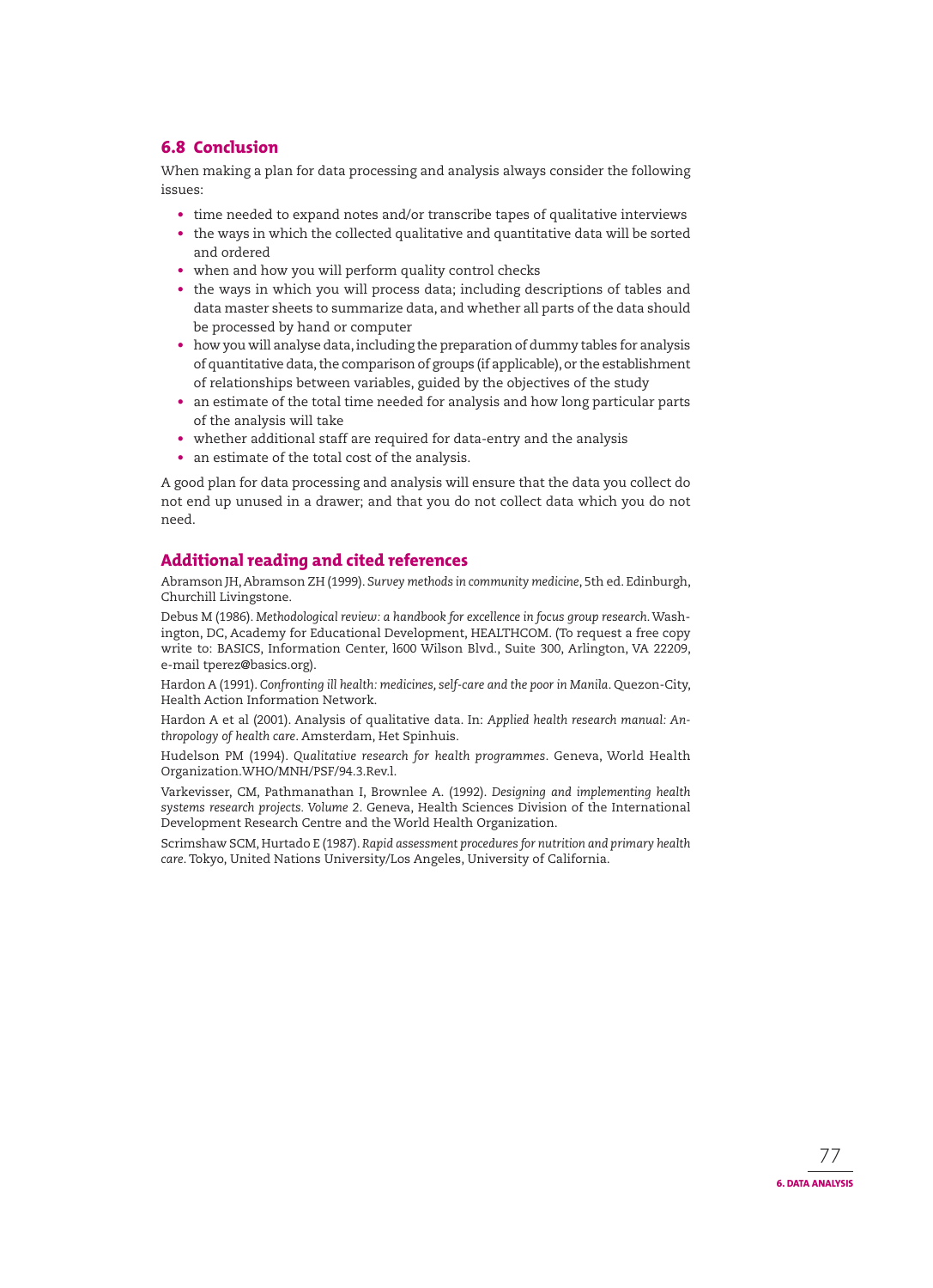

# **Monitoring and evaluating rational medicines use interventions in the community**

# **7.1 Introduction**

Throughout this manual we have seen that research plays a role in various stages in the development of drug use interventions. In this chapter we deal with the final stage: monitoring and evaluation of the intervention strategy. Plan these before doing the intervention. Advance data collection and/or reliable historical data may be needed. It is important to be clear about the difference between monitoring and evaluation, because they are often confused.

## Monitoring is done during the implementation of the intervention to find out what **has been achieved so far, and to identify any constraints.**

Monitoring is a surveillance system used by those responsible for a project, to:

- check if, as far as possible, everything goes according to plan
- find out if there are unexpected difficulties
- adjust plans, if necessary.

## Evaluation is done to find out if change has taken place and if so whether it occurred **as a result of the programme.**

We evaluate health education programmes for many reasons, to:

- assess whether the intervention worked
- determine if the costs were reasonable
- convince others that the intervention was done properly
- document experiences in order to help others replicate successful interventions and avoid any identified mistakes.

Evaluation is a way of looking at specific programmes or activities, in order to assess progress and effectiveness, consider costs and efficiency, show where changes are needed, and help to plan more effectively in the future.

Evaluation is rarely carried out in a systematic manner. Only a few of the projects approached for a WHO global survey of public education on rational use of medicines could produce evaluation reports. As a result very little is known about the impact of rational drug use interventions directed towards consumers – their coverage, their relative costs, their sustainability, and perhaps most importantly, the degree to which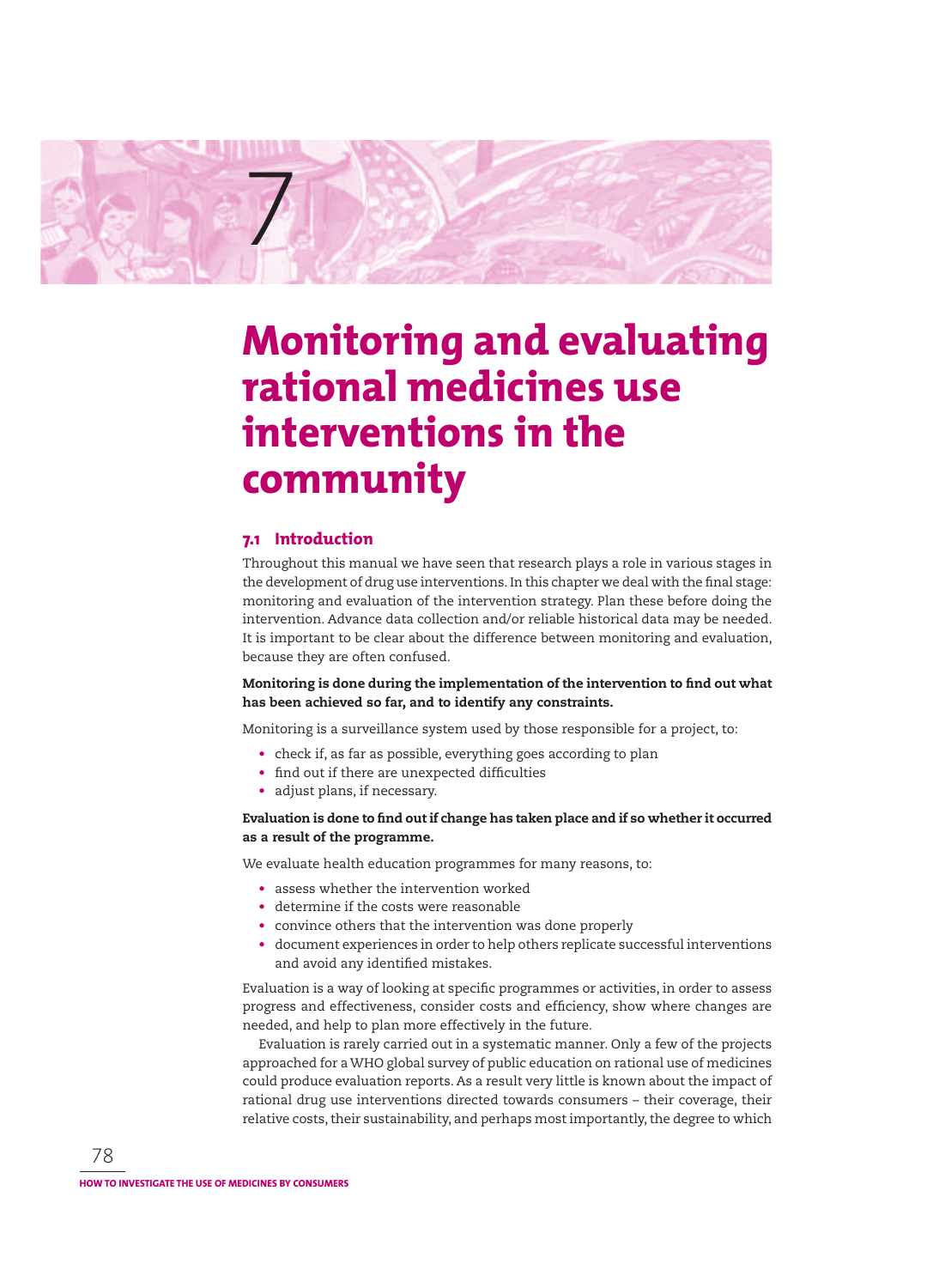a programme successfully implemented in one country may be replicated elsewhere (Fresle and Wolfheim, 1997). Good monitoring systems are a prerequisite for good evaluations.

# **7.2 Monitoring**

Monitoring assesses whether your intervention is going according to plan. It helps you to identify difficulties, and adjust your plans. You may run into unexpected problems. For example, in the planning of a training programme for drug sellers in Uganda, one district medical officer refused to give permission for the training, because in his view drug sellers were breaking the law by selling antibiotics over the counter.

When making a plan to monitor your health education effort you need to decide:

- what you want to monitor, considering that it should be an ongoing programme activity and so not take up too much staff time
- how you will monitor.

A monitoring plan can include:

- checking for *timeliness* of the activities: are there delays in implementing workplans? and if so why?
- reviewing *costs* in relation to the initial budget do activities cost more than planned? How can budget deficits be resolved?
- *supervising personnel* are staff carrying out their assigned duties?
- *assessing cooperation* of others: are district health teams involved? Are NGOs collaborating? Have relevant authorities given permission for the intervention?

Depending on the stage of the intervention, specific monitoring questions can be formulated. For example:

- has rapid appraisal been done to analyse the problem further? Have all the methods which were planned been used? Has a report of the appraisal been written and has a workshop been held to define possible solutions?
- have appropriate messages and intervention methods been selected? Has the target audience been involved in defining the messages? Have the messages been checked for medical accuracy?
- have the intervention methods been pre-tested? Have the results of the pre-test been documented?
- have the interventions been implemented according to plan?

Methods can include:

- record keeping, and regular reviews of records by a task manager
- making reports on important events, such as training workshops and seminars
- field or supervisory visits
- regular meetings with people responsible for the implementation, to review progress.

Good monitoring will ensure that you have good data for your evaluation.

## **7.3 Evaluation**

In making a good evaluation plan you should decide:

## **7.3.1 What to evaluate: process and/or effect?**

When defining your evaluation questions you should primarily review the commu nication objectives. What does the intervention aim to achieve? At the end of an intervention you can measure the effects of a programme against its objectives (*effect*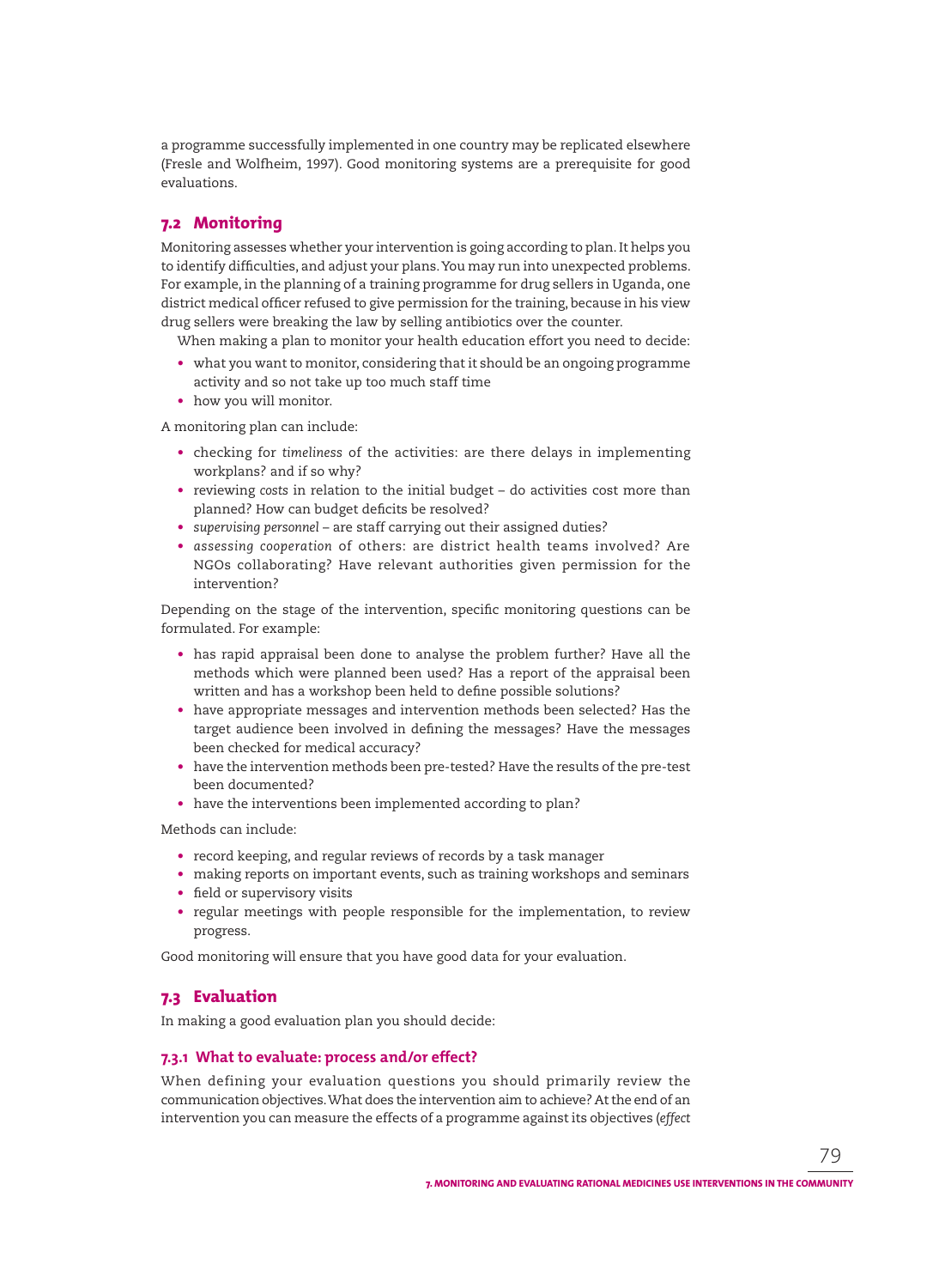*evaluation*). To understand why an intervention succeeds or fails, you need to collect information about the way the intervention was conducted, a *process evaluation*. If an intervention was not implemented well, an effect in terms of behaviour change is not expected. It is important to find out where in the process the communication activity failed, so that improvement can be made. Below is a list of process evaluation questions by stage of the intervention, and the most commonly asked effect questions.

Process evaluation:

## *Preparation*

- 1. Who conducted the intervention?
- 2. Why was the intervention selected? (Was the intervention based on research that identified the drug use problem confronted? Was the target audience involved in defining the solution?)
- 3. Was a needs assessment done?

#### *Planning*

- 4. What objectives were set?
- 5. What activities were planned?
- 6. What target audiences were identified?
- 7. Were the interventions pre-tested?
- 8. Was a plan made for monitoring/evaluation?

### *Implementation*

- 9. Which of the planned activities were actually carried out?
- 10. What messages were disseminated?
- 11. How many people did the message reach (coverage)?
- 12. Did the intended audience pay attention to the message?
- 13. Did the intended audience understand the message, and did it convince them?
- 14. What problems were encountered in implementing the intervention?

#### *Effect evaluation*

- 15. Did the intervention result in changes in knowledge?
- 16. Did it result in a change in behaviour?
- 17. Did it lead to improvements in health?
- 18. Did it have any negative and/or unexpected impact?

## **7.3.2 Evaluation methodology**

It is not so difficult to document changes in knowledge, behaviour or health. It is much more difficult to *prove* that the changes are caused by your intervention, and not by another factor. In selecting an evaluation design you need to consider how best you can prove the effects of your intervention.

The best way to prove change is by comparing changes in your intervention communities with changes in control communities. The controls should be similar to the intervention communities in terms of economic status, ethnicity, education, disease and medicines provision profile, and age. There are two evaluation methodologies which involve controls:

- a randomized control design: you study a population over time, assigning randomly who is exposed to the intervention and who is not
- a quasi-experimental design: you specifically select an intervention group, and identify a comparable control group.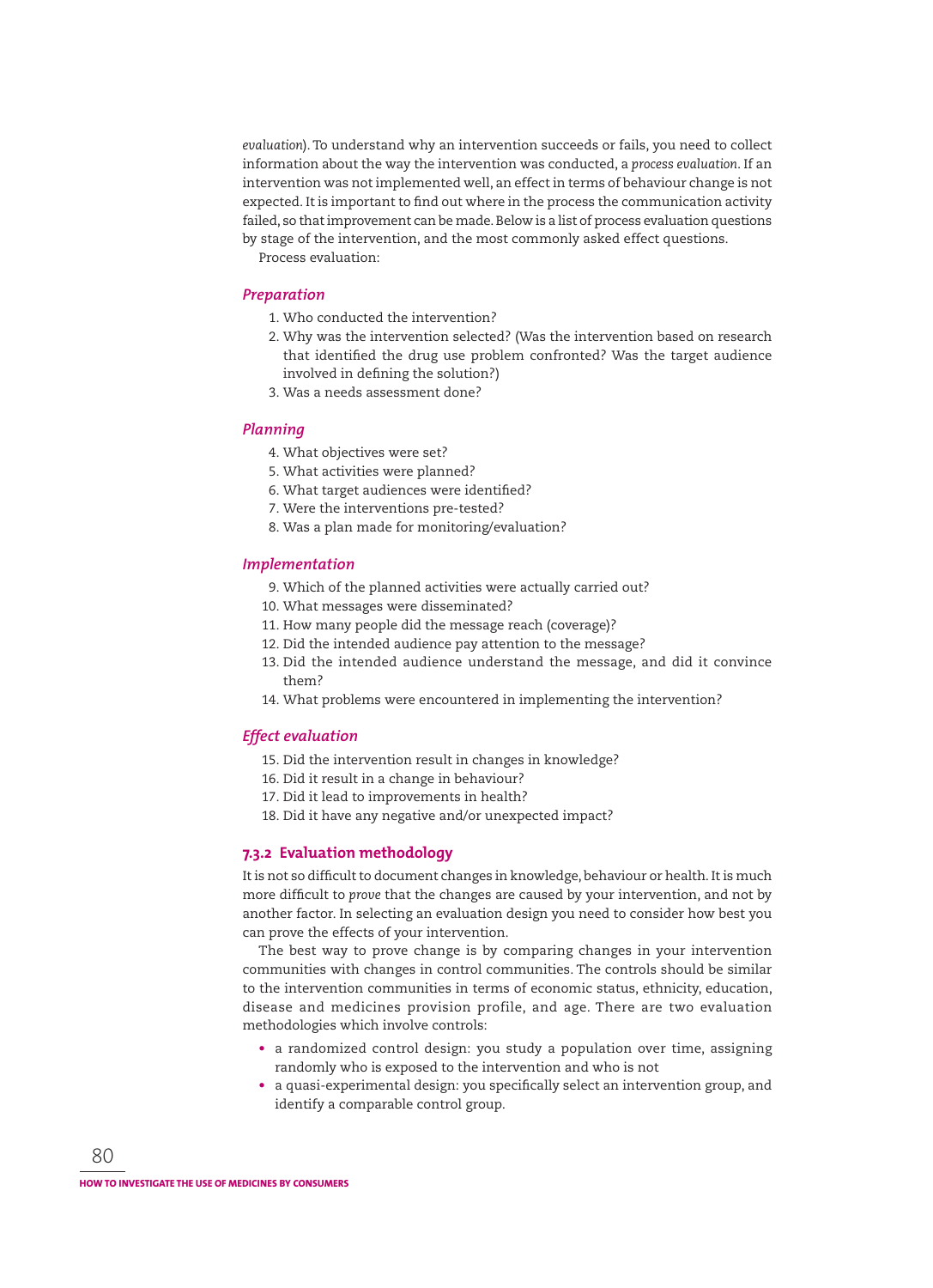If you cannot include controls in your study design, because of lack of resources, or for other reasons, you can evaluate by using a:

- time-series design: you collect information on your outcome measure and on factors which influence it at least three times: before the intervention, and twice after the intervention (for example, one month and six months after it). More frequent data collection both before and after the intervention improves the accuracy of such a method
- pre-post design: you collect data only twice, before and after the intervention. These are weaker designs that may not give clear results.

Figure 7 summarizes these four study designs. In all study designs it is crucial that you measure change using **key outcome measures**. You need to:

- review the intervention's communication objectives
- identify in advance what behaviours are likely to change because of the intervention; and what changes in knowledge and attitudes you expect
- limit the number of outcome measures: don't try to measure all possible changes
- measure more than one dimension. Decide whether you want to measure changes in attitudes, and/or changes in knowledge and/or changes in drug use behaviour
- choose outcome measures that can be clearly defined and reliably measured.

These designs are discussed below, see also figure 7.



#### **Figure 7. Four evaluation designs**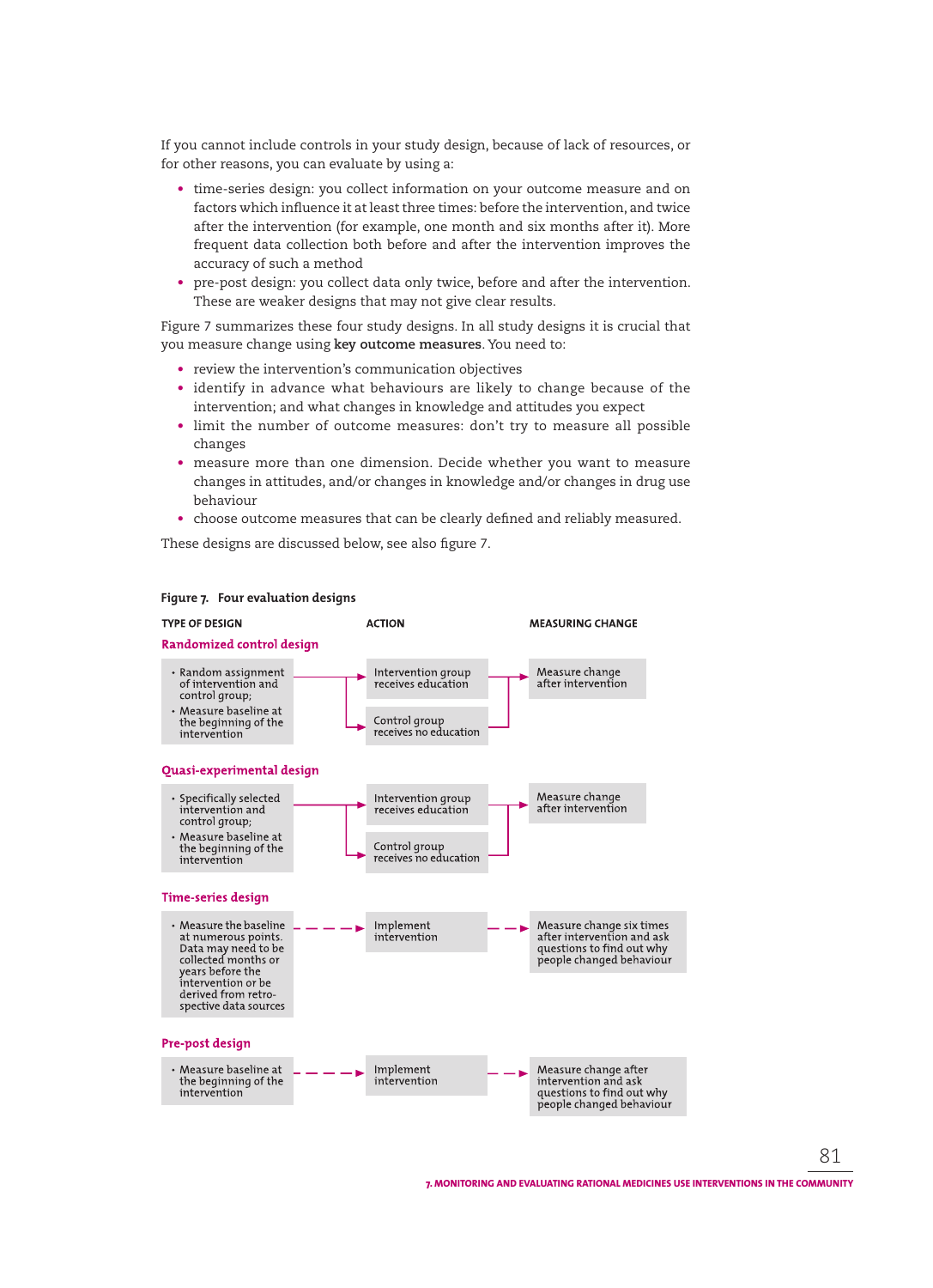#### *Randomized control design*

In a randomized trial one group receives the intervention, while another group acts as a control. Random assignment is a statistical technique that can help you to ensure that the intervention group and the control group are equivalent. If the group that received the educational programme achieves a better performance than the control group, you can do a statistical test, which will provide strong scientific evidence for the success of your communication activities. The case-study from Indonesia is an example of a randomized control study.

#### **BOX 12. SELF-LEARNING FOR SELF-MEDICATION, A CASE STUDY FROM INDONESIA**

An Indonesian case-study used a randomized control design to evaluate a problem-based self-learning process in which people were taught how to extract information from package inserts of over-the-counter (OTC) medicines.

**Type of intervention and its objectives:** The aim of the intervention was to empower mothers to seek and critically assess information about the drugs they commonly use. Two different intervention methods were compared. The first method was to organize a large seminar on the appropriate use of OTC medicines. The second method was to organize small group (6–8 people per group) discussions, facilitated by a tutor. An activity guide, worksheets and reusable set of OTC drugs were used in the small group sessions. The specific objectives of both interventions were to help participants understand the package inserts, help them understand that several brand names have the same or similar active ingredients, and help them asses the quality of the drug information.

**Evaluation methodology:** The researcher recruited 112 mothers of low to moderate levels of education, and randomly assigned them to three groups. Group A received the intensive training in small groups. Group B attended the large seminar, and Group C served as control. The study aimed to measure changes in knowledge by means of a questionnaire, which was administered pre- and post-intervention; and changes in actual use of OTC medicines in a one-month period after the intervention.

**Results:** The study found that the score of knowledge was significantly higher, and the number of brand name products consumed in the previous month significantly lower, in the intervention group that followed the small group discussions. The researchers conclude that the problem-based self-learning approach is not only effective, but also all the mothers reported that they found the method enjoyable.

See: Suryawati S (2003).

Randomization is rare in studies that evaluate communication activities. One researcher reviewed 67 scientific articles that describe health education programmes in developing countries. He found that only four of these studies had used a randomized design (Loevinsohn, 1990). Partly this is due to lack of resources but it is also related to the way in which communication activities take place under field conditions.

A problem when opting for a randomized control design is that usually the organization implementing the intervention wants to select the groups/ communities in which they pilot the intervention. The selection of communities is based on programmatic considerations; for example, communities are selected where community health workers are active, or where there is active community participation.

## *Quasi-experimental design*

If for operational reasons you cannot choose your intervention and control groups randomly, you can use a 'quasi-experimental' design. For this you specifically select a control group/community which is comparable in a number of key ways to the community/group where the intervention is conducted, as in the example of Peru below.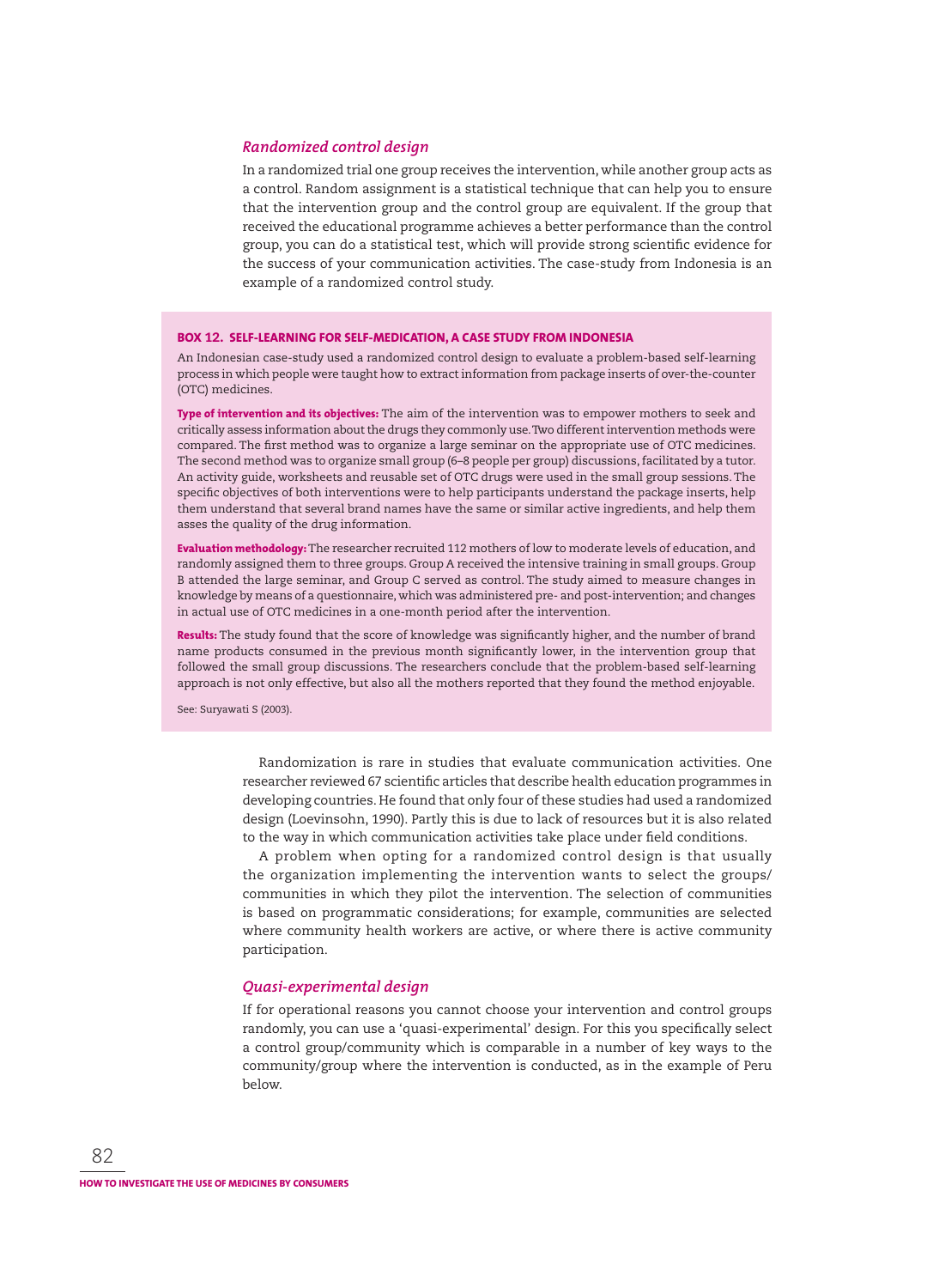### **BOX 13. AN INTERVENTION TRIAL TO DECREASE THE INAPPROPRIATE USE OF DRUGS FOR CHILDHOOD DIARRHOEA IN PERU**

In Peru a study evaluated an intervention aimed at empowering carers of children to treat children with diarrhoea more appropriately.

**Type of intervention and its objectives:** The intervention's objectives were to discourage the use of antidiarrhoeals and promote oral rehydration therapy (ORT) in childhood diarrhoea cases.

The interventions were developed based on results of formative research on people's treatment of diarrhoea.This research revealed that people want a quick cure for diarrhoea. Although they were aware of the need for ORT, they did not know that most diarrhoea cases do not need drugs. The intervention aimed to: reinforce the fluid replacement strategies already practised by people in the communities; to increase awareness of the normal duration of a watery diarrhoea episode; and to increase awareness of the possibly hazardous effects of drugs.

A 15-minute "motivational" video was developed to provide information in an entertaining and persuasive way, to change widespread and deep-rooted habits, and to increase participation through subsequent talks. The video included a Mrs. Druguser, who expressed the beliefs and perceptions that previously prevailed in the community, and challenged all the appropriate treatment messages that she received. The video was used to generate debate during community meetings, which it was found to do in a positive way. The messages given in the video were reinforced by radio and printed materials. Thus the evaluation was designed to measure the effect of a mix of health education methods. It did not provide evidence on the relative contribution of each of the methods used.

**Evaluation methodology:** The effects of the intervention were measured by conducting a pre- and postintervention survey of actual treatment practices in diarrhoea cases in the intervention community and in a control. The selection of the control community was based on a number of criteria relevant to the study:

- similar diarrhoea prevalence
- similar socio-economic and ethnic characteristics
- availability of national health service and of NGOs.

Data on the process of the intervention were collected during the implementation phase, the effect measurement was done in a three-month period immediately after the intervention phase. Change in health seeking behaviour was measured by a household survey in families with pre-school children on the actual treatment of diarrhoea episodes in a 15 day recall-period. Changes in knowledge and attitudes were measured by means of a structured questionnaire.

**Results:** Knowledge levels increased significantly in the intervention communities. Results of the household survey revealed that the overall use of medicines in childhood diarrhoea cases dropped from 43% to 32% in the intervention community and from 49% to 42% in the control community. The percentage of episodes in which carers reported giving larger amounts of liquids every day of the episode increased significantly, from 51% to 59% in the intervention community; the control community showed a slight increase, but this was not significant.

See Paredes P et al. (1997). An intervention trial to decrease the unnecessary use of drugs during childhood diarrhea. Paper presented at the International Conference on Improving Use of Medicines, Chiang-Mai, Thailand, 1997. See: http: //www.who.int/dap-icium/group3pres.html

#### *Time-series design*

In some cases a study design using controls is not possible. This is the case, for example, when you implement a mass media campaign. The whole population is then reached by the intervention. Or you may lack resources to include a control group in your study. You can then evaluate your intervention using a time-series design (although it is preferable that this type of design also incorporates controls). When not using a control group you collect information on your outcome measure at least six times before and six times after the intervention. This method is descriptive and does not provide strong scientific evidence on the effectiveness of your intervention. When you have no control groups, it is especially important to look carefully at what changes have occurred, in part by increasing the number of data points, to examine trends and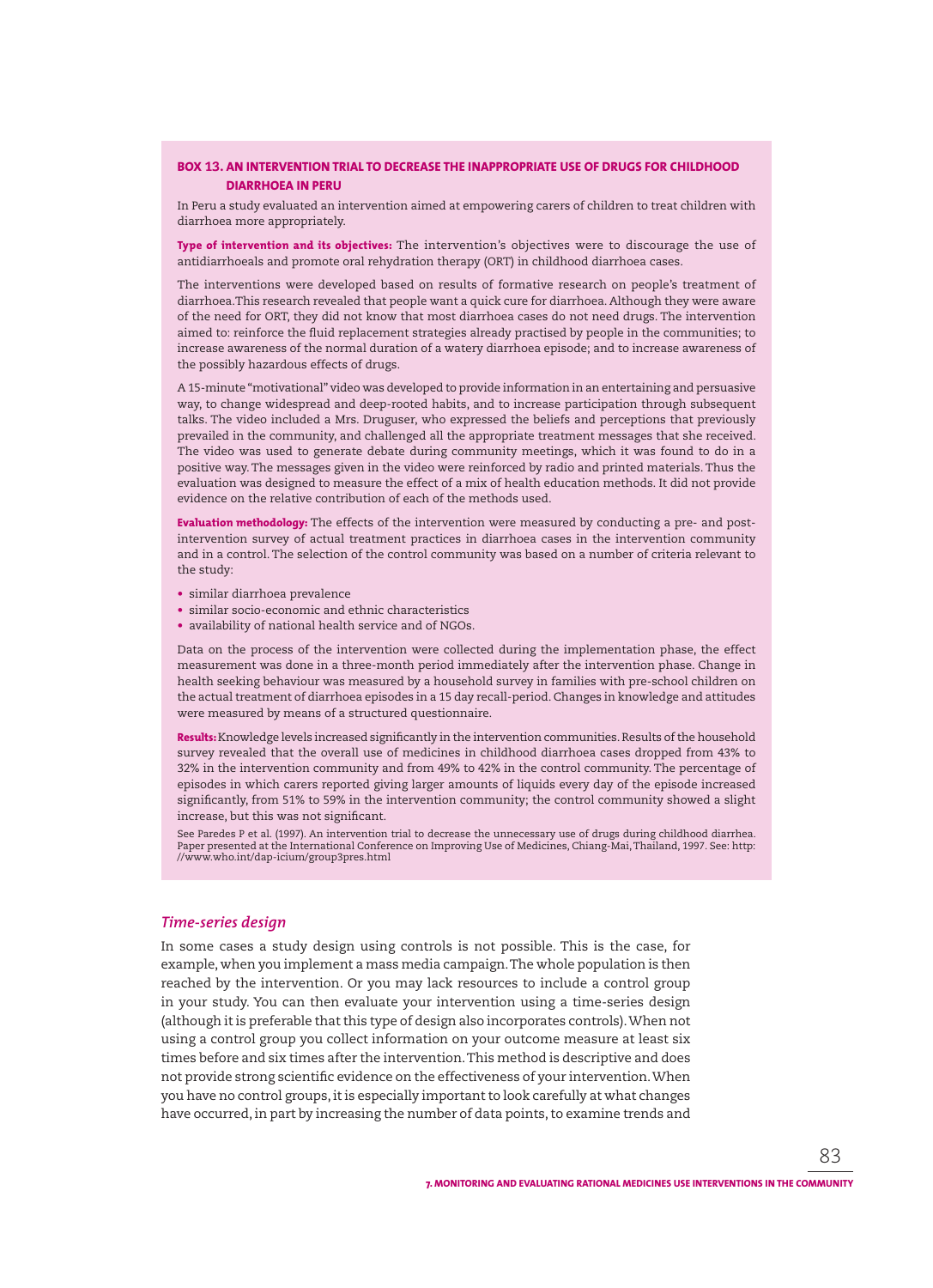provide possible alternative explanations for observed changes in outcome measures. For this you need to develop a conceptual framework which lists the factors affecting your outcome measurement. By means of multivariate analysis (ask a statistician for advice) you can determine which factors (including your intervention) are correlated with the changes observed. You can also assess the effect of interventions qualitatively by interviewing the target audience on why they changed their behaviour – was it because of the interventions or were there other reasons?

The examples from Kenya (box 14 and box 15) give the results of two intervention studies using time-series designs.

#### *Pre-post design*

The pre-post design shares the same limitations as the time-series and is the lowest in scientific strength of the various experimental designs although it is commonly used in development situations. A pre-post evaluation is better than nothing but be very clear about the limitations of what it will tell you. If it is to be of any value you will need much more than numerical data to have any real idea of your intervention's success or lack of impact. You will need to include detailed qualitative investigation related to awareness and knowledge of the message, and underlying reasons for behavioural change.

#### **7.3.3 Problems in proving effects of interventions**

It may be difficult to decide on whether change observed in outcome measures is caused by the intervention and/or to determine the real strength of the impact. This is due to a number of methodological problems:

• *The communication messages targeted at the intervention communities 'contaminate' the control groups*. For example, people who live in the intervention community

## **BOX 14. CHANGING HOME TREATMENT OF CHILDHOOD FEVERS BY TRAINING SHOPKEEPERS IN RURAL KENYA**

This intervention, aimed to improve the treatment of childhood fevers, took place in a malaria endemic area in Kenya. Research has shown that the majority of early treatments of childhood fevers are self-medicated with shop-bought, brand name drugs. These treatments are usually incorrect or suboptimal.

**The intervention and its objectives:** The aim of the intervention was to train shopkeepers who sell drugs in Kenyan communities in giving advice on the type and quantity of drugs to buy for childhood fevers, and on how to use them. The ultimate objective was to improve the use of antipyretic and antimalarial drugs in childhood fevers. Shopkeepers were trained at a series of three workshops, each lasting three days. The methods used encouraged active participation, practical training and skill development. Shopkeepers were provided with dosage charts for chloroquine and aspirin/paracetamol-based drugs, and sets of rubber stamps depicting the correct way of using chloroquine in children of different ages.

**Evaluation methodology:** The impact of the training programme was evaluated in two rounds of observational studies and home interviews during peak malaria seasons.

**Results:** Before the training workshops 32% of antimalarial sales included an adequate dose of antimalarials. After the workshops this percentage increased to 83% three months after the intervention and then to 90% seven months post-intervention. Before the training, advice was only given in 2% of antimalarial sales. This increased to 94% and 98% in the two subsequent observation rounds post-intervention. The home interviews revealed that only 4% of childhood fevers treated with chloroquine were given an adequate dose of chloroquine before the training. This increased to 65% three months after the intervention and 75% seven months later. Appropriate dispensing and safe use of aspirin also increased after the intervention. The researchers evaluated the process and found major changes in the way the shopkeepers sold their drugs and that the community viewed the changes positively. See Marsh et al. (1999)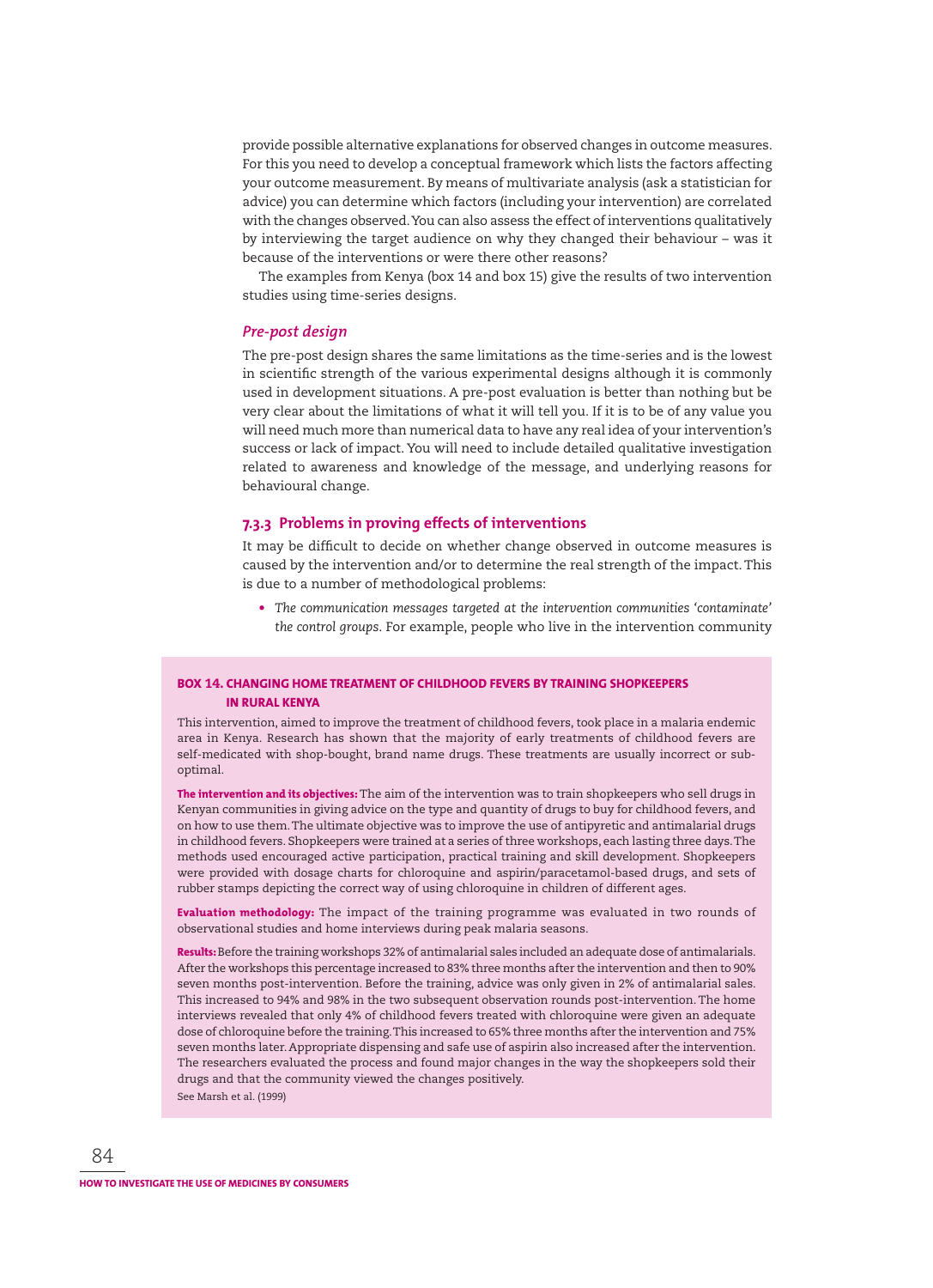#### **BOX 15. INTEGRATING RESEARCH AND EVALUATION IN KENYA**

The Youth Variety Show (YVS) in Kenya, a radio call-in for young people on the subject of sexual behaviour, was guided by intensive formative and evaluative research. This included: a national baseline survey of youth and parents (6,300 interviews); focus group discussions with more than 350 adolescents and parents in 5 districts; in-depth interviews among leaders and gate keepers; a review of legislation and policy environment; content analysis of newspaper coverage of youth issues; and, once the programme started, content analysis of letters from young people. During the radio broadcast, a panel of young people and a separate panel of parents listening to the show carried out monitoring. Their critiques were used to improve the content of the next programme.

**The intervention and its objectives:** The intervention aimed to increase adolescent knowledge on sexual health matters, and encourage adolescents to go to reproductive health clinics for their sexual health needs.

**Evaluation methodology:** Evaluation was done through a follow-up household survey conducted among adults and adolescents to assess audience exposure to the YVS. This was conducted by a market research firm that carries out omnibus surveys in the commercial sector several times a year. John Hopkins University Center for Communication Programmes bought some questions as part of this ongoing survey.

**Results:** Results showed that 38% of respondents listened to YVS but of l5–24 year olds 55% listened. Sentinel site surveys at clinics showed that increasing numbers of adolescents attending the clinics had listened to YVS and, along with friends, YVS was the most important source of referral. Content analysis of letters and radio listener panel studies corroborated this.

Marsh VM et al. (1999) Changing home treatment of childhood fevers by training shopkeepers in rural Kenya. *Tropical Medicine and International Health*, 4(5):383–389.

may be related to those living in the control community and spread the key intervention messages. Or a local radio station may decide to do a programme on the innovative community intervention, thus spreading key messages to the control groups. In that case you may observe changes in knowledge and behaviour in both control and intervention communities.

- The intervention changes over time. Under field conditions problems often occur in the implementation of interventions, and the key messages change over time. For example, in an evaluation of a programme on the appropriate treatment of malaria, the treatment guidelines issued by the ministry of health may change during the intervention. If that is the case, your outcome measures will have to change. This makes it difficult to describe changes in outcome measures, as the outcome measures which you used in the baseline are no longer appropriate.
- The communication programme includes a mix of methods, and it is very difficult to measure the effects of each separately as they are actually designed to reinforce each other.
- *Other agencies start implementing interventions in the research areas*. Evaluators do not own the communities they work in. Unexpectedly, other actors can decide to conduct interventions in the community. These interventions may diminish the impact of your intervention. If an intervention starts in your control communities, they may influence the case-control comparison that you intend to make.

When trying to assess effects of your intervention, you should be realistic about what changes to look for in your evaluation. Changes in knowledge and understanding might take place soon after the education input. However, changes in behaviour and health usually take longer to achieve. The Kenyan case shows that over time the effect of the intervention increased. It is a good idea to carry out a short-term evaluation fairly soon after the activity and a follow-up afterwards to look for long-term changes, as was done in the case-study.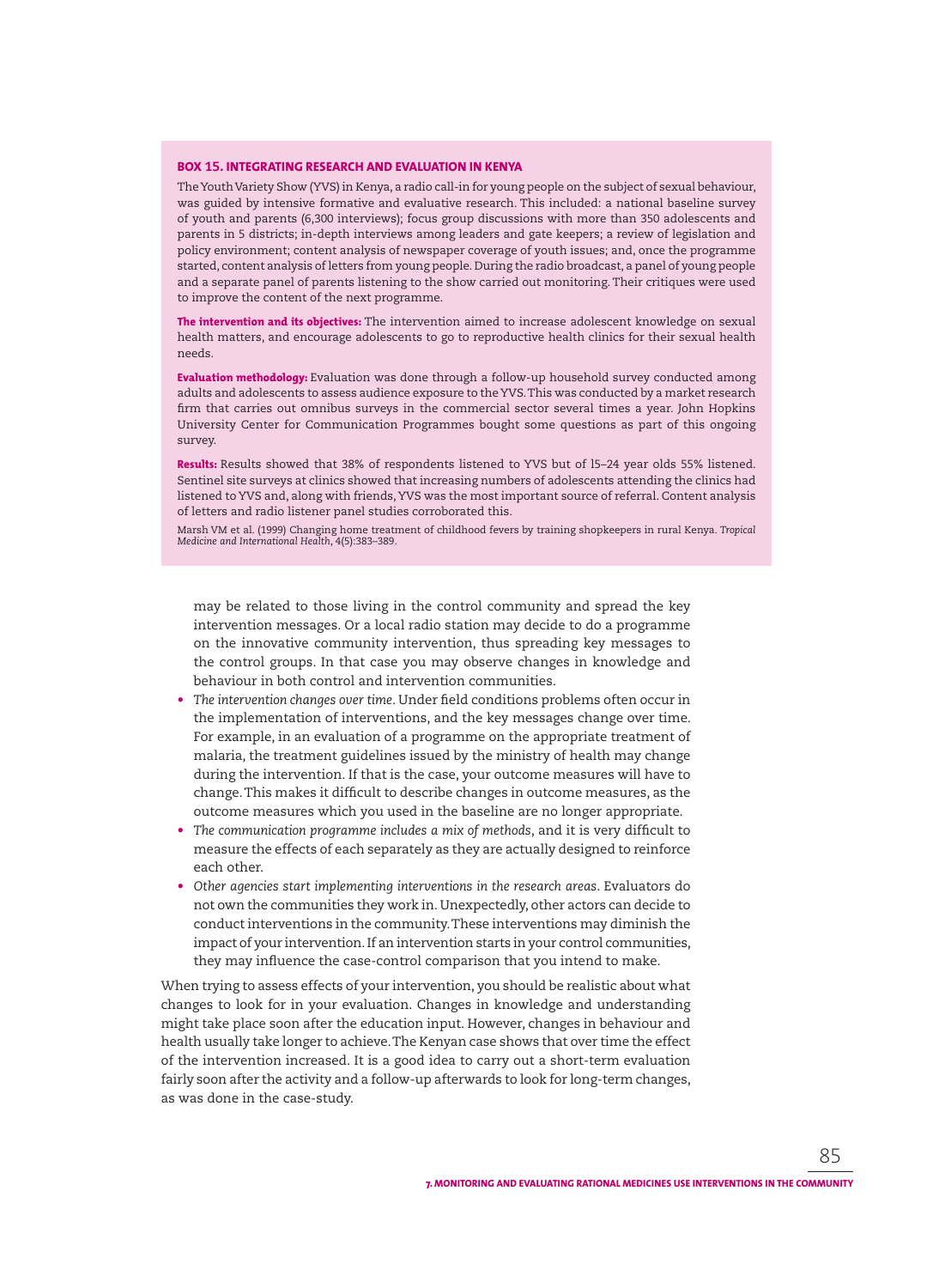#### *Confounding factors need to be considered in your design*

When drawing conclusions on effects of interventions it is important to consider other factors that may be responsible for the changes observed. They are known as **confounding factors**. An example can help explain why.

#### **BOX 16. CONFOUNDING FACTORS**

Let's assume that they are evaluating the effects of intensive training on the use of pre-packaged oral rehydration solution (ORS), by comparing ORS use in community A with use in a control community. Evaluation results reveal that ORS is often unavailable in the government health centre that services community B (where intensive education on the preparation of ORS did not occur); while in community A, the health workers of the NGO primary health programme ensure a regular supply of ORS to the community.

In the analysis of the drug use patterns, the evaluators find that people in community A use ORS more often in the treatment of pre-school diarrhoea than people in community B after the intervention. Is this the result of the intensive health education or is it related to changes in availability of ORS? A more qualitative evaluation of the intervention process in community A can help in assessing its effects. The evaluators, realizing that ORS availability is a confounding factor, should collect data on ORS availability before, during and after the intervention in both communities. The evaluators can further compare ORS use in the families of women who attended the health education sessions with those who did not attend. If there is a difference in use of ORS between these groups, then clearly the health education intervention makes a difference. Also the evaluators can use qualitative information collected among women who attend the health education sessions. If the messages given are understood by them, and if they themselves indicate that the training in ORS use has encouraged them to use ORS more often in childhood diarrhoea, then we can suggest that the health education played an important role. If the results of the study further indicate that women in community B have less knowledge on the use of ORS, then this conclusion is strengthened.\*

\* This case deals with health education on the use of ORS packages. If the health education input explains how people can make their own oral rehydration solution with sugar and salt, then the supply of ORS is of course less important as a contextual factor.

> It is important to think about possible confounding factors before you conduct the intervention, so that you collect information on these variables in your baseline study. If you fail to do so, it may be very difficult to assess the effects of your intervention.

#### *What data collection methods will you use?*

In addressing the main objectives and the specific evaluation questions of the evaluation phase, evaluators can use a combination of research methods, similar to the approach chosen in a rapid assessment exercise. The methods you choose will depend on your evaluation question and design. The following methods are useful:

- **review of project documents:** records of monitoring activities can be very helpful for many of the process questions given above. These documents include workplans, minutes of meetings, workshop reports, notes from discussion with target audiences in pre-testing activities, interview guides, training and other printed materials etc.
- **semi-structured interviews with staff** and those responsible for managing and conducting the intervention. These interviews give you an insider's view of the intervention process.
- **semi-structured interviews and focus group discussions** with representatives of the target audiences. These interviews can answer questions such as:
	- whether respondents are aware of the intervention
	- whether they can recall the messages and information promoted
	- whether they like or approve of the messages and activities
	- whether they believe the messages
	- whether they follow the advice given.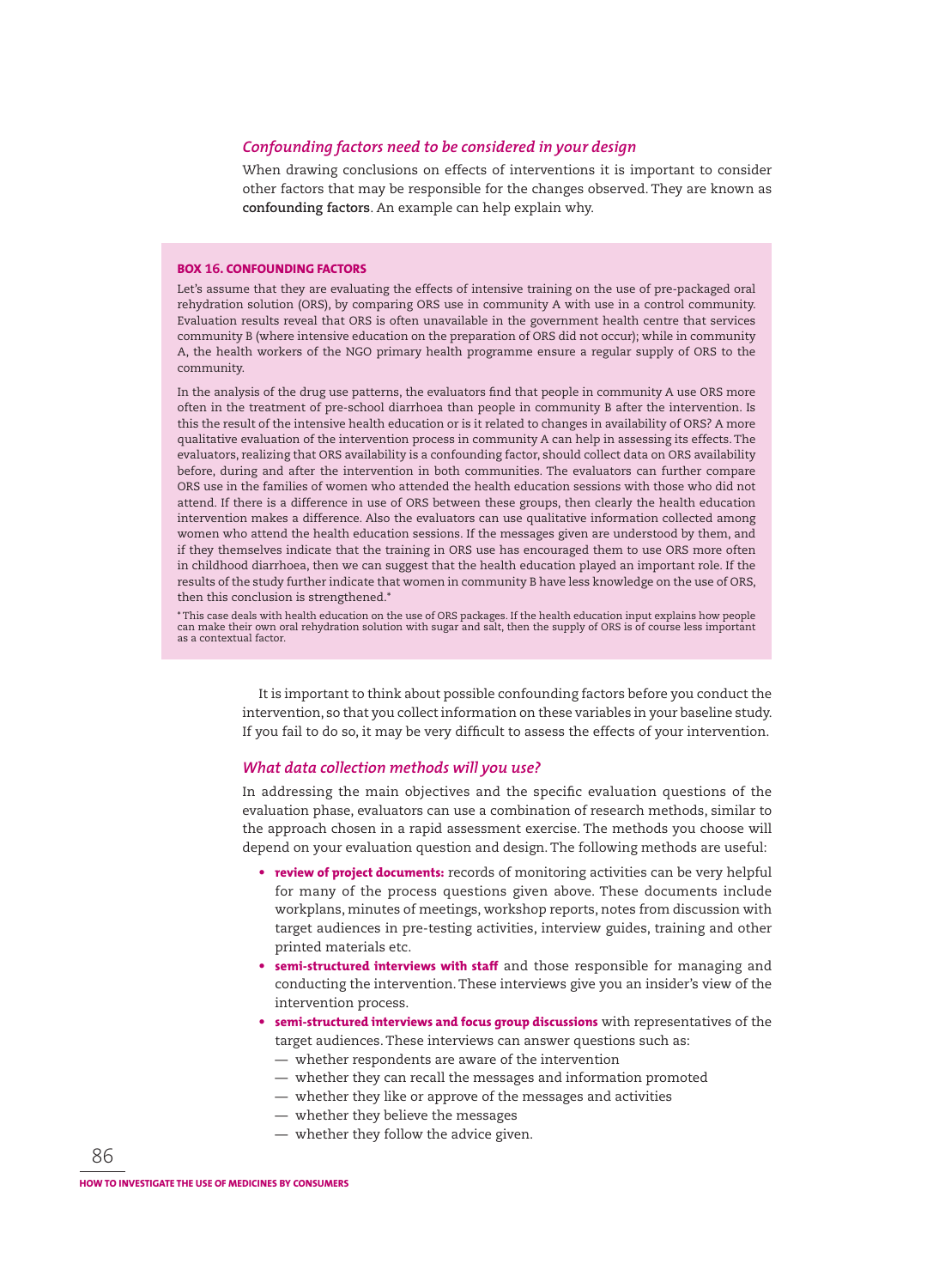- **short quantitative surveys** on awareness of the information campaign. Such a survey can give quantitative data on the same questions used in the semistructured interviews (see above).
- **focused weekly illness recalls** to measure changes in drug use patterns. In interventions oriented towards the appropriate treatment of illnesses, quantitative data on drug use patterns by means of focused illness recall can be collected. This involves a short questionnaire to be administered to all people in the target audience who suffered the illness that is the focus of the intervention, in the previous week. An example is the survey done in the case-study from Peru (note that that survey used a 15 day recall period which is relatively long. It is better to use a one week recall period).
- **structured observations** can be used to evaluate the conduct of interventions. Observers can check if key messages are covered in training sessions, if the target audience listened attentively, and how many participants attended. Structured observations can also be used to evaluate changes in behaviour, as was done in the shopkeeper intervention discussed above.

## **7.3.4 Developing key outcome measures**

One of the most challenging steps in an evaluation is the development of key outcome measures. These need to be directly related to your communication objectives. You need to do this in the planning stage of your intervention, as that is when you will collect baseline data. This will be explained in more detail in the manual *How to improve medicine use by consumers*. Try to limit the number of measures to those which show key aspects of your intervention. They should measure effects which are achievable. And collecting data to measure them should be feasible. Examples are given in the case studies above.

For the Peruvian evaluation a key outcome measure was:

• *the percentage of childhood diarrhoea cases treated with antidiarrhoeal medicines* This was a key measure, as the intervention aimed at reducing the use of medicines in the treatment of diarrhoea.

In the shopkeeper intervention in Kenya, key measures were:

- *the percentage of total antimalarial sales which included an adequate dose of antimalarial drugs*, and
- *the percentage of childhood fever cases treated with chloroquine in which a full dose of chloroquine was given.*

These measures are directly related to the key communication objectives of the interventions.

When describing the key outcome measures in your evaluation plan, you should describe for each:

- its purpose: why you are measuring this, in relation to the intervention's communication objectives
- the method that will be used to collect data for it
- the way in which the indicator is calculated.

For example:

*The percentage of total antimalarial sales which included an adequate dose of antimalarial drugs*

**Purpose:** One of the main aims of the shopkeeper intervention is to teach shopkeepers to inform clients of the need for an adequate dose of antimalarial drugs. This measure calculated to what extent the client actually buys such a full dose.

**Data-collection method:** Data are collected by means of observation in the shops, three months and seven months post-intervention. Observation is done in all the 23 shops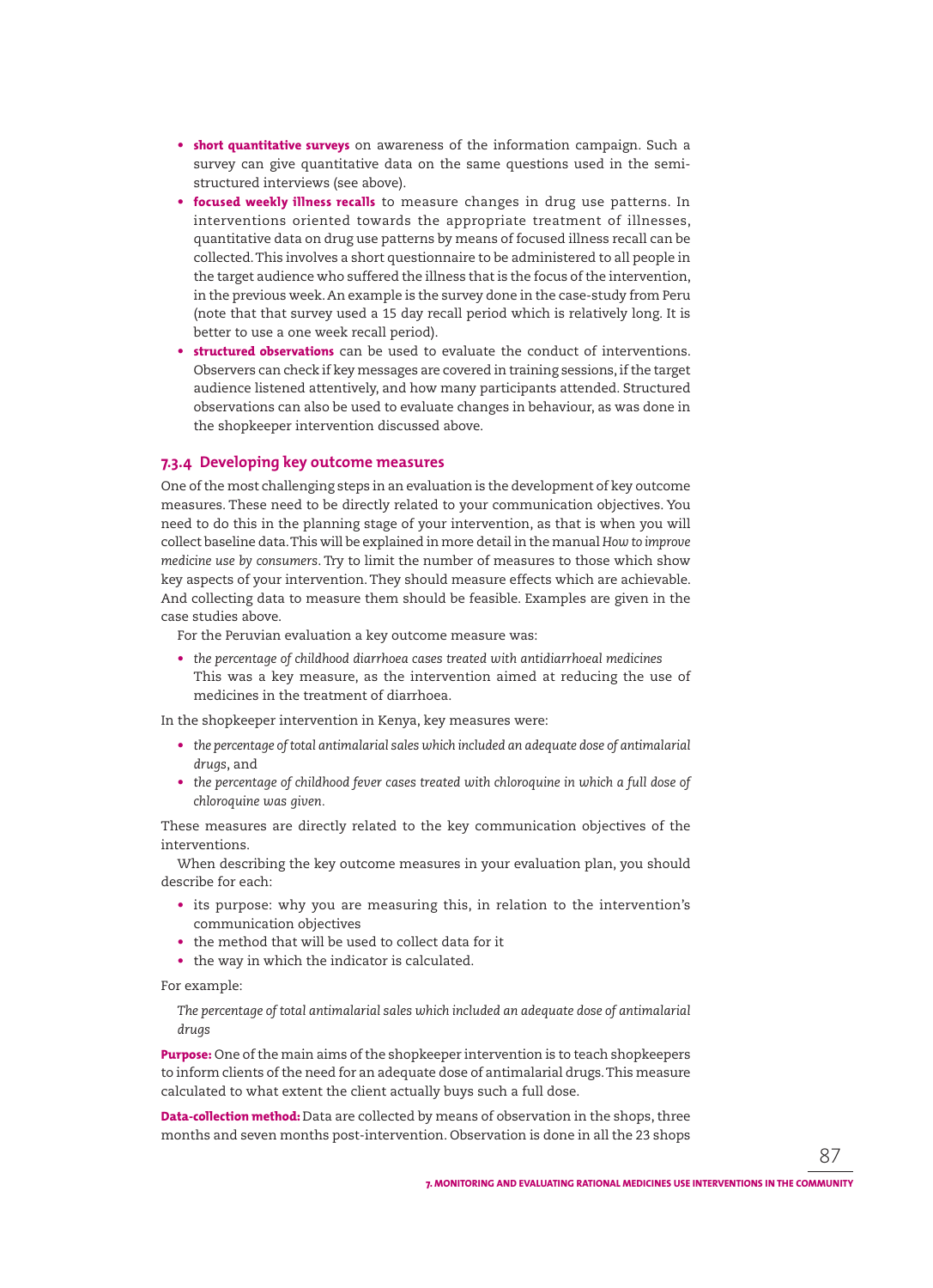with shopkeepers who received training. In each shop 10 drug purchases are observed. The observation forms included information on type of medicine sold, the patient's age and the dosage of the medicine given.

**Calculation:** A percentage is calculated by dividing the total number of purchases in which an adequate dose of antimalarial was given by the total number of antimalarial transactions.

## **7.3.5 Enhancing participation of the target audiences**

Evaluations are often done by outside experts, as they are considered to be objective and have the necessary expertise to assess the effect of an intervention. An argument for conducting the evaluation in a participatory manner is that local staff and beneficiaries of programmes are more likely to increase their commitment to the programme's success if they are involved in the evaluation process. Moreover, they have significant knowledge about programme implementation, relevant views on the strengths and weaknesses of the interventions, and insights on the contextual factors that affect the interventions. By involving local staff and beneficiaries in the evaluation process the evaluation is, therefore, likely to be more appropriate and the results more valid.

However, in developing the plan for the evaluation phase, the evaluators should realize that not all aspects can be conducted in a participatory fashion. It is best to involve the local actors in evaluating interventions that they themselves are actively involved in. For example, mothers can be asked to participate in the evaluation of health education sessions that they regularly attend; and community health workers can be asked to participate in the evaluation of the training that they receive.

## **7.4 Summary guidelines**

Evaluation is an integral part of any communications plan. It is important to begin planning the evaluation right from the beginning of your project. The following guidelines can ensure that you include evaluation components in your programme in an appropriate way:

- decide at the beginning of a programme how you are going to evaluate it
- make an evaluation plan
- prepare a set of realistic, achievable and measurable outcome measures which relate directly to your communication objectives
- evaluate both the process of the intervention and its effects
- look for changes in the short-term as well as long-term; find out if any benefits are long lasting
- encourage participation of target groups in all stages of your evaluation
- share your successes and failures with others.

An evaluation plan should have the following elements:

- 1. A statement of communication objectives
- 2. Evaluation questions (process and effect)
- 3. Key outcome measures
- 4. Methodology (use of controls or not; how to prevent 'contamination', possible confounding variables)
- 5. Data-collection methods
- 6. Plan for data processing and analysis
- 7. Plan for dissemination and use of results.
- 8. Discussion of known limitations to the evaluation strategy.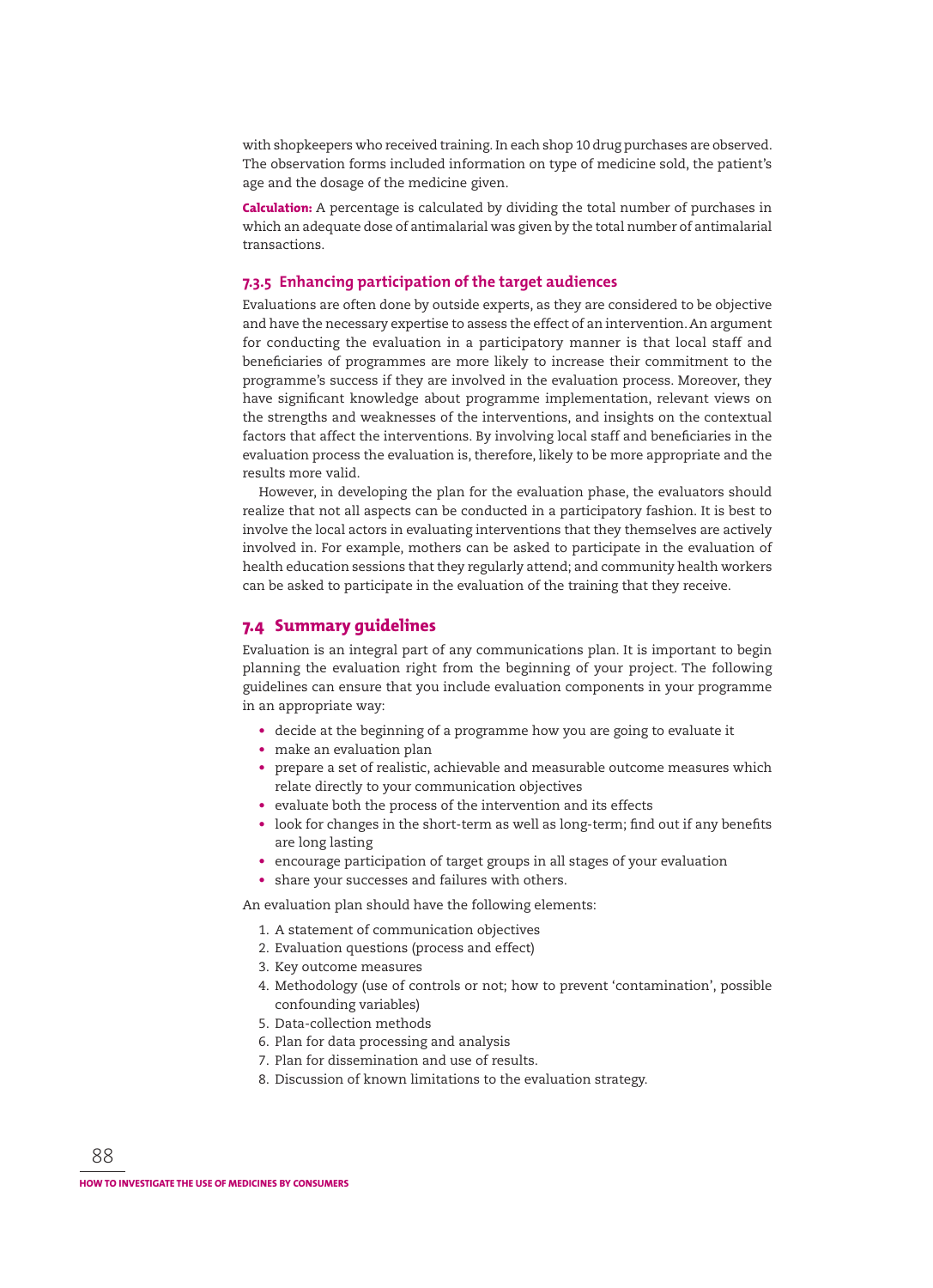## **Additional reading**

Feuerstein M (1986). *Partners in evaluation: evaluating development and community programmes with participants*. London, Macmillan.

Fresle DA, Wolfheim C (1997). Public education in rational drug use: a global survey. Geneva, World Health Organization. (WHO/DAP/97.5).

Loevinsohn BP (1990). Health education interventions in developing countries: a methodolog ical review of published articles. *International Journal of Epidemiology*, 19(4):788–794.

Marsh VM et al. (1999) Changing home treatment of childhood fevers by training shop keepers in rural Kenya. *Tropical Medicine and International Health*, 4(5):383–389.

Øvretveit J (1998). *Evaluating health interventions*. Trowbridge, UK, Open University Press.

Piotrow P et al. (1997). *Health communication*. Lessons from family planning and reproductive *health*. Westport, CT, Praeger Publishers.

Suryawati S, Santoso B (1995). Self-learning for self-medication: an alternative to improve the *rational use of OTCs*. Report of the Department of Clinical Pharmacology, Faculty of Medicine, Gadjah Mada University, Indonesia. Unpublished.

# **Web sites**

International Conference on Improving Rational Drug Use – Poster presentations http://www.icium.org INRUD/WHO Promoting Rational Drug Use Course. Decision-Making for Rational Drug Use Interventions module. http://dcc2.bumc.bu.edu/prdu/HTML\_DOCS\_ TOC.htm